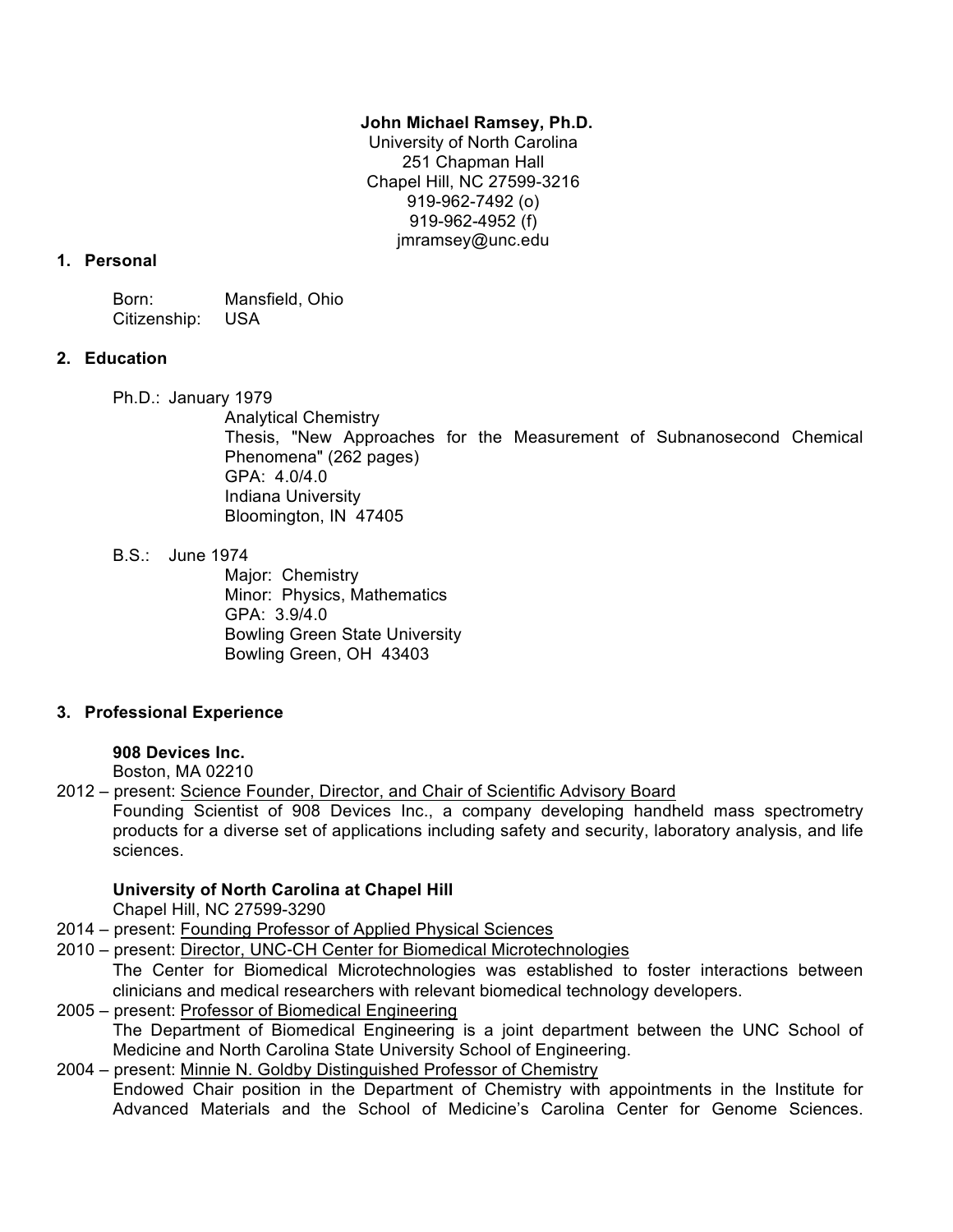Research activities are focused on micro- and nanofluidic devices as well as other types of microfabricated technology for performing chemical and biochemical analysis and procedures.

#### **Caliper Technologies, Inc.**

Mountain View, CA 94043

#### 1995 – 2003: Science Founder and Scientific Advisory Board Member

Founding Scientist of Caliper Technologies, a company that is commercializing microfluidics and Lab-on-a-Chip technologies, primarily focused on biotechnology applications.

#### **Oak Ridge National Laboratory (ORNL)**

Oak Ridge, TN 37831

#### 1997 - 2004: Group Leader and Corporate Research Fellow

Continued responsibility for the direction and funding of the Laser Spectroscopy and Chemical Microtechnology Group. Major efforts in microfabricated chemical and biochemical measurement instrumentation, detection of single molecules in solution, and real-time chemical characterization of aerosol particles by laser desorption mass spectrometry. Additional projects involving diode laser-based chemical instrumentation and nonlinear spectroscopies are ongoing. Responsible for directing a group of scientists and engineers that has ranged from 24-36 in number over this time period. Group members have typically been uniformly distributed between permanent staff group members, permanent staff on loan from other ORNL organizations, and postdoctoral appointees. Over forty postdoctoral appointees have received training in the group. Funding is from successful proposals submitted to federal agencies including Department of Energy, Department of Defense, Department of Commerce Advanced Technology Program, National Science Foundation, National Institute of Justice, National Aeronautics and Space Administration, and the National Institutes of Health.

1992 - 1996: Group Leader and Senior Staff Scientist II

Lead the expansion of the Laser Spectroscopy Group into microfabricated fluidics and microinstrumentation for chemical and biochemical analysis. Group size expanded by a factor of four and was renamed the Laser Spectroscopy and Microinstrumentation Group. Lead research projects in miniature chemical instrumentation, ultrasensitive laser-based detection techniques, resonant multiphoton ionization, nonlinear spectroscopies, diode laser-based chemical instrumentation, and real-time aerosol particle characterization.

- 1989 1992: Group Leader and Senior Research Staff I Active in environmental monitoring issues associated with proliferation of weapons of mass destruction. Served as Oak Ridge representative on the advisory group to the DOE office responsible for nonproliferation issues. Research performed in areas of spectroscopy of trapped ions and molecules, single molecule detection in microdroplets, and single microparticle chemical characterization. Efforts in microfabricated fluidics devices were initiated.
- 1986 1989: Group Leader and Research Staff II Continued to lead the Laser Spectroscopy Group. Initiated nonlinear spectroscopy studies for gas phase diagnostics of atomic and molecular species. Reported first analytical studies of degenerate four-wave mixing spectroscopy.
- 1985 1986: R/D Group Leader II Appointed leader of the Laser Spectroscopy Group within the Analytical Chemistry Division. 1982 - 1985: Research Staff I

Independent research performed in the area of analytical spectroscopy. Experiments primarily involved laser-based measurements. Active in the field of Phase Conjugate Optics and its use for new laser designs and spectroscopic measurements. Work reported in the areas of microwave spectroscopy and probe ion luminescence of lanthanides and actinides.

1981 - 1982: Research Associate III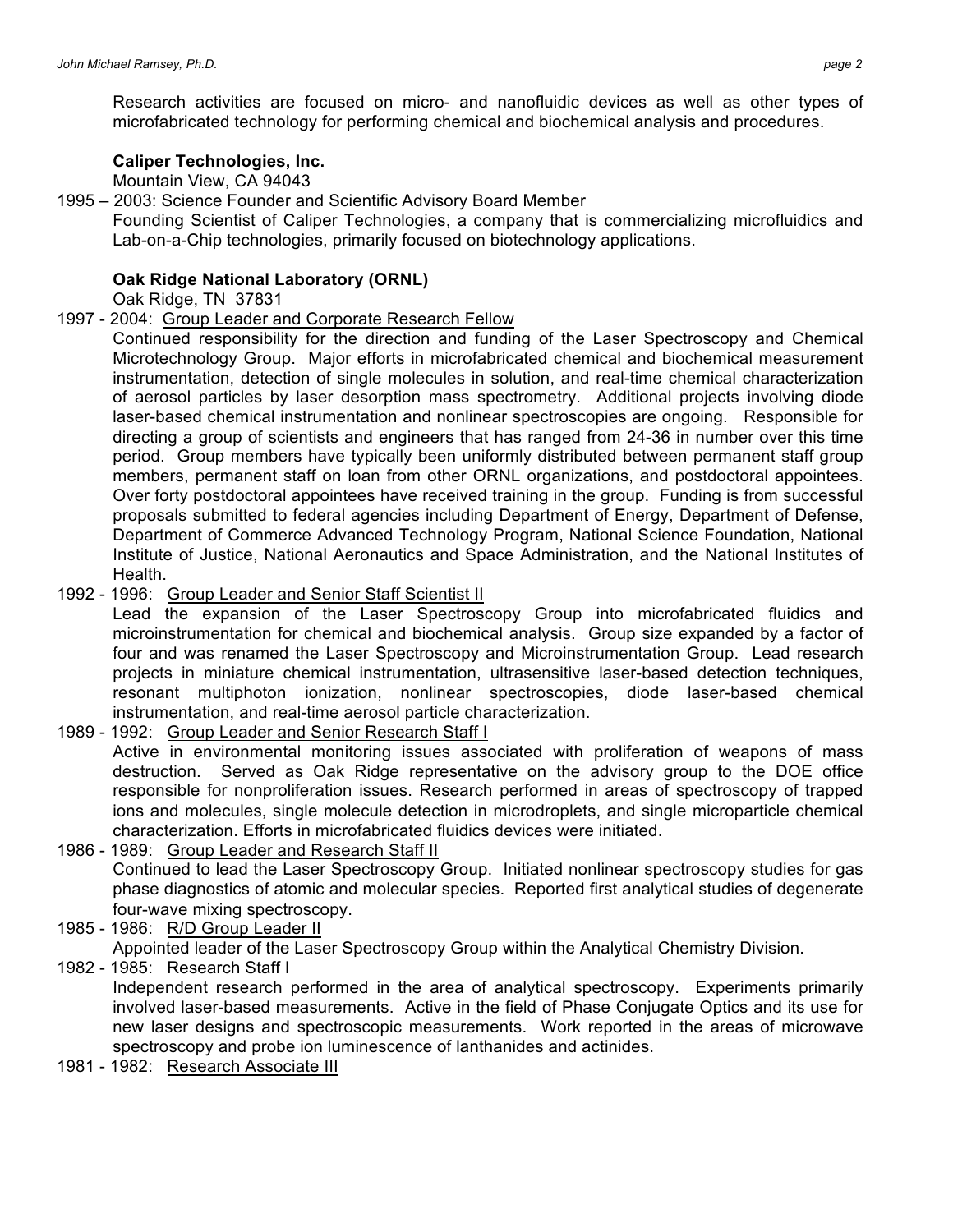Converted to permanent staff member. Reported work on time-resolved luminescence measurements and laser intracavity kinetic measurements. Work was initiated on the above projects.

1979 - 1981: Eugene P. Wigner Fellow

Completed a geometrical optics study of atomic absorption spectroscopy. Also reported a new scheme for performing laser intracavity absorption measurements. Time-resolved luminescence studies were initiated.

## **Indiana University**

Bloomington, IN 47405

1974 - 1979: Associate Instructor (AI)

Served three semesters as AI for a graduate level electronic instrumentation course, one of which was as head AI which involved supervising five course AI's, and coordinating laboratory instructional material. Also served two semesters as general chemistry laboratory AI and one semester as AI for undergraduate analytical instrumentation course.

1974 - 1979: Research Associate

Research done under direction of Dr. Gary M. Hieftje has primarily involved the investigation of new approaches to luminescence lifetime determinations. The main emphasis in this work has been the application of fluctuation analysis to the problem of luminescence lifetime determinations. Work has also been performed in the areas of laser excited atomic fluorescence and microwave induced plasmas for excitation sources in atomic emission spectroscopy.

### **Lawrence Livermore Laboratories (LLL)**

Livermore, CA 94550

1977 - 1978: Summers Visiting Scientist Worked in the laser applications programs in the chemistry division of LLL. Work involved continuing studies in luminescence lifetime determinations.

# **4. Honors and Memberships**

### HONORS AND FELLOWSHIPS:

- 2017 Federal Laboratory Consortium Excellence in Technology Transfer Award, 908 Devices Inc.
- 2014 Member, National Academy of Engineering
- 2014 Hach Lecture, Colorado State University
- 2013 Battelle Distinguished Inventor Award
- 2013 Henry Werner Lecture, Kansas University
- 2013 Frontiers in Chemistry Lecture, Case Western Reserve University
- 2013 Ralph N. Adams Award in Bioanalytical Chemistry
- 2012 The CASSS Award for Outstanding Achievements in Separation Science
- 2011 Fellow, American Chemical Society
- 2009 Hach Lecture, University of Wyoming
- 2009 The Reilly Lectureship in Chemical Engineering, Notre Dame University
- 2009 Frank C. Mathers Lectures, Indiana University
- 2008 Fellow, American Institute for Medical and Biological Engineering
- 2007 W. Heinlen Hall Lecturer, Bowling Green State University
- 2007 American Chemical Society Award in Chromatography
- 2006 Pittsburgh Analytical Chemistry Award
- 2004 Federal Laboratory Consortium Excellence in Technology Transfer Award, Caliper Technologies, Inc.
- 2003 Southeast Region Federal Laboratory Consortium Technology Transfer Award
- 2003 R&D 100 Award, µTrapMS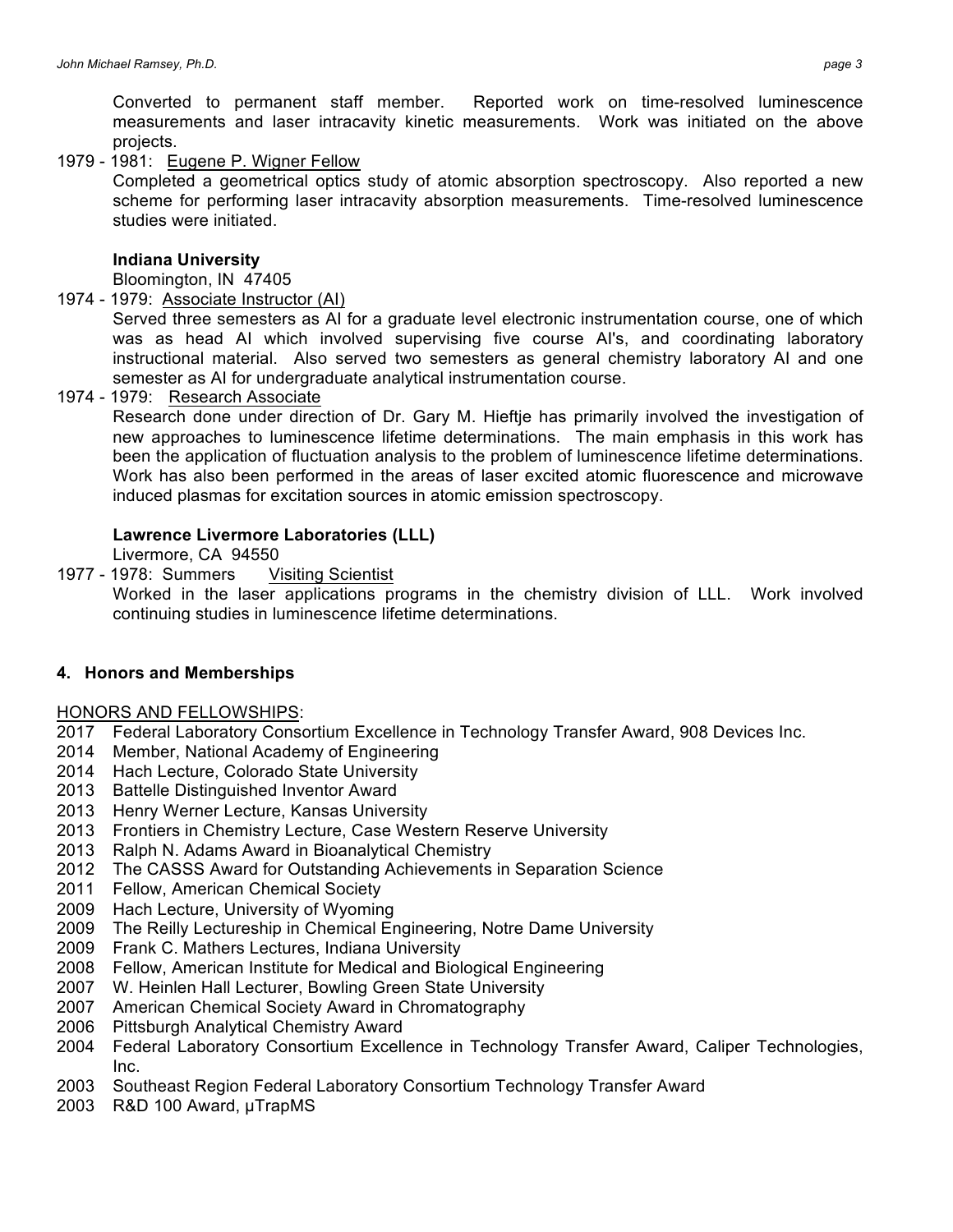- ACS Division of Analytical Chemistry Award in Chemical Instrumentation
- Marcel J. E. Golay Award in Capillary Chromatography
- Battelle Distinguished Inventor Award
- Jacob Heskel Gabbay Award in Biotechnology and Medicine
- A. J. P. Martin Gold Medal for Separation Science
- Energy@23 Award
- R&D 100 Top 40, Lab-on-a-Chip Technology
- Frederick Conference Capillary Electrophoresis Award
- Desty Memorial Lecture, The Royal Institution
- ORNL Technical Achievement Award
- National Academy of Engineering Frontiers
- Alexander von Humboldt Award for Senior Scientist
- Bayer Lecturer in Chemistry, Univ. of New Hampshire
- Dow Lecturer in Analytical Chemistry, Univ. of British Columbia
- ORNL, Publication Award
- Fellow, Optical Society of America
- ORNL, Corporate Research Fellow
- R&D 100 Award, Lab-on-a-Chip Technology
- Lockheed Martin, NOVA Award
- ORNL, Scientist of the Year Award
- ORNL, R&D Accomplishment Award
- ORNL, Publication Award
- The Fourteenth Barnett Lecturer, Barnett Institute, Northeastern University
- Discover Magazine Annual Technology Award
- ORNL, Publication Award
- Alumnus of Year Award, Department of Chemistry, Bowling Green State University
- Martin Marietta Energy Systems, Significant Achievement Award
- Martin Marietta Energy Systems, Significant Achievement Award
- Sigma Xi
- Martin Marietta Energy Systems, Publication Award
- 1979-1981 Eugene P. Wigner Fellowship, ORNL
- American Chemical Society, Division of Analytical Chemistry Summer Fellowship
- Graduated with Honor/Magna Cum Laude
- Toledo Section ACS Graduating Senior Award
- Undergraduate Award in Analytical Chemistry from Analytical Division of ACS
- American Institute of Chemists Award
- Delta Phi Alpha (German Honorary,
- Sigma Pi Sigma (Physics Honorary)
- Kappa Mu Epsilon (Math Honorary)
- Merck Index Award

### INDUSTRIAL ACTIVITIES

- 2012 present Scientific Founder, Member, Board of Directors and Chairman, Scientific Advisory Board, 908 Devices, Inc., Boston, MA
- 2007 present Member, Scientific Advisory Board, Quanterix, Cambridge, MA
- 2007 2012 Consultant, Waters Technology Corporation (NYSE:WAT), Milford, MA
- 2007 2013 Member, External Advisory Board, Tyndall National Institute, Cork, Ireland,
- 2006 2012 Member, Scientific Advisory Board, Liquidia, Research Triangle Park, NC
- 2006 2007 Member, Scientific Advisory Board, Advanced Liquid Logic, Research Triangle Park, NC
- 2006 2007 Consultant, Hatteras BioCapital, Research Triangle Park, NC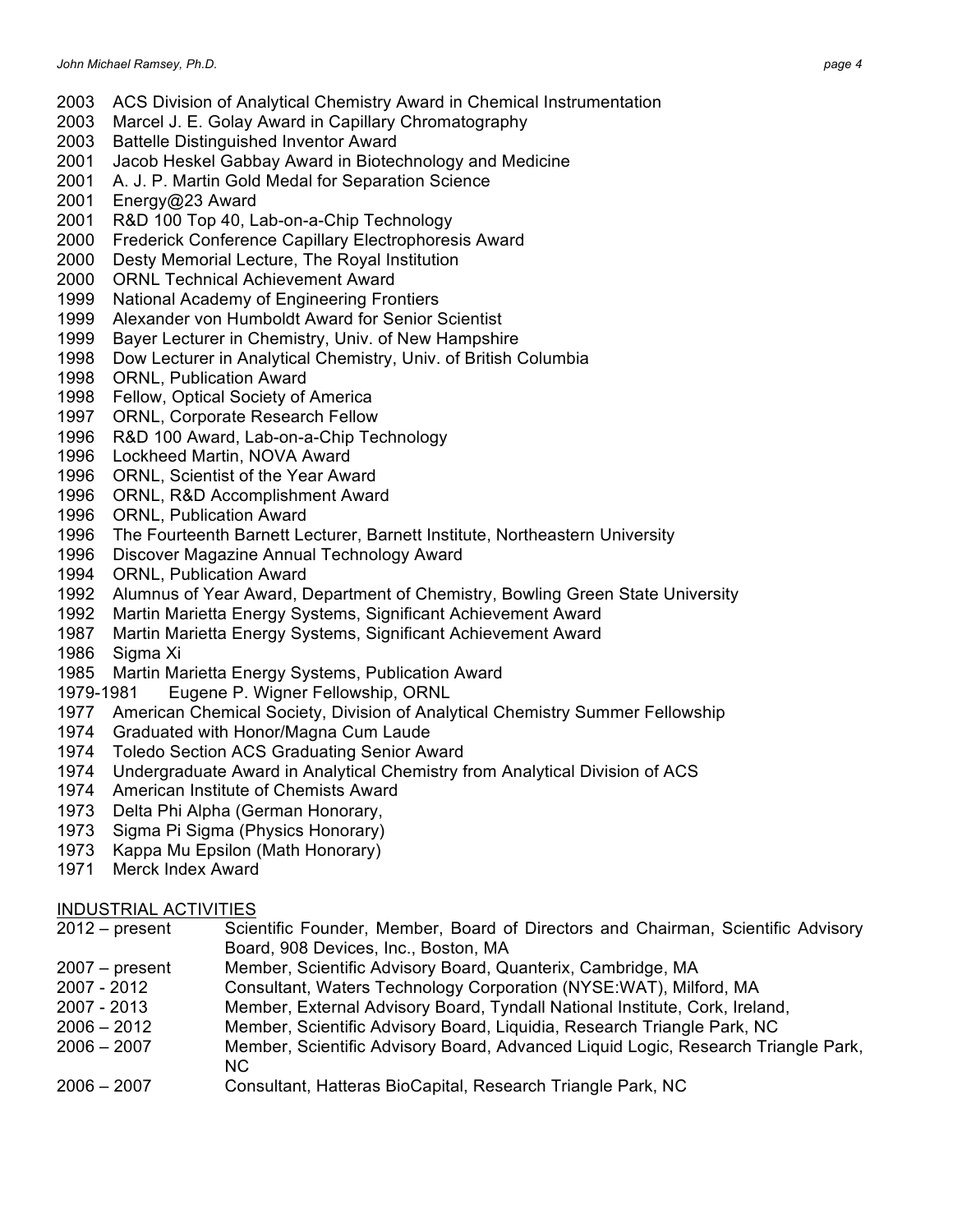1995 - 2003 Scientific Founder and Member, Scientific Advisory Board, Caliper Technologies (NASDAQ:CALP), Mountain View, CA

PROFESSIONAL MEMBERSHIPS National Academy of Engineering American Chemical Society Analytical Division of American Chemical Society American Institute of Biomedical Engineers (non-active) Sigma Xi (non-active)

# 5. **Publications**

# **a. Books**

### BOOKS

1. J. Michael Ramsey and Albert van den Berg, "Micro Total Analysis Systems," Kluwer Academic Publishers, Dordrecht, The Netherlands (2001).

### BOOK CHAPTERS

- 4. P. Fortina, J. Cheng, L.J. Kricka, L.C. Waters, S.C. Jacobson, P. Wilding, and J.M. Ramsey, "DOP-PCR Amplification of Whole Genomic DNA and Microchip-Based Capillary Electrophoresis," in *Capillary Electrophoresis of Nucleic Acids*, K. R. Mitchelson and J. Cheng, Ed., Humana Press, pg. 211 (2000).
- 3. S.C. Jacobson and J.M. Ramsey, "Microfabricated Chemical Separation Devices," in *High Performance Capillary Electrophoresis*, Ed. M.G. Khaledi, John Wiley & Sons, Inc., Chapter 18 (1998).
- 2. Stephen C. Jacobson and J. Michael Ramsey, "Microfabricated Devices for Performing Capillary Electrophoresis," in Handbook of Capillary Electrophoresis, CRC Press, James Landers, ed., Ch. 29, pg. 827 (1997). (invited)
- 1. Michael D. Barnes, Chung-Yi Kung, William B. Whitten, J. Michael Ramsey, and Stephen Arnold, "Molecular Fluorescence in a Microcavity: Solvation Dynamics and Single Molecule Detection," in Optical Processes in Microcavities, World Scientific Publishers, R. K. Chang and A. J. Campillo, eds., Ch. 4, pg. 135 (1996). (invited)

### **b. Refereed papers/articles**

# PEER REVIEWED PUBLICATIONS (H-index = 61)

- 183. H. Chun, P. J. Dennis, E. R. Ferguson Welch, J. P. Alarie, J. W. Jorgenson, J. M. Ramsey, "Development of a Conductivity-based Photothermal Absorbance Detection Microchip Using Polyelectrolytic Gel Electrodes," J. Chromatogr.. A., 2017 (in press).
- 182. J. C. Gaiteri, W. H. Henley, N. A. Siegfried, T. H. Linz, and J. M. Ramsey, "Use of Ice-Nucleating Proteins to Improve the Performance of Freeze-Thaw Valves in Microfluidic Devices," Anal. Chem., 2017, 89, 5998-6005.
- 181. T. H. Linz, W. H. Henley, and J. M. Ramsey, "Photobleaching kinetics-based bead encoding for multiplexed bioassays, Lab Chip, 2017, 17, 1076-1082.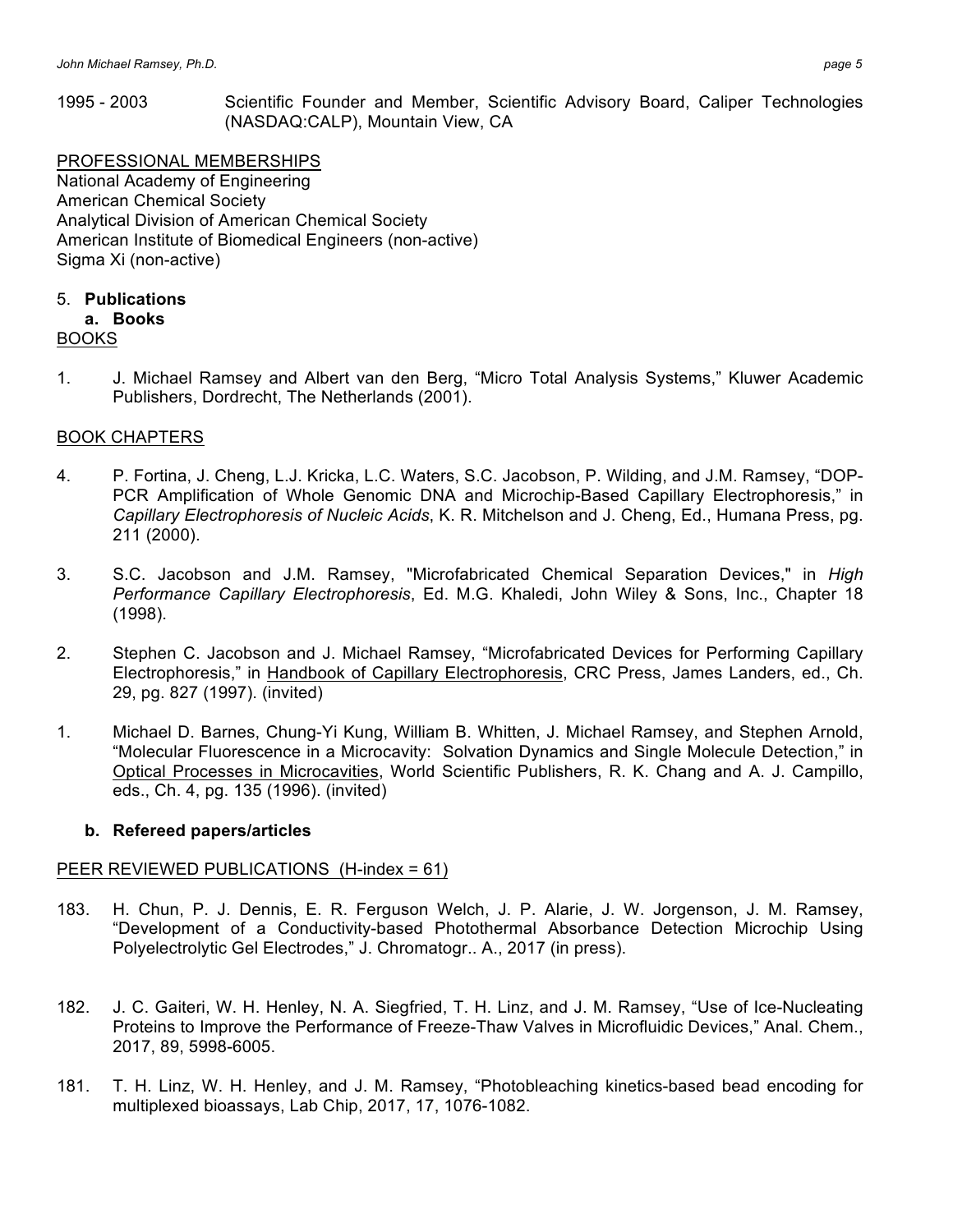- 179. K. H. Blakeman, D. W. Wolfe, C. A. Cavanaugh, and J. M. Ramsey, "High Pressure Mass Spectrometry: The Generation of Mass Spectra at Operating Pressures Exceeding 1 Torr in a Microscale Cylindrical Ion Trap," Anal. Chem., 2016, 88, 5378-5384.
- 178. E. A. Redman, M. Ramos-Payan, J. S. Mellors, J. M. Ramsey, Analysis of Hemoglobin Glycation Using Microfluidic CE-MS: A Rapid, Mass Spectrometry Compatible Method for Assessing Diabetes Management," Anal. Chem., 2016, 88, 5324-5330.
- 177. E. A. Redman, J. S. Mellors, J. A. Starkey, and J. M. Ramsey, "Characterization of Intact Antibody Drug Conjugate Variants Using Microfluidic Capillary Electrophoresis-Mass Spectrometry," Anal. Chem., 2016.
- 176. E. A. Redman, N. G. Batz, J. S. Mellors, and J. M. Ramsey, "Integrated Microfluidic Capillary Electrophoresis-Electrospray Ionization Devices with Online MS Detection for the Separation and Characterization of Intact Monoclonal Antibody Variants," Anal. Chem., 2015, 87, 2264-2272.
- 175. W. A. Black, B. B. Stocks, J. S. Mellors, J. R. Engen, and J. M. Ramsey, "Utilizing Microchip Capillary Electrophoresis Electrospray Ionization for Hydrogen Exchange Mass Spectrometry," Anal. Chem. 2015, 87 6280-6287.
- 174. N. G. Batz, J. S. Mellors, J. P. Alarie, J. M. Ramsey, "Chemical Vapor Deposition of Aminopropyl Silanes in Microfluidic Channels for Highly Efficient Microchip Capillary Electrophoresis-Electrospray Ionization-Mass Spectrometry, Anal. Chem., 2014, 86, 3493-3500.
- 173. S. Nie, W. H. Henley, S. E. Miller, H. Zhang, K. M. Mayer, P. J. Dennis, E. A. Oblath, J. P. Alarie, Y. Wu, F. G. Oppenheim, F. F. Little, A. Z. Uluer, P. Wang, J. M. Ramsey and D. R. Walt, "An automated integrated platform for rapid and sensitive multiplexed protein profiling using human saliva samples," *Lab Chip*, 2014, 14, 1087.
- 172. V. Iancu, X. Zhang, T-H. Kim, L. D. Menard, P. R. C. Kent, M. E. Woodson, J. M. Ramsey, A-P. Li, and H. H. Weitering, "Polaronic transport and current blockades in epitaxial silicide nanowires and nanowire arrays," Nano Letters, 2013, 13, 3684-3689.
- 171. R. A. Hunter, B. J. Privett, W. H. Henley, E. R. Breed, Z. Liang, R. Mittal, B. P. Yoseph, J. E. McDunn, E. M. Burd, C. M. Coopersmith, J. M. Ramsey, and M. H. Schoenfisch, "Microfluidic Amperometric Sensor for Analysis of Nitric Oxide," Anal. Chem., 2013, 85, 6066-6072.
- 170. C. L. Cusack, V. Swahari, W. H. Henley, J. M. Ramsey, and M. Deshmukh, "Distinct Pathways Mediate Axon Degeneration during Apoptosis and Axon-Specific Pruning," Nature Comm., 2013, 4, (1876), 1-11.
- 169. J. Scott Mellors, William A. Black, Andrew G. Chambers, Jason A. Starkey, Nathan A. Lacher, and J. Michael Ramsey, "A Hybrid Capillary/Microfluidic System for Comprehensive Online Liquid Chromatography-Capillary Electrophoresis-Electrospray Ionization-Mass Spectrometry," Anal. Chem., 2013, 85, 4100-4106.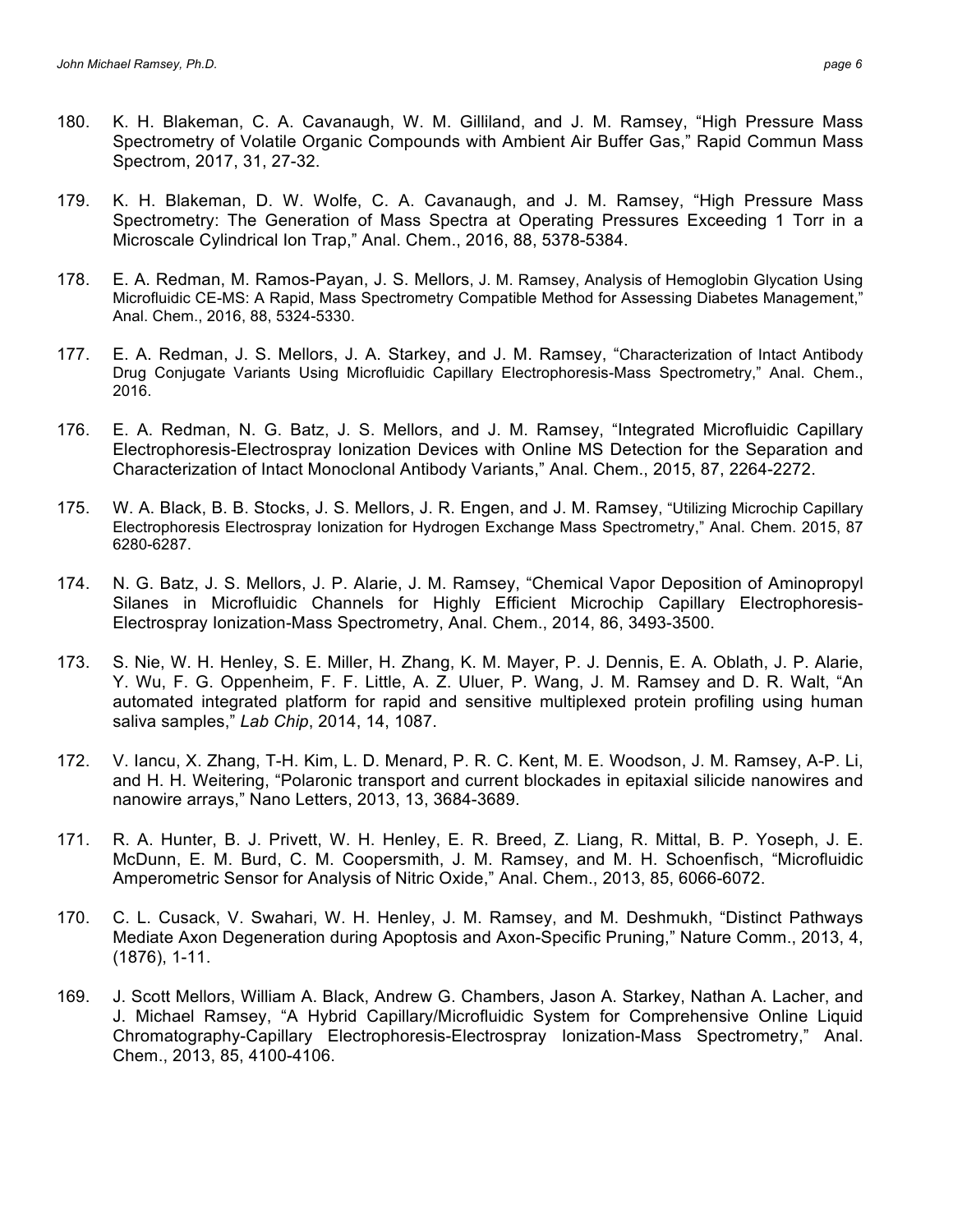- 168. Nicholas C. Dobes, Rahul Dhopeshwarkar, W. Hampton Henley, J. Michael Ramsey, Christopher E. Sims and Nancy L. Allbritton, "Laser-Based Directed Release of Array Elements for Efficient Collection into Targeted Microwells," Analyst, 2013, 138, 831-838.
- 167. E. Oblath, W. H. Henley, J. P. Alarie, and J. M. Ramsey, "A microfluidic chip integrating DNA extraction and real-time PCR for the detection of bacteria in saliva," Lab Chip, 2013, 13, 1325- 1332.
- 166. L. D. Menard and J. M. Ramsey, "Electrokinetically-Driven Transport of DNA through Focused Ion Beam Milled Nanofluidic Channels," Anal. Chem., 2013, 85 (2), 1146-1153.
- 165. L. D. Menard, C. E. Mair, M. E. Woodson, J. P. Alarie, and J. M. Ramsey, "A Device for Performing Lateral Conductance Measurements on Individual Double-Stranded DNA Molecules," ACS Nano, 2012, 6 (10), 9087-9094.
- 164. W. H. Henley and J. M. Ramsey, "High electric field strength two-dimensional peptide separations using a microfluidic device**,"** Electrophoresis, 2012, 33 (17), 2718-2724.
- 163. Jeffrey R. SooHoo, Joshua K. Herr, J. Michael Ramsey, and Glenn M. Walker, "Microfluidic Cytometer for the Characterization of Cell Lysis," *Analytical Chemistry* 2012, *84* (5), 2195-2201.
- 162. Andrew G. Chambers and J. Michael Ramsey, "Microfluidic Dual Emitter Electrospray Ionization Source for Accurate Mass Measurements," *Analytical Chemistry* 2012, *84* (3), 1446-1451.
- 161. W. Hampton Henley, Patty J. Dennis, and J. Michael Ramsey, "Fabrication of Microfluidic Devices Containing Patterned Microwell Arrays," *Analytical Chemistry* 2012 *84* (3), 1776-1780.
- 160. Hargis, A. D., Alarie, J. P., and Ramsey, J. M., "Characterization of cell lysis events on a microfluidic device for high-throughput single cell analysis, "Electrophoresis 2012, 32, 3172-3179.
- 159. D. D. Dutta and J. M. Ramsey, "A Microfluidic Device for Performing Pressure-Driven Separations," Lab Chip, 2011, 11, 3081-3088.
- 158. L. D. Menard and J. M. Ramsey, "The Fabrication of Sub-5-nm Nanochannels in Insulating Substrates using Focused Ion Beam Milling," Nano Lett. 2011, 11, 512-517.
- 157. A. G. Chambers, J. S. Mellors, W. H. Henley, and J. M. Ramsey, "Monolithic Integration of Two-Dimensional Chromatography-Capillary Electrophoresis and Electrospray Ionization on a Microfluidic Device," Anal. Chem. 2011, 83, 842-849.
- 156. H. Chun, T. D. Chung, J. M. Ramsey, "High Yield Sample Preconcentration using a Highly Ion-Conductive Charge-Selective Polymer," Anal. Chem. 2010, 82, 6287-6292.
- 155. P. J. Dennis, E. R. Ferguson, J. P. Alarie, J. M. Ramsey, and J. W. Jorgenson, "Development of a Photothermal Absorbance Detector for Use with Microfluidic Devices," Anal. Chem. 2010, 82, 4063-4071.
- 154. J. S. Mellors, K. Jorabchi, L. M. Smith, and J. M. Ramsey, " Integrated Microfluidic Device for Automated Single Cell Analysis using Electrophoretic Separation and Electrospray Ionization Mass Spectrometry," *Anal. Chem*. 2010, *82,* 967-973.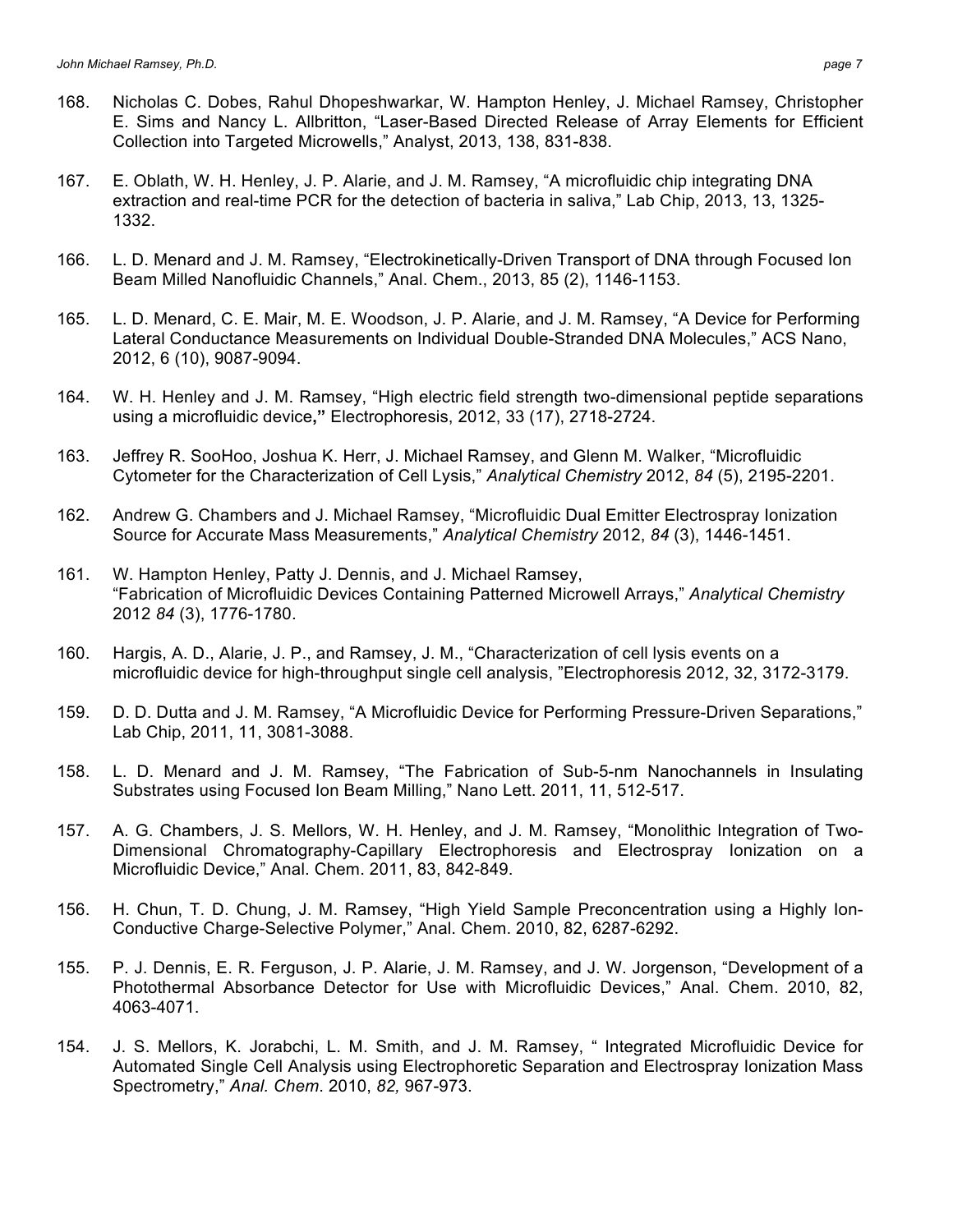- H.; Meller, A.; Oliver, J. S.; Pershin, Y. V.; Ramsey, J. M.; Riehn, R.; Soni, G. V.; Tabard-Cossa, V.; Wanunu, M.; Wiggin, M.; Schloss, J. A., The potential and challenges of nanopore sequencing, *Nature Biotechnology* 2008, *26*, 1146-1153.
- 152. Mellors, J. S.; Gorbounov, V.; Ramsey, R. S.; Ramsey, J. M., Fully integrated glass microfluidic device for performing high-efficiency capillary electrophoresis and electrospray ionization mass spectrometry, *Anal. Chem*. 2008, *80*, 6881-6887.
- 151. S. Pau, W. B. Whitten, and J. M. Ramsey, "Planar Geometry for Trapping and Separating Ions and Charged Particles," *Anal. Chem*., *79*, 6857 (2007).
- 150. S. Pau, C. S. Pai, Y.L. Low, J. Moxom, P.T.A. Reilly, W. B. Whitten, and J. M. Ramsey, "Microfabricated Quadrupole Ion Trap for Mass Spectrometer Applications," *Phys. Rev. Lett*., *96*, 120801 (2006).
- 149. W. A. Harris, P. T. A*.* Reilly, W. B. Whitten, and J. M. Ramsey, "Transportable real-time singleparticle ion trap mass spectrometer", *Rev. Sci. Instrum*., *76*, 064102 (2005).
- 148. C. T. Culbertson, Y. Tugnawat, A. R. Meyer, G. T. Roman, J. M. Ramsey, and S. R. Gonda, "Microchip Separations in Reduced-Gravity and Hypergravity Environments," *Anal. Chem*., *77*, 7933 (2005).
- 147. Y. J. Liu, R. S. Foote, S. C. Jacobson, and J. M. Ramsey, "Sample Concentration on Microchips by SDS Sweeping and Stacking," *Lab Chip*, *5*, 457 (2005).
- 146. C.R. Poulsen, C.T. Culbertson, S.C. Jacobson, and J.M. Ramsey, "Static and Dynamic Acute Cytotoxicity Assays on Microfluidic Devices," *Anal. Chem*., *77*, 667 (2005).
- 145. J. Moxom, P. T. A. Reilly, W. B. Whitten, J. M. Ramsey, "Sample Pressure Effects in a Micro Ion Trap Mass Spectrometer," *Rapid Commun. Mass Spectrom*., *18*, 721 (2004).
- 144. C.D. Thomas, S.C. Jacobson, and J.M. Ramsey, "Rapid Cycling Pinch Injections on Microfluidic Devices*," Anal. Chem*. *76*, 6053 (2004).
- 143. W. B. Whitten, P. T. A. Reilly, J. M. Ramsey, "High-pressure Ion Trap Mass Spectrometry," *Rapid Commun. Mass Spectrom.*, *18,* 1749 (2004).
- 142. R. P. Rodgers, P. T. A. Reilly, W. B. Whitten, J. M. Ramsey, "Real-time observation of metastable polymeric species formed from precursor soot," *Chem. Phys. Lett*., *397*, 324 (2004).
- 141. R. J. Jamasbi, S. J. Kennel, L. C. Waters, L. J. Foote, J. M. Ramsey, "Genetic Analysis of Selected Isolates of *P. aeruginosa* Serotypes 0:3, 0:6 and 0:11 by ERIC-PCR and AP-PCR: Comparison of Traditional technique with the Emerging Technique of Microchip Gel Electrophoresis," *Control and Hospital Epidemiology*, *25*, 65-71 (2004).
- 140. J.D. Ramsey, S.C. Jacobson, C.T. Culbertson, and J.M. Ramsey, "High Efficiency, Two-Dimensional Separations of Protein Digests Using Microfluidic Devices," *Anal. Chem*., *75*, 3758 (2003).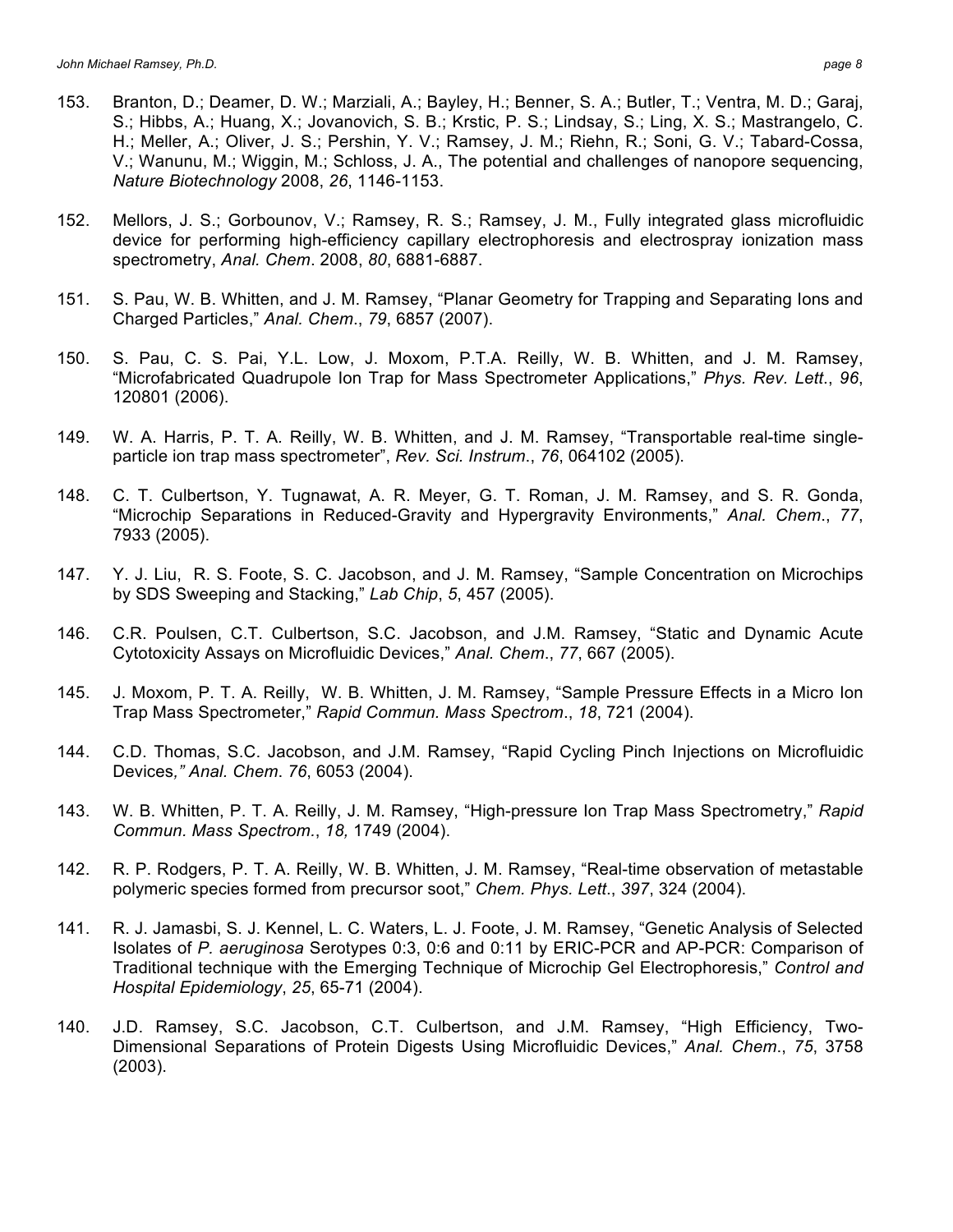- 138. Jun Xu, W. B. Whitten, and J. M. Ramsey, "Pulsed-ionization Miniature Ion Mobility Spectrometer," *Anal. Chem., 75*, 4206 (2003).
- 137. Jeremy Moxom, Peter T. A. Reilly, William B. Whitten, and J. Michael Ramsey, "Analysis of Volatile Organic Compounds in Air with a Micro Ion Trap Mass Analyzer," *Anal. Chem*., *75*, 3739 (2003).
- 136. M.A. McClain, C.T. Culbertson, S.C. Jacobson, N.L. Allbritton, C.E. Sims, and J.M. Ramsey, "Microfluidic Devices for the High Throughput Chemical Analysis of Cells," *Anal. Chem*., *75*, 5646 (2003).
- 135. C. Tsouris, C. T. Culbertson, D. W. DePaoli, S. C. Jacobson, and J. M. Ramsey, "Electrohydrodynamic Mixing in Microchannels," *AIChE* J, *49*, 2181 (2003).
- 134. Ryan P. Rodgers, Peter T. A. Reilly, William B. Whitten and J. Michael Ramsey, "Soot-Free Synthesis of C60." Carbon, *41*, 1469 (2003).
- 133. Jeremy Moxom, Peter T. A. Reilly, William B. Whitten, and J. Michael Ramsey, "Double Resonance Ejection in a Micro Ion Trap Mass Spectrometer," *Rapid Commun. Mass Spectrom*, *16*, 755–760 (2002).
- 132. Christopher T. Culbertson, Stephen C. Jacobson, J. Michael Ramsey, "Diffusion Coefficient Measurements on Microfluidic Devices," Talanta, *56*, 365 (2002).
- 131. Norbert Gottschlich, Stephen C. Jacobson, Christopher T. Culbertson, and J. Michael Ramsey, "Two Dimensional Electrochromatography/Capillary Electrophoresis Microchip Device," *Anal. Chem.*, *73*, 2669 (2001).
- 130. Maxine A. McClain, Christopher T. Culbertson, Stephen C. Jacobson and J. Michael Ramsey, "Flow Cytometry of *E. coli* on Microfluidic Devices," *Anal. Chem*., *73*, 5334 (2001).
- 129. Timothy E. McKnight, Christopher T. Culbertson, Stephen C. Jacobson, and J. Michael Ramsey, "Electroosmotically Induced Hydraulic Pumping with Integrated Electrodes on Microfluidic Devices, *Anal. Chem., 73*, 4045 (2001).
- 128. Iulia M. Lazar, Roswitha S. Ramsey, and J. Michael Ramsey ; On-Chip Proteolytic Digestion and Analysis Using "Wrong-Way-Round" Electrospray Time-of-Flight Mass Spectrometry, *Anal. Chem., 73*, 1733 (2001).
- 127. Jean Pierre Alarie, Stephen C. Jacobson, and J. Michael Ramsey, " Electrophoretic Injection Bias in Microchip Valving," *Electrophoresis*, *22*, 312 (2001).
- 126. Y. Liu, R.S. Foote, S.C. Jacobson, R.S. Ramsey, and J.M. Ramsey, "Electrophoretic Separation of Proteins on a Microchip with Noncovalent, Postcolumn Labeling," *Anal. Chem., 72,* 4608 (2000).
- 125. Y. Liu, R.S. Foote, C.T. Culbertson, S.C. Jacobson, R.S. Ramsey, and J.M. Ramsey, "Electrophoretic Separation of Proteins on Microchip," *J. Microcol. Separations, 12*, 407 (2000).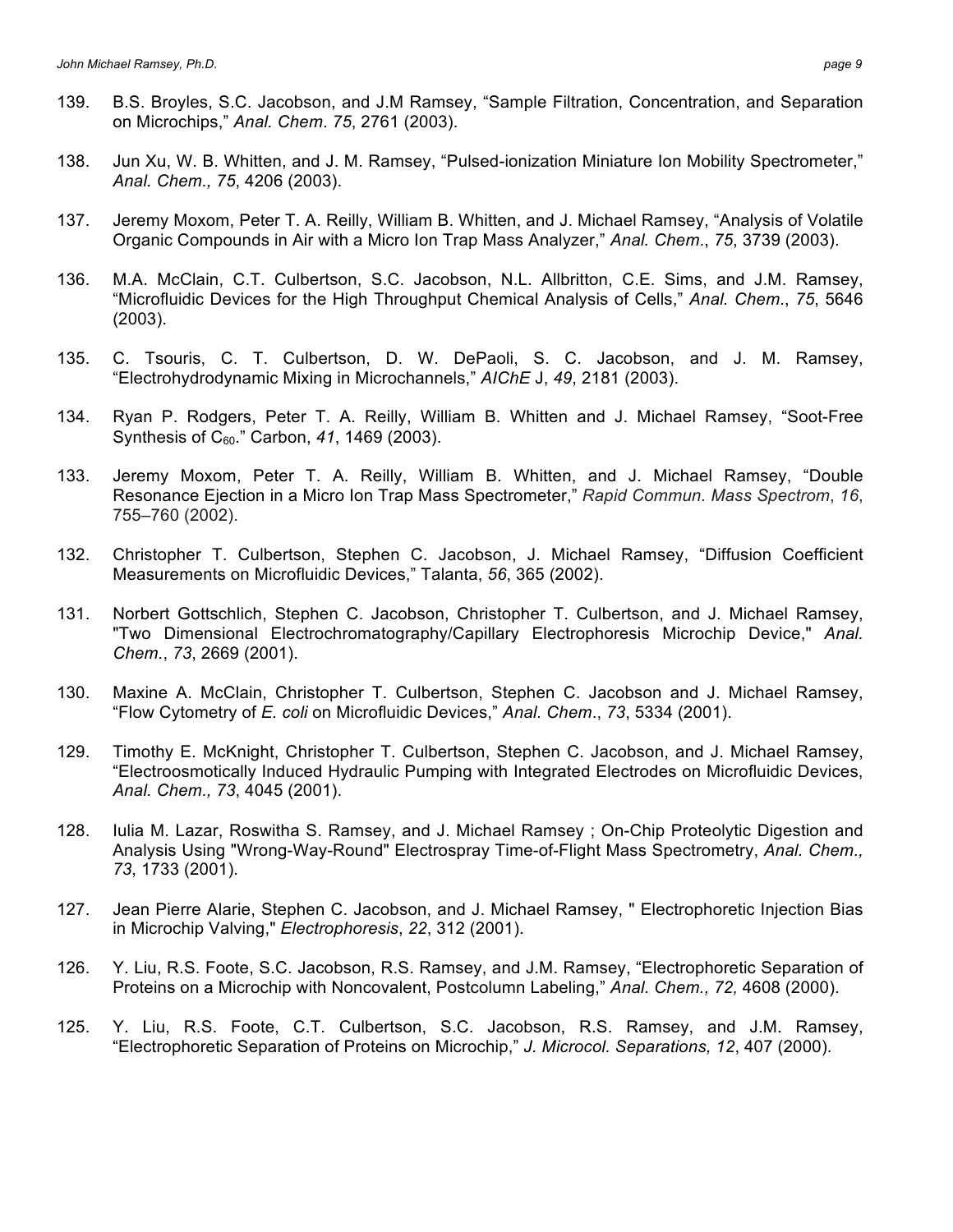- 124. A. C. Lazar, P. T. A. Reilly, W. B. Whitten and J. M. Ramsey, "Laser Desorption/Ionization Coupled to Tandem Mass Spectrometry for Real-Time Monitoring of Paraquat on the Surface of Environmental Particles.," *Rapid Comm. Mass Spectrom.*, *14*, 1523 (2000).
- 123. J.S. Soughayer, T. Krasieva, S.C. Jacobson, J.M. Ramsey, B.J. Tromberg, and N.L. Allbritton, "Characterization of Cellular Optoporation with Distance," *Anal. Chem.*, *72,* 1342-1347, (2000).
- 122. S. V. Ermakov, S. C. Jacobson, and J. M. Ramsey, "Computer simulations of electrokinetic injection techniques in microfluidic devices," *Anal. Chem*., *72,* 3512 (2000).
- 121. Julia Khandurina, Timothy E. McKnight, Stephen C. Jacobson, Larry C. Waters, Robert S. Foote, and J. Michael Ramsey, "Integrated System for Rapid PCR-based DNA Analysis in Microfluidic Devices," *Anal. Chem*., 72(13); 2995-3000 (2000).
- 120. Roy D. Rocklin, Roswitha S. Ramsey, and J. Michael Ramsey, "Two-Dimensional Peptide Separations on an Integrated Microfabricated Microfluidic Device," *Anal. Chem.* 72, 5244 (2000).
- 119. C.T. Culbertson, S.C. Jacobson, and J.M. Ramsey, "Microchip Devices for High Efficiency Separations," *Anal. Chem.,* 72, 5814 (2000).
- 118. Alexandru. C. Lazar, Peter. T. A. Reilly, William. B. Whitten, and J. Michael Ramsey, "Laser Desorption/In Situ Chemical Ionization Aerosol Mass Spectrometry for Monitoring Tributyl Phosophate on the Surface of Environmental Particles," *Anal. Chem.,* 72(9); 2142-2147 (2000).
- 117. Jean Pierre Alarie, Stephen C. Jacobson, Christopher T. Culbertson, and J. Michael Ramsey, "Effects of the Electric Field Distribution on Microchip Valving Performance," *Electrophoresis*, 21, 100-106, (2000).
- 116. Iulia M. Lazar, Roswitha S. Ramsey, Stephen C. Jacobson, Robert S. Foote, and J. Michael Ramsey, "Novel Microfabricated Device for Electrokinetically Induced Pressure Flow and Electrospray Ionization Mass Spectrometry," *J. Chromatog.. A*, 892, 195 (2000).
- 115. Norbert Gottschlich, Christopher T. Culbertson, Timothy E. McKnight, Stephen C. Jacobson, and J. Michael Ramsey, "Integrated Microchip-Device for the Digestion, Separation and Postcolumn Labeling of Proteins and Peptides," *J. Chromatogr. B*, 745 (2000).
- 114. Christopher T. Culbertson, Roswitha S. Ramsey, and J. Michael Ramsey, "Electroosmotically Induced Hydraulic Pumping on Microchips: Selective Ion Transport," *Anal. Chem*., 72(10); 2285- 2291 (2000).
- 113. Oleg Kornienko, Peter T. A. Reilly, William B. Whitten, and J. Michael Ramsey, "Field-Emission Cold-Cathode EI Source for a Micro Ion Trap Mass Spectrometer," *Anal. Chem*.; 72(3); 559-562 (2000).
- 112. J. M. Ramsey, "The burgeoning power of the shrinking laboratory," *Nature Biotech*., 17, 1061 (1999).
- 111. J. P. Kutter, S. C. Jacobson, and J. M. Ramsey, "Solid Phase Extraction on a Microchip," *J. Microcolumn Sepn*., 12, 93 (2000).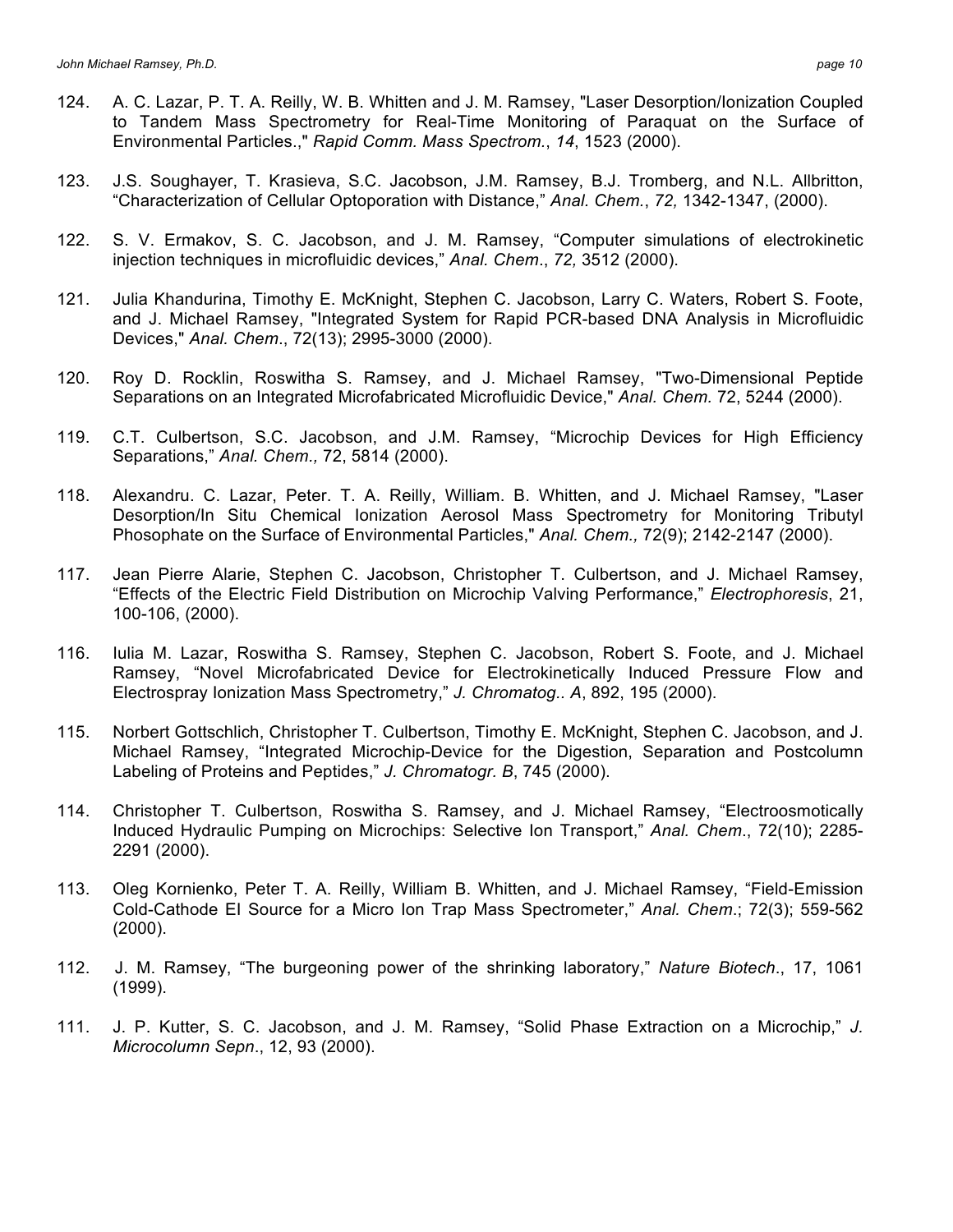- 110. K.C. Ng, J.V. Ford, S.C. Jacobson, J.M. Ramsey, and M.D. Barnes, "Polymer Microparticle Arrays from Electrodynamically Focused Microdroplet Streams," *Review of Scientific Instruments*, 71, 2497-2499, (2000).
- 109. J. Xu, W. B. Whitten, and J. M. Ramsey, "Space Charge Effects on Resolution in a Miniature Ion Mobility Spectrometer," *Anal. Chem.,* 72, 5787 (2000).
- 108. P. T. A. Reilly, R. A. Gieray, W. B. Whitten, and J. M. Ramsey, "Fullerene Evolution in Flame Generated Soot," *J. Am. Chem. Soc*., 122 11596 (2000).
- 107. P. T. A. Reilly, R. A. Gieray, W. B. Whitten, and J. M. Ramsey, "Direct observation of the evolution of the soot carbonization process in an acetylene diffusion flame via real-time aerosol mass spectrometry," *Combust. Flame*, 122:90-104 (2000).
- 106. P. T. A. Reilly, A. C. Lazar, R. A. Gieray, W. B. Whitten, and J. M. Ramsey, "The Elucidation of Charge-Transfer-Induced Matrix Effects in Environmental Aerosols via Real-Time Aerosol Mass Spectral Analysis of Individual Airborne Particles," *Aerosol Sci. Technol*., 33, 135 (2000).
- 105. William C. Dunn, Stephen C. Jacobson, Larry C Waters, Natalia Kroutchinina, Julia Khandurina, Robert S. Foote, Monica J. Justice, Lisa J. Stubbs and J. Michael Ramsey, "PCR Amplification and Analysis Of Simple Sequence Repeat Polymorphisms From Mouse DNA Using A Single Microchip Device," *Analytical Biochemistry*, 227, 157-160, (2000).
- 104. R. P. Rodgers, A. C. Lazar, P. T. A. Reilly, W. B. Whitten and J. M. Ramsey, "Direct Determination of Soil Surface-Bound Polycyclic Aromatic Hydrocarbons in Petroleum Hydrocarbon Contaminated Soils by Real-Time Aerosol Mass Spectrometry," *Anal. Chem.* 72, 5040 (2000).
- 103. S. C. Jacobson, T. E. McKnight, and J. M. Ramsey, "Microdevices for effecting parallel and serial dilutions using a single voltage source," *Anal. Chem*., 71, 4455 (1999).
- 102. David P. Schrum, Christopher T. Culbertson, Stephen C. Jacobson, and J. Michael Ramsey, "Microchip Flow Cytometry Using Electrokinetic Focusing," *Anal. Chem*., 71, 4173 (1999).
- 101. O. Kornienko, P. T. A. Reilly, W. B. Whitten, "Electron Impact Ionization in a Micro Ion Trap Mass Spectrometer," *Rev. Sci. Instrum*., 70, 3907 (1999).
- 100. S. C. Jacobson, S. V. Ermakov, and J. M. Ramsey, "Minimizing the Number of Voltage Sources and Fluid Reservoirs for Electrokinetic Valving in Microfluidic Devices," *Anal. Chem*., 71, 3273 (1999).
- 99. I. M. Lazar, R. S. Ramsey, S. Sundberg, and J. M. Ramsey, "Zeptomole sensitivity microchip nanoelectrospray source with time-of-flight mass spectrometry detection," *Anal. Chem*.,71, 3627 (1999).
- 98. S. C. Hill, P. Nachman, S. Arnold, J. M. Ramsey, and M. D. Barnes, "Fluorescence Image of a Single Molecule in a Microsphere: Model," *J. Opt. Soc. B*, 16, 1868-1873 (1999).
- 97. A. C. Lazar, P. T. A. Reilly, W. B. Whitten, and J. M. Ramsey, "Real-time surface analysis of individual airborne environmental particles," Environ. Sci. Technol., 33 3993 (1999).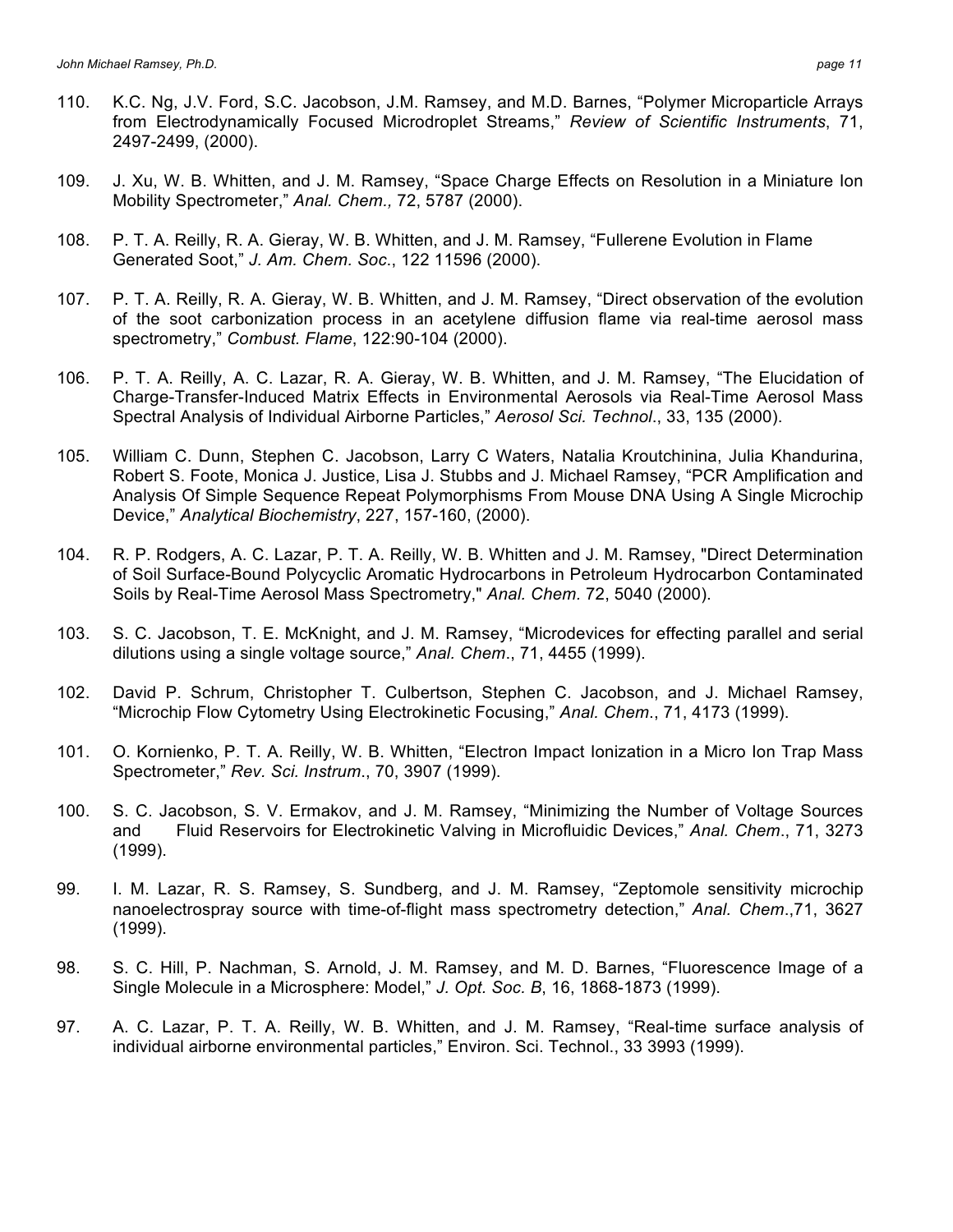- 96. P. T. A. Reilly, R. A. Gieray, W. B. Whitten and J. M. Ramsey, "Response to Comment on \"Real-Time Characterization of the Organic Composition and Size of Individual Diesel Engine Smoke Particles", *Environ. Sci. Technol.* 33:3933-3934 (1999).
- 95. M. D. Barnes, K. C. Ng, K. P. McNamara, C-Y. Kung, J. M. Ramsey and S. C. Hill, "Fluorescence imaging of single molecules in polymer microspheres," *Cytometry* 36, 169 – 175 (1999).
- 94. E. P. Parker, S. E. Rosenthal, M. W. Trahan, J. S. Wagner, W. B. Whitten, R. A. Gieray, P. T. A. Reilly, A. C. Lazar and J. M. Ramsey, "Detection and Classification of Individual Airborne Microparticles using Laser Ablation Mass Spectrometry and Multivariate Analysis," *Field Anal. Chem. and Tech*., 4, 31 (2000).
- 93. Julius C. Fister III, Stephen C. Jacobson, J. Michael Ramsey, "Ultrasensitive Cross-Correlation Electrophoresis on Microchip Devices," *Anal. Chem*., 71, 4460, (1999).
- 92. Andrew G. Hadd, Stephen C. Jacobson, and J. Michael Ramsey, "Microfabricated Device for Biochemical Detection and Kinetics of Acetylcholinesterase Inhibitors," *Anal. Chem*., 71, 5206 (1999).
- 91 Oleg Kornienko, Peter T. A. Reilly, William B. Whitten, and J. Michael Ramsey, "Micro Ion Trap Mass Spectrometry," *Rapid Comm. Mass Spectrom*., 13, 50 (1999).
- 90. C. Y. Kung, M. D. Barnes, N. Lermer, W. B. Whitten, and J. M. Ramsey, "Single Molecule Analysis of Ultradilute Solutions Using Guided Streams of 1-µm Water Droplets," *Appl. Opt*., 38, 1481 (1999).
- 89. Julia Khandurina, Stephen C. Jacobson, Larry C. Waters, Robert S. Foote, J. Michael Ramsey, "Microfabricated Porous Membrane Structure for Sample Concentration and Electrophoretic Analysis," *Anal. Chem*., 71, 1815 (1999).
- 88. C. T. Culbertson, S. C. Jacobson, and J. M. Ramsey, "Dispersion Sources for Compact Geometries on Microchips," *Anal. Chem*., 70, 3781 (1998).
- 87. L. C. Waters, S. C. Jacobson, N. Kroutchinina, Y. Khandurina, R. S. Foote, and J. M. Ramsey, "Multiple Sample PCR Amplification and Electrophoretic Analysis on a Microchip," *Anal. Chem*., 70, 5172 (1998).
- 86. S. Ermakov and J. M. Ramsey, "Computer Simulations of Electrophoresis in Microfabricated Channel Structures," *Anal. Chem*., 70, 4494 (1998).
- 85. J. P. Young, R. W. Shaw, C. M. Barshick, and J.M. Ramsey, "Determination of Actinide Isotope Ratios using Glow Discharge Optogalvanic Spectroscopy," *J. Alloys and Compounds 271-273*, 62- 65 (1998).
- 84. P. T. Reilly, R. A. Gieray, W. B. Whitten, and J. M. Ramsey, "Real-Time Characterization of the Organic Composition and Size of Individual Diesel Engine Smoke Particles," *Env. Sci. & Tech*., 32 2672 (1998).
- 83. S. C. Jacobson and J. M. Ramsey, "Microchip Structures for Submillisecond Electrophoresis," Anal. Chem., 70, 3476 (1998).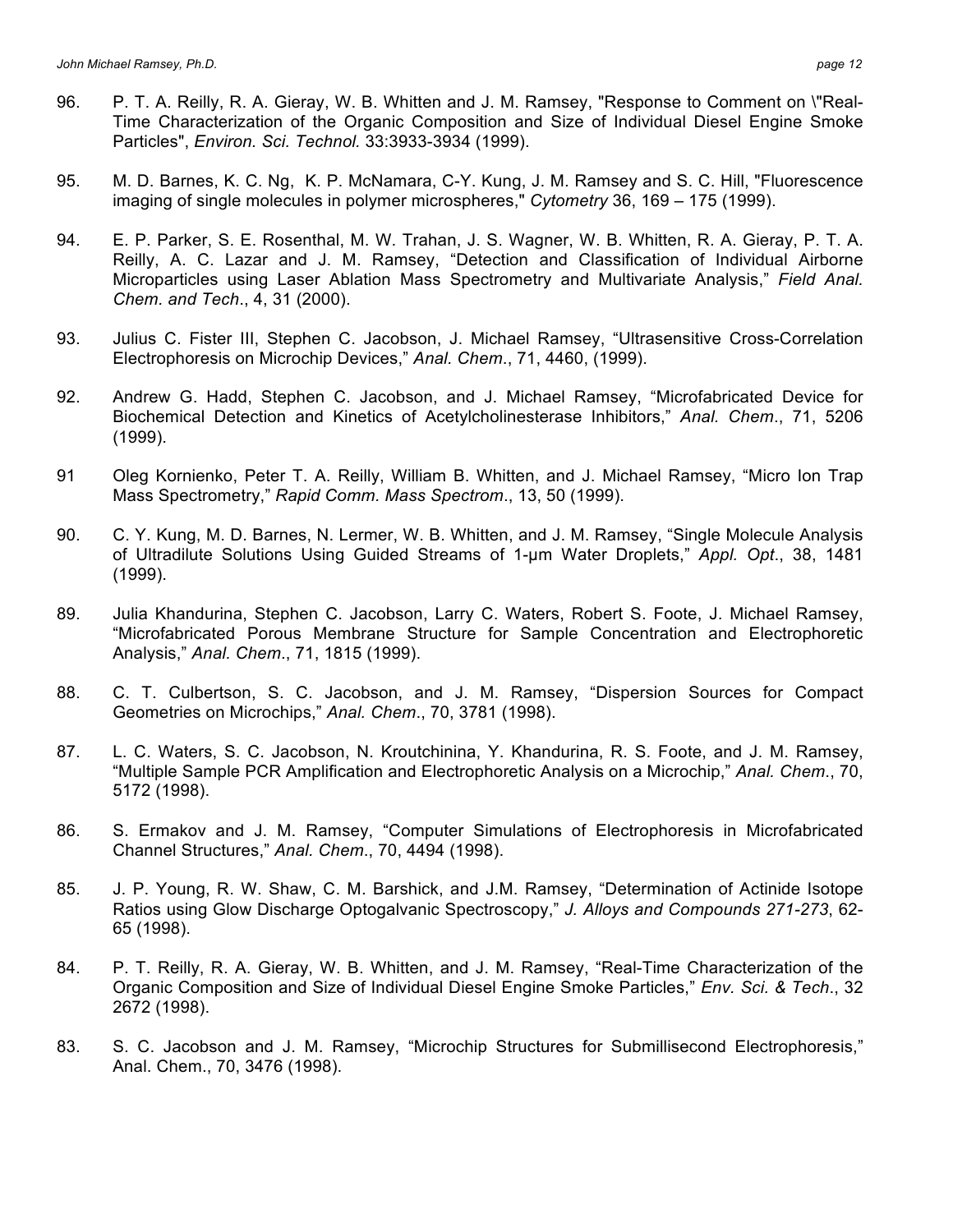- 82. R. W. Shaw, W. B. Whitten, M. D. Barnes, and J. M. Ramsey, "Time-Domain Observation of Optical Pulse Propagation in Whispering Gallery Modes of Glass Spheres," *Opt. Lett*., 23, 1301- 1303 (1998).
- 81. Jörg P. Kutter, Stephen C. Jacobson, Norio Matsubara, and J. Michael Ramsey, "Solvent Programmed Microchip Open Channel Electrochromatography," *Anal. Chem*., 70, 3291 (1998).
- 80. Steven C. Hill, Michael D. Barnes, W. B. Whitten, and J. M. Ramsey, "Simulation of Single Molecule Photocount Statistics in Microdroplets," *Anal Chem*., 70, 2964 (1998).
- 79. N. Lermer, M. D. Barnes, C-Y. Kung, W. B. Whitten, and J. M. Ramsey, "Spatial Photoselection of Single Molecules on the Surface of Spherical Microcavities," *Opt. Lett*., 23, 951-953 (1998).
- 78. W. B. Whitten, M. D. Barnes, and J. M. Ramsey, "Propagation of Short Optical Pulses in a Dielectric Sphere," *J. Opt. Soc. Am. B*, 14, 3424-3429 (1997).
- 77. J. Cheng, L. C. Waters, P. Fortina, G. Hvichia, S. C. Jacobson, J. M. Ramsey, L. J. Kricka, P. Wilding, "Degenerate Oligonucleotide Primed-PCR and Capillary Electrophoretic analysis of Human DNA on Microchip-Based Devices," *Anal. Biochem*., 257, 101-106 (1998).
- 76. Chung-Yi Kung, Michael D. Barnes, Noah Lermer, William B. Whitten, and J. Michael Ramsey, "Confinement and Manipulation of Individual Molecules in Attoliter Volumes," *Anal. Chem*., 70, 658 (1998).
- 75. R. A. Gieray, P. T. A. Reilly, M. Yang, W. B. Whitten, and J. M. Ramsey, "Tandem Mass Spectrometry of Uranium and Uranium Oxides in Airborne Particulates," *Anal. Chem*., 70, 117 (1998).
- 74. J. C. Fister, S. C. Jacobson, L. M. Davis, and J. M. Ramsey, "Counting Single Chromophore Molecules for Ultrasensitive Analysis and Separations on Microchip Devices," *Anal. Chem*., 70, 431 (1998).
- 73. L. C. Waters, S. C. Jacobson, N. Kroutchinina, Y. Khandurina, R. S. Foote, and J. M. Ramsey, "Microchip Device for Cell Lysis, Multiplex PCR Amplification and Electrophoretic Sizing," *Anal. Chem*., 70, 158 (1998).
- 72. J. P. Kutter, S. C. Jacobson, and J. M. Ramsey, "Integrated Microchip Device with Electrokinetically Controlled Solvent Mixing for Isocratic and Gradient Elution in Micellar Electrokinetic Chromatography," *Anal. Chem*., 69, 5165 (1997).
- 71. J. P. Kutter, R. S. Ramsey, S. C. Jacobson, and J. M. Ramsey, "Determination of Metal Cations in Microchip Electrophoresis using On-Chip Complexation and Sample Stacking," *J. Microcolumn Separations*, 10, 313 (1998).
- 70. A. G. Hadd, D. E. Raymond, J. W. Halliwell, S. C. Jacobson, and J. M. Ramsey, "Microchip Device for Performing Enzyme Assays," *Anal. Chem*., 69, 3407 (1997).
- 69. M. D. Barnes, N. Lermer, C-Y. Kung, W. B. Whitten, J. M. Ramsey, and S. C. Hill, "Real-time e Observation of Single Molecule Fluorescence in Microdroplet Streams," *Opt. Lett*. 22, 1265 (1997).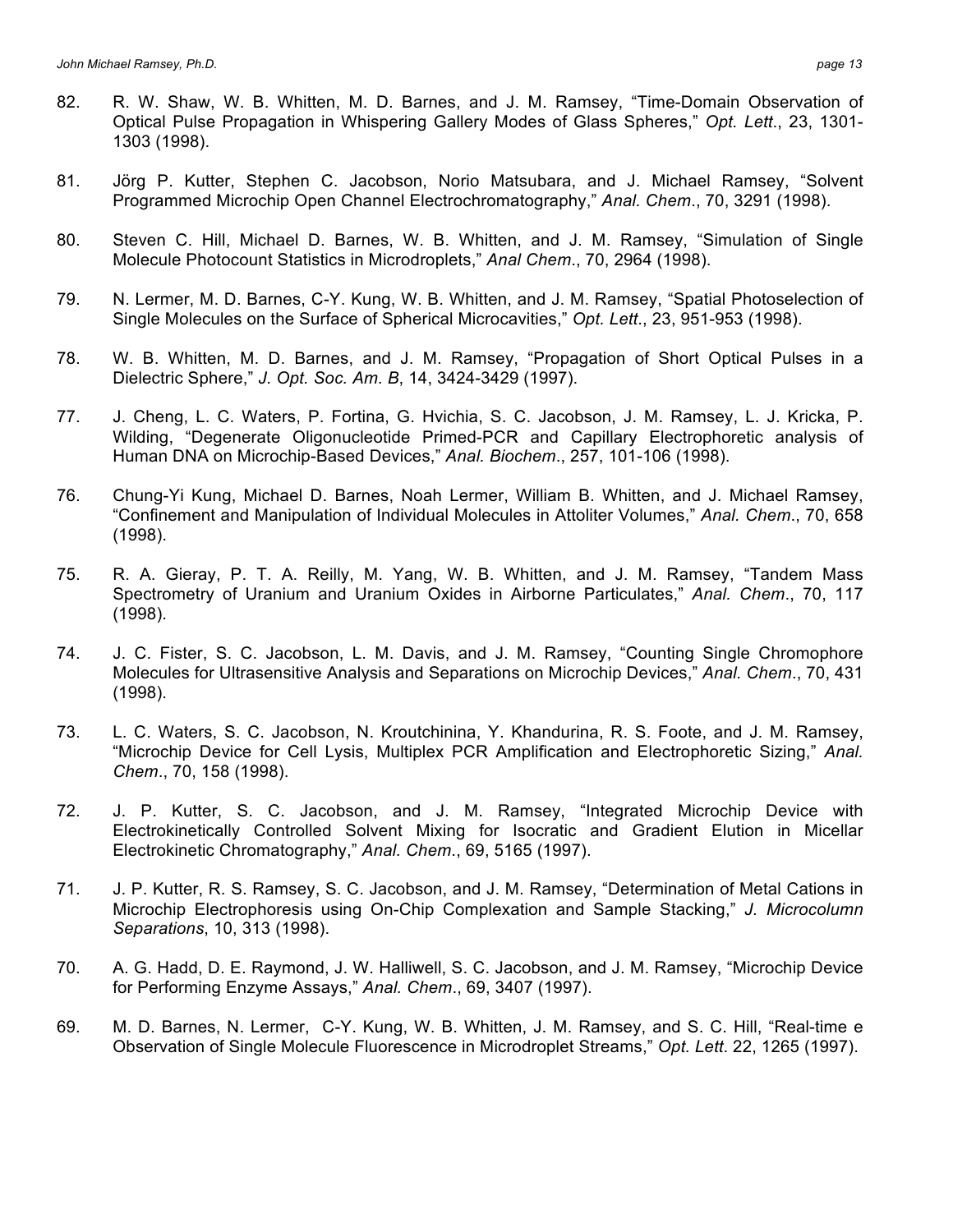- 68. N. Lermer, M. D. Barnes, C-Y. Kung, W. B. Whitten, and J. M. Ramsey, "High-Efficiency Molecular Counting in Solution: Single Molecule Detection Using Electrodynamically Focused Microdroplet Streams," Anal. Chem., 69, 2115 (1997).
- 67. M. D. Barnes, N. Lermer, W. B. Whitten, J. M. Ramsey, "A CCD-Based Approach to High-Precision Size and Refractive Index Determination of Levitated Microdroplets Using Fraunhofer Diffraction," *Rev. Sci. Instrum*., 68, 2287 (1997).
- 66. H. Y. Wang, R. S. Foote, S. C. Jacobson, J. H. Schneibel, and J. M. Ramsey, "Low Temperature Microfabrication of Chemical Analysis Devices," *Sensors and Actuators B*, B45, 199 (1997).
- 65. R. A. Gieray, P. T. A. Reilly, M. Yang, W. B. Whitten, and J. M. Ramsey, "Real-Time Detection of Individual Airborne Bacteria,"*J. Microbio. Methods*, 29, 191 (1997).
- 64. Stephen C. Jacobson and J. Michael Ramsey, "Electrokinetic Focusing in Microfabricated Channel Structures," *Anal. Chem.*, 69, 3212 (1997).
- 63. Steven C. Hill, Michael D. Barnes, William B. Whitten, and J. Michael Ramsey, "Collection of Fluorescence from Single Molecules in Microspheres: Effects of Illumination Geometry," *Appl. Opt*., 36, 4425 (1997).
- 62. R. S. Ramsey and J. M. Ramsey, "Generating Electrospray from Planar Glass Chips Using Electroosmotic Pumping," *Anal. Chem*., 69, 1174 (1997) and *Anal. Chem*., 69, 2617 (1997).
- 61. P. T. A. Reilly, R. A. Gieray, M. Yang, W. B. Whitten, and J. M. Ramsey, "Tandem Mass Spectrometry of Individual Airborne Microparticles," *Anal. Chem*., 69, 36 (1997).
- 60. Steven C. Hill, Hasan I. Saleheen, Michael D. Barnes, William B. Whitten, and J. Michael Ramsey, "Modeling Fluorescence Collection from Single Molecules in Microspheres: Effects of Position, Orientation, and Frequency," *Appl. Optics*, 35, 6278 (1996).
- 59. M. B. Barnes, C.-Y. Kung, W. B. Whitten, J. M. Ramsey, S. Arnold, and S. Holler, "Fluorescence of Oriented Molecules in a Microcavity," *Phys. Rev. Lett*., 76, 3931 (1996).
- 58. Mo Yang, J. Michael Ramsey, and B. J. Kim, "Laser-induced Selective Dissociation of Nitro Groups in Nitrocellulose," *Rapid Comm. in Mass Spectrometry Special Issue*, Vol. 10, 311 (1996) (invited).
- 57. R. W. Shaw, C. M. Barshick, L. W. Jennings, J. P. Young, and J. M. Ramsey, "Discharge Conditioning for Isotopic Ratio Measurements by Glow Discharge Optogalvanic Spectroscopy," *Rapid Comm. in Mass Spectrometry Special Issue*, Vol. 10, 316 (1996) (invited).
- 56. M. Yang, P. T. A. Reilly, K. B. Boraas, W. B. Whitten, and J. M. Ramsey, "Real-time Chemical Analysis of Aerosol Particles Using an Ion Trap Mass Spectrometer," *Rapid Comm. in Mass Spectrometry Special Issue*, Vol. 10, 347 (1996) (invited).
- 55. Stephen C. Jacobson and J. Michael Ramsey, "Integrated Micro-Device for DNA Restriction Fragment Analysis," *Anal. Chem*. 68, 720 (1996).
- 54. Mo Yang, John M. Dale, William B. Whitten, and J . Michael Ramsey, "Laser Desorption Tandem Mass Spectrometry of Individual Microparticles in an Ion Trap Mass Spectrometer," *Anal. Chem*., 67, 4330 (1995).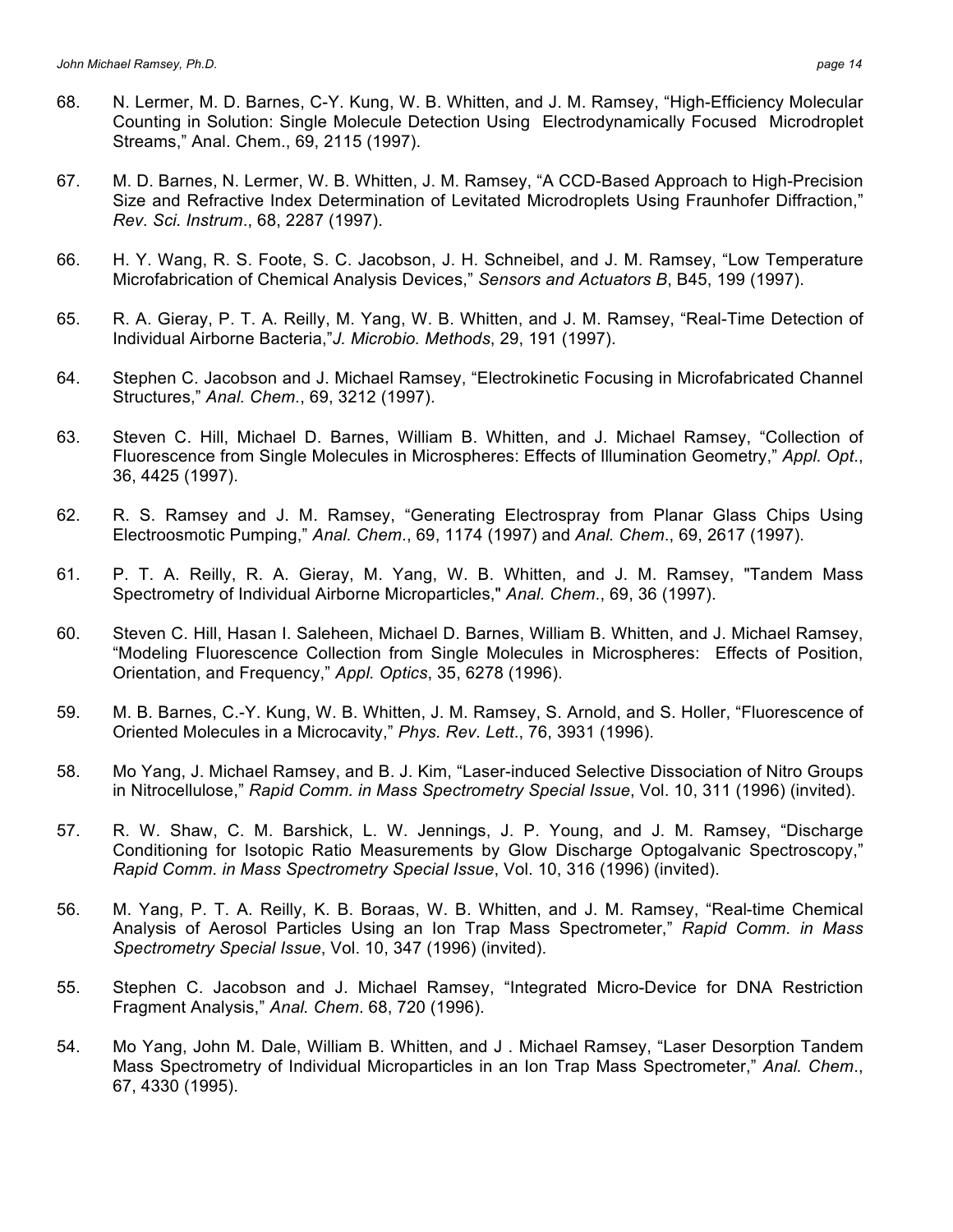- 53. Mo Yang, W. B. Whitten, and J. M. Ramsey, "Quadrupole Trap Control Circuit for Laser Desorption Mass Spectrometry of Levitated Microparticles," Rev. Sci. Instrum., 66, 5222 (1995).
- 52. J. M. Ramsey, S. C. Jacobson, and M. R. Knapp, "Microfabricated Chemical Measurement Systems," *Nature Medicine,* 1, 1096 (1995).
- 51. C. M. Barshick, R. W. Shaw, J. P. Young, and J. M. Ramsey, "Evaluation of the Precision and Accuracy of a Uranium Isotopic Analysis Using Glow Discharge Optogalvanic Spectroscopy," *Anal. Chem*., 67, 3814 (1995).
- 50. Alvin W. Moore, Jr., Stephen C. Jacobson, and J. Michael Ramsey, "Microchip Separations of Neutral Species via Micellar Electrokinetic Capillary Chromatography," *Anal. Chem*. 67, 4184 (1995).
- 49. M. Yang, J. M. Dale, W. B. Whitten, and J. M. Ramsey, "Laser Desorption Mass Spectrometry of a Levitated Single Microparticle in a Quadrupole Ion Trap," *Anal. Chem*., 67, 1021 (1995).
- 48. S. C. Jacobson and J. M. Ramsey, "Microchip Electrophoresis with Sample Stacking," *Electrophoresis*, 16, 481 (1995). (invited)
- 47. M. D. Barnes, W. B. Whitten, and J. M. Ramsey, "Single Molecule Detection in Liquids," *Anal. Chem*. 67, 418A (1995).
- 46. S. C. Jacobson, A. W. Moore, Jr., and J. M. Ramsey, "Fused Quartz Substrates for Microchip Electrophoresis," *Anal. Chem*. 67, 2059 (1995).
- 45. W. B. Whitten, M. J. Shapiro, J. M. Ramsey, and B. V. Bronk, "Morphological Resonances for Multicomponent Immunoassays," *Appl. Opt*. 34, 3203 (1995).
- 44. C. M. Barshick, R. W. Shaw, J. P. Young, and J. M. Ramsey, "Isotopic Analysis of Uranium Using Glow Discharge Optogalvanic Spectroscopy and Diode Lasers," *Anal. Chem*., 66, 4154 (1994).
- 43. J. M. Dale, M. Yang, W. B. Whitten, and J. M. Ramsey, "Chemical Characterization of Single Microparticles by Laser Ablation/Desorption in an Quadrupole Ion Trap Mass Spectrometer," *Anal. Chem.*, 66, 3431 (1994).
- 42. S. C. Jacobson, R. Hergenröder, A. W. Moore, Jr., and J. M. Ramsey, "Pre-Column Reactions with Electrophoretic Analysis Integrated on a Microchip," *Anal. Chem*., 66, 4127 (1994).
- 41. S. C. Jacobson, L. B. Koutny, R. Hergenröder, A. W. Moore, Jr., and J. M. Ramsey, "Microchip Capillary Electrophoresis with an Integrated Postcolumn Reactor," *Anal. Chem*., 66, 3472 (1994).
- 40. M. D. Barnes, W. B. Whitten, and J. M. Ramsey, "Probing Femtosecond Dynamics in Solution on a Picosecond Timescale: Cavity Enhancement of Spontaneous Emission Rates in Levitated Microdroplets," *Chem. Phys. Lett*., 227, 628 (1994).
- 39. S. C. Jacobson, R. Hergenröder, L. B. Koutny, and J. M. Ramsey, "Open Channel Electrochromatography on a Microchip," *Anal. Chem*., 66, 2369 (1994).
- 38. S. C. Jacobson, R. Hergenröder, L. B. Koutny, and J. M. Ramsey, "High Speed Separations on a Microchip," *Anal. Chem*., 66, 1114 (1994).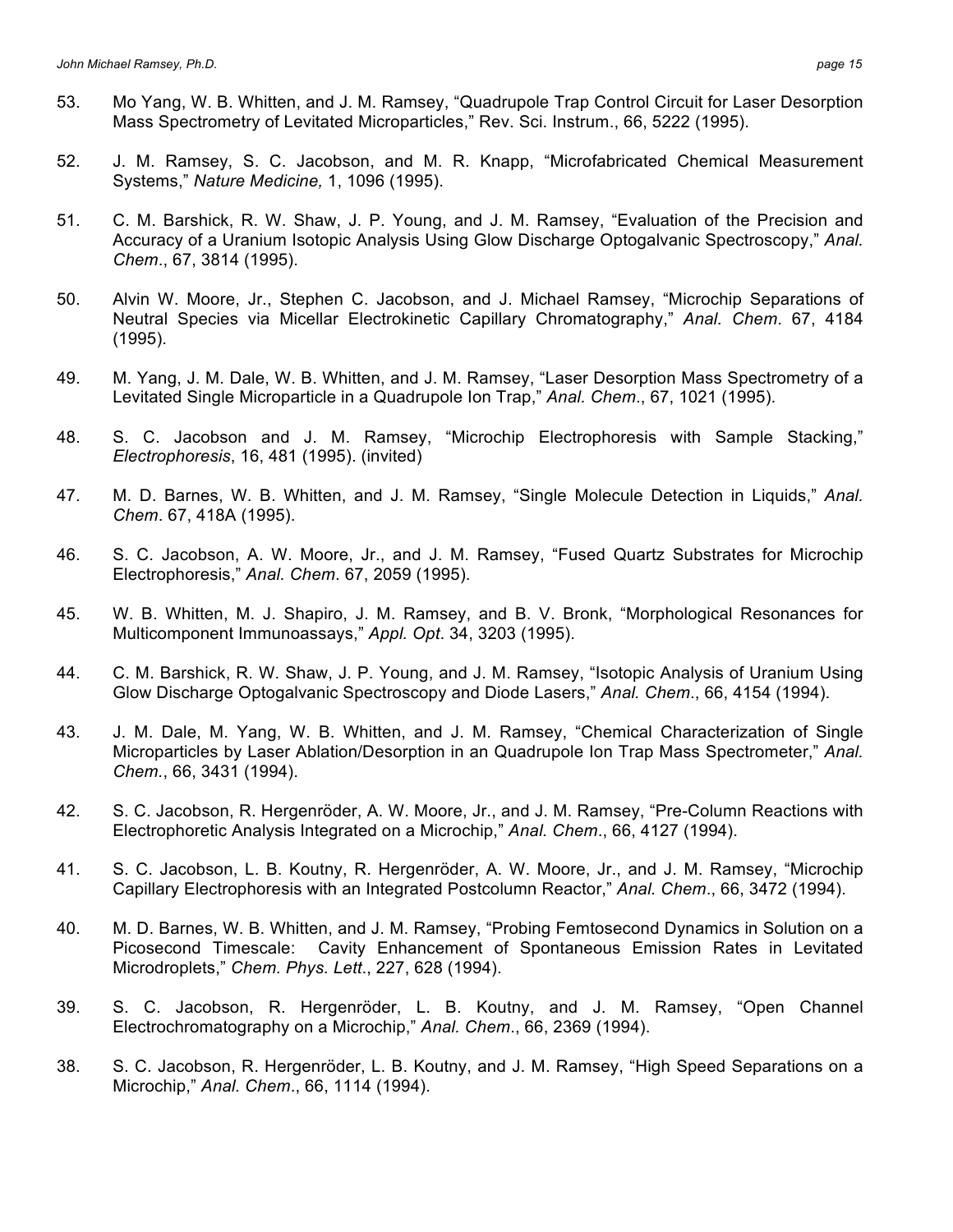- 37. S. C. Jacobson, R. Hergenröder, L. B. Koutny, R. J. Warmack, and J. M. Ramsey, "Effects of Column Geometry on the Performance of Microchip Electrophoresis Devices," *Anal. Chem*. 66, 1107 (1994).
- 36. M. D. Barnes, W. B. Whitten, and J. M. Ramsey, "Enhanced Fluorescence Yields Through Cavity-QED Effects in Microdroplets," *J. Opt. Soc. Am. B* 11/7, 1297 (1994).
- 35. Michael D. Barnes, Kin C. Ng, William B. Whitten, and J. Michael Ramsey, "Detection of Single Rhodamine 6G Molecules in Levitated Microdroplets," *Anal. Chem.,* 65, 2360 (1993).
- 34. K. C. Ng, W. B. Whitten, S. Arnold, and J. M. Ramsey, "Digital Chemical Analysis of Dilute Microdroplets," *Anal. Chem*., 64, 2914 (1992).
- 33. M. D. Barnes, W. B. Whitten, J. M. Ramsey, and S. Arnold, "Homogeneous Linewidths of Rhodamine 6-G at Room Temperature from Cavity Enhanced Spontaneous Emission Rates*," J. Chem. Phys*., 97(10), 7842 (1992).
- 32. W. B. Whitten and J. M. Ramsey, "Photocount Probability Distributions for Single Fluorescent Molecules," *Appl. Spectrosc*., 46(10), 1587 (1992).
- 31. D. E. Goeringer, W. B. Whitten, J. M. Ramsey, S. A. McLuckey, and G. L. Glish, "Theory of High Resolution Mass Spectrometry Achieved via Resonance Ejection in the Quadrupole Ion Trap," *Anal. Chem*., 64, 1434 (1992).
- 30. S. Arnold, J. Comunale, W. B. Whitten, J. M. Ramsey, and K. A. Fuller, "Room-Temperature Microparticle-Based Persistent Hole-Burning Spectroscopy," *J. Opt. Soc. Am. B*, 9(5), 819 (1992).
- 29. S. Arnold, C. T. Liu, W. B. Whitten, and J. M. Ramsey, "A Microparticle based Spectral Hole Burning Memory," *Opt. Lett*. 16, 420 (1991).
- 28. W. B. Whitten, J. M. Ramsey, S. Arnold, and B. V. Bronk, "Single Molecule Detection Limits in Levitated Microdroplets," *Anal. Chem*. 63, 1027 (1991).
- 27. D. E. Goeringer, W. B. Whitten, and J. M. Ramsey, "Resonance Enhanced Multiphoton Ionization Spectroscopy in an Ion Trap Detector," *Int. J. Mass Spectrosc. Ion Proc*. 106, 175 (1991).
- 26. W. B. Whitten and J. M. Ramsey, "Isotope Ratio Biases in Resonance Ionization Mass Spectroscopy due to Population Trapping," *Appl. Spectrosc*. *44*, 1188 (1990).
- 25. P. R. Blazewicz, W. B. Whitten, J. M. Ramsey, "Low Level Detection of Metal Atoms by Multiphoton Ionization in a Low-Pressure Sampling Cell," *Anal. Chem*. *61***,** 1010 (1989).
- 24. T. G. Nolan, L. B. Koutny, P. R. Blazewicz, W. B. Whitten, J. M. Ramsey, "Low-Pressure Degenerate Four Wave Mixing Spectroscopy with Flame Atomization," *Appl. Spectrosc*. *42*, 1045 (1988).
- 23. L. B. Koutny, W. B. Whitten, T. G. Nolan, and J. M. Ramsey, "Supersonic Jet Atomic Spectroscopy with Flame Atomization," *Anal. Chem. 60*, 958 (1988).
- 22. J. M. Ramsey and W. B. Whitten, "Controlled Scanning of a CW Dye Laser with an Intracavity Photorefractive Element," *Opt. Lett. 12*, 915 (1987).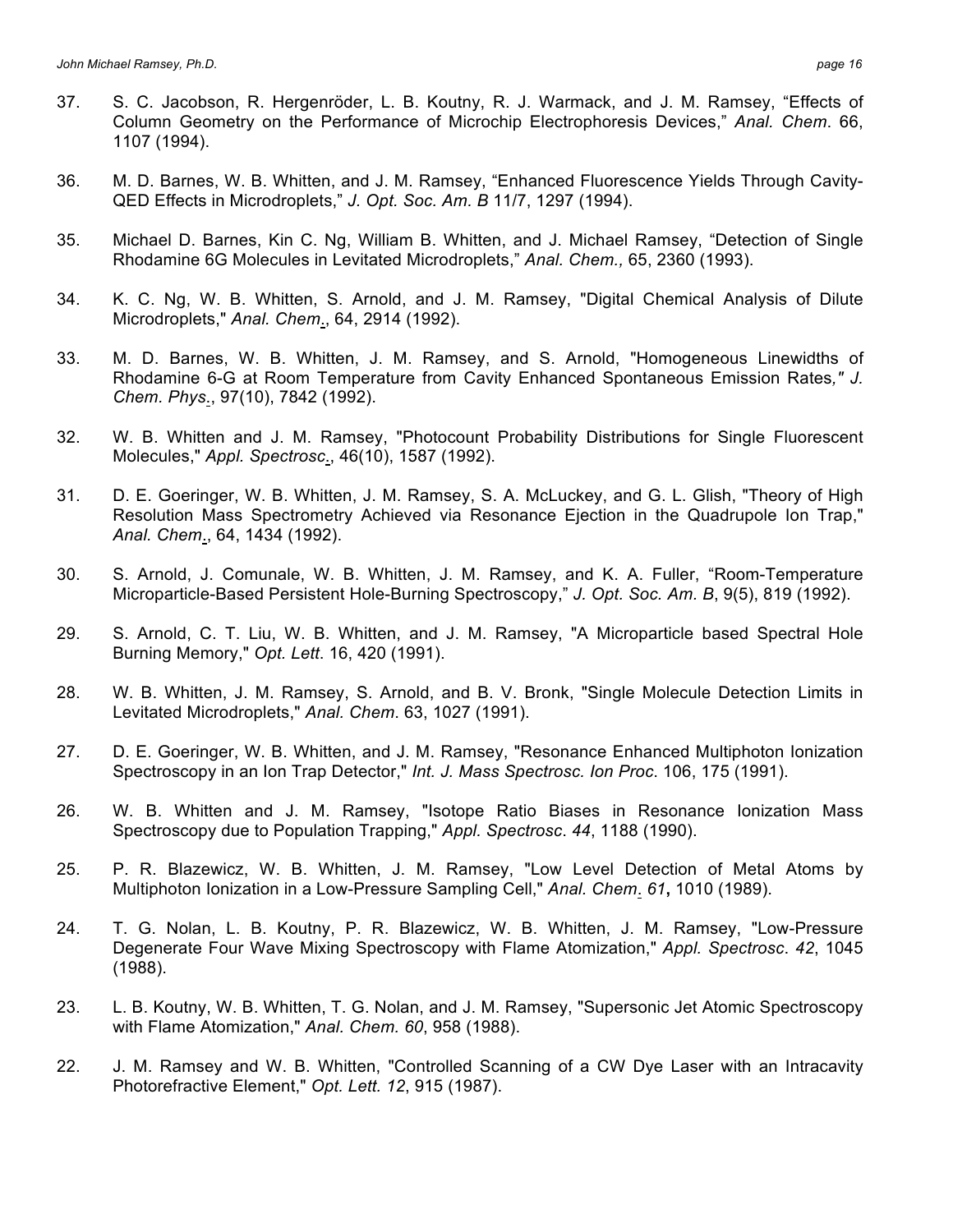- 21. W. B. Whitten, L. B. Koutny, T. G. Nolan, and J. M. Ramsey, "Low-Pressure Laser Spectroscopy with Flame Atomization," *Anal. Chem. 59*, 2203 (1987).
- 20. W. B. Whitten and J. M. Ramsey, "Mode Selection in a CW Dye Laser with an Intracavity Photorefractive Element," *Opt. Lett. 12*, 117 (1987).
- 19. J. M. Ramsey and W. B. Whitten, "Degenerate Four-Wave Mixing as a Spectrochemical Analysis Technique," *Anal. Chem. 59*, 167 (1987).
- 18. J. M. Ramsey and W. B. Whitten, "Fourier Transform Microwave Spectrometer Using an Electric-Field Cross-Correlation Technique," *Rev. Sci. Instrum. 57*, 1329 (1986).
- 17. W. B. Whitten and J. M. Ramsey, "Molecular Spectrometry with a Holographically-Scanned CW Dye Laser and Supersonic Cooling," *Appl. Spectrosc. 39*, 582 (1985).
- 16. J. M. Ramsey and W. B. Whitten, "Phase Conjugate Feedback into a Continuous-Wave Ring Dye Laser," *Opt. Lett. 10*, 362 (1985).
- 15. J. M. Ramsey and W. B. Whitten, "A High-Resolution Self-Scanning CW Dye Laser," Anal. Chem. **56**, 2979 (1984).
- 14. W. B. Whitten and J. M. Ramsey, "Self-Scanning of a Dye Laser due to Feedback from a BaTiO<sub>3</sub> Phase Conjugate Reflector," Opt. Lett. **9**, 44 (1984).
- 13. D. L. Donohue, D. H. Smith, J. P. Young, and J. M. Ramsey, "Isotopic Bias Effects in Resonance Ionization Mass Spectrometry," *Inst. Phys. Conf. Ser. No. 71*, 83 (1984).
- 12. J. M. Ramsey and G. M. Hieftje, "Signal-to-Noise Considerations in Fluctuation Analysis Spectroscopic Techniques," in New Directions in Molecular Luminescence, D. Eastwood, ed., ASTM Symposium Volume 822, pg. 82, 1983.
- 11. D. D. Ensor, C. G. Pippen, J. G. Young, and J. M. Ramsey, "Selective Laser Excitation of Terbium (III) in Lanthanum (III) Fluoride Precipitates," *Anal. Chem. 54*, 2636 (1982).
- 10. J. M. Ramsey, "Self-Modulation in the Argon-Ion Laser," *J. Appl. Phys. 53*, 1381 (1982).
- 9. J. M. Ramsey and W. B. Whitten, "Improved 50 ps Photodiode," *Rev. Sci. Instrum. 52*, 1657 (1981).
- 8. J. M. Ramsey and W. B. Whitten, "Multiphonon Relaxation Rates from Delayed Laser Emission in Nd-YAG Crystals," *Appl. Phys. Lett. 38*, 9 (1981).
- 7. J. M. Ramsey and W. B. Whitten, "Absorbance Determination by Time Interval Measurements," *Anal. Chem. 52*, 2192 (1980).
- 6. J. M. Ramsey, "Effects of Atom Density Distributions and Concentration Fluctuations in Flame Atomic Absorption Spectrometry," *Anal. Chem. 52*, 2141 (1980).
- 5. J. M. Ramsey, G. M. Hieftje, and G. R. Haugen, "Wide-Bandwidth Analog Correlator and its Application to Mode-Locked Laser Measurements," *Rev. Sci. Instrum. 50*, 997 (1979).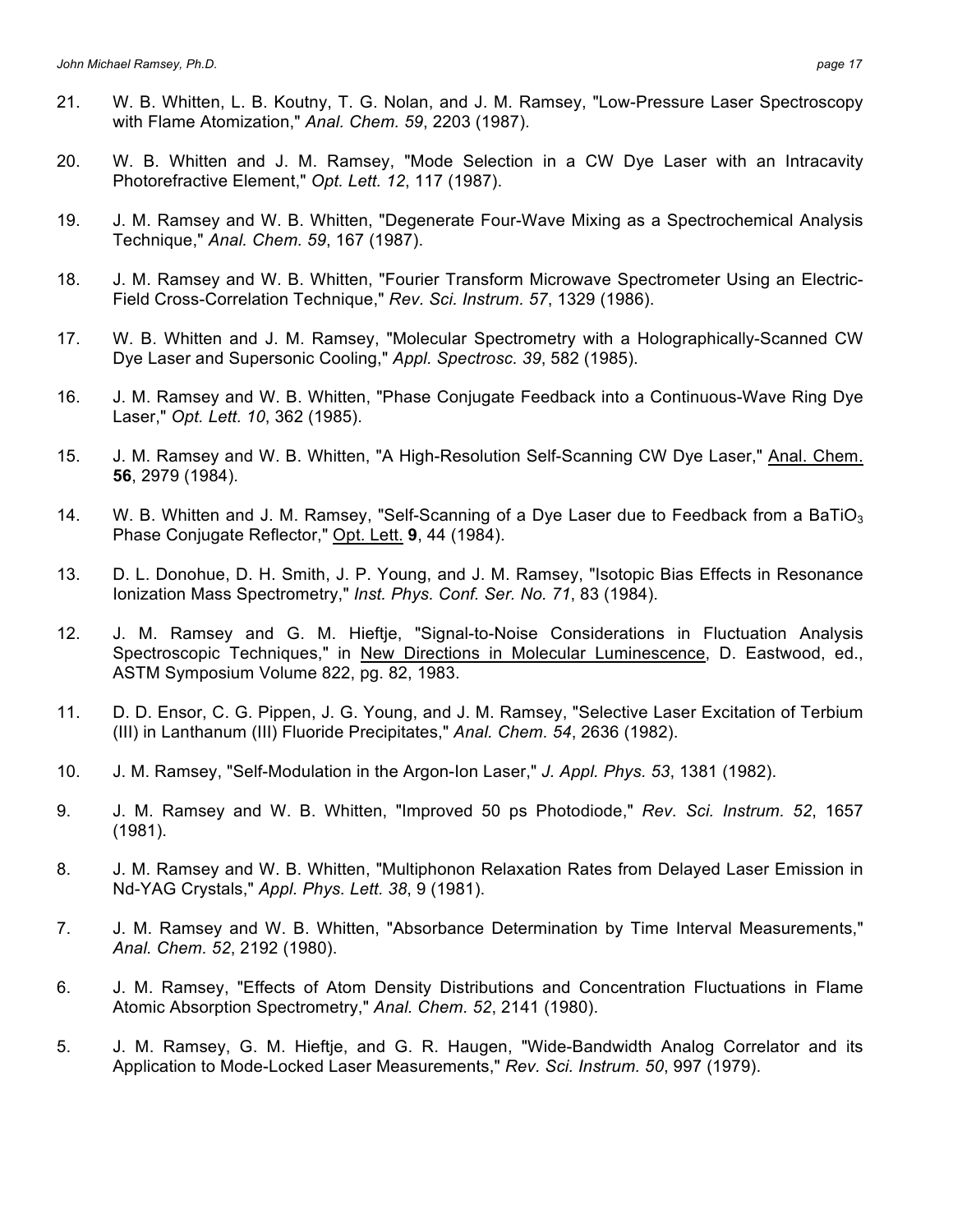- 4. G. M. Hieftje and G. R. Haugen, "Time-Resolved Fluorimetry Via a New Cross-Correlation Method," *Appl. Opt. 18*, 1913 (1979).
- 3. G. M. Hieftje, G. R. Haugen, and J. M. Ramsey, "New Laser-Based Methods for the Measurement of Transient Chemical Events," in New Applications of Laser to Chemistry, G. M. Hieftje, ed., (ACS Symposium Series, Washington, D. C.).
- 2. J. M. Ramsey and E. Vogler, "Exact, Einstein and Debye Heat Capacities of a One-dimensional Crystal," *American Journal of Physics 45*, 583 (1977).
- 1. G. M. Hieftje, G. R. Haugen, and J. M. Ramsey, "New Method for the Determination of Luminescence Lifetimes by Using the Beat Noise of a CW Laser as a Multifrequency Modulated Source," *Appl. Phys. Lett. 30*, 463 (1977).

### PEER REVIEWED PROCEEDINGS

- 117. E. Redman, N. Batz, J. S. Mellors, and J. M. Ramsey, "MICROCHIP CE-ESI-MS FOR THE SEPARATION OF BIOLOGICAL SAMPLES," Proceedings of the 18<sup>th</sup> International Conference on Miniaturized Systems for Chemistry and Life Sciences, S. C. Jacobson and J. P. Kutter, eds., The Chemical and Biological Microsystems Society, San Diego, CA, Pgs. 2411-2413, (2014).
- 116. John M. Perry, W. Hampton Henley, J. Michael Ramsey, "DEVELOPMENT OF PLASTIC MICROWELL ARRAYS FOR IMPROVED REPLICATION FIDELITY," Proceedings of the 18<sup>th</sup> I nternational Conference on Miniaturized Systems for Chemistry and Life Sciences, S. C. Jacobson and J. P. Kutter, eds., The Chemical and Biological Microsystems Society, San Diego, CA, Pgs. 1701-1703, (2014).
- 115. J.P. Guerrette, W.H. Henley and J.M. Ramsey, "AUTOMATABLE ON-CHIP WHOLE BLOOD SAMPLE PREPARATION INCLUDING MICROBEAD-BASED PROTEIN AND NA TARGET EXTRACTIONS," Proceedings of the 18<sup>th</sup> International Conference on Miniaturized Systems for Chemistry and Life Sciences, S. C. Jacobson and J. P. Kutter, eds., The Chemical and Biological Microsystems Society, San Diego, CA, Pgs. 1145-1147, (2014).
- 114. W. Hampton Henley and J. Michael Ramsey, "MULTI-ANALYTE SINGLE MOLECULE DETECTION BY PARALLEL SINGLEPLEX REACTIONS IN A COMPACT ARRAY," Proceedings of the 18<sup>th</sup> International Conference on Miniaturized Systems for Chemistry and Life Sciences, S. C. Jacobson and J. P. Kutter, eds., The Chemical and Biological Microsystems Society, San Diego, CA, Pgs. 1042-1044, (2014).
- 113. M.A. Tycon, L.D. Menard, and J.M. Ramsey, "A SINGLE-MOLECULE NANOFLUIDIC PLATFORM FOR THE PRECISE SIZING OF DNA FRAGMENTS," Proceedings of the 18<sup>th</sup> International Conference on Miniaturized Systems for Chemistry and Life Sciences, S. C. Jacobson and J. P. Kutter, eds., The Chemical and Biological Microsystems Society, San Diego, CA, Pgs. 997-999, (2014).
- 112. T.H. Linz, W.H. Henley, and J.M. Ramsey, "MULTIPLEXED IMMUNOASSAYS EMPLOYING MICROFLUIDIC DIGITAL MICROWELL ARRAYS," Proceedings of the 18th International Conference on Miniaturized Systems for Chemistry and Life Sciences, S. C. Jacobson and J. P. Kutter, eds., The Chemical and Biological Microsystems Society, San Diego, CA, Pgs. 944-946, (2014).
- 111. L. D. Menard and J. M. Ramsey, "Nanofluidic Device Architectures for the Controlled Transport and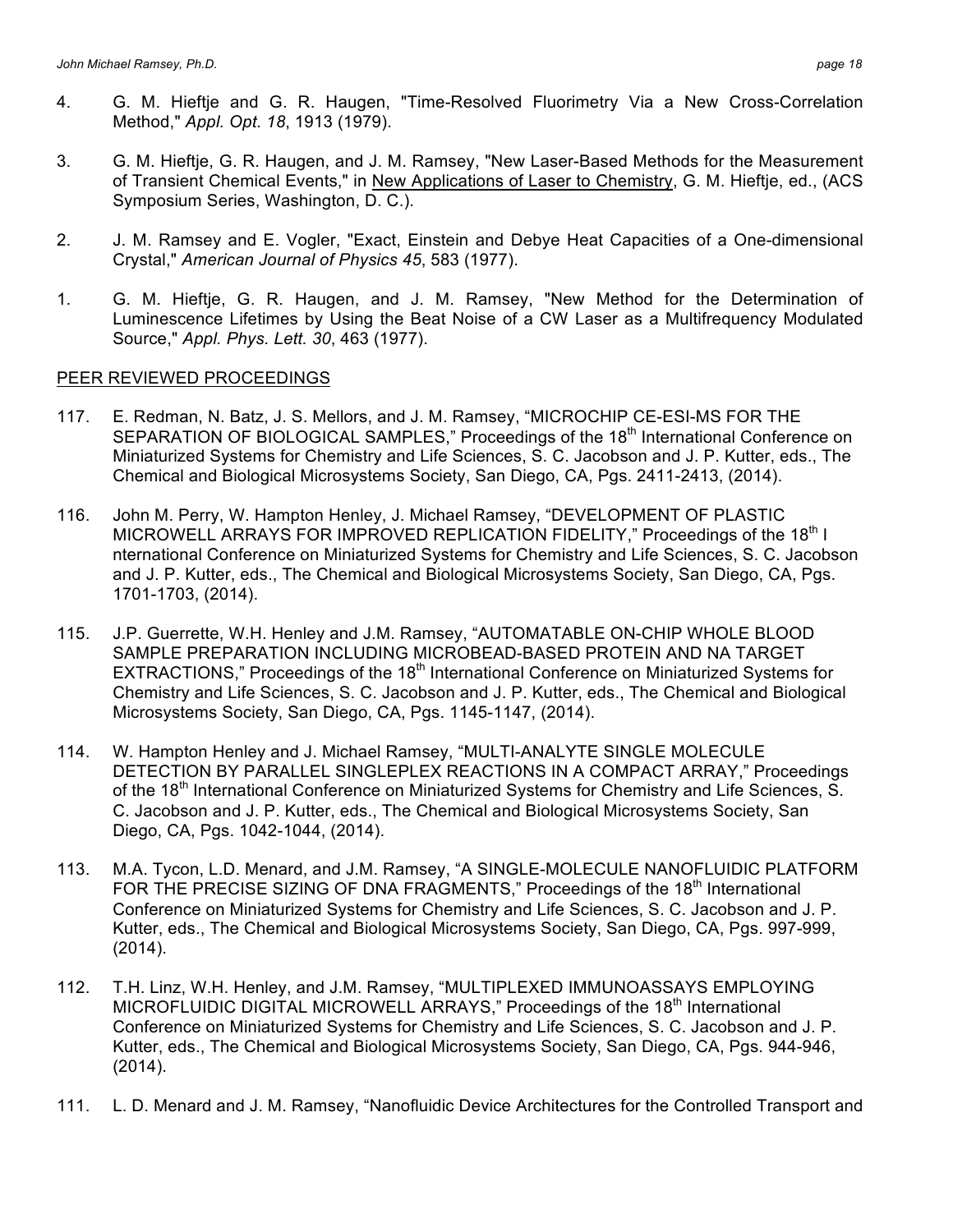High Throughput Analysis of Single DNA Molecules in Nanochannels," Proceedings of the 17<sup>th</sup> International Conference on Miniaturized Systems for Chemistry and Life Sciences, R. Zengerle, ed., The Chemical and Biological Microsystems Society, San Diego, CA, Pgs. 2-4, (2013).

- 110. W.H. Henley, P.D. Dennis, E.A. Oblath, J.P. Alarie, and J.M. Ramsey , "ON-CHIP PROTEIN ASSAYS USING MICROBEAD ARRAYS: AN INTEGRATED SYSTEM FOR SALIVARY-BASED CLINICAL DIAGNOSTICS,"Proceedings of the 15<sup>th</sup> International Conference on Miniaturized Systems for Chemistry and Life Sciences, J. P. Landers, A. Herr, D. Juncker, N. Pamme, J. Bienvenue, eds., The Chemical and Biological Microsystems Society, San Diego, CA, Pgs. 828- 830, (2011).
- 109. E.A. Oblath, W.H. Henley, J.P. Alarie, J.M. Ramsey, "A MICROFLUIDIC CHIP COMBINING DNA EXTRACTION AND REAL-TIME PCR FOR IDENTIFYING BACTERIA IN SALIVA," Proceedings of the 15<sup>th</sup> International Conference on Miniaturized Systems for Chemistry and Life Sciences, J. P. Landers, A. Herr, D. Juncker, N. Pamme, J. Bienvenue, eds., The Chemical and Biological Microsystems Society, San Diego, CA, Pgs. 1173-1175, (2011).
- 108. S.R. Beard, W.H. Henley, J.P. Alarie, and J.M. Ramsey, "MICROWELL ARRAY PCR CHIP FOR STUDY OF GENETICALLY ENGINEERED MOUSE STEM CELLS," Proceedings of the 15<sup>th</sup> International Conference on Miniaturized Systems for Chemistry and Life Sciences, J. P. Landers, A. Herr, D. Juncker, N. Pamme, J. Bienvenue, eds., The Chemical and Biological Microsystems Society, San Diego, CA, Pgs. 828-830, (2011).
- 107. L.D. Menard, J.S. Zhou, M.E. Woodson, C.E. Mair, J.P. Alarie and J.M. Ramsey, "SINGLE MOLECULE DYNAMICS OF DNA DURING ELECTROKINETIC TRANSPORT THROUGH NANOFLUIDIC CHANNELS," Proceedings of the  $15<sup>th</sup>$  International Conference on Miniaturized Systems for Chemistry and Life Sciences, J. P. Landers, A. Herr, D. Juncker, N. Pamme, J. Bienvenue, eds., The Chemical and Biological Microsystems Society, San Diego, CA, Pgs. 1761- 1763, (2011).
- 106. Michael E. Woodson, Laurent D. Menard, Chad E. Mair, Jean Pierre Alarie, J. Michael Ramsey, " TRANSVERSE CONDUCTANCE MEASUREMENTS OF SINGLE DNA MOLECULES," Proceedings of the 15<sup>th</sup> International Conference on Miniaturized Systems for Chemistry and Life Sciences, J. P. Landers, A. Herr, D. Juncker, N. Pamme, J. Bienvenue, eds., The Chemical and Biological Microsystems Society, San Diego, CA, Pgs. 1074-1076, (2011).
- 105. J. Scott Mellors, Andrew G. Chambers, W. Hampton Henley, and J. Michael Ramsey, "A MICROFABRICATED DEVICE FOR PERFORMING COMPREHENSIVE ONLINE LC-CE-MS FOR PROTEOMICS APPLICATIONS," in Proceedings of the 12<sup>th</sup> International Conference on Miniaturized Systems in Chemistry and Life Sciences, L. E. Locascio, M. Gaitan, B. M. Paegel, D. J. Ross, W. N. Vreeland, eds., The Printing House, Stoughton, Wisconsin, Pgs. 1937-1939, (2008).
- 104. A.D. Hargis, C. Sims, N.L. Allbritton, J.M. Ramsey, "STUDY OF SINGLE CELL KINASE ACTIVITY USING AN AUTOMATED MICROFLUIDIC DEVICE," in Proceedings of the  $12<sup>th</sup>$  International Conference on Miniaturized Systems in Chemistry and Life Sciences, L. E. Locascio, M. Gaitan, B. M. Paegel, D. J. Ross, W. N. Vreeland, eds., The Printing House, Stoughton, Wisconsin, Pgs. 1882-1884, (2008).
- 103. Laurent D. Menard, Steven A. Soper, Kevin L. Braun, Chengsi Huang and J. Michael Ramsey, "ANALYSIS OF SINGLE DNA MOLECULESTRANSLOCATING THROUGH NANOCHANNELS FABRICATED IN SiO2," in Proceedings of the  $12<sup>th</sup>$  International Conference on Miniaturized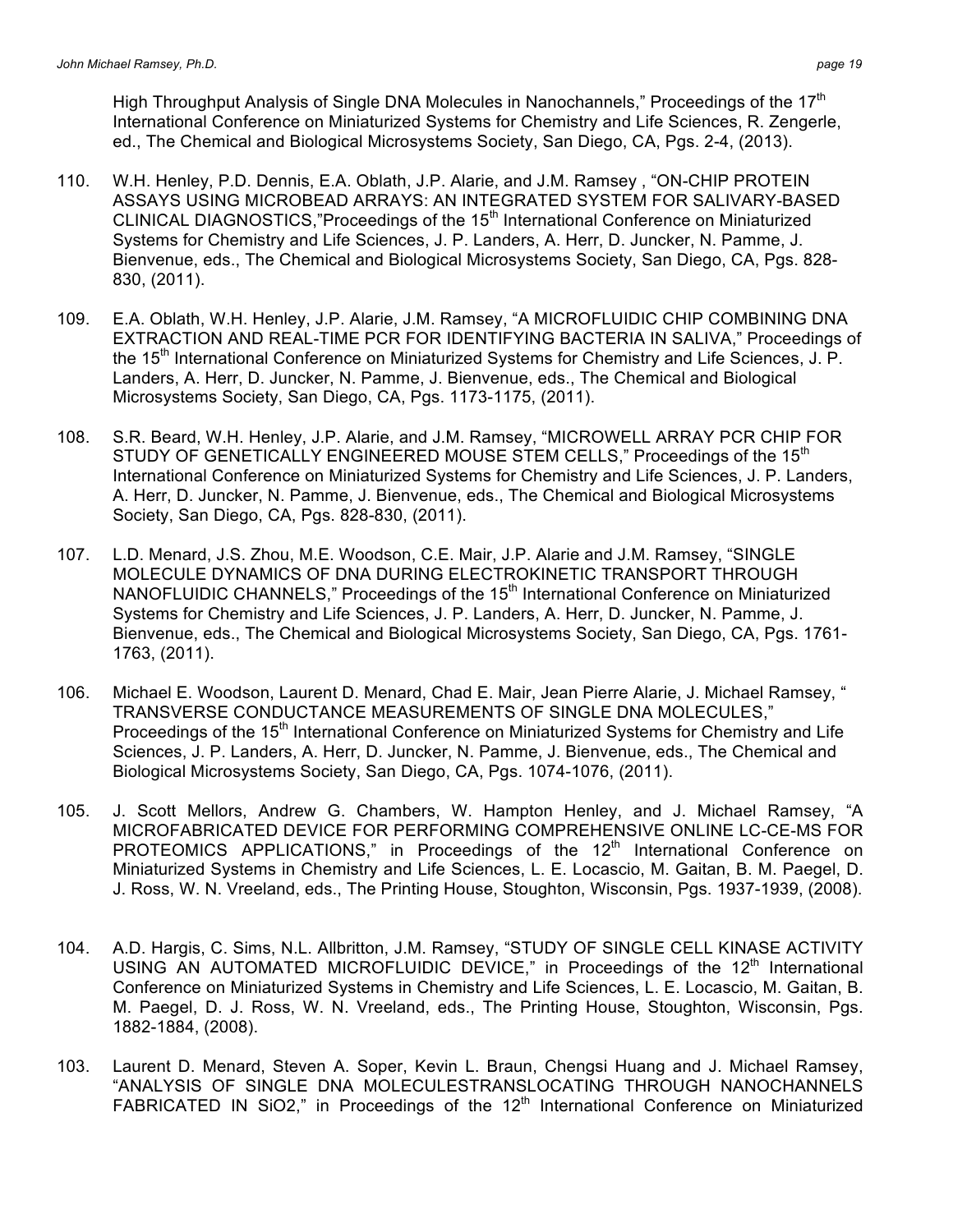Systems in Chemistry and Life Sciences, L. E. Locascio, M. Gaitan, B. M. Paegel, D. J. Ross, W. N. Vreeland, eds., The Printing House, Stoughton, Wisconsin, Pgs. 847-849, (2008).

- 102. April L. R. Holland, Laurent D. Menard, and J. Michael Ramsey, "STOCHASTIC SENSING USING CHEMICALLY MODIFIED SOLID-STATE NANOPORES," in Proceedings of the 12<sup>th</sup> International Conference on Miniaturized Systems in Chemistry and Life Sciences, L. E. Locascio, M. Gaitan, B. M. Paegel, D. J. Ross, W. N. Vreeland, eds., The Printing House, Stoughton, Wisconsin, Pgs. 662- 624, (2008).
- 101. Joshua K. Herr, Jean Pierre Alarie, Jeffrey Soohoo, Glenn M. Walker, Norman Sharpless, and J. Michael Ramsey, "INTEGRATED MICROFLUIDIC CYTOMETER FOR THE DIRECT ANALYSIS OF LEUKOCYTES IN WHOLE BLOOD," in Proceedings of the 12<sup>th</sup> International Conference on Miniaturized Systems in Chemistry and Life Sciences, L. E. Locascio, M. Gaitan, B. M. Paegel, D. J. Ross, W. N. Vreeland, eds., The Printing House, Stoughton, Wisconsin, Pgs. 1102-1104, (2008).
- 100. Honggu Chun, Patty J. Dennis, Erin R. Ferguson, Jean Pierre Alarie, James W. Jorgenson and J. Michael Ramsey," DEVELOPMENT AND ANALYSIS OF A MICROFLUIDIC PHOTOTHERMAL ABSORBANCE DETECTOR USING POLYELECTROLYTIC GEL ELECTRODES," in Proceedings of the 12<sup>th</sup> International Conference on Miniaturized Systems in Chemistry and Life Sciences, L. E. Locascio, M. Gaitan, B. M. Paegel, D. J. Ross, W. N. Vreeland, eds., The Printing House, Stoughton, Wisconsin, Pgs. 934-936, (2008).
- 99. A. G. Chambers and J. M. Ramsey," GRADIENT ELUTION MICROCHIP ELECTROCHROMATOGRAPHY USING A MONOLITH STATIONARY PHASE," in Proceedings of the 12<sup>th</sup> International Conference on Miniaturized Systems in Chemistry and Life Sciences, L. E. Locascio, M. Gaitan, B. M. Paegel, D. J. Ross, W. N. Vreeland, eds., The Printing House, Stoughton, Wisconsin, Pgs. 799-801, (2008).
- 98. E.R. Ferguson, P.J. Dennis, J.P. Alarie, J.M. Ramsey, and J.W. Jorgenson, "SENSITIVE OPTICAL ABSORBANCE MEASUREMENTS ON A MICROFLUIDIC DEVICE USING CONDUCTIVITY-BASED PHOTOTHERMAL DETECTION," in Proceedings of the 12<sup>th</sup> International Conference on Miniaturized Systems in Chemistry and Life Sciences, L. E. Locascio, M. Gaitan, B. M. Paegel, D. J. Ross, W. N. Vreeland, eds., The Printing House, Stoughton, Wisconsin, Pgs. 317-319, (2008).
- 97. N. J. Petersen and J. M. Ramsey, "Concentration and Separation of Ionic Analytes using Nanomicrochannel Junctions," in Proceedings of the  $9<sup>th</sup>$  International Conference on Miniaturized Systems in Chemistry and Life Sciences, K. Jensen, J. Han, D. J. Harrison, J. Voldman, eds., Transducers Research Foundation, San Diego, CA, Pgs. 1252-1254, (2005).
- 96. C. R. Paulsen and J. M. Ramsey, "Continuous Single Cell Lysis with Integrated Separation of Cell Content," in Proceedings of the  $9<sup>th</sup>$  International Conference on Miniaturized Systems in Chemistry and Life Sciences, K. Jensen, J. Han, D. J. Harrison, J. Voldman, eds., Transducers Research Foundation, San Diego, CA, Pgs. 880-882, (2005).
- 95. D. Xiao and J. M. Ramsey, "Utilizing Silica Monoliths in Microchips for Electrochromatographic Separations," in Proceedings of the  $9<sup>th</sup>$  International Conference on Miniaturized Systems in Chemistry and Life Sciences, K. Jensen, J. Han, D. J. Harrison, J. Voldman, eds., Transducers Research Foundation, San Diego, CA, Pgs. 1105-1107, (2005).
- 94. C. R. Poulsen and J. M. Ramsey, "On-chip Single Cell Lysis Integrated with Micro-flow Cytometry," in Proceedings of the 8<sup>th</sup> International Conference on Miniaturized Systems in Chemistry and Life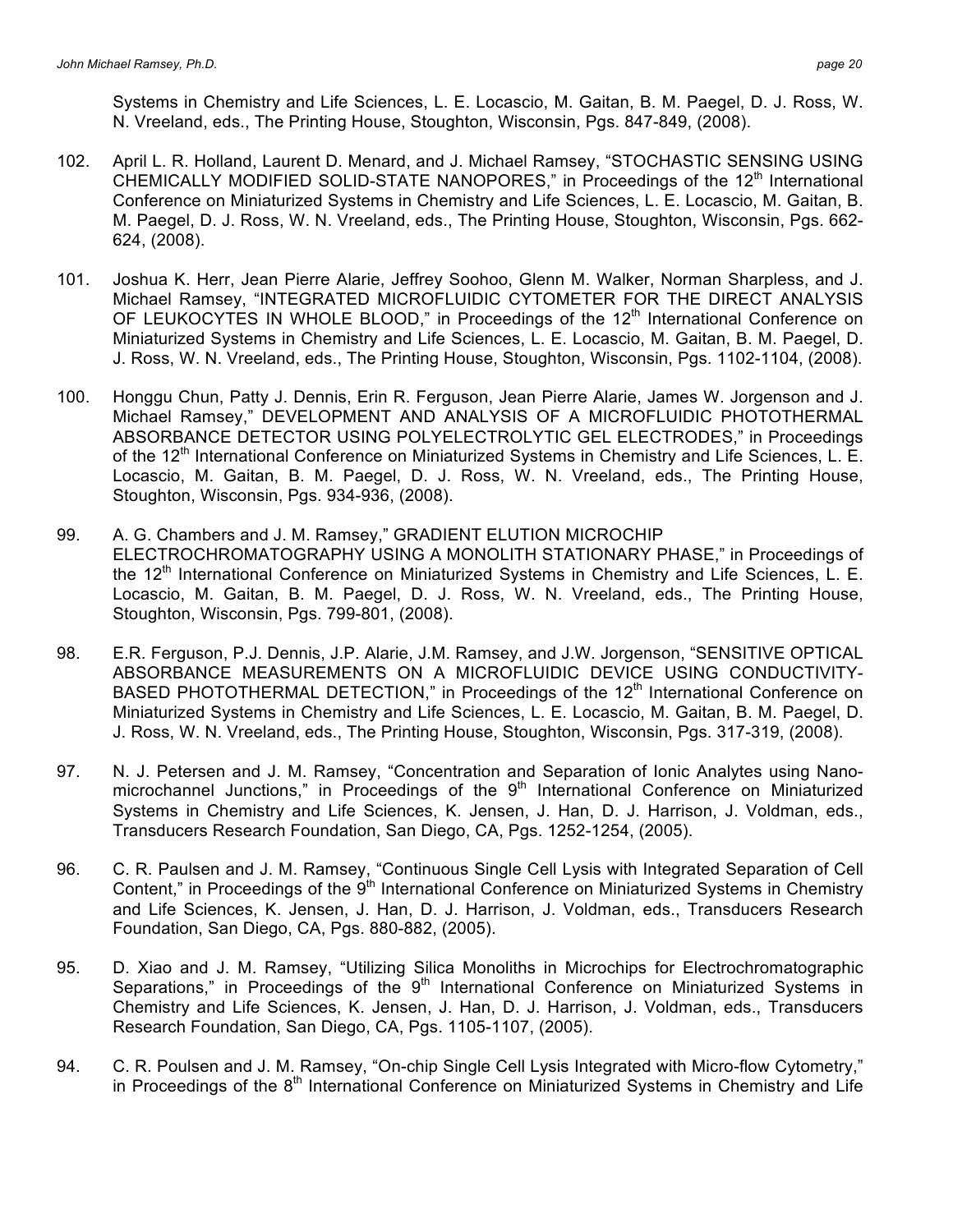Sciences, T. Laurell, J. Nilsson, K. Jensen, D. J. Harrison and J. P. Kutter, eds., Royal Society of Chemistry, Cambridge, U.K., Vol. 2, Pg. 162, (2004).

- 93. D. Dutta and J. M. Ramsey, "Hydraulic Pumping Devices with Surface Modification Structures," in Proceedings of the  $8<sup>th</sup>$  International Conference on Miniaturized Systems in Chemistry and Life Sciences, T. Laurell, J. Nilsson, K. Jensen, D. J. Harrison and J. P. Kutter, eds., Royal Society of Chemistry, Cambridge, U.K., Vol. 2, Pg. 142, (2004).
- 92. N. J. Petersen, D. Dutta, J. P. Alarie, and J. M. Ramsey, "Study of Interface Conductivity and Its Possible Applications," in Proceedings of the  $8<sup>th</sup>$  International Conference on Miniaturized Systems in Chemistry and Life Sciences, T. Laurell, J. Nilsson, K. Jensen, D. J. Harrison and J. P. Kutter, eds., Royal Society of Chemistry, Cambridge, U.K., Vol. 1, Pg. 348, (2004).
- 91. D. Petersen, R. S. Foote, O. Geschke, and J. M. Ramsey, " An Integrated Microdevice for On-chip Preconcentration, Separation, and Labeling of Proteins," in Proceedings of the  $8<sup>th</sup>$  International Conference on Miniaturized Systems in Chemistry and Life Sciences, T. Laurell, J. Nilsson, K. Jensen, D. J. Harrison and J. P. Kutter, eds., Royal Society of Chemistry, Cambridge, U.K., Vol. 1, Pg. 117, (2004).
- 90. N. J. Petersen, J. P. Alarie, S. C. Jacobson, and J. M. Ramsey, "Polyelectrolyte Transport in Nanoconfined Channels," in Proceedings of Micro Total Analysis Systems 2003, M. A. Northrup, K. F. Jensen, and D. J. Harrison, eds., Transducers Research Foundation, Inc., Cleveland Heights, OH, USA, Pg. 701, (2003).
- 89. R. S. Foote, J. D. Ramsey, S. C. Jacobson, R. S. Ramsey, and J. M. Ramsey, "Protein Expression Analysis by Signature Peptides Using Microfluidic 2D Separation Devices," in Proceedings of Micro Total Analysis Systems 2003, M. A. Northrup, K. F. Jensen, and D. J. Harrison, eds., Transducers Research Foundation, Inc., Cleveland Heights, OH, USA, Pg. 453, (2003).
- 88. J. P. Alarie, A. B. Hmelo, S., C. Jacobson, A. P. Baddorf, L. Feldman, and J. M. Ramsey, "Fabrication and Evaluation of 2D Confined Nanochannels," in Proceedings of Micro Total Analysis Systems 2003, M. A. Northrup, K. F. Jensen, and D. J. Harrison, eds., Transducers Research Foundation, Inc., Cleveland Heights, OH, USA, Pg. 9, (2003).
- 87. Stephen C. Jacobson, Jeremy D. Ramsey, Christopher T. Culbertson, and J. Michael Ramsey, "HIGH PERFORMANCE TWO DIMENSIONAL SEPARATIONS OF TRYPTIC DIGESTS ON MICROFLUIDIC DEVICES," in Micro Total Analysis Systems 2002, Y. Baba, S. Shoji, and A. van den Bert, eds., Kluwer Academic Publishers, Dordrecht, The Netherlands, Pg. 608, (2002).
- 86. J. Michael Ramsey, Jean Pierre Alarie, Stephen C. Jacobson, and N. J. Peterson, "Molecular Transport through Nanometer Confined Channels," in Micro Total Analysis Systems 2002, Y. Baba, S. Shoji, and A. van den Bert, eds., Kluwer Academic Publishers, Dordrecht, The Netherlands, Pg. 314, (2002).
- 85. B. Scott Broyles, Stephen C. Jacobson, and J. Michael Ramsey, "SAMPLE CONCENTRATION AND SEPARATION ON MICROCHIPS," in Micro Total Analysis Systems 2001, J. Michael Ramsey and Albert van den Berg, eds., Kluwer Academic Publishers, Dordrecht, The Netherlands, pg. 537, (2001).
- 84. Jun Xu, W. B. Whitten, and J. M. Ramsey, "MINIATURE ION MOBILITY SPECTROMETER DETECTOR WITH A PULSED IONIZATION SOURCE," in Micro Total Analysis Systems 2001, J.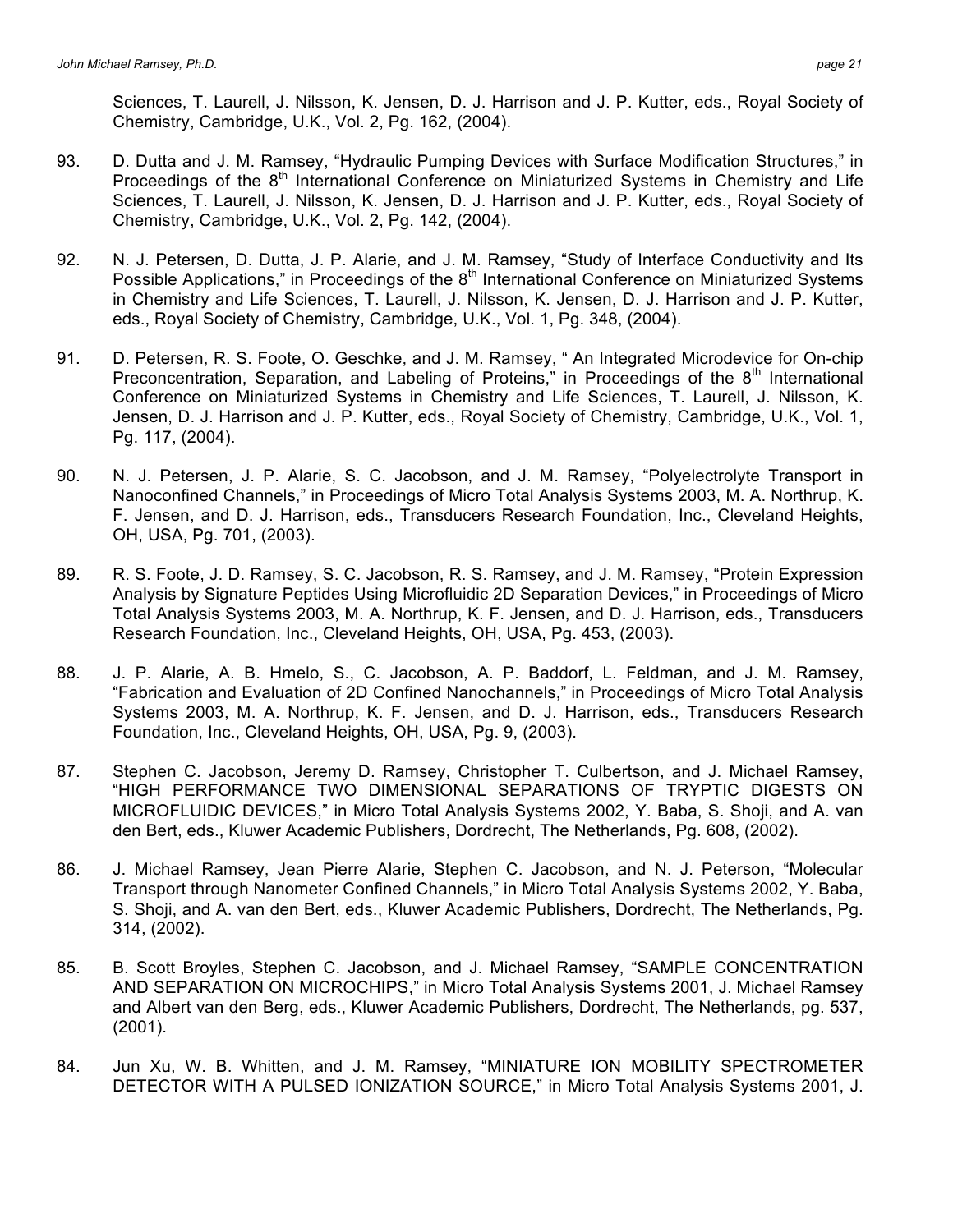Michael Ramsey and Albert van den Berg, eds., Kluwer Academic Publishers, Dordrecht, The Netherlands, pg. 337, (2001).

- 83. Maxine A. McClain, Christopher T. Culbertson, Stephen C. Jacobson, and J. Michael Ramsey, "SINGLE CELL LYSIS ON MICROFLUIDIC DEVICES," in Micro Total Analysis Systems 2001, J. Michael Ramsey and Albert van den Berg, eds., Kluwer Academic Publishers, Dordrecht, The Netherlands, pg. 301, (2001).
- 82. Christopher T. Culbertson, J. P. Alarie, Maxine A. McClain, Stephen C. Jacobson, and J. Michael Ramsey, "RAPID CELLULAR ASSAYS ON MICROFABRICATED FLUIDIC DEVICES," in Micro Total Analysis Systems 2001, J. Michael Ramsey and Albert van den Berg, eds., Kluwer Academic Publishers, Dordrecht, The Netherlands, pg. 285, (2001).
- 81. William B. Whitten, Jeremy Moxom, Peter T. A. Reilly, and J. Michael Ramsey, "MICROCHIP ION TRAP MASS SPECTROMETRY," in Micro Total Analysis Systems 2001, J. Michael Ramsey and Albert van den Berg, eds., Kluwer Academic Publishers, Dordrecht, The Netherlands, pg. 210, (2001).
- 80. Jean Pierre Alarie, Stephen C. Jacobson, B. Scott Broyles, Timothy E. McKnight, Christopher T. Culbertson, and J. Michael Ramsey, "ELECTROOSMOTICALLY INDUCED HYDRAULIC PUMPING ON MICROCHIPS," in Micro Total Analysis Systems 2001, J. Michael Ramsey and Albert van den Berg, eds., Kluwer Academic Publishers, Dordrecht, The Netherlands, pg. 131, (2001).
- 79. John C. Harley, Richard F. Day, John R. Gilbert, Manish Deshpande J. Michael Ramsey and Stephen C. Jacobson, "SYSTEM DESIGN OF TWO DIMENSIONAL MICROCHIP SEPARATION DEVICES," in Micro Total Analysis Systems 2001, J. Michael Ramsey and Albert van den Berg, eds., Kluwer Academic Publishers, Dordrecht, The Netherlands, pg. 63, (2001).
- 78. Stephen C. Jacobson, Jean Pierre Alarie, and J. Michael Ramsey, "ELECTROKINETIC TRANSPORT THROUGH NANOMETER DEEP CHANNELS," in Micro Total Analysis Systems 2001, J. Michael Ramsey and Albert van den Berg, eds., Kluwer Academic Publishers, Dordrecht, The Netherlands, pg. 57, (2001).
- 77. Peter T. A. Reilly, Ryan P. Rodgers, William B. Whitten, and J. Michael Ramsey, "Observation of Metastable Polymeric Species (> 1000 Da) and Fullerenes in Precursor Soot," Proceedings of the 2001 Joint Meeting of United States Sections of the Combustion Institute (2001).
- 76. Iulia M. Lazar, Roswitha S. Ramsey, and J. Michael Ramsey, "Microchip-Nano-Electrospray Device for Rapid On-Chip Digestion and Mass Spectrometric Analysis of Hemoglobin Variants,"
- 75. Sergey V. Ermakov, Stephen C. Jacobson, J. Michael Ramsey, *"*Computer simulations of electrokinetic sample manipulations in microfluidic devices," in Micro Total Analysis Systems 2000, Albert van den Berg, eds., Kluwer Academic Publishers, Dordrecht, The Netherlands, pg. 57, (2000).
- 74. J. Michael Ramsey, Stephen C. Jacobson, Christopher T. Culbertson, and Roswitha S. Ramsey, "Microfabricated Intrachannel Electrical Contacts for Material Transport Control," in Micro Total Analysis Systems 2000, Albert van den Berg, eds., Kluwer Academic Publishers, Dordrecht, The Netherlands, pg. 57, (2000).
- 73. Yingjie Liu\*, Robert S. Foote, Stephen C. Jacobson, Roswitha S. Ramsey,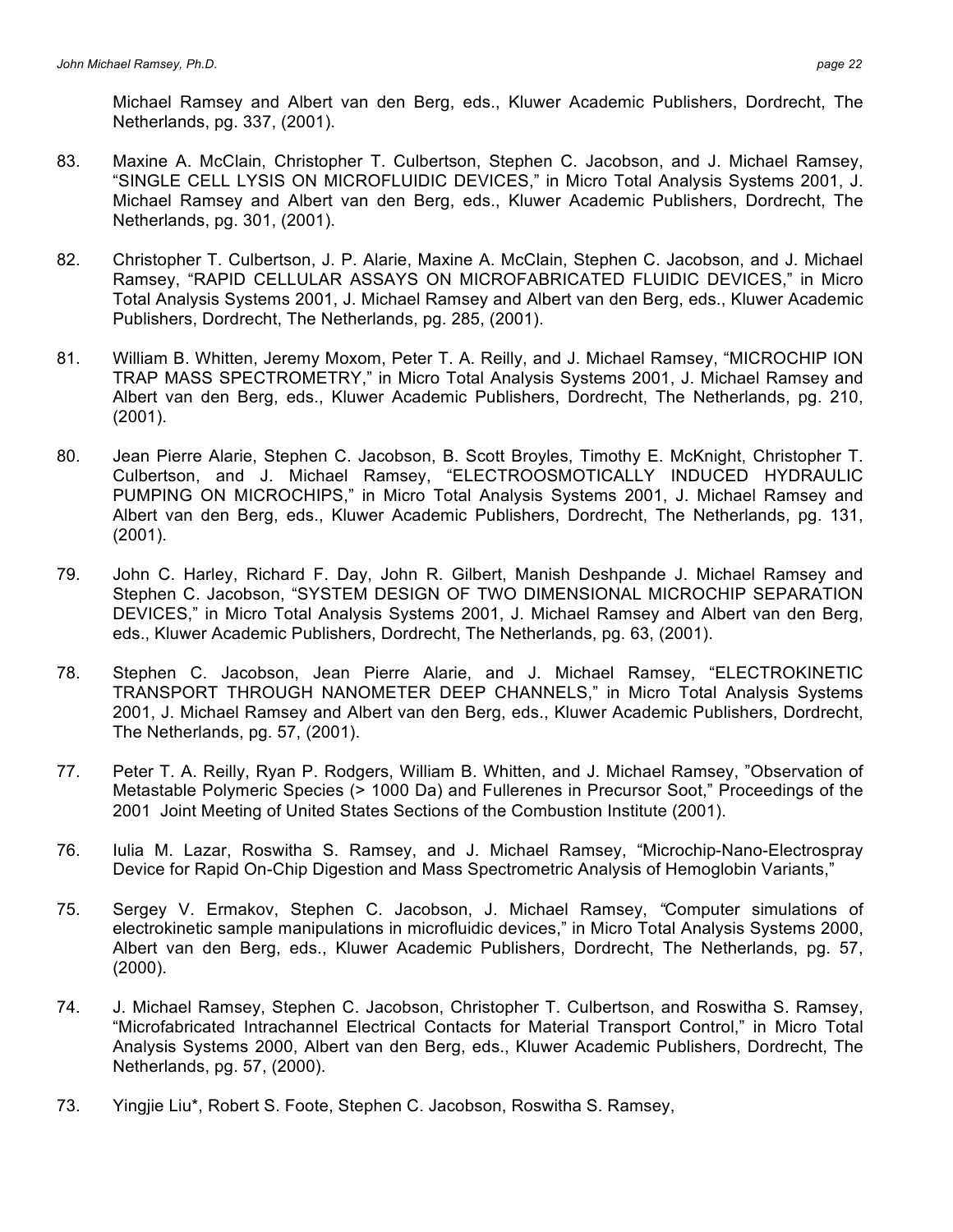J. Michael Ramsey, "Transport Number Mismatch Induced Stacking of Swept Sample Zones for Microchip-based Sample Concentration," in Micro Total Analysis Systems 2000, Albert van den Berg, eds., Kluwer Academic Publishers, Dordrecht, The Netherlands, pg. 57, (2000).

- 72. Christopher T. Culbertson, Stephen C. Jacobson, and J. Michael Ramsey, "High Efficiency Separations on Microchip Devices," in Micro Total Analysis Systems 2000, Albert van den Berg, eds., Kluwer Academic Publishers, Dordrecht, The Netherlands, pg. 57, (2000).
- 71. Stephen C. Jacobson, Maxine A. McClain, Christopher T. Culbertson, and J. Michael Ramsey, "Microfabricated Fluidic Devices for Cellular Assays," in Micro Total Analysis Systems 2000, Albert van den Berg, eds., Kluwer Academic Publishers, Dordrecht, The Netherlands, pg. 57, (2000).
- 70. Jun Xu, W. B. Whitten, T. A. Lewis, and J. M. Ramsey, "A Miniature Ion Mobility Spectrometer with a Pulsed Corona-Discharge Ion Source," 9th International Conference on Ion Mobility Spectrometry, Halifax, Canada, Aug. 2000.
- 69. Jun Xu, William B. Whitten, and J. Michael Ramsey, "COULOMB REPULSION IN MINIATURE ION MOBILITY SPECTROMETRY," 8th International Conference on Ion Mobility Spectrometry, Buxton, UK, Aug. 15-19, 1999.
- 68. P. T. A. Reilly, A. C. Lazar, R. A. Gieray, W. B. Whitten, and J. M. Ramsey, " Real-Time Monitoring of Atmospheric Particulates," Proceedings of the Atmospheric Reactive Substances Symposium, Bayreuth, Germany, April 14-16, 1999.
- 67. Roswitha S. Ramsey, J. Michael Ramsey, and Wallace J. Parce Interfacing Microchip Devices with TOFMS, ASMS Extended Abstract, Orlando, FL, May 31-June 4, 1998.
- 66. Peter T. A. Reilly, Oleg V. Kornienko, William B. Whitten and J. Michael Ramsey, "Matrix Effects— The Barrier to Comprehensive Real-Time Analysis of Individual Airborne Particles," ASMS Extended Abstract, Orlando, FL, May 31-June 4, 1998.
- 65. William B. Whitten, Rainer A. Gieray, Peter T. A. Reilly, J. Michael Ramsey, Eric Parker, Stephen Rosenthal, and John Wagner, "Real-Time Analysis of Individual Airborne Bacteria by Laser Ablation in an Ion Trap Mass Spectrometer," ASMS Extended Abstract, Orlando, FL, May 31-June 4, 1998.
- 64. N. Lermer, M. D. Barnes, C.-Y. Kung, W. B. Whitten, and J. M. Ramsey, "Detection of Single Molecules in Microcavities," OSA Topical Meeting, Orlando, FL, March 9-11, 1998.
- 63. C.-Y. Kung, M. D. Barnes, N. Lermer, W. B. Whitten, and J. M. Ramsey, "Confinement, Detection, and Manipulation of Individual Molecules in Attoliter Volumes," OSA Topical Meeting, Orlando, FL, March 9-11, 1998.
- 62. R. W. Shaw, W. B. Whitten, M. D. Barnes and J. M. Ramsey, "Optical Pulse Propagation via Whispering Gallery Modes of Glass Spheres," OSA Topical Meeting, Orlando, FL, March 9-11, 1998.
- 61. Stephen C. Jacobson, Christopher T. Culbertson, and J. Michael Ramsey, "High Speed Microchip Electrophoresis," OSA Topical Meeting, Orlando, FL, March 9-11, 1998.
- 60. C. M. Barshick, R. W. Shaw, L. W. Jennings, A. Post-Zwicker, J. P. Yung, and J. M. Ramsey, "Diode Laser Excited Optogalvanic Spectroscopy of Glow Discharges," Resonance Ionization Spectroscopy 1996 (Eighth International Symposium), pp 127-130, State College, PA, June 30 -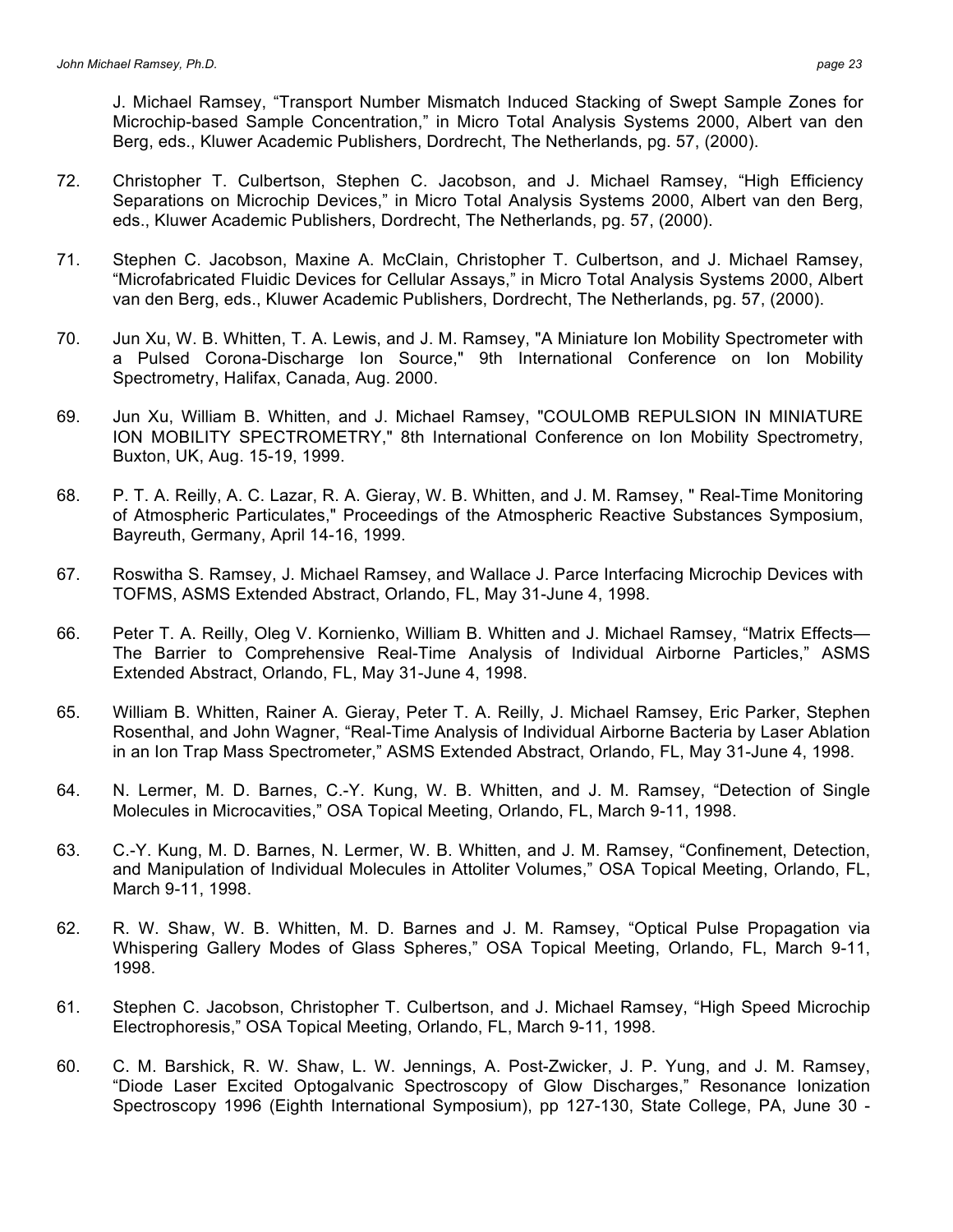July 5, 1996, AIP Conference Proceedings 388, N. Winograd and J. E. Parks, Eds, American Institute of Physics, Woodbury, NY (1997).

- 59. J. Michael Ramsey, Andrew G. Hadd, and Stephen C. Jacobson, Applications of Precise Fluid Control on Microchips, Transducers '97, Chicago, IL, June 16-19, 1997.
- 58. J. M. Ramsey, S. C. Jacobson, and R. S. Foote, Applying the Microelectronics Paradigm to Chemistry: The Lab-on-a-Chip, ISA Meeting, Anaheim, CA, October 7-9, 1997.
- 57. J. M. Ramsey, S. C. Jacobson, and R. S. Foote, "Microfabricated Devices for Performing Chemical and Biochemical Analysis," Proceedings of 1st International Conference on Microreaction Technology, Frankfurt, Germany, February 23-25, 1997 (in press).
- 56. M. Yang, P. T. A. Reilly, R. Gieray, W. B. Whitten, and J. M. Ramsey, "Complete Chemical Analysis of Aerosol Particles in Real-Time," Proceedings of 4th International Symposium on Laser Spectroscopy, Taejon, Korea, November 8-9, 1996, J. Korean Physical Society, 30/2, 359 (1997).
- 55. C. M. Barshick, R. W. Shaw, L. W. Jennings, A. Post-Zwicker, J. P. Young, and J. M. Ramsey, "Diode Laser Excited Optogalvanic Spectroscopy of Glow Discharges," Proceedings of RIS-96, June 30-July 5, 1996, State College, PA, American Institute of Physics, pp. 127-130 (1997).
- 54. J. M. Ramsey, "Miniature Chemical Measurement Systems," Proceedings of 2nd Intl. Symposium on Micro Total Analysis Systems, Basel, Switzerland, November 19-22, 1996 (in press).
- 53. J. Michael Ramsey, "The Microfabricated Chemical Bench: Separations and More," Proceedings of 18th International Symposium on Capillary Chromatography, Riva del Garda, Italy, May 20-24, 1996. (invited)
- 52. J. M. Ramsey, S. C. Jacobson, R. S. Foote, D. E. Raymond, M. J. Doktycz, K. B. Jacobson, and L. C. Waters, "Microchip Devices for Performing Biochemical Assays," Proceedings of 18th International Symposium on Capillary Chromatography, Riva del Garda, Italy, May 20-24, 1996.
- 51. R. S. Ramsey, J. Kutter, D. E. Raymond, S. C. Jacobson, and J. M. Ramsey, "Determination of Metal Cations in Microchip Electrophoresis Using On-Column Complexation and Sample Stacking," Proceedings of 18th International Symposium on Capillary Chromatography, Riva del Garda, Italy, May 20-24, 1996.
- 50. S. C. Hill, M. D. Barnes, W. B. Whitten, and J. M. Ramsey, "Modeling Fluorescence Collection from Single Molecules in Liquid Microspheres," Proceedings of Laser Applications in Chemical and Environmental Analysis (LACEA) '96, Orlando, FL, March 18-22, 1996.
- 49. M. D. Barnes, W. B. Whitten, J. M. Ramsey, and S. Arnold, "Photophysics of Surfactant Molecules in Microdroplets," Proceedings of Laser Applications in Chemical and Environmental Analysis (LACEA) '96, Orlando, FL, March 18-22, 1996.
- 48. R. W. Shaw, C. M. Barshick, J. P. Young, and J. M. Ramsey, "Diode Laser Optogalvanic Spectroscopy for Uranium Isotopic Analysis: Analytical Figures of Merit," Proceedings of Laser Applications in Chemical and Environmental Analysis (LACEA) '96, Orlando, FL, March 18-22, 1996.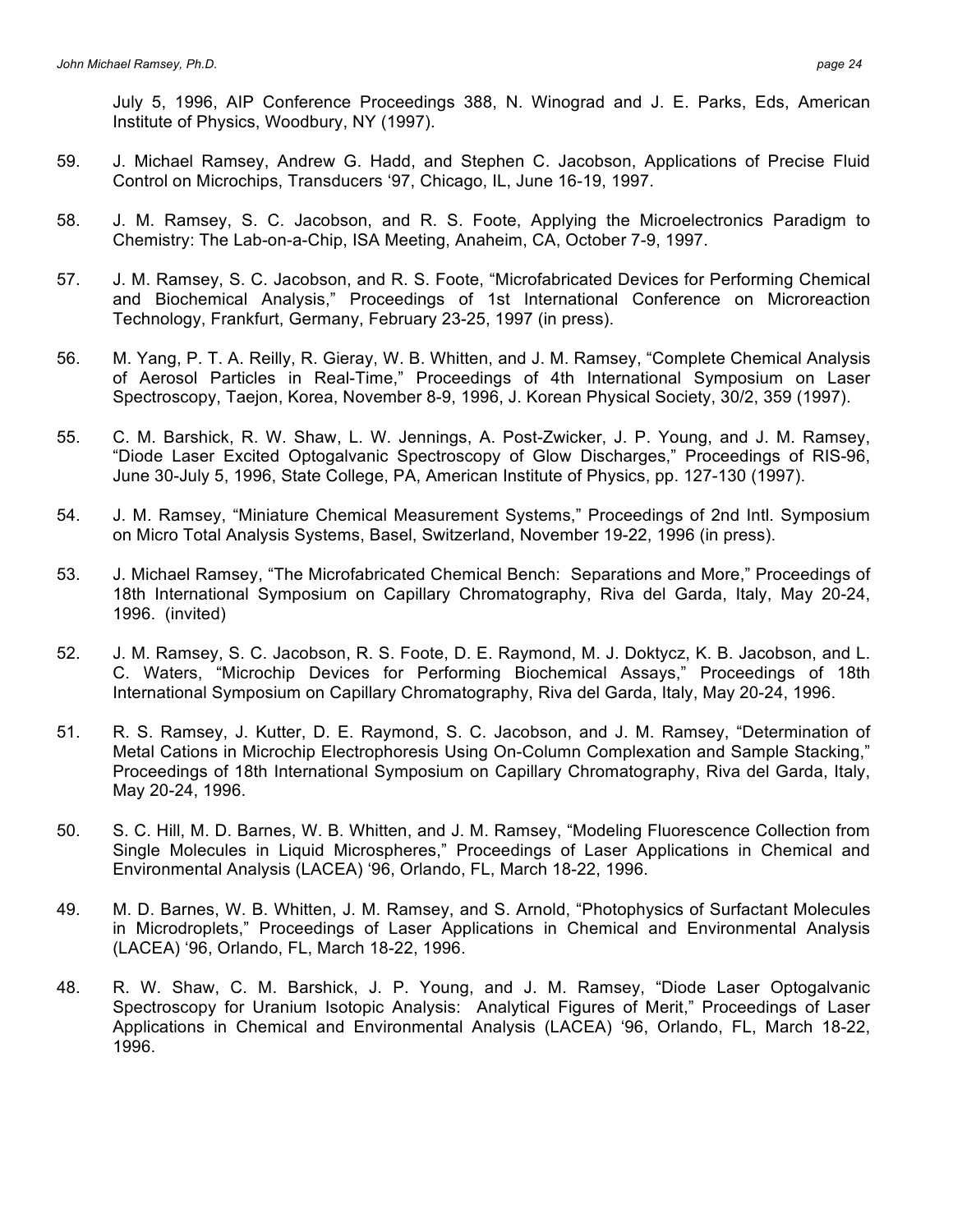- 47. P. T. A. Reilly, M. Yang, R. Gieray, W. B. Whitten, and J. M. Ramsey, "Real-Time Laser Ablation MS/MS of Individual Airborne Microparticles," Proceedings of Laser Applications in Chemical and Environmental Analysis (LACEA) '96, Orlando, FL, March 18-22, 1996.
- 46. Noah Lermer, M. D. Barnes, C.-Y. Kung, W. B. Whitten, and J. M. Ramsey, "High-Speed Single Molecule Detection in Microdroplet Streams," Proceedings of Laser Applications in Chemical and Environmental Analysis (LACEA) '96, Orlando, FL, March 18-22, 1996.
- 45. J. C. Fister, III, L. M. Davis, S. C. Jacobson, and J. M. Ramsey, "High Sensitivity Detection on Microchips," Proceedings of Laser Applications in Chemical and Environmental Analysis (LACEA) '96, Orlando, FL, March 18-22, 1996.
- 44. J. Michael Ramsey, "Chemistry and Chemical Analysis on Microfabricated Devices," Proceedings of VIth Workshop on Targetry and Target Chemistry, Vancouver, BC, August 16-20, 1995 (invited).
- 43. Michael T. Carter, Roland Hergenröder, Stephen C. Jacobson, Alvin W. Moore, Jr., J. Michael Ramsey, Daniel E. Raymond, Hongying Wang, "Microscale Chemical Instrumentation: Microchip Liquid Chromatography," Interim Technical Report K/NSP-295, June 1995.
- 42. M. D. Barnes, W. B. Whitten, and J. M. Ramsey, "Single Molecule Detection in Falling Droplet Streams--Fluorescence Detection of Single Atoms/Molecules in Water Samples," Interim Technical Report K/NSP-297, June 1995.
- 41. J. Michael Ramsey, Mo Yang, Peter T. A. Reilly, and William B. Whitten, "Tandem Mass Spectrometry of Airborne Particles," Proceedings of 43rd ASMS Conference on Mass Spectrometry and Allied Topics, Atlanta, GA, May 22-26, 1995.
- 40. Mo Yang, William B. Whitten, and J. M. Ramsey, "Real Time Chemical Analysis of Aerosol Particles," Proceedings of SPIE Photonics West '95 Meeting, San Jose, CA, February 4-10, 1995.
- 39. Michael D. Barnes, William B. Whitten, and J. Michael Ramsey, "Ultrasensitive Fluorescence Detection and Photophysics in Microdroplets," Proceedings of SPIE Photonics West '95 Meeting, San Jose, CA, February 4-10, 1995 (invited).
- 38. J. M. Ramsey, S. C. Jacobson, R. Hergenröder, L. B. Koutny, and A. W. Moore, Jr., "Microscale Chemical Instrumentation: Microchip Liquid Chromatography," Interim Technical Report, K/NSP-219, June 1994.
- 37. M. D. Barnes, W. B. Whitten, and J. M. Ramsey, "Fluorescence Yield Evaluation on Levitated Microdroplets and Design of Droplet Stream Fluorescence Spectrometer--Ultrasensitive Wide-Area Monitor," Interim Technical Report K/NSP-210, April 1994.
- 36. W. B. Whitten, J. M. Ramsey, and B. V. Bronk, "Microsphere Fluoroimmunoassay for Microorganisms - An Update," Proceedings of US Army ERDEC Conference on Obscuration, Aberdeen Proving Ground, MD, June 23-24, 1994 (invited).
- 35. C. M. Barshick, R. W. Shaw, J. P. Young, and J. M. Ramsey, "Uranium Isotope Ratio Measurements Using Diode Laser Optogalvanic Spectroscopy," Proceedings of 42nd ASMS Conference on Mass Spectrometry and Allied Topics, Chicago, IL, May 29-June 3, 1994.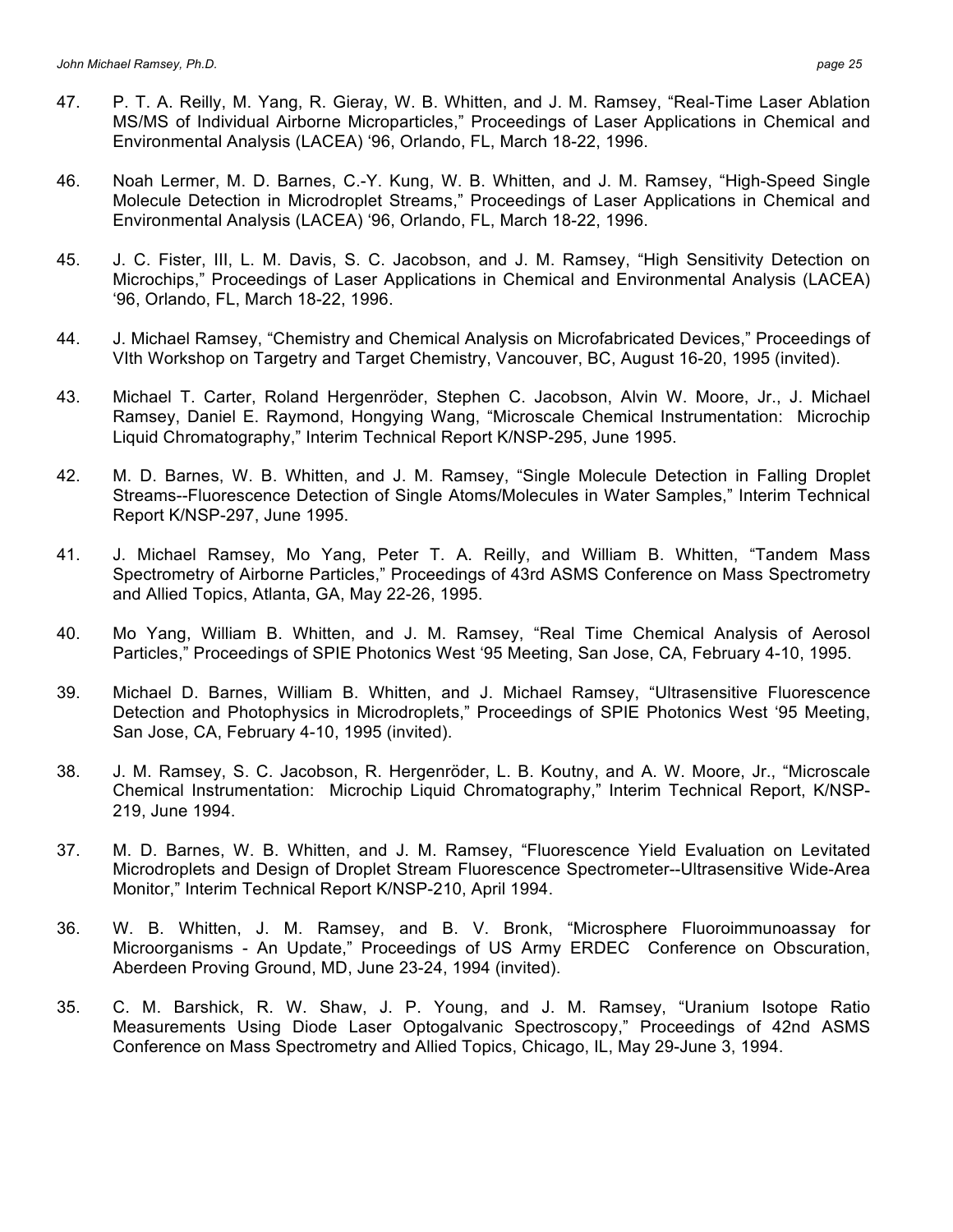- 34. M. Yang, J. M. Dale, W. B. Whitten, and J. M. Ramsey, "Laser Desorption Mass Spectrometry of a Single Levitated Microparticle in a Quadrupole Ion Trap," Proceedings of 42nd ASMS Conference on Mass Spectrometry and Allied Topics, Chicago, IL, May 29-June 3, 1994.
- 33. J. P. Young, C. M. Barshick, R. W. Shaw, and J. M. Ramsey, "Applications of Diode Lasers to the Isotopically Selective Determination of Uranium in Oxides by Optogalvanic Spectroscopy," Resonance Ionization Spectroscopy (RIS) 94 Meeting, Bernkastel-Kues, Germany, July 3-8, 1994 (invited).
- 32. S. C. Jacobson, Roland Hergenröder, Alvin W. Moore, Jr., and J. Michael Ramsey, "Electrically-Driven Separations on a Microchip," Proceedings of 1994 Solid State Sensor and Actuator Workshop, Hilton Head, SC, June 13-19, 1994.
- 31. W. B. Whitten, M. J. Shapiro, J. M. Ramsey, and B. V. Bronk, "Morphological Resonances for Multicomponent Immunoassays," LACA IV Meeting Proceedings, Jackson Hole, WY, March 8-11, 1994.
- 30. M. D. Barnes, W. B. Whitten, and J. M. Ramsey, "Single-Molecule Detection in Microdroplets," LACA IV Meeting Proceedings, Jackson Hole, WY, March 8-11, 1994.
- 29. R. W. Shaw, C. M. Barshick, J. P. Young, and J. M. Ramsey, "Laser Spectroscopy for Practical Isotope Ratio Measurements," LACA IV Meeting Proceedings, Jackson Hole, WY, March 8-11, 1994.
- 28. J. M. Ramsey, J. M. Dale, M. Yang, and W. B. Whitten, "Mass Spectrometry of Individual Microparticles in an Ion Trap," LACA IV Meeting Proceedings, Jackson Hole, WY, March 8-11, 1994.
- 27. M. Yang and J. M. Ramsey, "Nitrocellulose Destruction by Laser," Proceedings of US Army CERL Nitrocellulose Workshop, W. Lafayette, IN, November 4-5, 1993, p. 42 (invited).
- 26. M. D. Barnes, W. B. Whitten, S. Arnold, J. M. Ramsey, and K. C. Ng, "Detection of Single Molecules in Microspheres," Proceedings of SPIE '93 Conference, Los Angeles, CA, January 16-22, 1993.
- 25. W. B. Whitten, M. J. Shapiro, J. M. Ramsey, and B. V. Bronk, "Identification of Individual Microorganisms by a Microsphere Fluorescence Immunoassay," Proceedings of U.S. Army ERDEC Conference on Obscuration, Aberdeen, MD, June 22-25, 1993.
- 24. M. D. Barnes, W. B. Whitten, and J. M. Ramsey, "Cavity-QED Enhancement of Fluorescence Yields in Microdroplets," Proceedings of U.S. Army ERDEC Conference on Obscuration, Aberdeen, MD, June 22-25, 1993.
- 23. J. M. Ramsey, "Microminiaturized Instrumentation for Chemical Separations," Proceedings of 41st ASMS Conference on Mass Spectrometry and Allied Topics, San Francisco, CA, May 30-June 4, 1993, p. 1102a.
- 22. J. M. Ramsey, "Report of Foreign Travel to England," ORNL/FTR-4691, July 26, 1993.
- 21. J. M. Ramsey and R. S. Ramsey, "Report of Foreign Travel to Italy," ORNL/FTR-4657, July 1, 1993.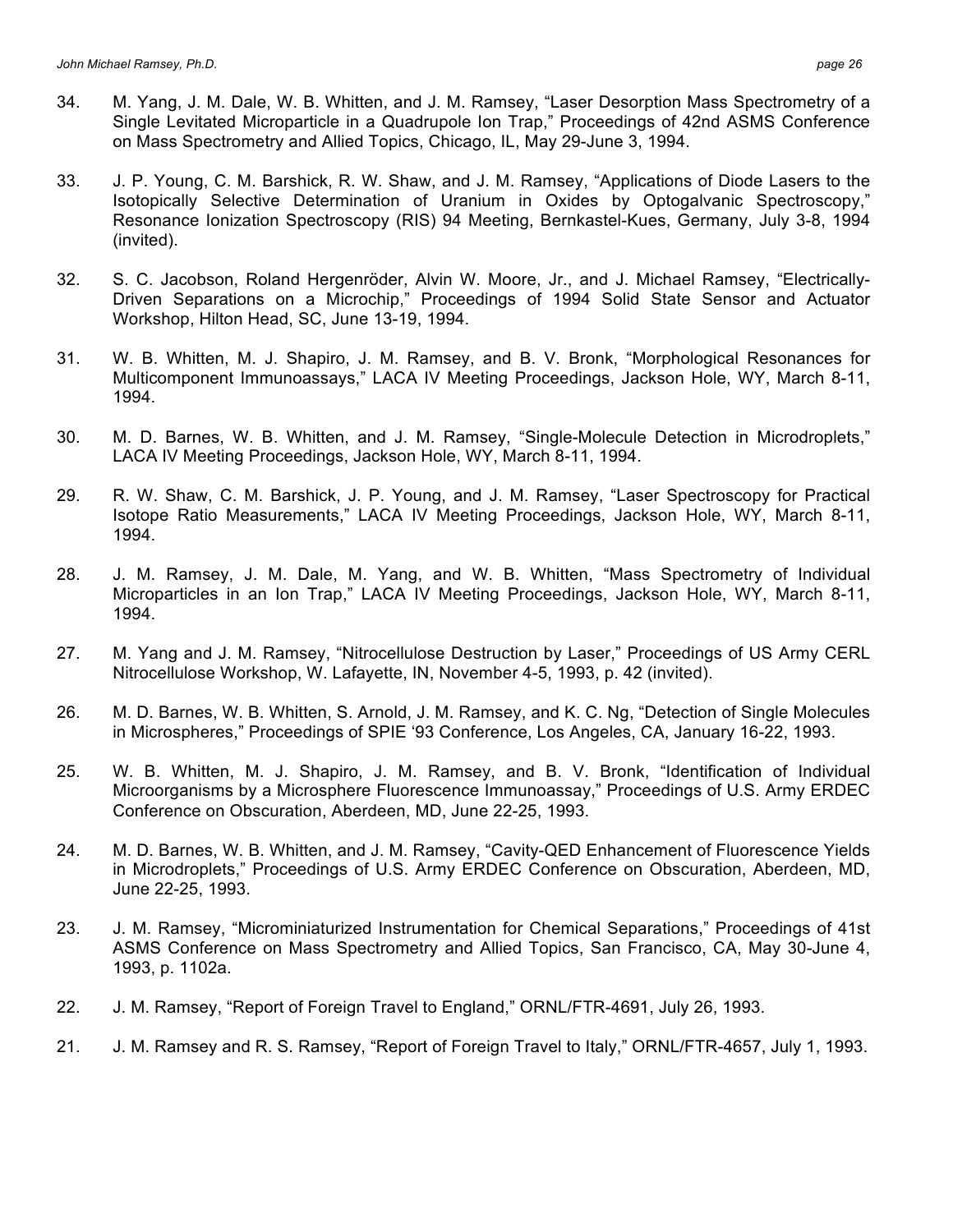- 20. M. D. Barnes, W. B. Whitten, and J. M. Ramsey, "Cavity-Enhanced Spontaneous Emission Rates for Rhodamine 6-G in Levitated Microdroplets," Proceedings of U.S. Army CRDEC Conference on Obscuration and Aerosol Research, Aberdeen Proving Grounds, MD, June 22-26, 1992 (in press).
- 19. W. B. Whitten, J. M. Ramsey, and B. V. Bronk, "Microparticle-Based Fluorescence Immunoassay," Proceedings of US Army CRDEC Conference on Obscuration and Aerosol Research, Aberdeen Proving Grounds, MD, June 22-26, 1992.
- 18. J. M. Dale, M. Yang, W. B. Whitten, and J. M. Ramsey, "Laser Desorption/Mass Spectrometry of Single Microparticles in an Ion Trap Mass Spectrometer," Proceedings of 40th ASMS Conference on Mass Spectrometry and Allied Topics, Washington, DC, May 31-June 5, 1992, p. 1019.
- 17. D. E. Goeringer, W. B. Whitten, J. M. Ramsey, S. A. McLuckey, and G. L. Glish, "Theoretical Basis of Resolution Enhancement in the Quadrupole Ion Trap," Proceedings of 40th ASMS Conference on Mass Spectrometry and Allied Topics, Washington, DC, May 31-June 5, 1992, p. 999.
- 16. R. W. Shaw, J. P. Young, and J. M. Ramsey, "Resonance Ionization of Rubidium Using Sequential Diode Laser-Driven Transitions," Proceedings of Sixth International Symposium on Resonance Ionization Spectroscopy (RIS-92), Santa Fe, NM, May 24-29, 1992, Inst. Phys. Conf. Ser. No. 128, Section 9, p. 297.
- 15. J. M. Ramsey and R. S. Ramsey, "Report of Foreign Travel to The Netherlands, Germany, Switzerland, and France," ORNL/FTR-4211, March 24, 1992.
- 14. W. B. Whitten, J. M. Dale, and J. M. Ramsey, "Detection of Explosives Material on Single Microparticles," Proceedings of FAA 1st Intl. Symposium on Explosives Detection Technology, Atlantic City, NJ, Nov. 13-15, 1992 (in press).
- 13. R. W. Shaw, W. B. Whitten, J. M. Ramsey, and L. Heatherly, "Fundamental Studies of Chemical Vapor Deposition Diamond Growth Processes", Proceedings of the 1991 SPIE International Symposium on Optical and Optoelectronic Applied Science and Engineering, San Diego, CA, July 21 - 26, 1991, Diamond Optics IV, 170 (1991).
- 12. J. M. Dale, W. B. Whitten, and J. M. Ramsey, "Laser Ablation Mass Spectrometry of Levitated Microparticles" Proceedings of the 1991 Scientific Conference on Obscuration and Aerosol Research, June 1991.
- 11. J. M. Dale, W. B. Whitten, and J. M. Ramsey, "Chemical Characterization of Microparticles by Laser Ablation in an Ion Trap Mass Spectrometer", Proceedings of Workshop on Laser Ablation - Mechanisms and Applications, Oak Ridge, TN, April 8-10, 1991.
- 10. J. M. Dale, W. B. Whitten, and J. M. Ramsey, "Chemical Characterization of Microparticles by Laser Ablation in an Ion Trap Mass Spectrometer", Proceedings of The 39th Conference on Mass Spectrometry and Allied Topics, Nashville, TN, May 19-24, 1991, pg. 534.
- 9. J. M. Ramsey, W. B. Whitten, D. E. Goeringer, and B. T. Buckley, "Collisional and Electric-Field Ionization of Laser-Prepared Rydberg States in an Ion Trap Mass Spectrometer," Proceedings of the Fifth International Conference on Resonance Ionization Spectroscopy and Its Applications; Ed. N. Omenetto and J.E. Parks; Institute of Physics: Bristol, UK, Vol. 114, pg. 301-306, (1990).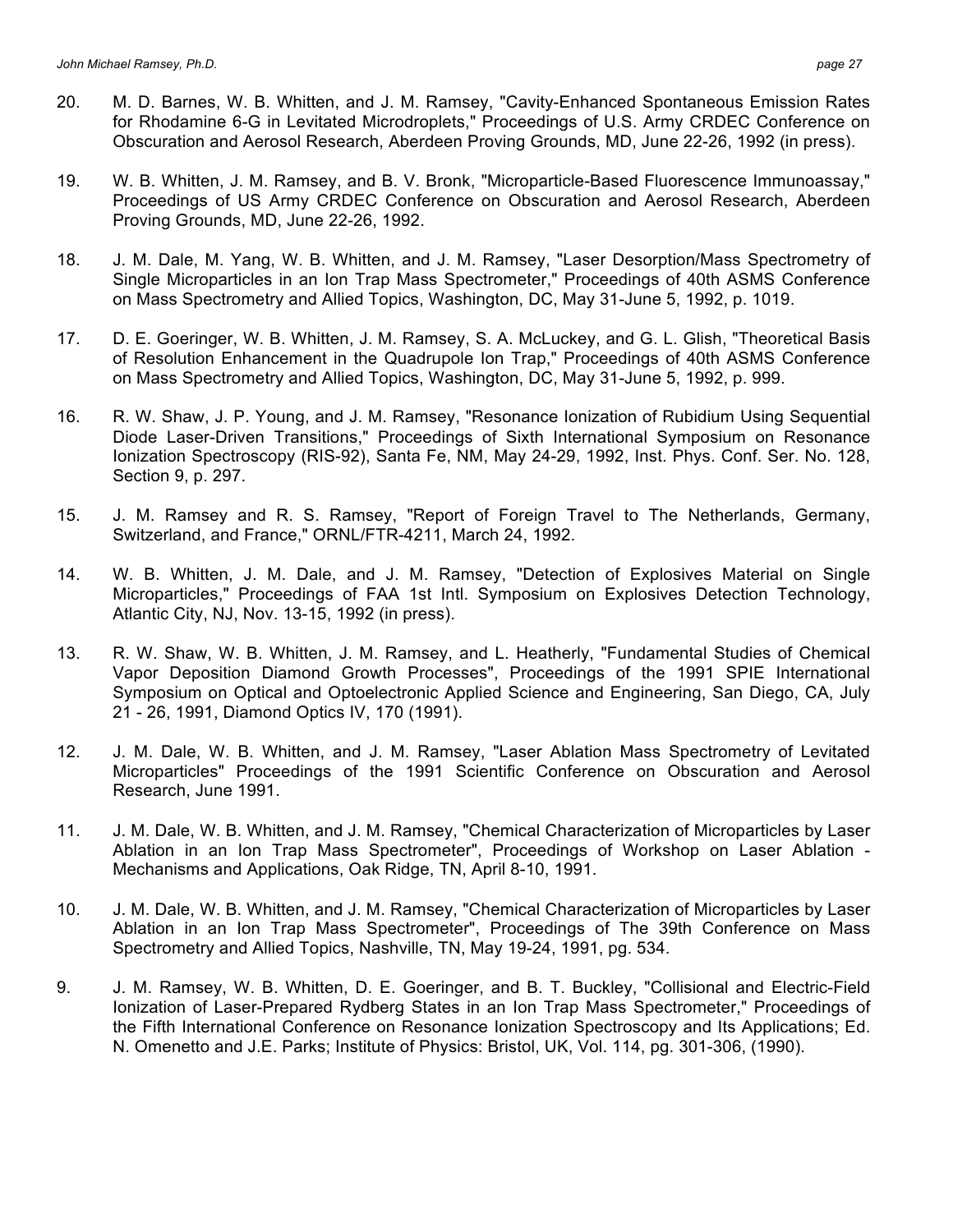- 8. W. B. Whitten, J. M. Ramsey, S. Arnold, and B. V. Bronk, "Progress in the Detection of Single Molecules in Levitated Droplets," Proceedings of the 1990 Scientific Conference on Obscuration and Aerosol Research, 1990, in press.
- 7. D. E. Goeringer, W. B. Whitten, "Laser Induced Ionization in the Ion Trap Detector," Proceedings of the 43rd ACS Summer Symposium on Analytical Chemistry (Oak Ridge, TN, 1990), p. 49.
- 6. D. E. Goeringer, W. B. Whitten, and J. M. Ramsey, "Laser Photoionization in an Ion Trap Mass Spectrometer," Optical Society of America Technical Digest Series, Laser Applications to Chemical Analysis, Vol. 2, pg. 27 (1990).
- 5. W. B. Whitten and J. M. Ramsey, "Fluorescence Analysis of Microdroplets: An Approach to Single Molecule Detection," Optical Society of America Technical Digest Series, Laser Applications to Chemical Analysis, Vol. 2, pg. 129 (1990).
- 4. W. B. Whitten, J. M. Ramsey, S. Arnold, and B. V. Bronk, "An Approach to the Ultimate Detection Limit by Fluorescence Measurements in Microdroplets, "Proceedings of the 1989 Scientific Conference on Obscuration and Aerosol Research, CRDEC-SP-026, pg. 45 (1990).
- 3. J. M. Ramsey and W. B. Whitten, "Spectrochemical Analysis using Degenerate Four-Wave Mixing", Optical Society of America Technical Digest Series, Laser Applications to Chemical Analysis, Vol. 5, pg. 163 (1987).
- 2. J. M. Ramsey, "Final Assessment Update of the AVLIS Program (U)," Rept. No. K/CPT-296, pp. 71- 77 (Laser Propagation), March 26, 1985.
- 1. J. M. Ramsey, "Detailed Assessment of the AVLIS Program (U)," Rept. No. K/CPT 210, pp. 104- 121 (Laser Propagation), Jan. 25, 1985.

#### **c. Patents (108 Issued, 2 Allowed, and 20 Pending)**

- 108. "Microfluidic Devices, Solid Supports for Reagents and Related Methods," 11-April-17, U. S. Patent No. 9617589, W. Hampton Henley, Emily Oblath, and J. Michael Ramsey
- 107. "Microscale Mass Spectrometry Systems, Devices and Related Methods," 11-April-17, U. S. Patent No. 9620351, J. Michael Ramsey
- 106. "Nanofluidic Devices for the Rapid Mapping of Whole Genomes and Related Systems and Methods of Analysis," 11-April-17, U. S. Patent No. 9618479, Laurent D. Menard and J. Michael Ramsey
- 105. "Pressure Driven Microfluidic Injection for Chemical Separations," 3-March-17, U. S. Patent No. 9606082, J. Scott Mellors, J. Michael Ramsey, and Erin A. Redman
- 104. "Integrated Sample Processing for Electrospray Ionization Devices," 22-Nov.-16, U. S. Patent No. 9,502,225, J. Scott Mellors and J. Michael Ramsey
- 103. "Miniature Charged Particle Trap With Elongated Trapping Region For Mass Spectrometry," 4-Nov-14, U. S. Patent No. 8,878,127, J. Michael Ramsey and Kevin Schultze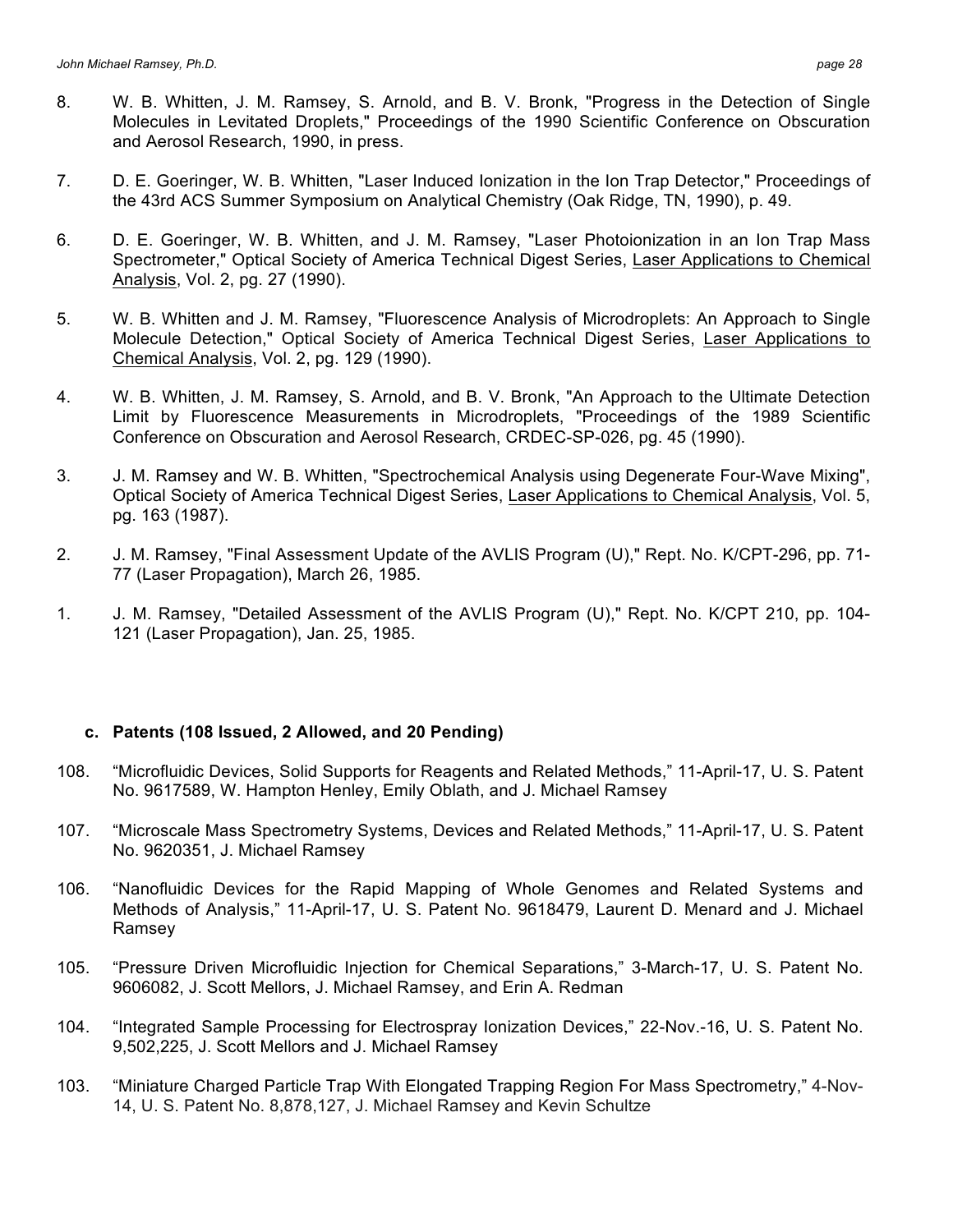- 102. "Electrospray Ionization Interface to High Pressure Mass Spectrometry and Related Methods," 2- Aug-16, U. S. Patent No. 9,406,492, J. Michael Ramsey and William M. Gilliland
- 101. "Microscale Mass Spectrometry Systems, Devices and Related Methods," 21-June-16, U. S. Patent No. 9,373,492, J. Michael Ramsey
- 100. "Miniature charged particle trap with elongated trapping region for mass spectrometry," 2-Feb-16, U. S. Patent No. 9,252,005, J. Michael Ramsey and Kevin Schultze
- 99. "Pressure Driven Microfluidic Injection for Chemical Analysis," 2-Sept-16, U.S. Patent No. 9,255,905, J. Scott Mellors, Erin A. Redman, and J. Michael Ramsey
- 98. "Nanofluidic Devices for the Rapid Mapping of Whole Genomes and Related Systems and Methods of Analysis," 2-Sept-16, U.S. Patent No. 9,255,288, J. Michael Ramsey and Laurent D. Menard
- 97. "Methods, Systems, and Devices for Forming Nanochannels," 22-Sept-15, U.S. Patent No. 9,139,426, J. Michael Ramsey, Laurent Menard, and Valeri Gourbuonov
- 96. "Microchips with integrated multiple electrospray ionization emitters and related methods, systems and devices," 14-April-15, U. S. Patent No. 9006648, J. Michael Ramsey and Andrew Chambers
- 95. "Miniature charged particle trap with elongated trapping region for mass spectrometry," 4-Sept-14, U. S. Patent No. 8,878,127, J. Michael Ramsey and Kevin Schultze
- 94. "Microfluidic Devices for the Controlled Manipulation of Small Volumes," 18-Sept-12, U.S. Patent No. 8,268,633, J. Michael Ramsey
- 93. "Methods For Forming Small-Volume Electrical Contacts And Material Manipulations With Fluidic Microchannels," 27-Dec-11, U.S. Patent No. 8,083,915 , Stephen C. Jacobson, John M. Ramsey
- 92. "Methods For Forming Small-Volume Electrical Contacts And Material Manipulations With Fluidic Microchannels," 26-April-11, U.S. Patent No. 7,931,790, Stephen C. Jacobson, John M. Ramsey
- 91. "Methods For Forming Small-Volume Electrical Contacts And Material Manipulations With Fluidic Microchannels," 22-March-11, U.S. Patent No. 7,909,973, Stephen C. Jacobson, John M. Ramsey
- 87.-90."Multiplexed Electrokinetic Focusing and Flow Cytometry in Microfabricated Channel Structures," 1- Sept-10, (EP, DE, FR, GB) European Patent No. 1093579, John M. Ramsey, Stephen C. Jacobson
- 86. "PFTT Pulsed Discharge Ionization Source for Miniature Ion Mobility Spectrometers," 4-June-10, Japanese Patent No. 4522866, William B. Whitten, John M. Ramsey, Jun Xu
- 85. ""Flow Cytometry Using Electroosmotically Induced Pressures," 1-June-10, U.S. Patent No. 7,727,363, John M. Ramsey, Stephen C. Jacobson
- 84. "A Microfluidic Device and Method for Electrokinetic Focusing, Segmenting, and Dispensing of a Fluid Stream," 9-Sept-08, U.S. Patent No. 7,422,669, John M. Ramsey, Stephen C. Jacobson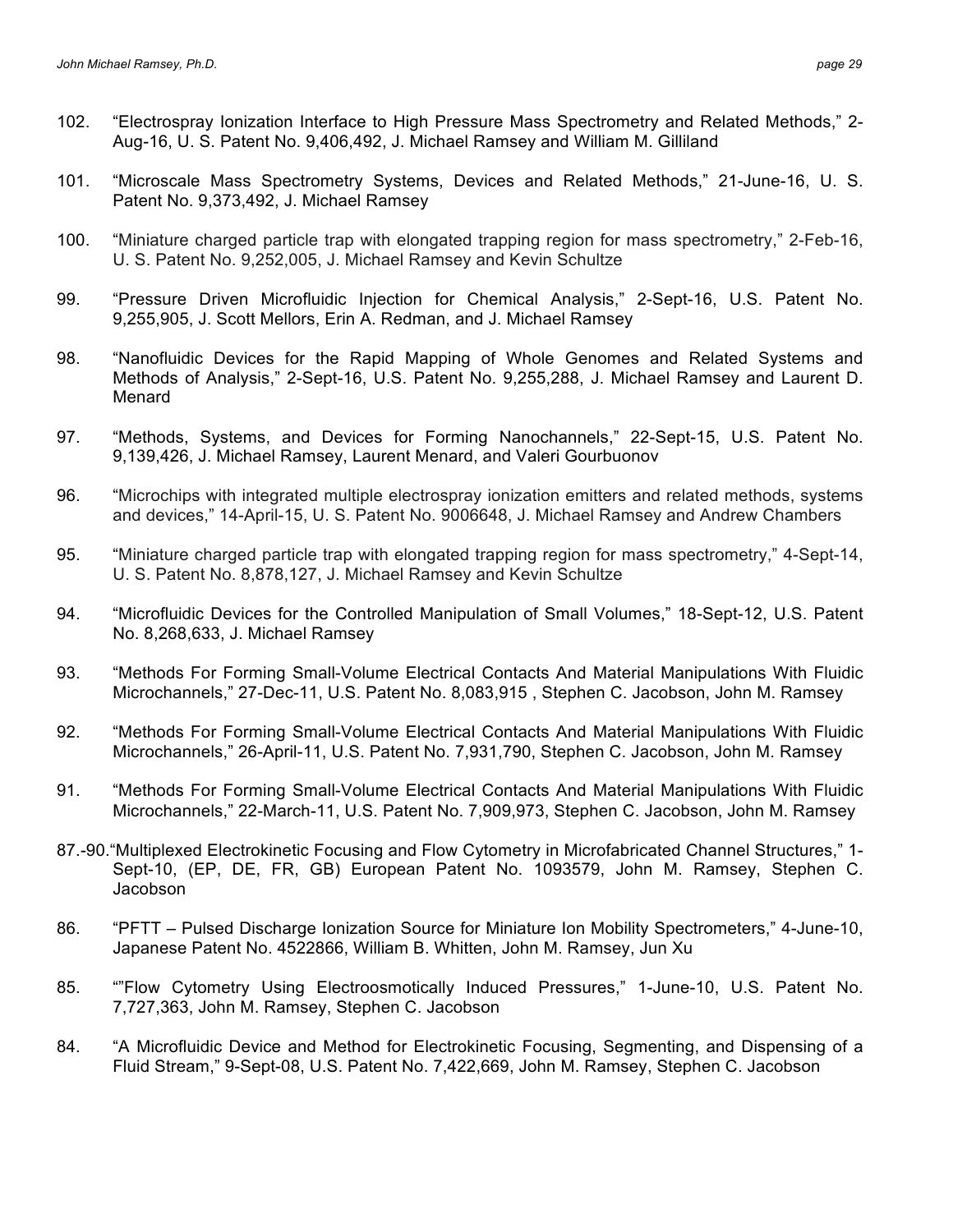- 82. "Microfluidic Systems and Methods for Transport and Lysis of Cells and Analysis," 02-Sept-08, U.S. Patent No. 7,419,575, J. Michael Ramsey, Stephen C. Jacobson, Maxine A. McClain
- 78.-82. "Microscale Ion Trap Mass Spectrometer," 11-June-08, (EP, DE, GB, FR, IT) European Patent No. 1218921, J. Michael Ramsey, William B. Whitten
- 77. "Microfluidic Circuit Designs for Performing Electrokinetic Manipulations That Reduce The Number of Voltage Sources And Fluid Reservoirs," 28-May-08, German Patent No. 69938844.9-08, John M. Ramsey, Stephen C. Jacobson
- 75.-76. "Microfluidic Circuit Designs for Performing Electrokinetic Manipulations That Reduce The Number of Voltage Sources And Fluid Reservoirs," 28-May-08, (EP, FR, GB) European Patent No. 1151267, John M. Ramsey, Stephen C. Jacobson
- 74. "Methods For Forming Small-Volume Electrical Contacts And Material Manipulations With Fluidic Microchannels," 20-Nov-07, U.S. Patent No. 7,297,243, Stephen C. Jacobson, John M. Ramsey
- 73. "Microfluidic Devices for the Controlled Manipulation of Small Volumes," 13-Nov-07, Canadian Patent No. 2,380,614, J. Michael Ramsey
- 72. "Apparatus and Method for Performing Microfluidic Manipulations for Chemical Analysis and Synthesis," 12-Oct-07, Japanese Patent No. 4,023,819, John M. Ramsey
- 67.-71."Apparatus and Method for Performing Microfluidic Manipulations for Chemical Analysis and Synthesis," 03-Oct-07, (EP, GB, CH, DM, FR) European Patent No. 1162455, J. Michael Ramsey
- 66. "Microfluidic Devices for the Controlled Manipulation of Small Volumes," 03-July-07, U.S. Patent No. 7,238,268, J. Michael Ramsey
- 65. "A Microfabricated Device and Method for Multiplexed Electrokinetic Focusing of Fluid Streams and a Transport Cytometry Method using Same," 01-Dec-06, Japanese Patent No. 3885147, J. Michael Ramsey, Stephen C. Jacobson
- 64. "Ion Trap Array-Based Systems and Methods for Chemical Analysis," 23-Aug-05, U.S. Patent No. 6,933,498, William B. Whitten, J. Michael Ramsey
- 63. "Microscale Ion Trap Mass Spectrometer," 05-Aug-05, Japanese Patent No. 3704705, John Michael Ramsey, William B. Whitten
- 62. "Microscale Ion Trap Mass Spectrometer," 25-April-05, Canadian Patent No. 2,338,748, John Michael Ramsey, William B. Whitten
- 61. "Pulsed Discharge Ionization Source for Miniature Ion Mobility Spectrometers," 23-Nov-04, U.S. Patent No. 6,822,225, John M Ramsey, William B. Whitten, Jun Xu
- 53.-60. "Microfluidic Devices for the Controlled Manipulation of Small Volumes," 15-Sep-04, (EP, CH, FR, GB, IR, IT, LU, MC) European Patent No. 1202802, Stephen C Jacobson, John M Ramsey
- 52. "A Microfluidic Device and Method for Electrokinetic Focusing, Segmenting and Dispensing of a Fluid Stream," 14-Sep-04, U.S. Patent No. 6,790,328, Stephen C Jacobson, John M Ramsey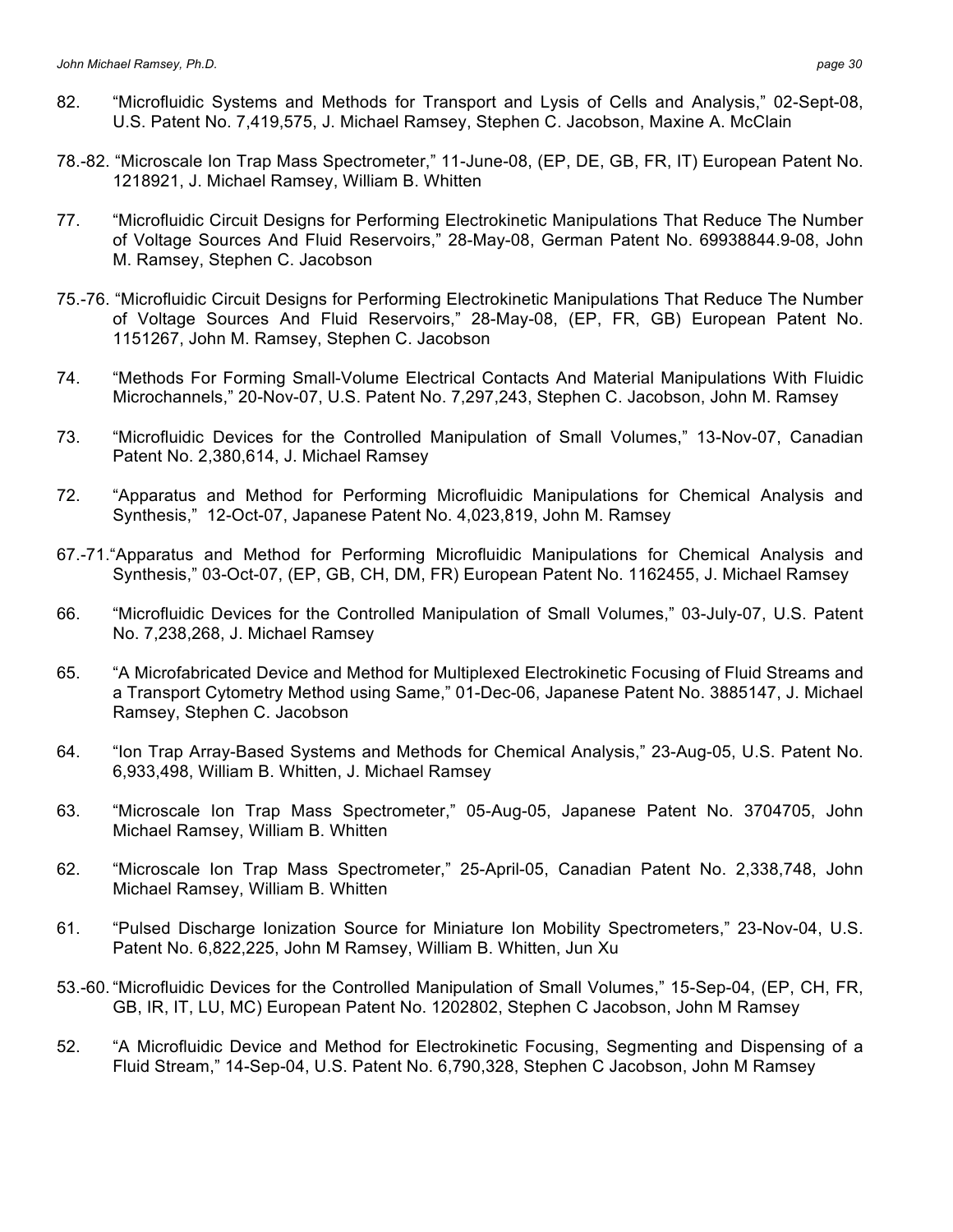- 51. "Cell Transport, Lysis and Analysis on Microfluidic Devices," 31-Aug-04, U. S. Patent No. 6,783,647, Christopher T Culbertson, Stephen C Jacobson, John M Ramsey, Maxine A. McClain
- 50. "Microfluidic Devices for the Controlled Manipulation of Small Volumes," 18-Mar-04, Australian Patent No. 768135, Stephen C Jacobson, John M Ramsey
- 49. "Methods For Forming Small-Volume Electrical Contacts And Material Manipulations With Fluidic Microchannels," 03-Feb-04, U.S. Patent No. 6,685,809, Stephen C. Jacobson, John M. Ramsey
- 48. "Method and Apparatus for Analyzing Nucleic Acids," 09-Dec-03, U. S. Patent No. 6,660,480, Robert S Foote, John M Ramsey
- 47. "Microfluidic Circuit Designs for Performing Electrokinetic Manipulations That Reduce The Number of Voltage Sources And Fluid Reservoirs," 28-Oct-03, Canadian Patent No. 2,355,084, Stephen C Jacobson, John Michael Ramsey
- 46. "Microfluidic Circuit Designs for Performing Electrokinetic Manipulations That Reduce The Number of Voltage Sources And Fluid Reservoirs," 05-Sept-03, Japanese Patent No. 3467696, Stephen C Jacobson, John Michael Ramsey
- 45. "Microfluidic Circuit Designs for Performing Electrokinetic Manipulations That Reduce The Number of Voltage Sources And Fluid Reservoirs," 20-March-2003, Australian Patent No. 755246, Stephen C Jacobson, John Michael Ramsey
- 44. "Microfluidic devices for the controlled manipulation of small volumes, 24-Feb-03, U. S. Patent No. 6,524,456, J. Michael Ramsey, Stephen C. Jacobson
- 43. "Apparatus and Method for Performing Microfluidic Manipulations for Chemical Analysis and Synthesis," 13-Jan-03, Korean Patent No. 369497, John Michael Ramsey
- 42. "Apparatus and Method for Performing Microfluidic Manipulations for Chemical Analysis and Synthesis," 05-Nov-02, U. S. Patent No. 6,475,363, John Michael Ramsey
- 41. "Apparatus and Method for Performing Microfluidic Manipulations for Chemical Analysis and Synthesis," 30-Oct-02, German Patent No. 69528705.2-08, John M. Ramsey
- 27.-40. "Apparatus and Method for Performing Microfluidic Manipulations for Chemical Analysis and Synthesis" 30-Oct-02, (EP, DK, IT, SE, ES, NL, FR, CH, AT, BE, IE, LU, MC, GB) European Patent No. 0775306, John Michael Ramsey
- 26. "Microscale Ion Trap Mass Spectrometer," 22-Oct-02, U. S. Patent No. 6,469,298, John Michael Ramsey, William B. Whitten
- 25. "Low Temperature Material Bonding Technique," 06-Aug-02, U. S. Patent No. 6,428,896, Robert S Foote, John Michael Ramsey
- 24. "Multiplexed Electrokinetic Focusing and Flow Cytometry in Microfabricated Channel Structures," 13-June-02, Australian Patent No. 744,627, Stephen C Jacobson, John Michael Ramsey
- 23. "Method and Apparatus for Analyzing Nucleic Acids," 23-April-02, U. S. Patent No. 6,376,181, Robert S Foote, John Michael Ramsey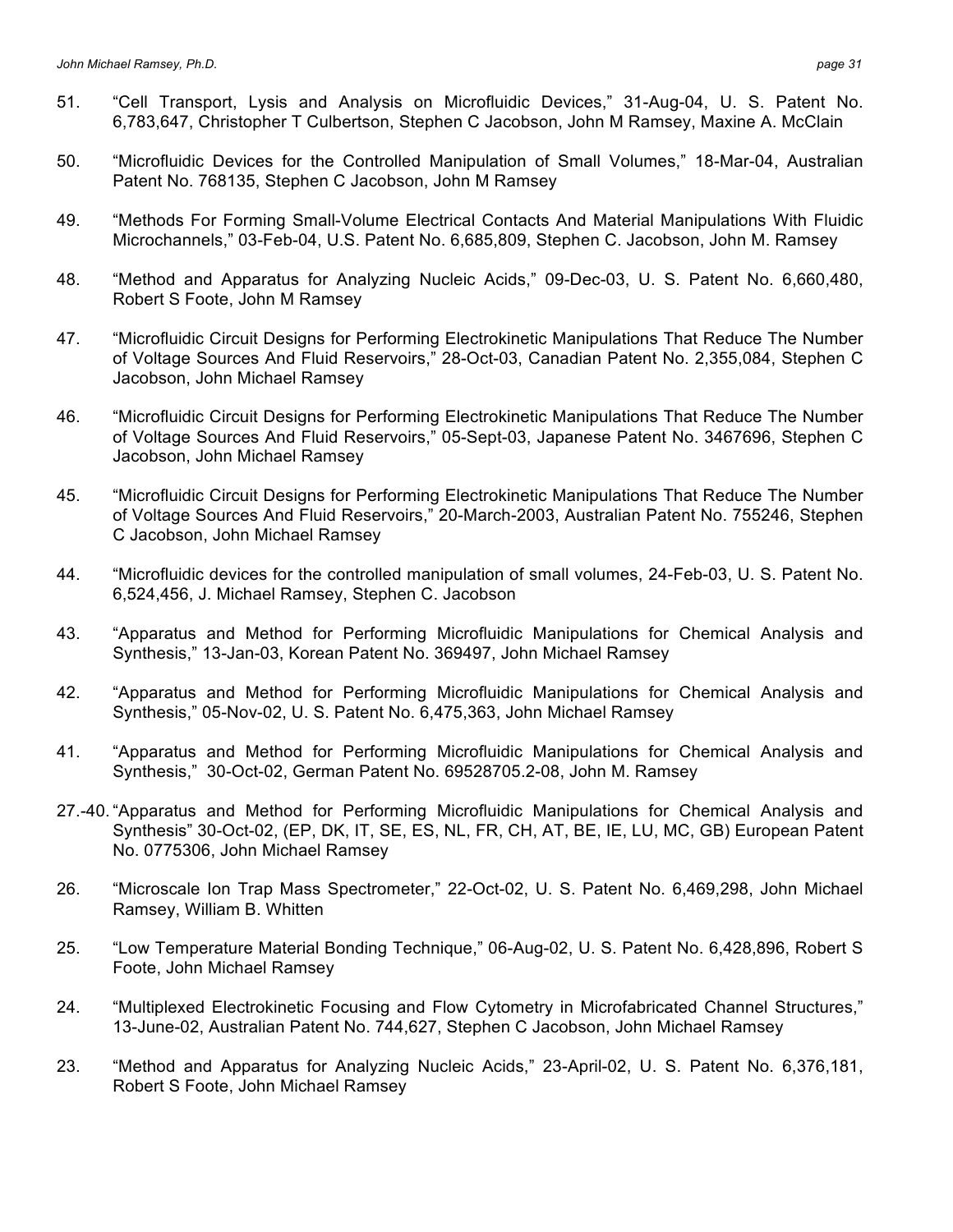- 22. "Low Temperature Material Bonding Technique," 12-Feb-02, U. S. Patent No. 6,346,305, Robert S. Foote, John Michael Ramsey
- 21. "Apparatus and Method for Performing Microfluidic Manipulations for Chemical Analysis," 29-Jan-02, U. S. Patent No. 6,342,142, John Michael Ramsey
- 20. "Document Authentication Using Fluorescent Dichroic Fibers," 12-Jun-01, U.S. Patent No. 6,246,061, Leon N Klatt, John Michael Ramsey
- 19. "Material Transport Method And Apparatus," 15-May-01, U.S. Patent No. 6.231.737, John Michael Ramsey, Roswitha S Ramsey
- 18. "Apparatus and Method for Performing Microfluidic Manipulations for Chemical Analysis and Synthesis," 08-May-01, Canadian Patent No. 2,196,429, John Michael Ramsey
- 17. "Microfluidic Circuit Designs for Performing Electrokinetic Manipulations That Reduce The Number of Voltage Sources And Fluid Reservoirs," 10-Apr-01, U.S. Patent No. 6.213,151, Stephen C Jacobson, John Michael Ramsey
- 16. "Low Temperature Material Bonding Technique," 10-Oct-00, U.S. Patent No. 6,129,854, Robert S Foote, John Michael Ramsey
- 15. "Multiplexed Electrokinetic Focusing and Flow Cytometry in Microfabricated Channel Structures," 19-Sep-00, U.S. Patent No. 6,120,666, Stephen C Jacobson, John Michael Ramsey
- 14. "Material Transport Method And Apparatus," 29-Aug-00, U.S. Patent No. 6,110,343, John Michael Ramsey, Roswitha S Ramsey
- 13. "Microfluidic Devices for the Controlled Manipulation of Small Volumes," 10-Aug-00, German Patent No. 60013848-8, Stephen C Jacobson, John Michael Ramsey
- 12. "Microfluidic Circuit Designs for Performing Electrokinetic Manipulations That Reduce The Number of Voltage Sources And Fluid Reservoirs," 16-May-00, U.S. Patent No. 6,062,261, Stephen C Jacobson, John Michael Ramsey
- 11. "Method and Apparatus for Staining Immobilized Nucleic Acids," 02-May-00, U.S. Patent No. 6,056,859, Robert S Foote, Stephen C Jacobson, John Michael Ramsey
- 10. "Document Authentication Using Fluorescent Dichroic Fibers," 14-Mar-00, U. S. Patent No. 6,035,914, Leon N Klatt, John Michael Ramsey
- 9. "Apparatus and Method for Performing Microfluidic Manipulations for Chemical Analysis and Synthesis," 07-Mar-00, U.S. Patent No. 6,033,546, John Michael Ramsey
- 8. "Apparatus and Method for Performing Microfluidic Manipulations for Chemical Analysis and Synthesis," 22-Jan-00, Canadian Patent No. 54022, John Michael Ramsey
- 7. "Apparatus and Method for Performing Microfluidic Manipulations for Chemical Analysis and Synthesis," 04-Jan-00, U.S. Patent No. 6,010,608, John Michael Ramsey
- 6. "Apparatus and Method for Performing Microfluidic Manipulations for Chemical Analysis and Synthesis," 04-Jan-00, U.S. Patent No. 6,010,607, John Michael Ramsey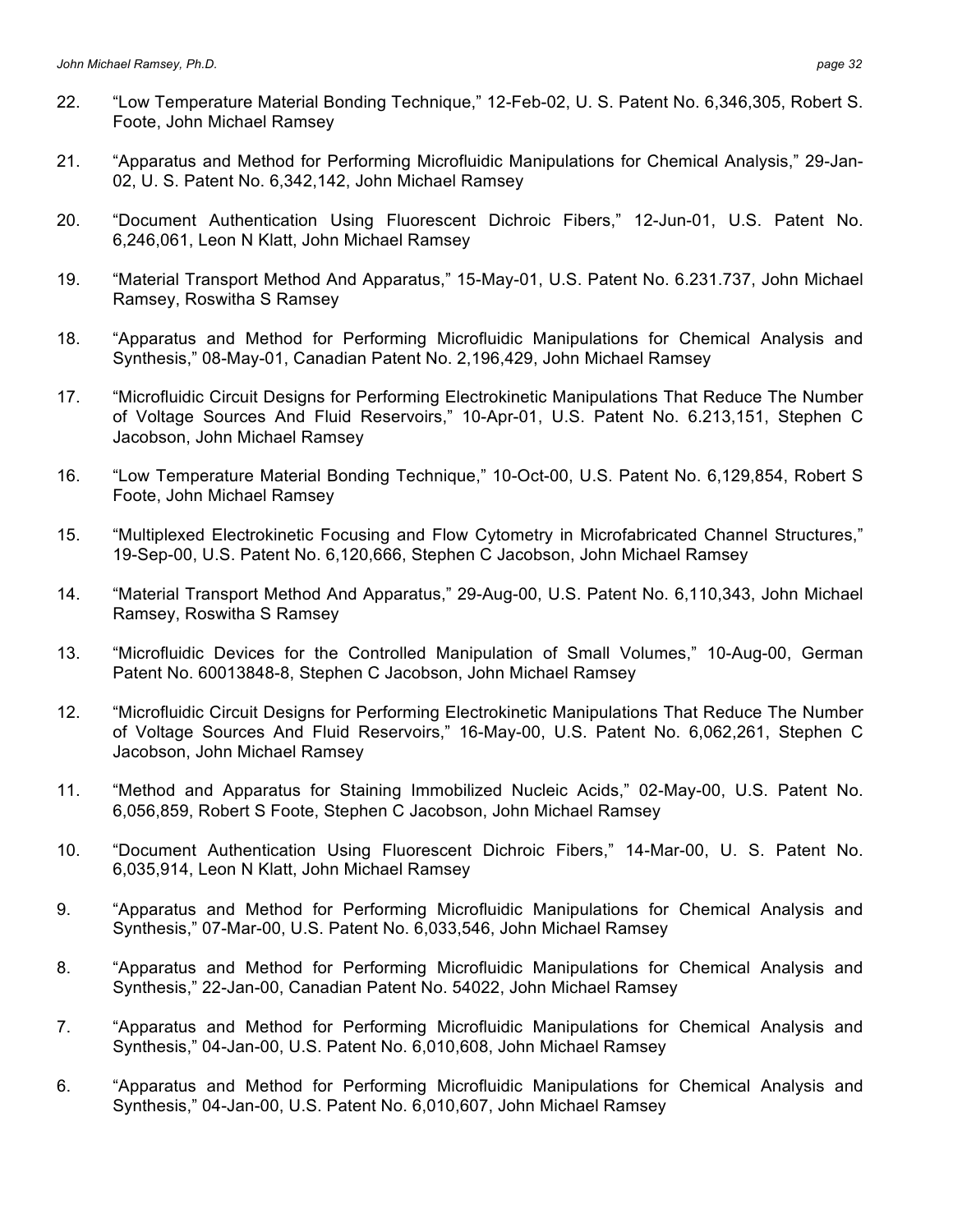- 5. "Apparatus and Method for Performing Microfluidic Manipulations for Chemical Analysis," 14-Dec-99 , U.S. Patent No. 6,001,229, John Michael Ramsey
- 4. "Apparatus and Method for Performing Microfluidic Manipulations for Chemical Analysis and Synthesis," 13-Dec-99, Mexican Patent No. 194601, John Michael Ramsey
- 3. "Apparatus and Method for Performing Microfluidic Manipulations for Chemical Analysis and Synthesis," 28-Apr-99, Australian Patent No. 701348, John Michael Ramsey
- 2. "Electrodynamic Focusing on a Microchip," 12-Jan-99. U.S. Patent No. 5,858,187, Stephen C Jacobson, John Michael Ramsey
- 1. "Apparatus and Method for Performing Microfluidic Manipulations for Chemical Analysis and Synthesis,"12-Jan-99, U.S. Patent No. 5,858,195, John Michael Ramsey

#### **6. Seminars and Papers Presented a. Invited Presentations**

### NAMED, PLENARY, and KEYNOTE LECTURES (99)

| March 29, 2017 | J. Michael Ramsey, "Microfabricated technologies for accomplishing liquid phase<br>separations and mass spectrometry," MSB2017, 33 <sup>rd</sup> International Symposium on<br>Microscale Separations and Bioanalysis, Noordwijkerhout, The Netherlands, March<br>26-29, 2017 (Plenary). |
|----------------|------------------------------------------------------------------------------------------------------------------------------------------------------------------------------------------------------------------------------------------------------------------------------------------|
| Oct. 26, 2016  | J. Michael Ramsey, "Microfabricated Technologies for Addressing Bioanalytical<br>Measurement Problems," Greater Boston Mass Spectrometry Discussion Group,<br>Andover, MA, Oct. 26, 2016 (Plenary)                                                                                       |
| Sept. 29, 2016 | J. Michael Ramsey, "Microfluidic Capillary Electrophoresis-Electrospray Devices for<br>Analysis of Biopharmaceutical Materials," CE Pharm and Mass Spec 2016, San<br>Diego, CA, Sept. 25-30 (Plenary).                                                                                   |
| Aug. 23, 2016  | J. Michael Ramsey, "Microfabricated Technologies for Addressing Molecular<br>Measurements: Microchip CE-nESI and Highly Miniaturized MS," 21 <sup>st</sup> International<br>Mass Spectrometry Conference, Toronto, Canada, Aug. 20-26, 2016 (Keynote).                                   |
| Aug. 17, 2016  | J. Michael Ramsey, "Integrated Microfluidic Capillary Electrophoresis-Electrospray<br>Devices for Analysis of Intact mAbs and ADCs," Eighth Annual Bioprocessing<br>Summit, Boston, MA, Aug. 15-19, 2016 (Keynote).                                                                      |
| July 12, 2016  | J. Michael Ramsey, "Chemical Sensing using Miniaturized Chemical Measurement<br>Instrumentation," The 16 <sup>th</sup> International Meeting on Chemical Sensors, JeJu Island,<br>Korea, July 10-13, 2016 (Plenary).                                                                     |
| June 25, 2016  | J. Michael Ramsey, "Micro- and Nanofluidic Technologies for Addressing Biochemical<br>Measurements," Gordon Research Symposium on Bioanalytical Sensors, Newport,<br>RI, June 25-26, 2016 (Keynote).                                                                                     |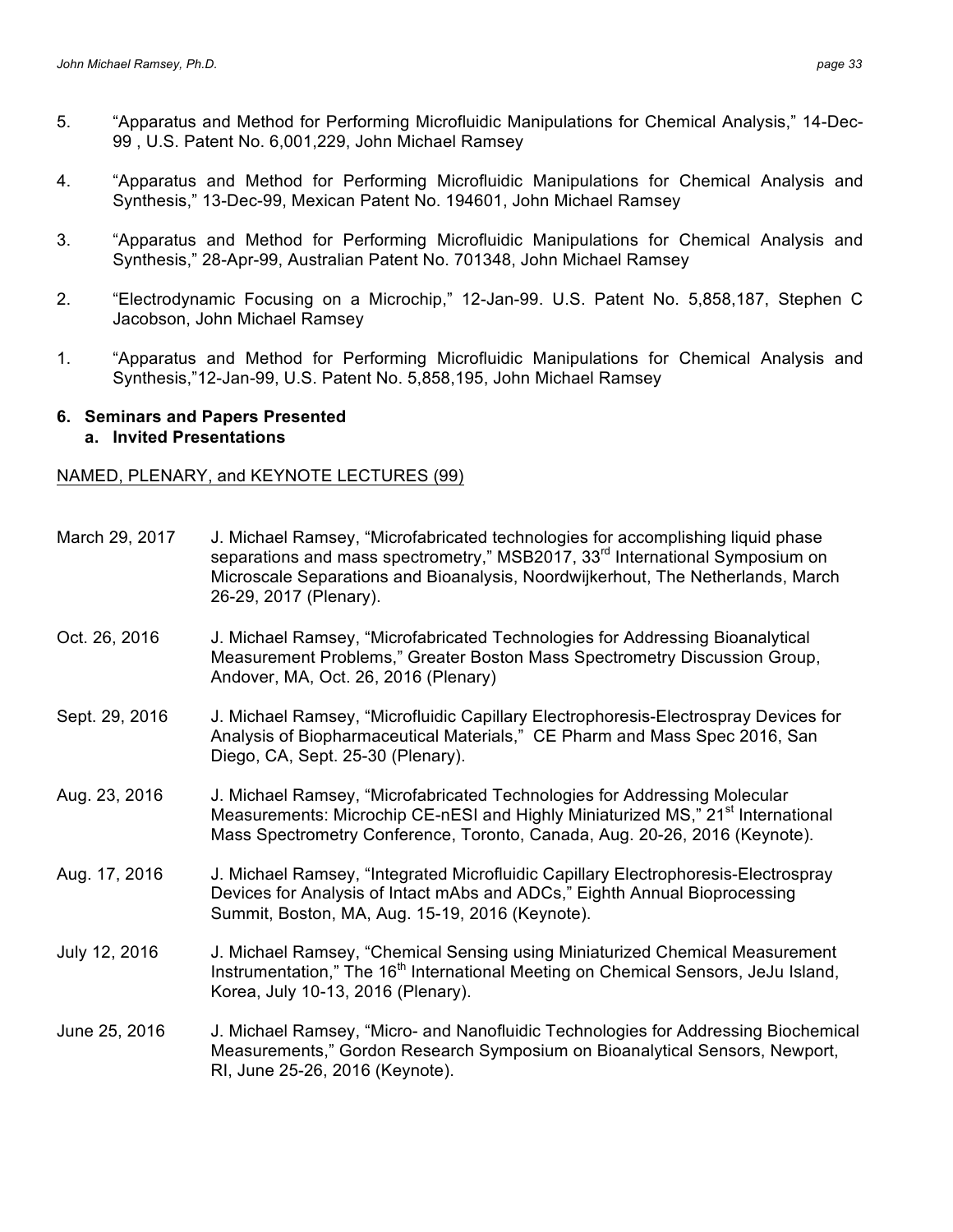| June 21, 2016  | J. Michael Ramsey, "Microfabricated Devices for Accomplishing High Efficiency Liquid<br>Phase Separations Coupled to Mass Spectrometry," 44 <sup>th</sup> International Symposium on<br>High Performance Liquid Phase Separations and Related Techniques, San Francisco,<br>CA, June 19-24, 2016 (Keynote). |
|----------------|-------------------------------------------------------------------------------------------------------------------------------------------------------------------------------------------------------------------------------------------------------------------------------------------------------------|
| June 9, 2016   | J. Michael Ramsey, "Academic R&D to Products," Biomedical Science & Technology<br>for Special Operations Forces (SOF) - Human Performance and Portable Lab<br>Diagnostics, Research Triangle Park, NC, June 9, 2016 (Keynote).                                                                              |
| June 2, 2016   | J. Michael Ramsey, "Microfabricated CE-nESI Devices for the Analysis of<br>Biopharmaceutical Materials," 40 <sup>th</sup> International Symposium on Capillary<br>Chromatography, Riva del Garda, Italy, May 29-June 3, 2016 (Plenary).                                                                     |
| Nov. 18, 2015  | J. Michael Ramsey, "Micro- and Nanofabricated Molecular Measurement Devices,"<br>15th Asia-Pacific International Symposium on Microscale Separations and Analysis,<br>Tainan, Taiwan, Nov. 15-18, 2015 (Plenary).                                                                                           |
| May 18, 2015   | J. Michael Ramsey, "Microchip CE-ESI Devices for Rapid High Performance<br>Separations," 39 <sup>th</sup> International Symposium on Capillary Chromatography, Fort Worth,<br>TX, May 16-21, 2015 (Keynote).                                                                                                |
| May 7, 2015    | J. Michael Ramsey, "Micro- and Nanofabricated Molecular Measurement Devices in<br>the Ramsey Lab; Past, Present, and Future," Microfluidics in Biomedical Sciences<br>Training Program Annual Meeting, Ann Arbor, MI, May 7, 2015 (Keynote).                                                                |
| March 31, 2015 | J. M. Ramsey, "Microfluidic Devices and Microscale Mass Spectrometry: Integration of<br>Miniaturized Technologies for Acquiring Biological Information," Mass Spectrometry:<br>Applications to the Clinical Lab, San Diego, CA, March 31 – April 1, 2015 (Plenary).                                         |
| Dec. 11, 2014  | J. M. Ramsey, "Micro- and Nanofabricated Chemical Measurement Devices," Royal<br>Australian Chemistry Institute National Congress, Adelaide, Australia, Dec. 7-12, 2014<br>(Keynote).                                                                                                                       |
| Sept. 2, 2014  | J. M. Ramsey, "Micro- and Nanofabricated Fluidic Devices for Acquiring Chemical and<br>Biochemical Information," World Lecture Series on Micro/Nanofluidics, Kanagawa,<br>Japan, Sept. 2, 2014 (Plenary).                                                                                                   |
| May 20, 2014   | W. A. Gilliland, C. A. Cavanaugh, K. P. Schultze, J. S. Mellors, and J. M. Ramsey, "A<br>Highly Miniaturized CE-ESI-HPMS System," 38 <sup>th</sup> International Symposium on<br>Capillary Chromatography, Riva del Garda, Italy, May 20-23, 2014 (Plenary).                                                |
| April 24, 2014 | J. M. Ramsey, "Micro- and Nanofabricated Chemical Measurement Technology,"<br>Hach Lecture, Department of Chemistry, Colorado State University, Fort Collins, CO,<br>April 24, 2014 (Named).                                                                                                                |
| April 15, 2014 | L. D. Menard, J. Zhou, and J. M. Ramsey, "Nanofluidic Platforms for the Controlled<br>Transport and High Throughput Analysis of Single DNA Molecules," 11 <sup>th</sup> Annual<br>Conference on Foundations of Nanoscience (FNANO14), Snowbird, UT, April 14-17,<br>2014 (Keynote).                         |
| Sept. 27, 2013 | J. M. Ramsey, "Micro- and Nanofabricated Chemical Measurement Devices," 2013<br>Henry Werner Lecture, Kansas University, Lawrence, KS, Sept. 27, 2013 (Named).                                                                                                                                              |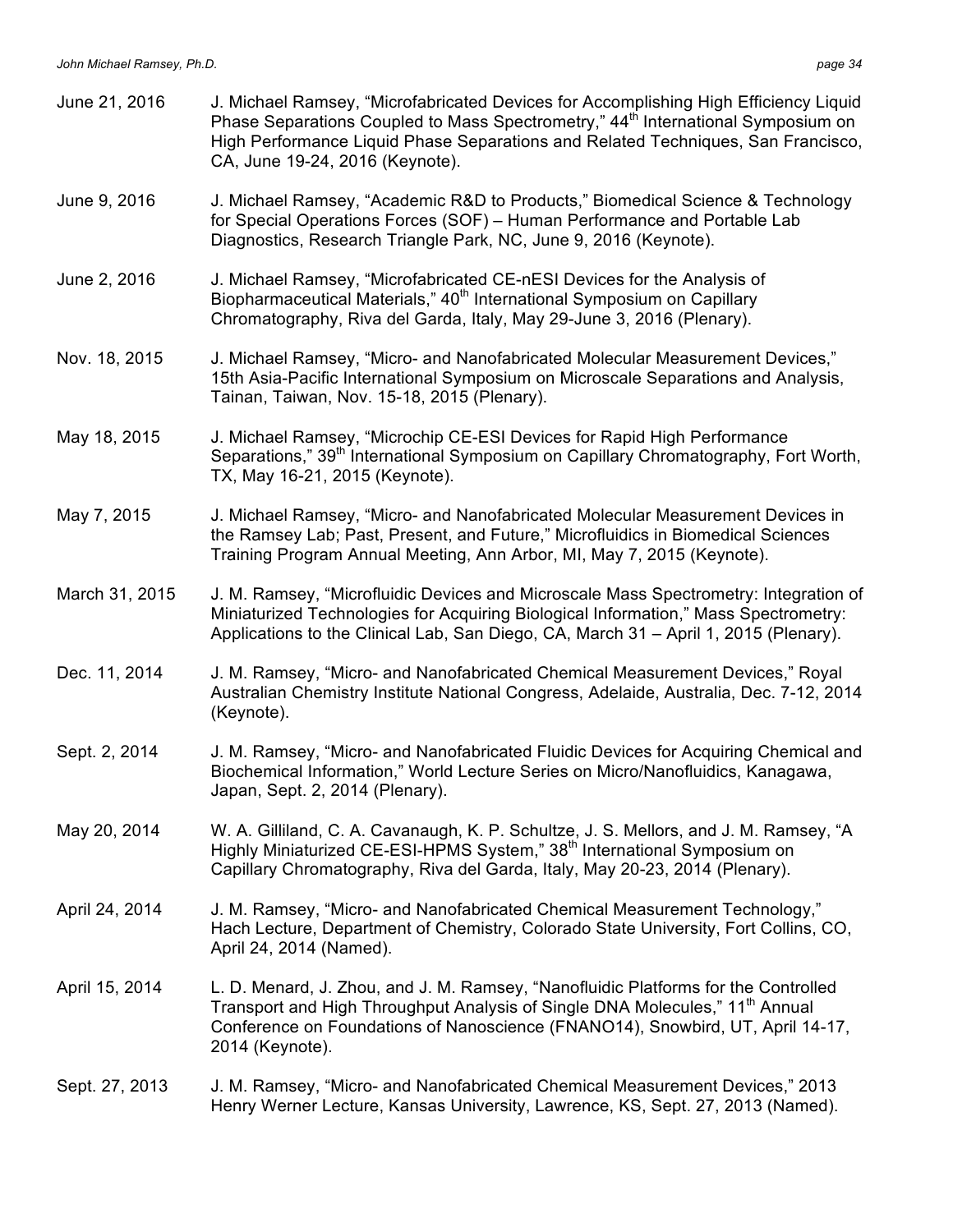| June 20, 2013  | J. M. Ramsey, "Microfluidic Separation Devices Coupled to Mass Spectrometry,"<br>HPLC2013: 39 <sup>th</sup> International Symposium on High Performance Liquid Phase<br>Separations and Related Techniques, Amsterdam, The Netherlands, June 16-20,<br>2013 (Plenary).                                                             |
|----------------|------------------------------------------------------------------------------------------------------------------------------------------------------------------------------------------------------------------------------------------------------------------------------------------------------------------------------------|
| May 14, 2013   | L. D. Menard, J. Zhou, and J. Michael Ramsey, "Transport of Single DNA Molecules<br>through Nanofluidic Channels," 37 <sup>th</sup> International Symposium on Capillary<br>Chromatography, Palm Springs, CA, May 12-16, 2013 (Plenary).                                                                                           |
| April 11, 2013 | J. Michael Ramsey, "Microfabricated Devices for Elucidating Chemical and<br>Biochemical Information," Frontiers in Chemistry Lecture, Department of Chemistry,<br>Case Western Reserve University, Cleveland, OH, April 11, 2013 (Named).                                                                                          |
| March 20, 2013 | J. Michael Ramsey, "Microfluidic Technology for the Elucidation of Biochemical<br>Information," Ralph N. Adams Award Lecture, Pittcon 2013, Philadelphia, PA, March<br>17-21, 2013 (Named).                                                                                                                                        |
| Nov. 15, 2012  | J. Michael Ramsey, "Fabricated Microfluidic Chemical Separation Devices - Twenty<br>Years Running," CASSS Scientific Award, Berkeley, CA, Nov. 15, 2012 (Award<br>Lecture).                                                                                                                                                        |
| June 21, 2012  | J. Michael Ramsey, "Microfluidic Separations Devices with Integrated Nano-<br>Electrospray Emitters," HPLC $2012 - 38th$ International Symposium on High<br>Performance Liquid Phase Separations and Related Techniques, Anaheim, CA, June<br>16 - 21, 2012 (Plenary).                                                             |
| May 29, 2012   | J. Michael Ramsey, "Characterization of single DNA molecule using molecular scale<br>fluidic structures," 36 <sup>th</sup> International Symposium on Capillary Chromatography, Riva<br>del Garda, Italy, May 27 - June 1, 2012 (Plenary).                                                                                         |
| Feb. 13, 2012  | Scott Mellors, Andrew Chambers, Nick Batz, Will Black, Rose Ramsey, and J. Michael<br>Ramsey, "Integrated Microfabricated Devices for Performing CE-ESI Coupled to Mass<br>Spectrometry," 27th Issue of the International Symposium on MicroScale<br>Bioseparations and Analyses, Geneva, Switzerland, Feb. 12-15, 2012 (Keynote). |
| Jan. 11, 2012  | J. Michael Ramsey, "Microfabricated Devices for Analytical and Bioanalytical<br>Chemistry," 2012 Winter Conference on Plasma Spectrochemistry, Tucson, AZ,<br>January 9-14, 2012 (Plenary).                                                                                                                                        |
| June 21, 2011  | J. Michael Ramsey, "Micro- and Nanofabricated Devices for Elucidating Chemical and<br>Biochemical Information," NanoBio Europe, Cork, Ireland, June 21-23, 2011<br>(Keynote).                                                                                                                                                      |
| March 28, 2011 | J. Michael Ramsey, "Micro- and Nanofluidic Devices: Acquiring Chemical and<br>Biochemical Information Quickly from Small Quantities of Material," SBS 17 <sup>th</sup> Annual<br>Conference and Exhibition, Orlando, FL, March 27-31, 2011 (Plenary).                                                                              |
| Aug. 31, 2010  | J. Michael Ramsey, "Microfabricated Chemical Instrumentation: Systems for Acquiring<br>Chemical and Biochemical Information, The 17 <sup>th</sup> International Symposium on Capillary<br>Electroseparation Techniques, Baltimore, MD, August 28 - September 1, 2010<br>(Keynote).                                                 |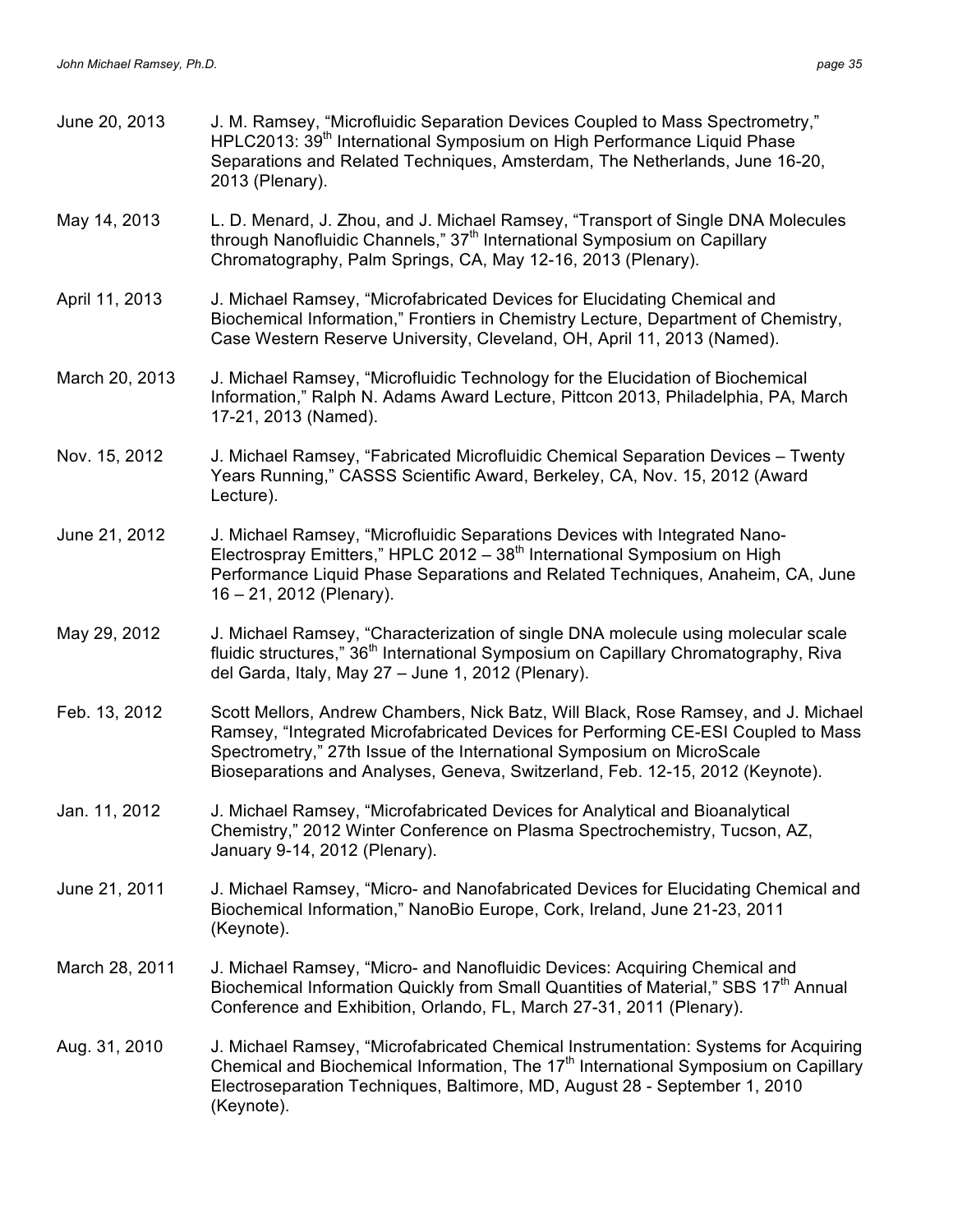- June 3, 2010 P. J. Dennis, E. Oblath, J. K. Herr, W. H. Henley, J. P. Alarie, J. M. Ramsey, "Microfluidic Devices for Performing Clinical Diagnostic Assays,"  $34<sup>th</sup>$  International Symposium on Capillary Chromatography, Riva del Garde, Italy, May 30 – June 3, 2010 (Plenary).
- Nov. 7, 2009 J. Michael Ramsey, "Structural Analysis of Individual DNA Molecules using Nanofluidic Devices," The  $9<sup>th</sup>$  International Symposium on Microchemistry and Microsystems, Kanazawa, Japan, November 7-8, 2009 (Plenary).
- Oct. 16, 2009 J. Michael Ramsey, "Characterizing Individual DNA Molecules using Nanofluidic Devices," Department of Chemistry, University of Wyoming, Laramie, WY, Oct. 16, 2009 (Named).
- Sept. 30, 2009 J. Michael Ramsey, "Characterizing Individual DNA Molecules using Nanofluidic Devices," Department of Chemical Engineering, Notre Dame University, South Bend, IN, Sept. 29 -30, 2009 (Named).
- Sept. 29, 2009 J. Michael Ramsey, "Microfluidic Devices for Biochemical Analysis," Department of Chemical Engineering, Notre Dame University, South Bend, IN, Sept. 29 -30, 2009 (Named).
- Sept. 23, 2009 Andrew Chambers, Scott Mellors, Roswitha Ramsey, Hampton Henley, and J. Michael Ramsey, "Microfluidic Separation Devices for the Analysis of Peptides and Proteins," International Ion Chromatography Symposium, Dublin, Ireland, Sept. 20 – 24, 2009 (Keynote).
- April 24, 2009 J. Michael Ramsey, "Micro- and Nano-fluidic Devices for Acquiring Biochemical Information," Frank C. Mathers Lectures, Department of Chemistry, Indiana University, Bloomington, IN, April 24, 2009 (Named).
- Oct. 30, 2008 J. Michael Ramsey, Protein and Peptide Analysis using Microfabricated Fluidic Devices, Chemical and Pharmaceutical Structure Analysis (CPSA) 2008, Langhorne, PA, Oct. 27-30, 2008 (Keynote).
- June 28, 2008 Joshua K. Herr , J. P. Alarie, Jeffery Soohoo, Glenn M. Walker, Norman E. Sharpless, and J. Michael Ramsey, *"*Characterizing the Protein Content of Single Cells; Inside and Out," 32<sup>nd</sup> International Symposium on Capillary Chromatography, Riva del Garde, Italy, May 26-27, 2008, (Keynote).
- Nov. 7, 2007 J. M. Ramsey, "Microfabricated Fluidic Devices for Rapid Access to Chemical and Biochemical Information," International Symposium on Recent Advances in Food Analysis, Prague, Czech Republic, Nov. 7-9, 2007 (Keynote).
- Aug. 21, 2007 J. M. Ramsey, "Microfabricated Chemical Separations Devices," 234<sup>th</sup> American Chemical Society National Meeting and Exposition, Boston, MA, Aug. 19-23, 2007 (Award Address)
- June 18, 2007 J. Michael Ramsey, "Single Cell Protein Assays using Microfluidic Devices," HPLC 2007, Ghent, Belgium, June 17-21, 2007 (Plenary).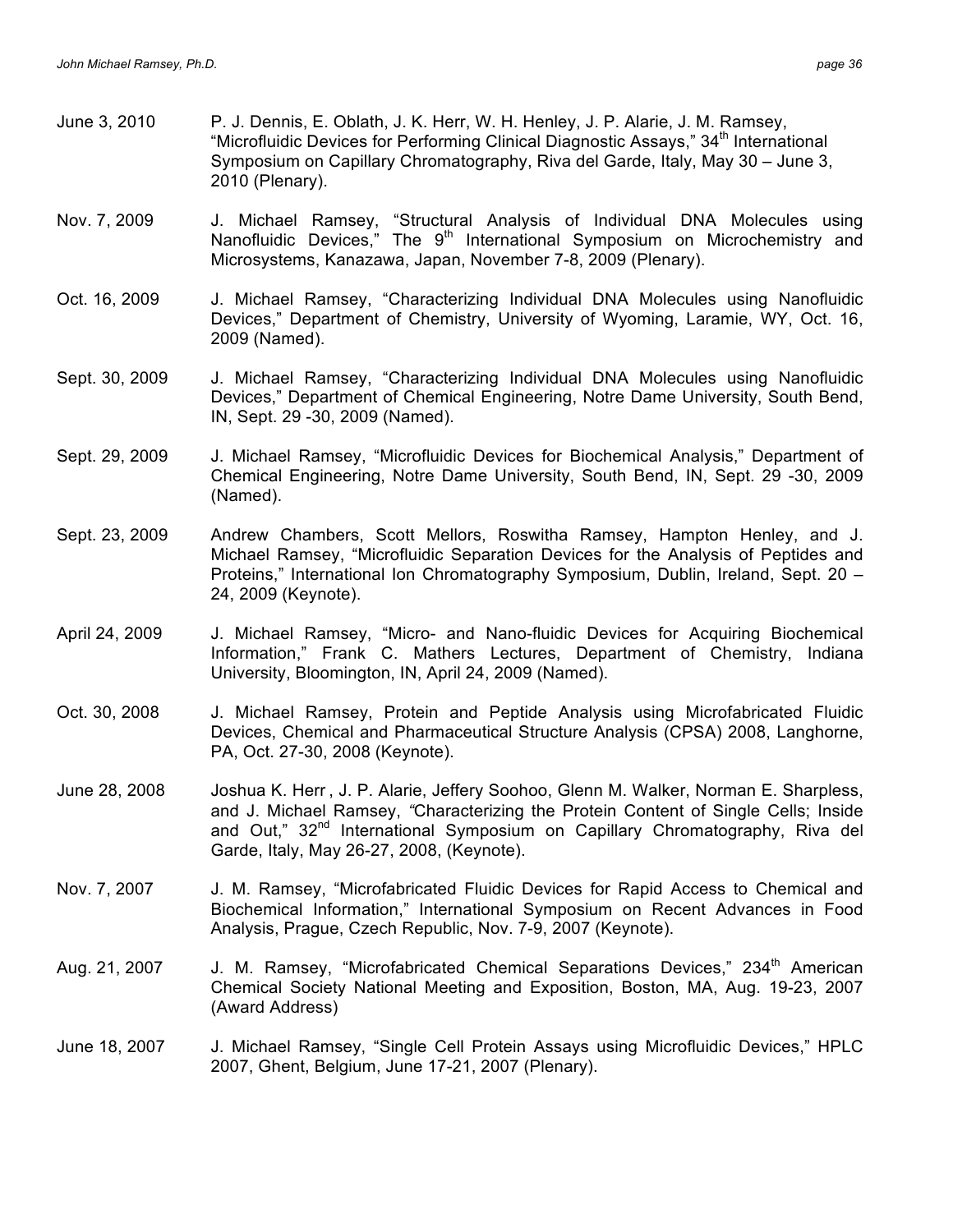- June 7, 2007 J. Michael Ramsey, "The Mass Spectrometer in a Shirt Pocket," W. Heinlen Hall Lecture, Bowling Green State University, Bowling Green, OH, June 4-7, 2007 (Named).
- June 6, 2007 J. Michael Ramsey, "Nanofluidics: Fundamentals and Potential Applications," W. Heinlen Hall Lecture, Bowling Green State University, Bowling Green, OH, June 4-7, 2007 (Named).
- June 5, 2007 J. Michael Ramsey, "High Throughput Single Cell Protein Analysis using Microfabricated Fluidics Devices," W. Heinlen Hall Lecture, Bowling Green State University, Bowling Green, OH, June 4-7, 2007 (Named).
- June 4, 2007 J. Michael Ramsey, "Microfabricated Fluidic Devices for Acquiring Chemical and Biochemical Information," W. Heinlen Hall Lecture, Bowling Green State University, Bowling Green, OH, June 4-7, 2007 (Named).
- Jan. 16, 2007 Scott Mellors, Hampton Henley, Valeri Gorbounov, Roswitha Ramsey and J. M. Ramsey, "Microfluidic Devices for Single Cell Proteome Analysis," 21st International Symposium on MicroScale Bioseparations, Vancouver, BC, Jan. 14-18, 2007 (Keynote).
- Oct. 2, 2006 J. Michael Ramsey, "Micro- and Nanofabricated Devices for Chemical and Biochemical Measurement Systems," American Electrophoresis Satellite Symposium on Fundamental and Advanced Electrophoresis, Jersey City, NJ, Oct 2, 2006 (Opening Plenary).
- July, 17, 2006 J. Michael Ramsey, "Micro- and Nanofabricated Devices for Chemical and Biochemical Measurement Systems," 2006 Analytical Research Forum of the Royal Society of Chemistry, Cork, Ireland, July 17-19, 2006 (Keynote).
- June 18, 2006 J. M. Ramsey, "Microfabricated Fluidic Devices for Biological Separations and Analysis," 30<sup>th</sup> International Symposium on High Performance Liquid Phase Separations and Related Techniques, San Francisco, CA, June 17-22, 2006 (Plenary).
- May 31, 2006 D. Dutta, N. J. Petersen, D. Xiao, and J. M. Ramsey, "Microchip Liquid Chromatography with Integrated Pumps,"  $29<sup>th</sup>$  International Symposium on Capillary Chromatography, Riva del Garda, Italy, May 29-June2, 2006 (Plenary).
- Jan. 24, 2006 J. M. Ramsey, "Nanofabricated Fluidic Structures for Elucidation of Molecular Information,"  $20<sup>th</sup>$  International Symposium on Micro-Scale Bioseparations, Amsterdam, The Netherlands, Jan. 22-26, 2006 (Plenary).
- Dec. 9, 2005 J. M. Ramsey, "Micro- and Nanofabricated Fluidic Devices for Chemical and Biochemical Experimentation," NIST Staff Colloquium Series, National Institute of Standards and Technology, Gaithersburg, MD, Dec. 9, 2005 (NIST Colloquium).
- Oct. 6, 2005 J. M. Ramsey, "Smaller, Faster, Cheaper, Better: Lab-on-a-chip Technologies for Chemical and Biochemical Experimentation," Materials of the Future, The William and Ida Friday Center for Continuing Education, Chapel Hill, NC, Oct. 6, 2005 (Plenary).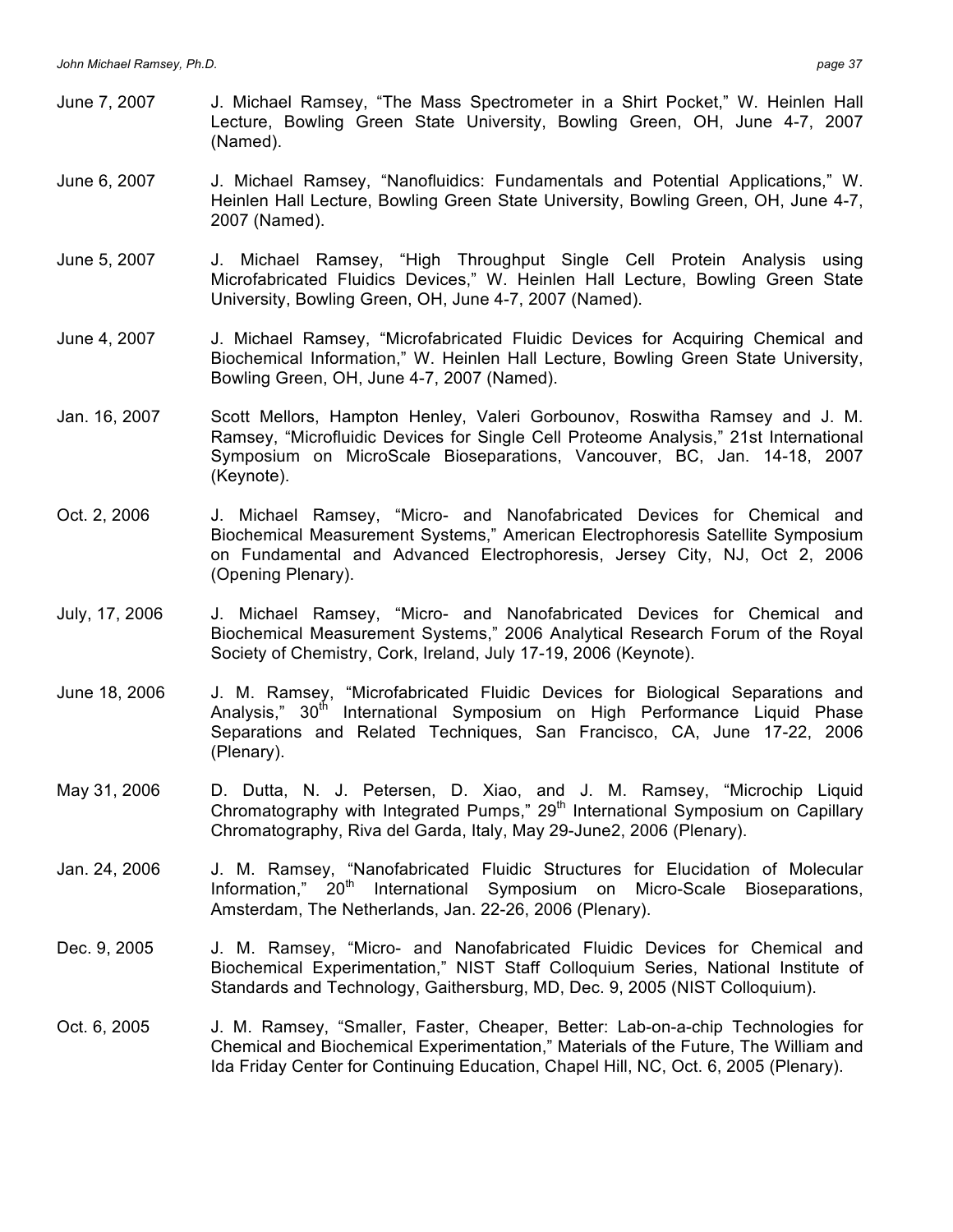June 30, 2005 D. Dutta, N. J. Petersen, D. Xiao, and J. M. Ramsey, "Micro- and Nanofluidic Devices for Chemical Separations," 29<sup>th</sup> International Symposium on High Performance Liquid Phase Separations, Stockholm, Sweden, June 26-30, 2005 (Plenary). May 24, 2005 J. M. Ramsey, "Nanoscale Functional Fluidic Elements in Microfluidic Devices," 28<sup>th</sup> International Symposium on Capillary Chromatography, Las Vegas, NV, May 22-25, 2005 (Keynote). May 19, 2005 J. M. Ramsey, "Micro- and Nanofabricated Devices for Chemical and Biochemical Experimentation", Ninth Phillip J. Elving Lecture, University of Michigan, Ann Arbor, MI, May 19, 2005 (Named). May 11, 2005 J. M. Ramsey, "Micro and Nano-Scale Devices for the Acquisition of Chemical and Biochemical Information," 50<sup>th</sup> Annual Phillips Symposium, University of Pittsburgh, Pittsburgh, PA, May 11-13, 2005 (Named). Feb. 12, 2004 J. M. Ramsey, J. P. Alarie, N. J. Petersen, D. Dutta, "Nanofluidic Technology for Chemical Separations,"  $17<sup>th</sup>$  International Symposium on Microscale Separations and Capillary Electrophoresis, Salzburg, Austria, Feb. 8-12, 2004 (Plenary). Nov. 17, 2003 J. M. Ramsey, "Lab-on-a-Chip: Microscale Chemistry and Analysis," 2003 American Institute of Chemical Engineers Annual Meeting, San Francisco, CA, Nov. 16-21, 2003 (Opening Plenary). June 16, 2003 J. M. Ramsey, "Molecular transport through nanoscale channels," 27<sup>th</sup> Symposium on High Performance Liquid Chromatography and Related Techniques, Nice, France, June 15-19, 2003 (Opening Plenary). June 5, 2003 J. M. Ramsey, "Micro and Nanofluidic Devices for Chemical and Biochemical Experimentation," Microfluidics/Biosensor Workshop at the University of Pennsylvania, Philadelphia, PA, June 5, 2003 (Keynote). May 19, 2003 J. M. Ramsey, "Microfabricated Fluidic Circuits: High Performance Chemical Separations and More," International Symposium on Capillary Chromatography, Las Vegas, NV, May 19-22 (Plenary:Award Lecture). Nov. 13, 2002 J. M. Ramsey, "Micro- and Nanofluidic Devices for Chemical and Biochemical Experimentation," Korean Conference on Innovative Science and Technology: Nanotechnoloty – Future Implications, Cheju Island, Korea, Nov. 13, 2002 (Plenary). Nov. 8, 2002 J. M. Ramsey, "Micro and Nanofluidic Devices for the Analysis of Biological Materials," CREST Workshop on Micro- and Nanotechnology for Genomic/Proteomic Analysis, Awaji Island, Japan, Nov. 8, 2002 (Plenary). Oct. 26, 2002 J. M. Ramsey, "Micro- and Nanofluidic Devices for Chemical and Biochemical Experimentation," 2002 Ralph and Helen Oesper Symposium, University of Cincinnati, Cincinnati, OH, Oct. 26, 2002 (Plenary). Oct. 11, 2002 J. M. Ramsey, "Smaller, Faster, Cheaper, Better: Good for Electrons, Why not Molecules?," 58<sup>th</sup> Midland Section American Chemical Society Fall Scientific Meeting, Midland, MI, Oct. 11, 2002 (Keynote).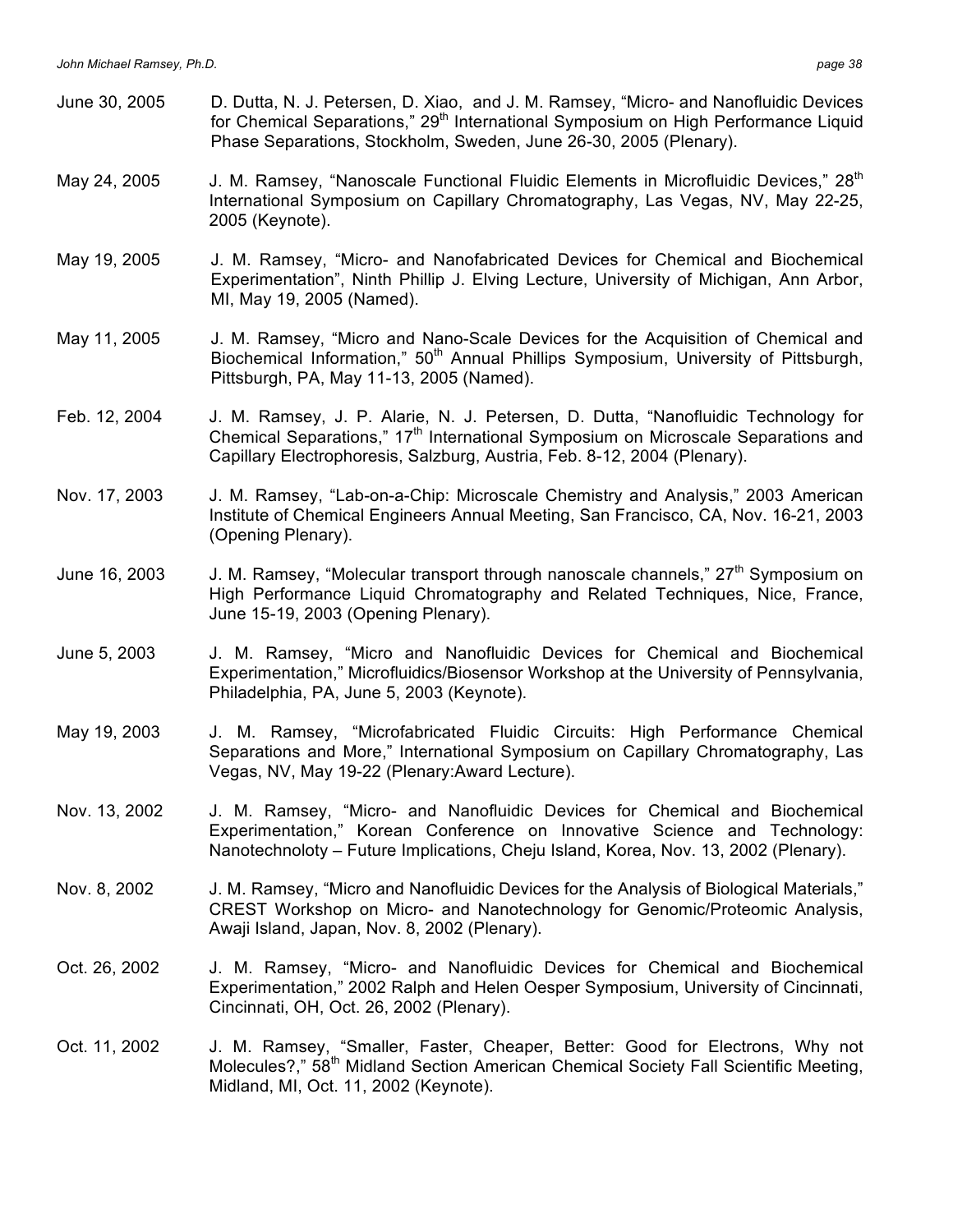- Sept. 11, 2002 J. M. Ramsey, "Miniaturization of chemical and biochemical experimentation: smaller, faster, cheaper, and better?," Euroanalysis12, 50<sup>th</sup> Anniversary of Insitut für Spektrochemie und Angewandte Spektroskopie, Dortmund, Germany, Sept 8-13, 2002 (Plenary).
- July 8, 2002 J. M. Ramsey, "Microfabricated Chemical Instrumentation: The Way of the Future?," 14<sup>th</sup> International Conference of Racing Analyst and Veterinarians, Orlando, FL, July 3-9, 2002 (Plenary).
- April 25, 2002 J. M. Ramsey, "Microtechnology for Chemical Measurement and Experimentation," Analytica 2002, Munich, Germany, April 22-25, 2002 (Plenary).
- April 22, 2002 J. M. Ramsey, "Biological Experimentation using Microfabricated Fluidic Devices," Drug Analysis 2002, Bruges, Belgium, April 22-25, 2002 (Plenary).
- April 18, 2002 J. M. Ramsey, J. P. Alarie, and S. C. Jacobson, "Molecular Transport through Nanoscale Fabricated Channels," 15th International Symposium on Microscale Separations and Analysis, HPCE 2002, Stockholm , Sweden, April 13-18, 2002, (Keynote).
- Sept. 11, 2001 J. M. Ramsey, "Microchip Devices for High Efficiency Separations," International Symposium on High Performance Liquid Phase Separations and Related Techniques, Kyoto, Japan, Sept. 11, 2001 (Plenary).
- May 30, 2001 J. M. Ramsey, "Microtechnology for the Acquisition of Chemical and Biochemical Information," 5<sup>th</sup> International Conference on Microreactor Technology, Strasbourg, France, May 30, 2001 (Plenary).
- Nov. 29, 2000 J. M. Ramsey, "Lab-on-a-Chip Technology in the New Millennium," 20<sup>th</sup> Symposium on Capillary Electrophoresis, Hyogo, Japan, Nov. 29, 2000 (Plenary).
- Oct. 16, 2000 J. M. Ramsey, "Microchip Devices for Chemical Separations: How far can we go?," Frederick Conference on Capillary Electrophoresis, Frederick, MD, Oct. 16, 2000 (Plenary:Award Address).
- Oct. 3, 2000 J. M. Ramsey, "Microfabricated Chemical Measurement Technology: The Way of the Future?," Desty Memorial Lecture, Royal Institution, London, U.K., Oct. 3, 2000 (Named).
- June 14, 2000 J. M. Ramsey, "Microfabricated fluidic devices: new approaches to environmental monitoring, 30<sup>TH</sup> International Symposium on Environmental Analytical Chemistry, Espoo, Finland, June 13-16, 2000 (Plenary).
- June 7, 2000 J. M. Ramsey, "Expanding the Horizons of Microchip-based Separations," 23'rd International Symposium on Capillary Chromatography, Riva del Garde, Italy, June5- 9, 2000 (Plenary).
- Sept. 27, 1999 J. M. Ramsey, "The Laboratory on a Chip: A New Approach to Laboratory Experimentation," Council for Chemical Research  $20<sup>th</sup>$  Annual Meeting, Baltimore, MD, Sept. 25-28, 1999 (Plenary).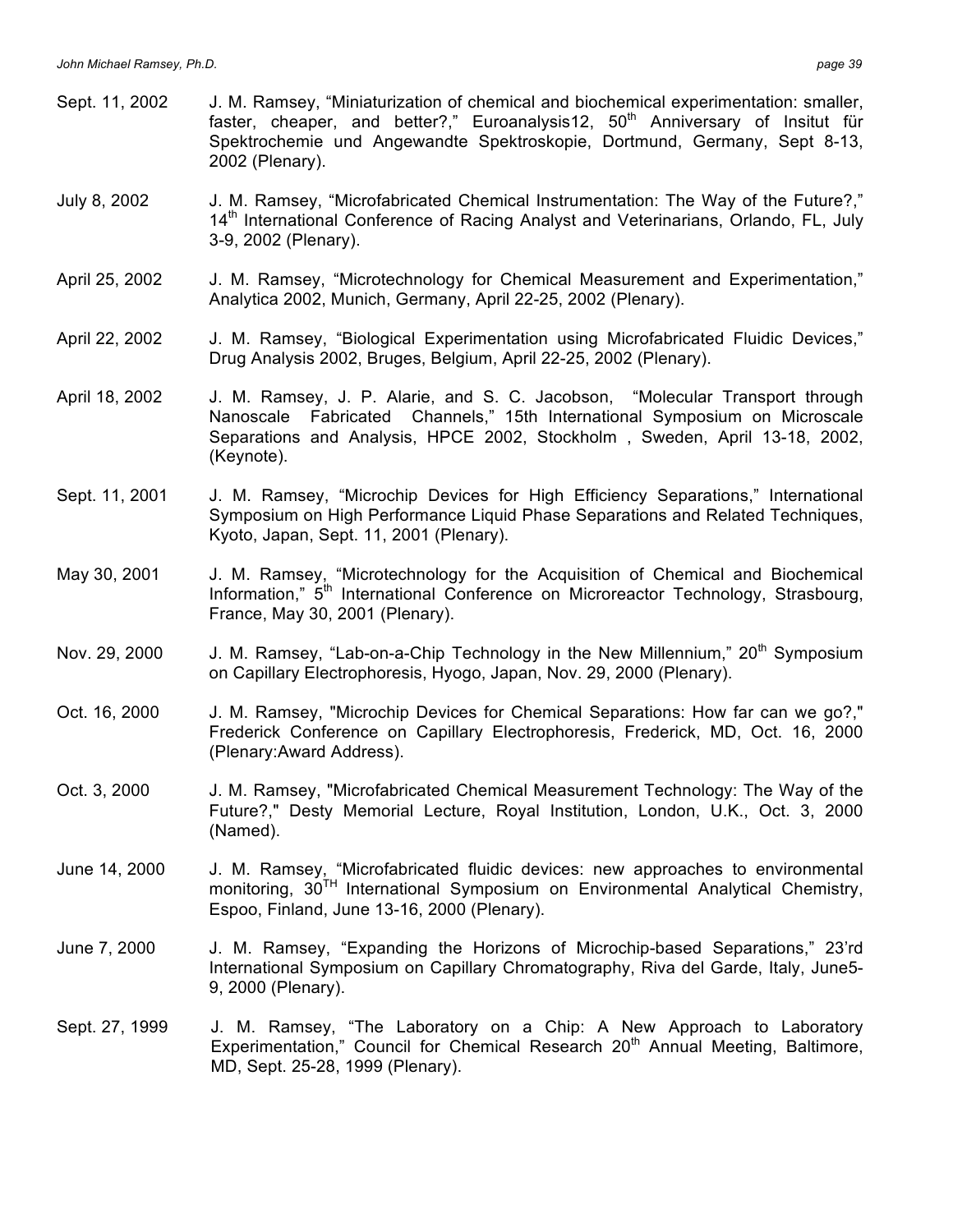- June 17, 1999 J. M. Ramsey, "Microfabricated Devices for Acquisition of Biochemical Information," Analytical Days Symposium, Uppsala, Sweden, June 17, 1999 (Keynote).
- June 14, 1999 J. M. Ramsey, "The Lab-on-a-Chip: A new approach to chemical and biochemical experimentation," Analytical Days Symposium, Uppsala, Sweden, June 14, 1999 (Plenary).
- June 2, 1999 J. M. Ramsey, S. C. Jacobson, C. T. Culbertson, R. S. Foote, J. Khandurina, and J. P. Kutter, "Integrated Microdevices for Sample Processing and Separations," 23rd International Symposium on High Performance Liquid Phase Separations and Related Techniques, Granada, Spain, June 2, 1999 (Keynote).
- May 6, 1999 J. M. Ramsey, "Lab-on-a-Chip Devices: A New Approach to Chemical and Biochemical Experimentation," Bayer Lecture Series in Chemistry, University of New Hampshire, Durham, NH, May 6, 1999 (Named).
- April 30, 1999 J. M. Ramsey, "Lab-on-a-Chip Devices for High-throughput Biochemical Experimentation," Institute of Medicine & National Acadamy of Engineering, National Academy of Science, Washington, DC, April 29-30, 1999 (Invited).
- Nov. 18, 1998 J. Michael Ramsey, "High Performance Chemical Separations using Microfabricated Structures: Good, Fast, and Cheap?," Dow Lectures on Analytical Chemistry, University of British Columbia, Vancouver, BC, Nov. 17-18, 1998 (Named).
- Nov. 17, 1998 J. Michael Ramsey, "Applying the Microelectronics Paradigm to Chemical and Biochemical Measurements," Dow Lectures on Analytical Chemistry, University of British Columbia, Vancouver, BC, Nov. 17-18, 1998 (Named).
- Aug. 10, 1998 J. M. Ramsey, "Chemical and Biochemical Assays Using Microfabricated Devices," Drug Discovery'98, Boston, MA, Aug. 10, 1998 (Plenary).
- June 1, 1998 J. M. Ramsey, "Thinking Small About Chemical Measurements: Will Microinstrumentation be Visible in the Future?" 46th ASMS Conference, May 31-June 4, 1998 (Plenary).
- May 26, 1998 J. M. Ramsey, "Microfabricated Structures for the Elucidation of Chemical and Biochemical Information," 20th International Symposium on Capillary Chromatography, Riva del Garda, Italy, May 26-29, 1998 (Plenary).
- Oct. 27, 1997 J. M. Ramsey, "The Lab-on-a-Chip: Applying the Microelectronics Paradigm to Chemistry," 24th Annual Conference of the Federation of Analytical Chemistry and Spectroscopy Societies, Providence, Rhode Island, October 26-30, 1997. (Plenary).
- Sep.17, 1997 J. M. Ramsey, "Lab-on-a-Chip Technologies for Performing Chemical and Biochemical Analysis," International Ion Chromatography Symposium (IICS) '97, Santa Clara, CA, September 14-17, 1997 (Plenary).
- June 27, 1997 J. M. Ramsey, "Integrated Microdevices for Biochemical Analysis," 21st Intl. Symp. On High Performance Liquid Phase Separations and Related Techniques," Birmingham, UK, June 22-27, 1997 (Keynote).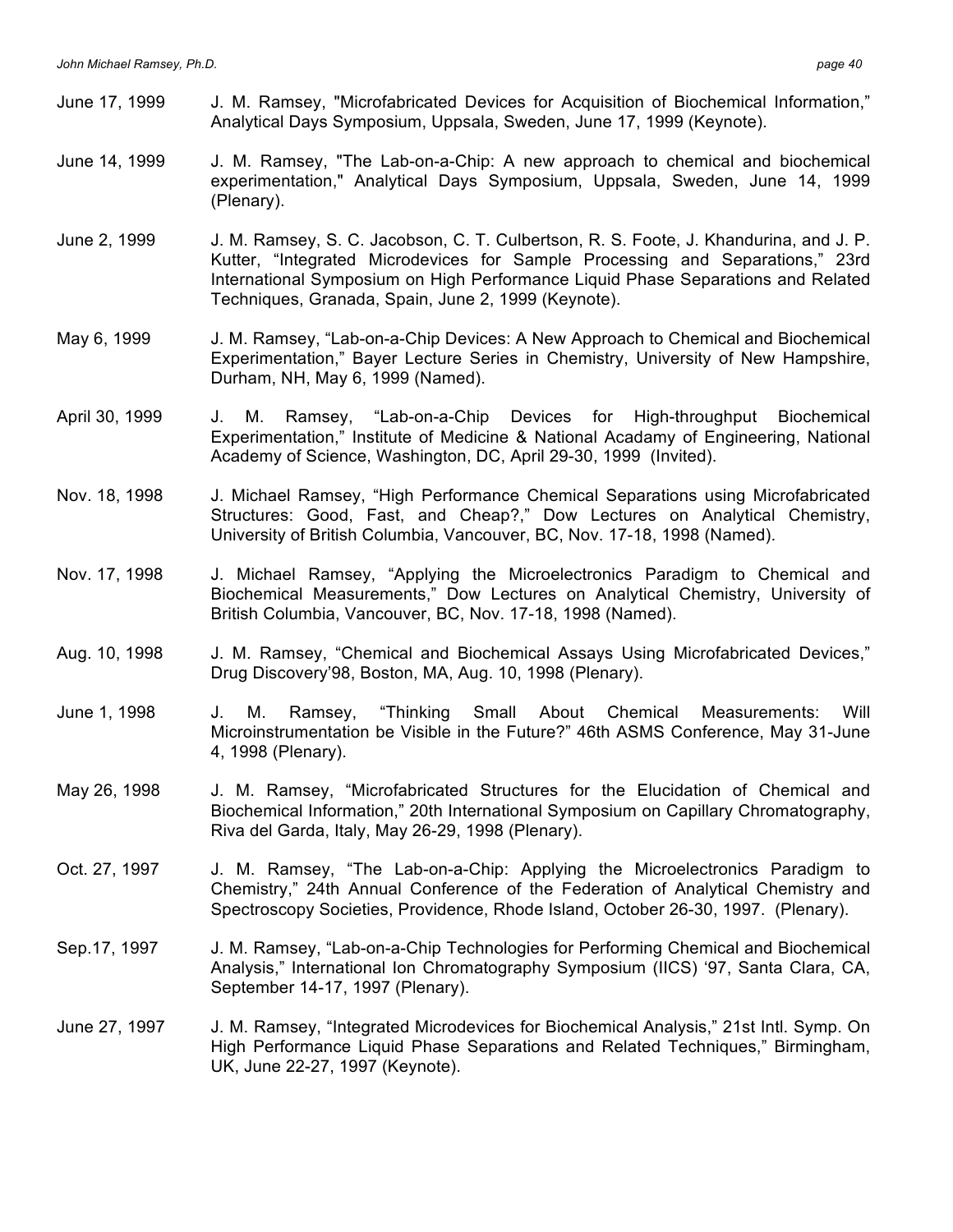- May 12, 1997 J. Michael Ramsey, "Lab-on-a-Chip: Applying the Microelectronics Paradigm to Chemistry," 6th International Conference on Automation, Robotics, and Artificial Intelligence, Montreux, Switzerland, May 12-16, 1997 (Plenary).
- Jan. 30, 1997 J. Michael Ramsey, "Integrated Microstructures for Biochemical Analysis," HPCE '97, Anaheim, CA, January 26-30, 1997 (Plenary).
- March 26, 1996 J. Michael Ramsey, "Chemical and Biochemical Assays with Microfabricated Devices: The Laboratory on a Chip," 14th Barnett Lecture Series in Bioanalytical Chemistry, Northeastern University, Boston, MA, March 26, 1996 (Named).
- March 25, 1996 J. Michael Ramsey, "Micromachining and Chemistry -- Do They Mix?" 14th Barnett Lecture Series in Bioanalytical Chemistry, Northeastern University, Boston, MA, March 25, 1996 (Named).
- Dec.1, 1992 J. M. Ramsey, "Microdroplets, Microparticles, and Microchips," 2nd Symposium on Laser Spectroscopy, Merida, Venezuela, December 1-4, 1992 (Plenary).

## ORAL PRESENTATIONS *(461 invited)*

- April 21, 2017 J. Michael Ramsey, "Microfabricated Technologies for Addressing Bioanalytical Measurement Problems," Merck, Rahway, NJ, April 21, 2017 (Invited).
- March 30, 2017 J. Michael Ramsey, "Micro- and Nanofluidic Technologies for Addressing Biochemical Measurements," Amsterdam Institute for Molecules, Medicines, and Systems, Vrije University, Amsterdam, The Netherlands, March 30, 2017 (Invited).
- March 8, 2017 J. Michael Ramsey, "Integrated Microfabricated Systems for Performing Capillary Electrophoresis – Mass Spectrometry," Pittcon 2017, Chicago, IL, March 5-9, 2017 (Invited).
- March 6, 2017 J. Michael Ramsey, "High Pressure Mass Spectrometry: A Path to Handheld Analyzers with Specificity and Sensitivity," Pittcon 2017, Chicago, IL, March 5-9, 2017 (Invited).
- Aug. 1, 2016 J. Michael Ramsey, "The Potential for Versatile Benchtop Clinical Diagnostics: Microfluidics and High Pressure Mass Spectrometry," 68<sup>th</sup> AACC Annual Scientific Meeting and Clinical Lab Expo, Philadelphia, PA, July 31-Aug. 4, 2016 (Invited).
- July 14, 2016 J. Michael Ramsey, "Micro- and Nanofluidic Technologies for Addressing Chemical and Biochemical Measurements," University of Tokyo, Tokyo, Japan, July 14, 2016 (Invited).
- March 9, 2016 J. Michael Ramsey, "Micro- and Nanofabricated Molecular Measurement Devices," Pittcon 2016, Atlanta, GA, March 6-10, 2016 (Invited).
- March 7, 2016 Erin A. Redman, William A. Black, and J. Michael Ramsey, "Integrated Microfluidic Separations Devices Interfaced to Mass Spectrometry," Pittcon 2016, Atlanta, GA, March 6-10, 2016 (Invited).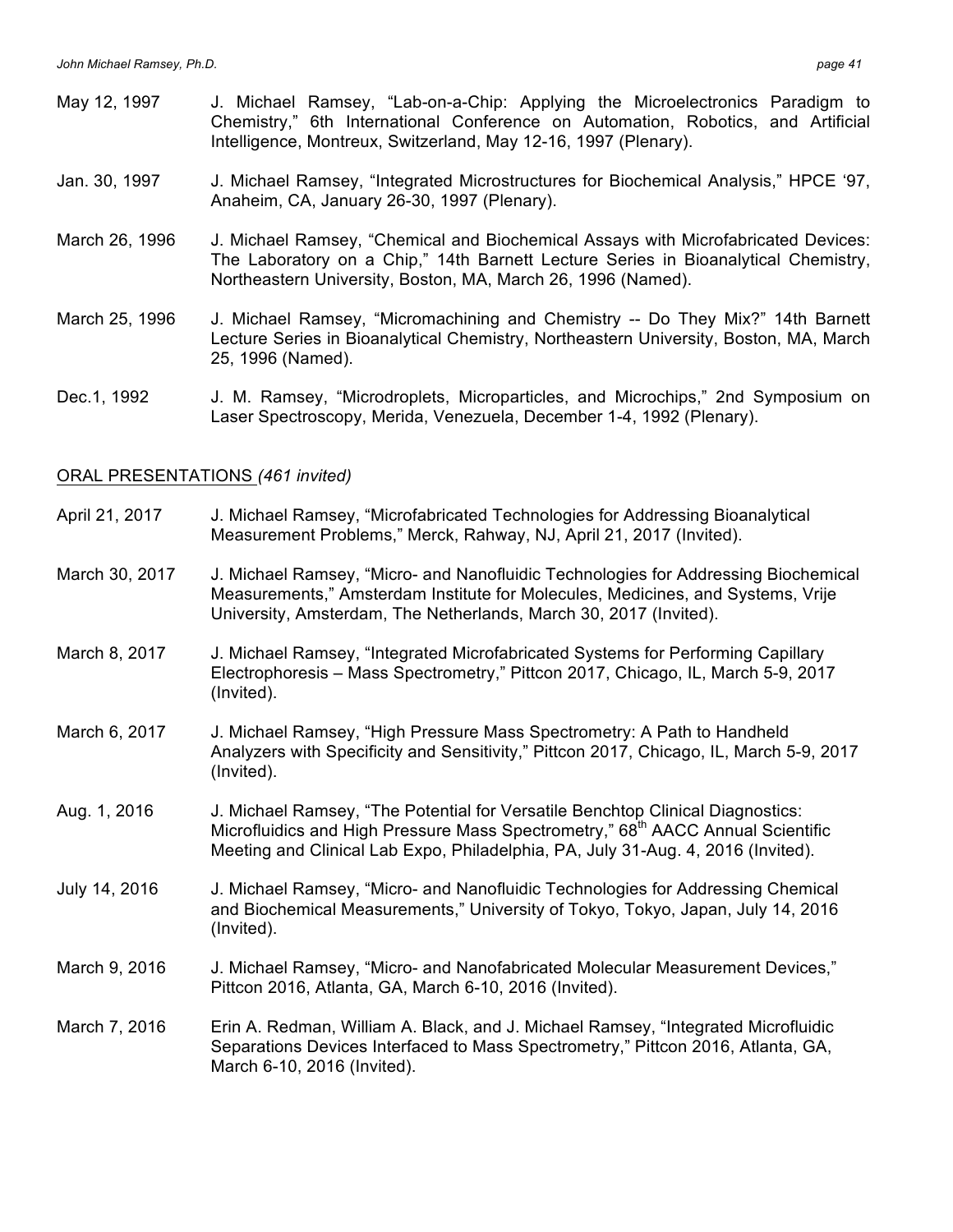| Dec. 16, 2015  | Laurent Menard, Oscar McCrate, Michael Tycon, and J. Michael Ramsey, "Nanofluidic<br>devices for the manipulation and characterization of DNA: One molecule at a time,"<br>Pacifichem 2015, Honolulu, HI, Dec. 15-20, 2015 (Invited).                         |
|----------------|---------------------------------------------------------------------------------------------------------------------------------------------------------------------------------------------------------------------------------------------------------------|
| Nov. 19, 2015  | J. Michael Ramsey, "Micro- and Nanofabricated Technologies for Addressing<br>Molecular Measurements," Genomics Research Center, Academia Sinica, Taipei,<br>Taiwan, Nov. 19, 2015 (Invited).                                                                  |
| Sept. 18, 2015 | J. Michael Ramsey, "Microfabricated Technologies for Addressing Molecular<br>Measurements: Microchip CE-nESI and Highly Miniaturized MS, Abbvie,                                                                                                              |
| Sept. 14, 2015 | J. Michael Ramsey, "Microfabricated Technologies for Addressing Molecular<br>Measurements: Microchip CE-nESI and Highly Miniaturized MS, Biogen, Research<br>Triangle Park, NC, Sept. 14, 2015 (Invited).                                                     |
| April 8, 2015  | J. Michael Ramsey, "Microfabricated Technologies for Addressing Molecular<br>Measurements: Microchip CE-nESI and Highly Miniaturized MS," Triangle Area Mass<br>Spectrometry Discussion Group, Research Triangle Park, NC, April 8, 2015 (Invited).           |
| March 9, 2015  | J. M. Ramsey, "The Realization of Truly Handheld Mass Spectrometry," Pittcon 2015,<br>New Orleans, LA, Feb. 8-12, 2015 (Invited).                                                                                                                             |
| March 9, 2015  | J. S. Mellors, E. A. Redman, W. A. Black, and J. M. Ramsey, "Microfluidic Separations<br>Devices with Integrated Nano-Electrospray Ionization," Pittcon 2015, New Orleans,<br>LA, Feb. 8-12, 2015 (Invited).                                                  |
| Dec. 16, 2014  | J. M. Ramsey, "Micro Ion Trap Mass Spectrometry," Defence Science and<br>Technology Organization, Fishermans Bend, Australia, Dec. 16, 2014 (Invited).                                                                                                        |
| Dec. 15, 2014  | J. M. Ramsey, "Micro- and Nanofabricated Chemical Measurement Technology,"<br>Trajan Scientific, Ringwood, Australia, Dec. 15, 2014 (Invited).                                                                                                                |
| Dec. 13, 2014  | J. M. Ramsey, "Micro- and Nanofabricated Chemical Measurement Technology," 22 <sup>nd</sup><br>Annual RACI R&D Topics Conference, Flinders University, Adelaide, Australia, Dec.<br>13-15, 2014 (Invited).                                                    |
| Sept. 3, 2014  | J. M. Ramsey, "Advancing Chemical and Biochemical Measurements using Micro-<br>and Nanofabricated Devices," JASIS 2014, Tokyo, Japan (Invited).                                                                                                               |
| June 16, 2014  | J. M. Ramsey, K. P. Schultze, K. H. Blakeman, "Handheld Mass Spectrometry<br>Enabled by Ultrahigh Pressure Operation using Air Buffer Gas," 62 <sup>nd</sup> ASMS<br>Conference on Mass Spectrometry & Allied Techniques, Baltimore, MD, June 15-19,<br>2014. |
| June 11, 2014  | J. M. Ramsey, "Micro- and Nanofabricated Chemical Measurement Technology,"<br>Department of Pharmacy, University of Copenhagen, Copenhagen, Denmark, June<br>11, 2014 (Invited).                                                                              |
| Jan. 30, 2014  | J. M. Ramsey, "Microfluidic Chemical Separations Devices," Hyphenated Techniques<br>in Chromatography, HTC-13, Brugge, Belgium, Jan. 29 - 31, 2014 (Invited).                                                                                                 |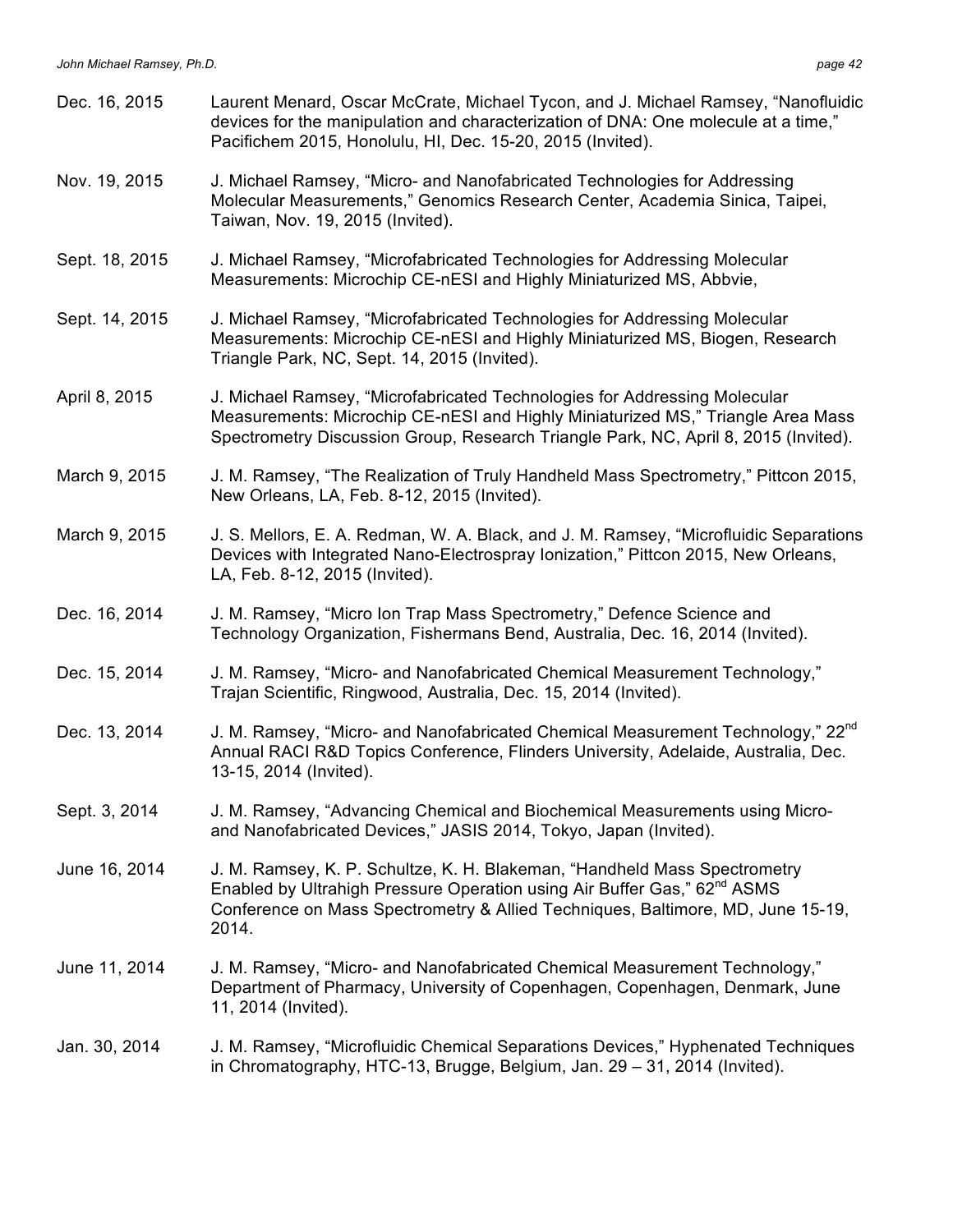| Jan. 24, 2014  | J. M. Ramsey, "Micro- and Nano-Technologies for Gathering Chemical and<br>Biochemical Information," Cal Poly Graduate Symposium, Cal Poly, San Luis Obispo,<br>CA, Jan. 24, 2014 (Invited).                                                                                                                                      |
|----------------|----------------------------------------------------------------------------------------------------------------------------------------------------------------------------------------------------------------------------------------------------------------------------------------------------------------------------------|
| Oct. 8, 2013   | J. M. Ramsey, "Microfabricated Devices for Elucidating Chemical and Biochemical<br>Information," Tufts University, Department of Chemistry, Medford, MA, Oct. 8, 2013<br>(Invited).                                                                                                                                              |
| Sept. 30, 2013 | L. D. Menard, J. Zhou, and J. M. Ramsey, "Electrokinetic Transport of Single DNA<br>Molecules through Nanochannel Networks," Scix 2013, Milwaukee, WI, Sept. 29 -<br>Oct. 4, 2013 (Invited).                                                                                                                                     |
| June 26, 2013  | J. M. Ramsey, "Micro- and Nanofluidic Devices for Elucidating Biochemical<br>Information," Kansas State University, Department of Chemistry, Manhattan, KS, June<br>26, 2013 (Invited).                                                                                                                                          |
| June 17, 2013  | J. M. Ramsey, "Microfluidic Chemical Separations Devices," HPLC2013: 39 <sup>th</sup><br>International Symposium on High Performance Liquid Phase Separations and Related<br>Techniques, Amsterdam, The Netherlands, June 16-20, 2013 (Invited).                                                                                 |
| June 13, 2013  | J. M. Ramsey, "Manipulation and Characterization of Single DNA Molecules using<br>Nanofluidic Structures," Gordon Research Conference on the Physics and Chemistry<br>of Microfluidics, Barga, Italy, June 9-14, 2013 (Invited).                                                                                                 |
| March 19, 2013 | J. M. Ramsey, J. S. Mellors, N. Batz, W. Black, "Protein and Peptide analysis using<br>Integrated Multifunctional Microfluidic Devices," Pittcon 2013, Philadelphia, PA, March<br>17-21, 2013 (Invited).                                                                                                                         |
| Feb. 25, 2013  | J. Michael Ramsey, "Micro- and nanofabricated chemical measurement devices,"<br>Department of Chemistry, Washington State University, Pullman, WA, Feb. 25, 2013<br>(Invited).                                                                                                                                                   |
| Dec. 3, 2012   | J. Michael Ramsey, "Technology Translation from Laboratory to Products: Personal<br>Experiences," Inventor Week, Oak Ridge National Laboratory, Oak Ridge, TN, Dec. 3-<br>7, 2012 (Invited).                                                                                                                                     |
| Oct. 12, 2012  | J. Michael Ramsey, "Making BIG Measurements with Small Devices," 2012 Oesper<br>Symposium, Cincinnati, OH, Oct. 12, 2012 (Invited).                                                                                                                                                                                              |
| Oct. 1, 2012   | S. Mellors, N. Batz, W. Black, R. Ramsey, and J. M. Ramsey, "Microfluidic Separation<br>Devices with Integrated Nano-Electrospray Emitters," ITP 2012 - 19 <sup>th</sup> International<br>Symposium, Exhibit & Workshops on Electro- and Liquid Phase Separation<br>Techniques, Baltimore, MD, Sept. 3 - Oct. 3, 2012 (Invited). |
| Sept. 21, 2012 | J. Michael Ramsey, "Microfabricated Devices for Analytical and Bioanalytical<br>Chemistry," Department of Chemistry, Arizona State University, Tempe, AZ, Sept. 21,<br>2013 (Invited).                                                                                                                                           |
| June 19, 2012  | J. Michael Ramsey, "Manipulation and Characterization of Single DNA Molecules<br>using Nanofluidic Structures," Gordon Research Conference on Bioanalytical<br>Sensors, Newport, RI, June 17-21, 2012 (Invited).                                                                                                                 |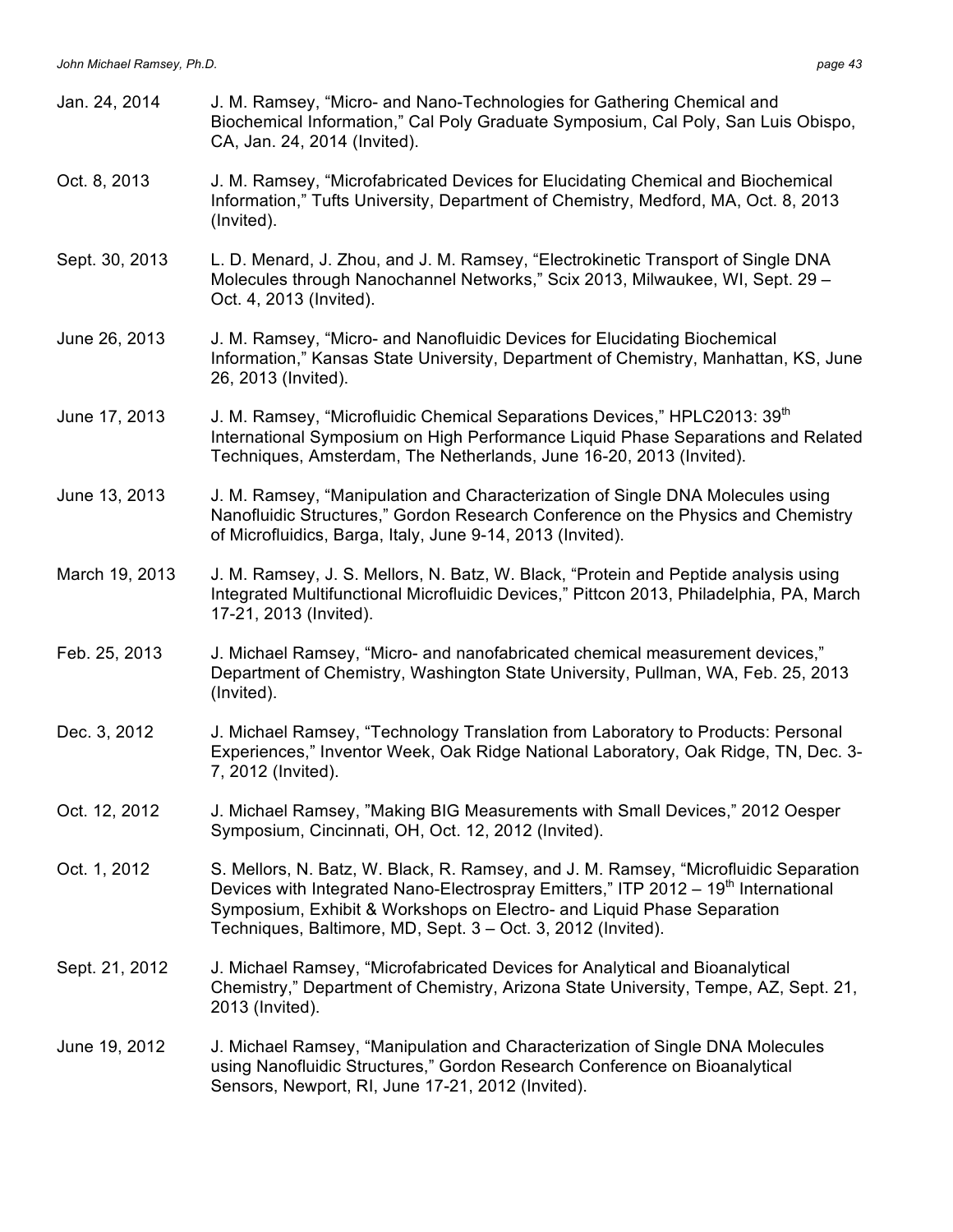| Nov. 11, 2011  | J. Michael Ramsey, "Micro- and Nanotechnologies for Performing Biological<br>Experimentation and Assays: Smaller, Faster, Cheaper, Better!," Advanced<br>Biomedical Methodologies and Technologies Lecture Series, School of Medicine,<br>University of North Carolina, Chapel Hill, NC, Nov. 11, 2011 (Invited). |
|----------------|-------------------------------------------------------------------------------------------------------------------------------------------------------------------------------------------------------------------------------------------------------------------------------------------------------------------|
| Nov. 4, 2011   | J. Michael Ramsey, "Micro- and Nanofabricated Devices for Elucidating Chemical and<br>Biochemical Information," Coulter Seminar Series, Joint Department of Biomedical<br>Engineering, North Carolina State University, Raleigh, NC, Nov. 4, 2011 (Invited).                                                      |
| Oct. 28, 2011  | J. Michael Ramsey, "Micro- and Nanofabricated Devices for Elucidating Chemical and<br>Biochemical Information," Joint School of Nanoscience and Nanoengineering,<br>University of North Carolina Greensboro, Greensboro, NC, Oct. 28, 2011 (Invited).                                                             |
| Oct. 13, 2011  | J. Michael Ramsey, "Micro- and Nanofabricated Devices for Elucidating Chemical and<br>Biochemical Information," Department of Chemistry, University of Wisconsin,<br>Madison, WI, Oct. 13, 2011 (Invited).                                                                                                        |
| July 27, 2011  | J. Michael Ramsey, "Miniaturized Mass Spectrometers," The Nonproliferation & Arms<br>Control Technology Working Group, Chemical Weapons Detection Focus Group,<br>Field Portable Mass Spectrometers Workshop, McLean, VA, July 26-27, 2011<br>(Invited).                                                          |
| May 2, 2011    | Laurent Menard, Michael Woodson, Jinsheng Zhou, J.P. Alaire, Hanno Weitering,<br>Max DiVentra, and J. Michael Ramsey, "Nanofluidic Devices for Characterizing<br>Individual DNA Molecules," 26 <sup>th</sup> International Symposium on Microscale<br>Bioseparations, San Diego, CA, May 1-5, 2011 (Invited).     |
| March 28, 2011 | J. Michael Ramsey, "Micro- and Nanofluidic Devices: Acquiring Chemical and<br>Biochemical Information Quickly from Small Quantities of Material," Society for<br>Laboratory Automation and Screening 17 <sup>th</sup> Annual Conference & Exhibition, Orlando,<br>FL, March 27-31, 2011 (Invited).                |
| March 17, 2011 | Laurent Menard, Chad Mair, J.P. Alaire, Jinsheng Zhou, Hanno Weitering, J. Michael<br>Ramsey, "Single Molecule DNA Characterization using Nanofabricated Fluidic<br>Devices," Pittcon 2011, Atlanta, GA, March 12-17, 2011 (Invited).                                                                             |
| March 16, 2011 | J. Michael Ramsey, "Microfabricated Chemical Instrumentation: Microsystems for<br>Acquiring Chemical and Biochemical Information," Pittcon 2011, Atlanta, GA, March<br>12-17, 2011 (Invited).                                                                                                                     |
| March 15, 2011 | Scott Mellors, Andrew Chambers, Rose Ramsey, and J. Michael Ramsey,<br>"Microfabricated Chemical Separation Devices with Integrated Electrospray<br>Ionization," Pittcon 2011, Atlanta, GA, March 12-17, 2011 (Invited).                                                                                          |
| March 14, 2011 | J. Michael Ramsey, "The Miniaturization of Ion Trap Mass Spectrometers, "Pittcon<br>2011, Atlanta, GA, March 12-17, 2011 (Invited).                                                                                                                                                                               |
| Dec. 17, 2010  | J. Michael Ramsey, "Microfluidic and Nanofluidic Devices for Chemical and<br>Biochemical Experimentation," Pacifichem 2010 Congress, Honolulu, HI, December<br>15 - 20, 2010 (Invited).                                                                                                                           |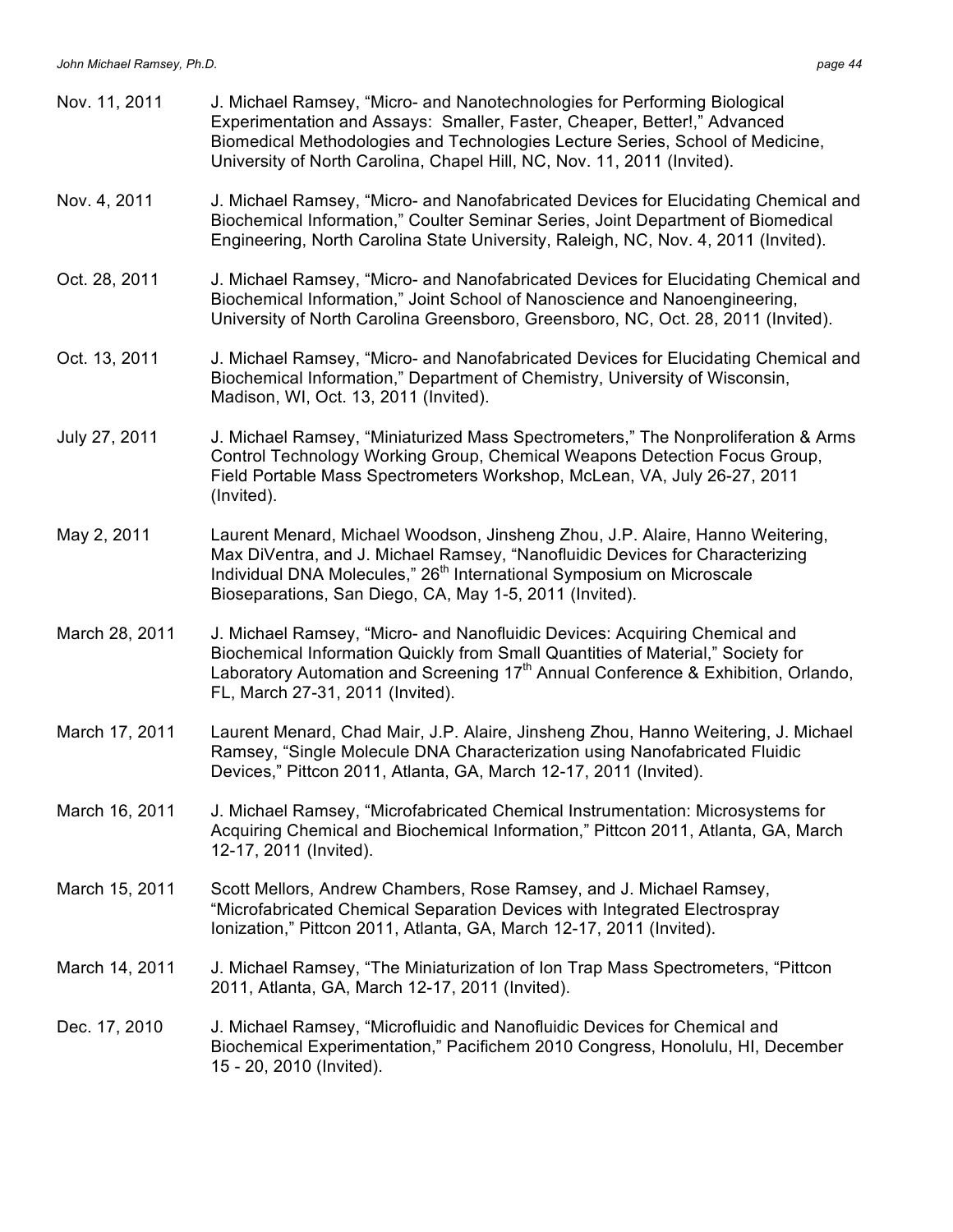- Oct. 21, 2010 J. Michael Ramsey, J. Scott Mellors, Andrew Chambers, "Microchip Separations with Integrated Electrospray Ionization," Federation of Analytical Chemistry & Sprectroscopy Societies 2010, Raleigh, NC, October 17 – 21, 2010 (Invited).
- Aug. 25, 2010 J. Michael Ramsey, "Characterizing Individual DNA Molecules using Nanofluidic Devices," American Chemical Society 240<sup>th</sup> National Meeting and Exposition, Boston, MA, Aug. 22-26, 2010 (Invited).
- June 21, 2010 J. Michael Ramsey, J. Scott Mellors, Andrew Chambers, "Microfabricated Electro phoresis Devices with Integrated Electrospray Emitters," 35<sup>th</sup> International Symposium on High Performance Liquid Phase Separations and Related Techniques (HPLC 2010), Boston, MA, June 19-24, 2010 (Invited).
- June 16, 2010 J. Michael Ramsey, "Miniature Ion Traps and Mass Analyzers," Center for Analytical Instrumentation Development Meeting, Purdue, IN, June 15-16, 2010 (Invited).
- Apr. 26, 2010 J. Michael Ramsey, "Miniaturized Biochemical Assay Technologies," Future Diagnostics Conference, Irvine, CA, Apr. 26-27, 2010 (Invited).
- Mar. 4, 2010 Laurent Menard, Chad Mair, J.P. Alaire, Hanno Weitering, Max DiVentra, J. Michael Ramsey, "Nanofluidic Devices for Characterizing Individual DNA Molecules," Pittcon 2010, Orlando, FL, Feb. 28 – March 5, 2010 (Invited).
- Mar. 2, 2010 Joshua Herr, Soren Johnson, Jean Pierre Alarie, Norman Sharpless, and J. Michael Ramsey, Integrated Microfluidic Flow Cytometry Devices for Direct Analysis of Blood," Pittcon 2010, Orlando, FL, Feb. 28 – March 5, 2010 (Invited).
- Mar. 1, 2010 J. Michael Ramsey, William B. Whitten, Stanley Pau, Bonner Denton, "Highly Miniaturized Mass Spectrometers," Pittcon 2010, Orlando, FL, Feb. 28 – March 5, 2010 (Invited).
- Mar. 1, 2010 J. Michael Ramsey, Scott Mellors, Andrew Chambers, Rose Ramsey, "Microfabricated Fluidic Devices for Peptide and Protein Analysis," Pittcon 2010, Orlando, FL, Feb. 28 – March 5, 2010 (Invited).
- Nov. 6, 2009 J. Michael Ramsey, "Microfabricated Fluidic Devices for Biochemical Analysis," College of Engineering, University of Tokyo, Tokyo, Japan, Nov. 6, 2009 (Invited).
- Oct. 16, 2009 J. Michael Ramsey, "Conducting Scientific Research in National Laboratories, Academia, and Start-up Companies," Department of Chemistry, University of Wyoming, Laramie, WY, Oct. 16, 2009 (Invited).
- Sep. 24, 2009 J. Michael Ramsey, "Nanofluidic Devices for Characterizing Single Molecules of DNA," National Centre for Sensor Research, Dublin City University, Dublin, Ireland, Sept. 24, 2009 (Invited).
- Aug. 31, 2009 J. Michael Ramsey, "Micro- and Nanofabricated Fluidic Devices for Clinical Diagnostics," Centre de recherche en infectiologie, Laval University, Quebec City, Quebec, Canada, Aug. 31-Sept. 1, 2009 (Invited).
- Mar. 20, 2009 J. Michael Ramsey, "Micro- and Nanofabrication of Chemical and Biochemical Laboratories," Department of Chemistry, Louisiana State University, Baton Rouge,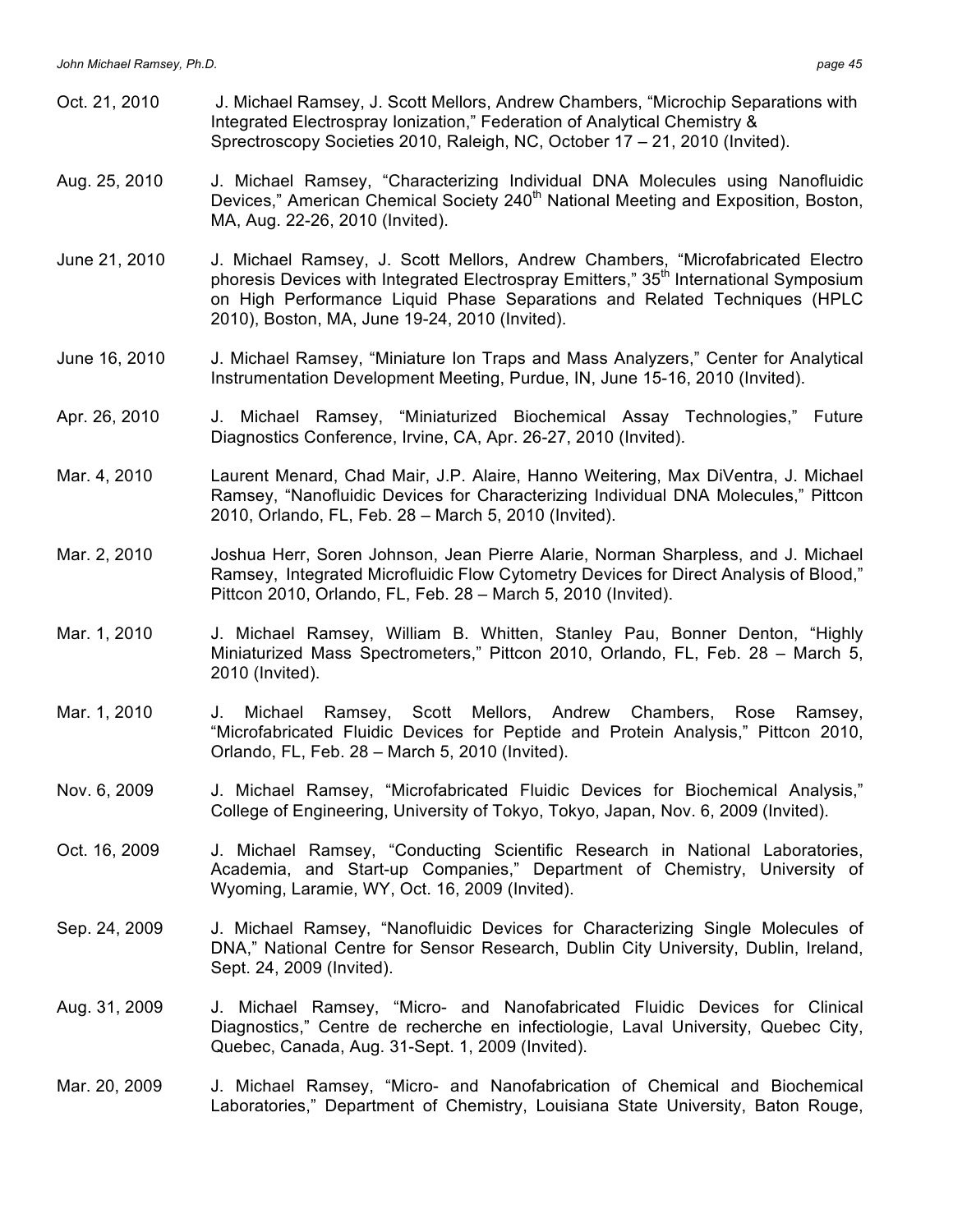LA, March 20, 2009 (Invited).

- Mar. 9, 2009 J. Michael Ramsey, "Microfluidic Devices for Protein Identification in Small Volumes," Pittcon 2009, Chicago, IL, March 8 – 13, 2009 (Invited).
- Feb. 10, 2009 J. Michael Ramsey, "Protein and Peptide Analysis using Microfabricated Fluidic Devices," Genentech, South San Francisco, CA, Feb. 10, 2009 (Invited).
- Feb. 2, 2009 J. Michael Ramsey, "Microfluidic Devices for Addressing Proteomic Measurements," MicroScale Bioseparations 2009, Boston, MA, Feb. 1 – 5, 2009 (Invited).
- Sep. 30, 2008 J. Michael Ramsey, "Developing Chemical Instrumentation using Microelectronics Fabrication Tools," Federation of Analytical Chemistry and Spectroscopy Societies (FACSS), Reno, NV, Sept. 28-Oct. 2, 2008 (Invited).
- Aug. 18, 2008 J. Michael Ramsey, "Chemical instrumentation: How low (small) can we go?," 236th American Chemical Society National Meeting and Exposition, Philadelphia, PA, Aug. 17-21, 2008, (Invited).
- June 24, 2008 J. Michael Ramsey, "Chemical and Biochemical Analysis using MEMS-Based Platforms," Analytical Micro Electrical Mechanical Systems (AMEMS), Minneapolis, MN, June 24, 2008, (Invited).
- June 18, 2008 J. Michael Ramsey, "Protein and Peptide Analysis using Microfabricated Fluidic Devices," Pfizer, Groton, CT, June 18, 2008 (Invited).
- June 13, 2008 J. Michael Ramsey, "Highly Miniaturized Mass Spectrometry," Metabolon, Research Triangle Park, NC, June 13, 2008 (Invited).
- June 12, 2008 J. Scott Mellors, W. Hampton Henley, Andrew G. Chambers, Honggu Chun, Erin Ferguson, Roswitha S. Ramsey and *J. Michael Ramsey, "*Protein and Peptide Separations using Microfabricated Fluidic Devices," Waters Corp. Milford, MA, June 12, 2008, (Invited).
- May 13, 2008 J. Scott Mellors, W. Hampton Henley, Andrew G. Chambers, and *J. Michael Ramsey, "*Protein and Peptide Separations using Microfabricated Fluidic Devices," the 32nd International Symposium on High Performance Liquid Phase Separations and Related Techniques (HPLC 2008), May 10-16, 2008, (Invited).
- Apr. 1, 2008 J. M. Ramsey, "Protein and Peptide Analysis in Ultra-Small Volumes," Fitzpatrick Institute for Photonics Distinguished Seminar Series, Department of Engineering, Duke University, Durham, NC, April 1, 2008 (Invited).
- Mar. 5, 2008 J. M. Ramsey, "Microfabricated Chemical Measurement Instrumentation," Pittcon 2008, New Orleans, LA, March 2-6, 2008 (Invited).
- Mar. 5, 2008 J. M. Ramsey, "Single Molecule DNA Sequencing using Nanofluidics and Nanoelectrodes," Pittcon 2008, New Orleans, LA, March 2-6, 2008 (Invited).
- Oct. 30, 2007 J. M. Ramsey, "Microfluidic Devices for Point of Care Clinical Diagnostics," Medical Automation International '07, Lansdowne, VA, Oct. 28-30, 2007 (Invited).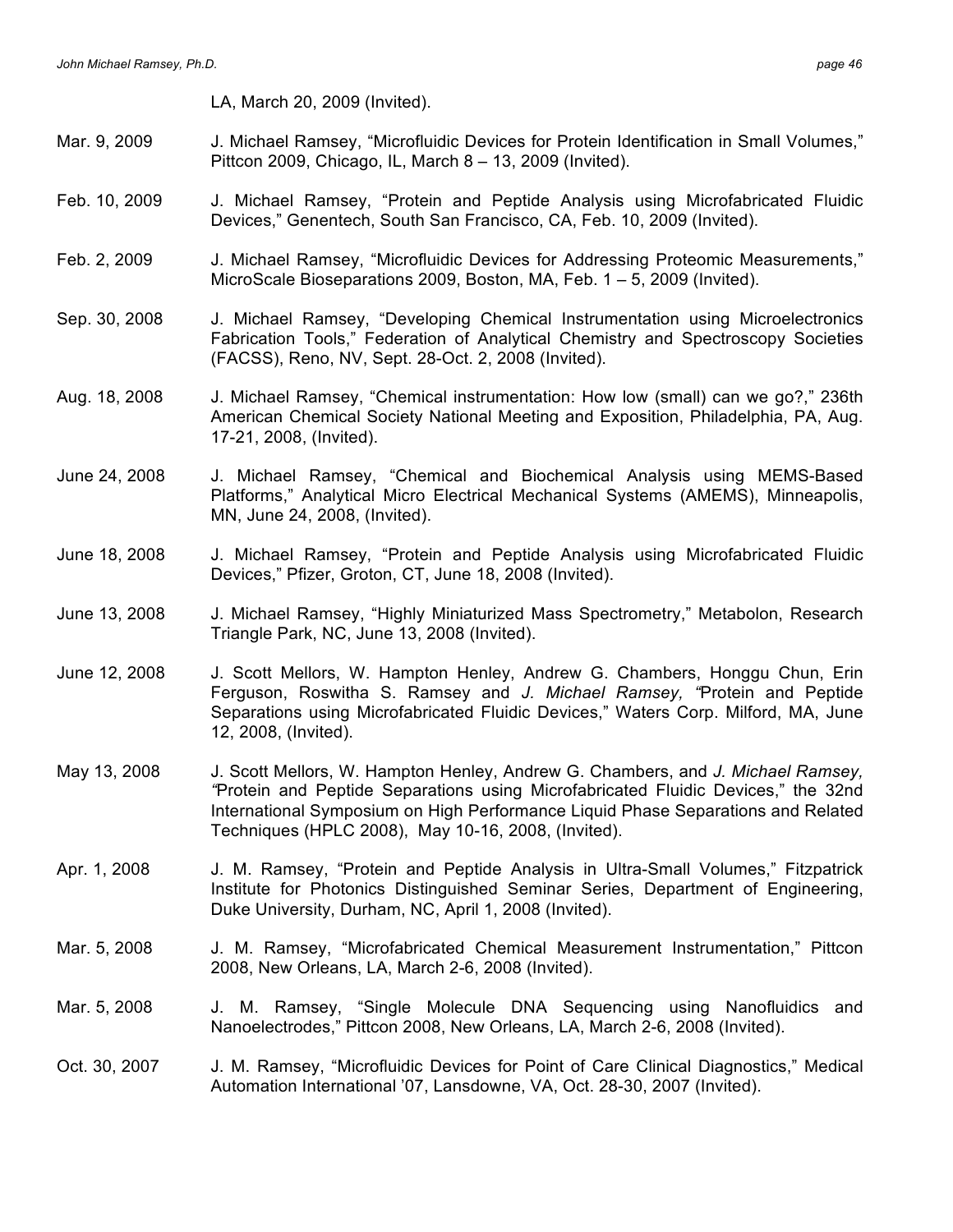- Sep. 25, 2007 J. M. Ramsey, "Micro- and Nanotechnology for Performing Bioanalytical Measurements," University of Georgia, Department of Chemistry, Athens, GA, Sept. 25, 2007 (Invited).
- May 17, 2007 J. M. Ramsey, "Micro- and Nanofabricated Devices for Chemical and Biochemical Measurement Systems," University of Illinois, Department of Chemistry, Urbana-Champaign, IL, May 17, 2007 (Invited).
- Apr. 20, 2007 J. M. Ramsey, "Micro- and Nanofabricated Devices for Chemical and Biochemical Measurement Systems," Truman State University, Department of Chemistry, Kirksville, MO, April 20, 2007 (Invited).
- Apr. 17, 2007 J. M. Ramsey, "Conducting Scientific Research in National Laboratories, Academia, and Start-up Companies," Indiana University, Department of Chemistry, Bloomington, IN, April 17, 2007 (Invited).
- Apr. 13, 2007 J. M. Ramsey, "Micro- and Nanofabricated Devices for Chemical and Biochemical Measurement Systems, University of Virginia, Department of Chemistry, Charlottesville, VA, April 13, 2007 (Invited).
- Mar. 6, 2007 J. M. Ramsey, "Micro- and Nanofluidic Devices for Performing Chemical Separations," Chromatography Forum of Delaware Valley, Media, PA, March 6, 2007 (Invited).
- Feb. 28, 2007 W. B. Whitten, J. Moxom, P.T.A. Reilly, C.S. Pai, Y. L. Low, M.A. Shupe, V. Gorbounov, and J. M. Ramsey, "Microfabricated Ion Trap Mass Spectrometers," Pittcon 2007, Chicago, IL, Feb. 5-March 1, 2007 (Invited).
- Feb. 28, 2007 J. M. Ramsey, "Micro- and Nanofluidic Devices for Biochemical Analysis," Pittcon 2007, Chicago, IL, Feb. 5-March 1, 2007 (Invited).
- Feb. 7, 2007 J. M. Ramsey, "Nanoscale Fluidic Technologies for Rapidly Sequencing Single DNA Molecules," National Human Genome Research Institute Sequencing Technology Development Grantee Meeting, Marco Island, FL, Feb. 5-7, 2007 (Invited).
- Jan. 31, 2007 J. M. Ramsey, "High Throughput Single Cell Proteomics using Microfabricated Fluidics Devices," Lab Automation 2007, Palm Springs, CA, Jan. 28-31, 2007 (Invited).
- Nov. 16, 2006 J. M. Ramsey, "Micro- and Nano-technologies for Accelerated Access to Biological Information," National Academy of Sciences Meeting on State of Science in Nuclear Medicine, San Francisco, CA, Nov. 15-16, 2006 (Invited).
- Nov. 3, 2006 J. M. Ramsey, "Nanofluidic Devices for High Throughput DNA Sequencing," Department of Chemistry Advisory Board Meeting, Chapel Hill, NC, Nov. 3-4, 2006 (Invited).
- Oct. 25, 2006 J. M. Ramsey, "Commercialization of Life Sciences Technologies: An Experience," NCI Alliance for Nanotechnology in Cancer Investigators Meeting, La Jolla, CA, Oct. 25-26, 2006 (Invited).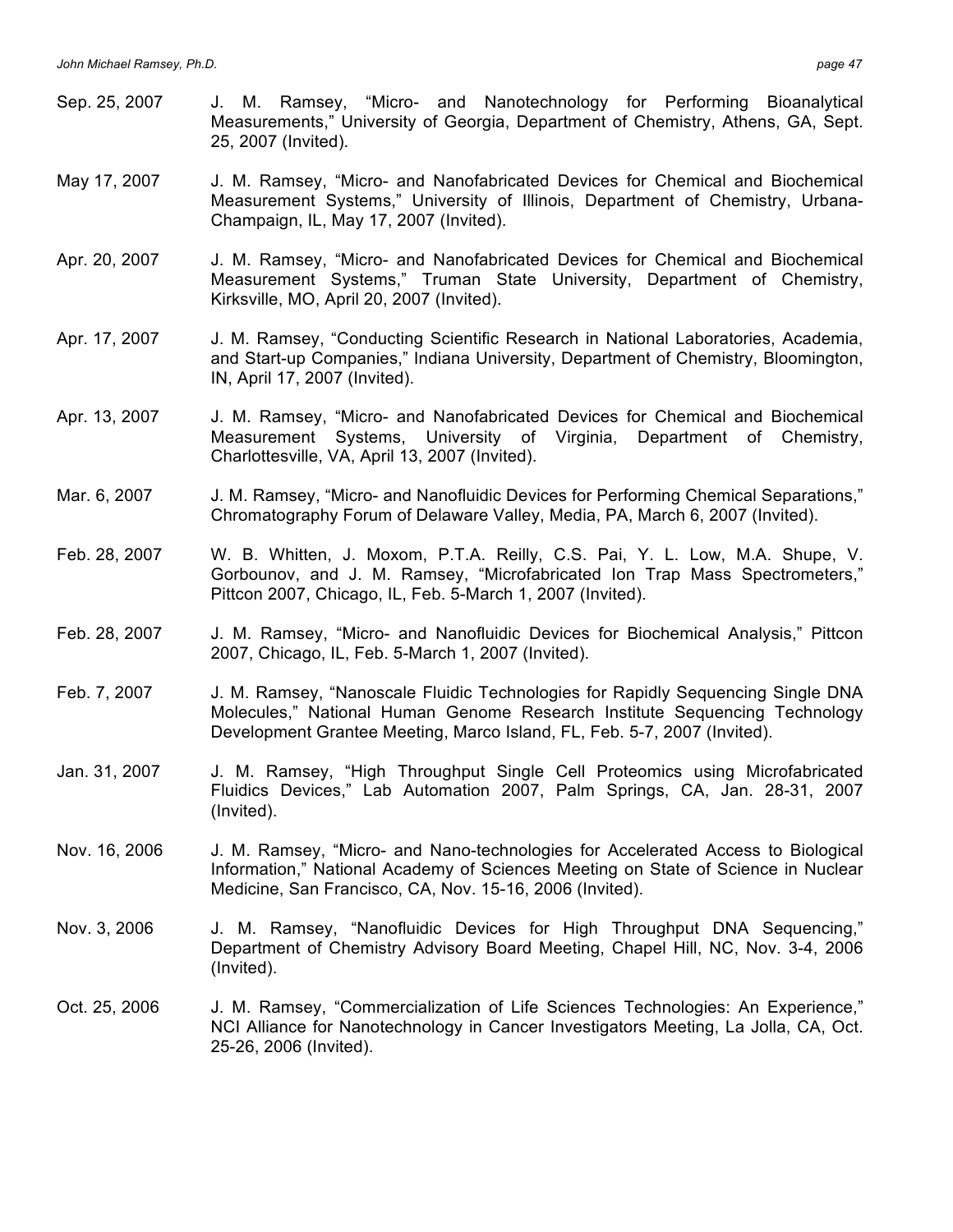Oct. 4, 2006 J. M. Ramsey, "Micro- and Nanofabricated Fluidic Devices for Chemical and Biochemical Analysis," DARPA Workshop on Microscale Liquid Analyzers, Keystone, CO, Oct. 4-5, 2006 (Invited). June 13, 2006 J. M. Ramsey, "Microfabricated Ion Trap Mass Spectrometry," Waters, Milford, MA, June 13, 2006 (Invited). June 13, 2006 J. M. Ramsey, "Micro- and Nanofabricated Devices for Chemical and Biochemical Measurement Systems," Waters, Milford, MA, June 13, 2006 (Invited). May 19, 2006 J. M. Ramsey, "Miniaturized/microfabricated mass spectrometry," Merck, West Point, PA, May 19, 2006 (Invited). May 19, 2006 J. M. Ramsey, "Micro- and Nanofabricated Devices for Chemical and Biochemical Measurement Systems," Merck, West Point, PA, May 19, 2006 (Invited). Apr. 28, 2006 J. M. Ramsey, "Micro- and Nanofabricated Devices for Chemical and Biochemical Measurement Systems," PHI LAMBDA UPSILON Lecture, Kansas State University, Department of Chemistry, Manhattan, KS, April 28, 2006 (Invited). Apr. 11, 2006 J. M. Ramsey, "Nanofabricated Fluidic Systems, " DARPA Workshop on Nano-Enabled Devices and Systems for Defense Applications, Colorado Springs, CO, April 11-12, 2006 (Invited). Apr. 7, 2006 J. M. Ramsey, "Micro- and Nanofabricated Devices for Chemical and Biochemical Measurement Systems," University of Memphis, Department of Biomedical Engineering, Memphis, TN, April 7, 2006 (Invited). Mar. 14, 2006 J. M. Ramsey, "Fabricated Nanoscale Fluidics," Pittcon 2006 - Pittsburgh Conference on Analytical Chemistry and Applied Spectroscopy, Orlando, FL, March 12-17, 2006 (Award Address). Mar., 13, 2006 J. M. Ramsey, M. A. Shupe, W. B. Whitten, J. Moxom, G. Verbeck, P. T. A. Reilly, S. Pau, "Miniaturized/microfabricated mass spectrometry," Pittcon 2006 - Pittsburgh Conference on Analytical Chemistry and Applied Spectroscopy, Orlando, FL, March 12-17, 2006 (Invited). Dec. 17, 2005 J. M. Ramsey, "Microfluidic devices with integrated nanofluidic elements," Pacifichem 2006, Honolulu, HI, Dec. 17, 2005 (Invited). Dec. 2, 2005 J. M. Ramsey, "Micro- and Nanofabricated Devices for Chemical and Biochemical Measurement Systems," Center for Optoelectronics and Optical Communications, University of North Carolina Charlotte, Charlotte, NC (Invited). Nov. 17, 2005 J. M. Ramsey, "Micro- and Nanofabricated Devices for Chemical and Biochemical Measurement Systems," Biomedical Engineering Distinguished Seminar Series, University of California at Irvine, Irvine, CA, Nov. 17, 2005 (Invited). Nov. 16, 2005 J. M. Ramsey, "Micro- and Nano-Fabricated Fluidic Systems for Chemical and Biochemical Experimentation," Department of Chemical Engineering, University of New Mexico, Albequerque, NM, Nov. 16, 2005 (Invited).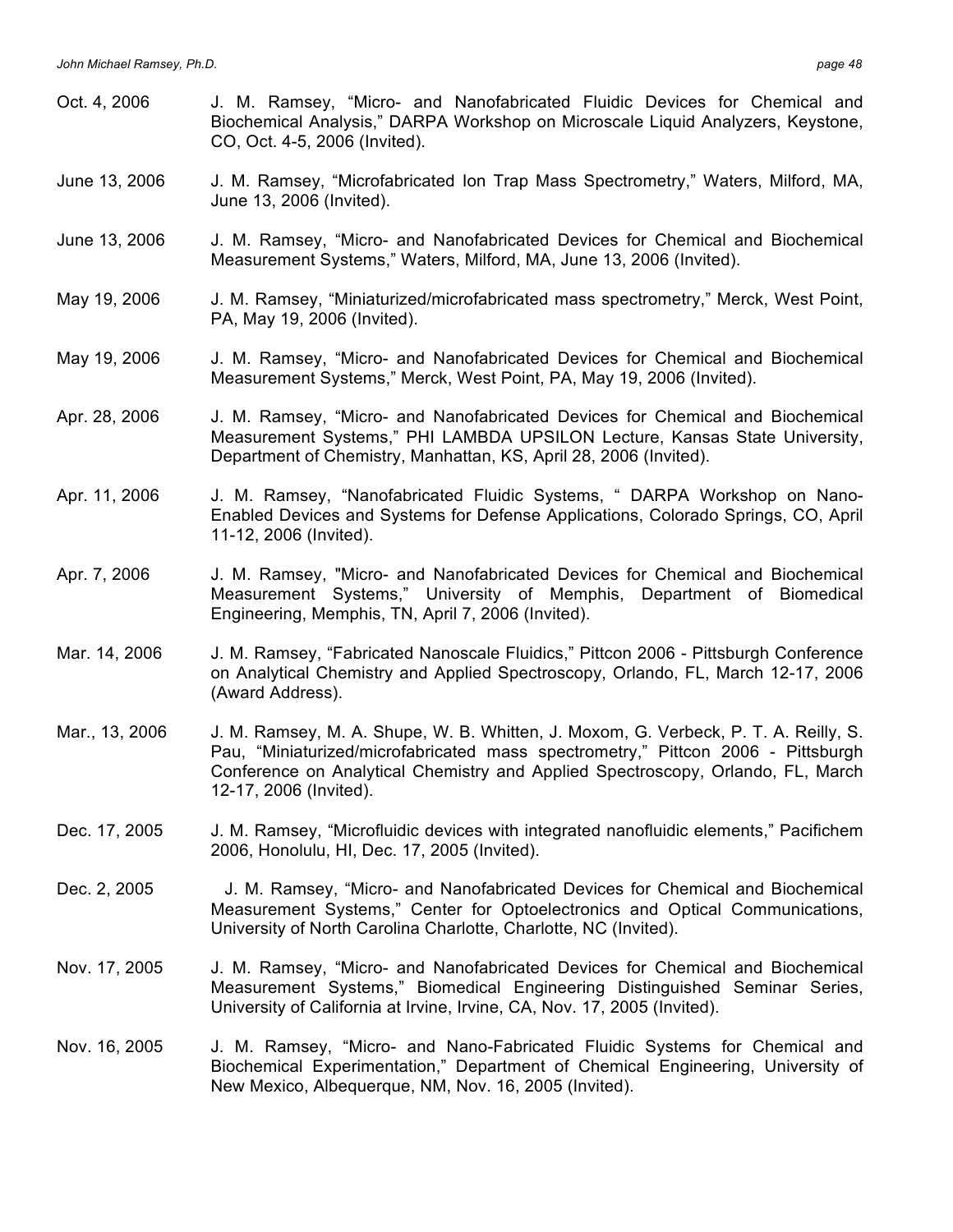- Nov. 10, 2005 J. M. Ramsey, "Micro- and Nanofluidic Devices for Chemical and Biochemical Experimentation." Department of Chemistry, University of Utah, Salt Lake City, UT, Nov. 10, 2005 (Invited).
- Oct. 13, 2005 J. M. Ramsey, "Micro- and Nano-Fabricated Fluidic Systems for Chemical and Biochemical Experimentation," Department of Chemistry, University of Massachusetts, Amherst, MA, Oct. 13, 2005 (Invited).
- Oct. 10, 2005 J. M. Ramsey, "Micro- and Nanofluidic Devices for Chemical Separations," Central New England Chromatography Council Meeting, Cambridge, MA, Oct. 10, 2005 (Invited).
- Oct. 4, 2005 J. M. Ramsey, "Fluid, Charge, and Molecular Transport through Top-down Fabricated Nanochannels," ARO/ARL WORKSHOP ON NEW TOPICS IN BIOMOLECULAR TRANSPORT, Aberdeen, MD, Oct. 3-4, 2005 (Invited).
- Sep. 28, 2005 J. M. Ramsey, "Development of Novel Mass Spectrometry Tools for Individual Cell Proteome Analysis" Sixth NHLBI Proteomics Investigators Meeting, Bethesda, MD, Sept. 28-29 (Invited).
- Sep. 20, 2005 J. M. Ramsey, "Micro- and Nanofluidic devices for Chemical and Biochemical Measurements," Central North Carolina Section of the American Chemical Society Meeting, Greensboro, NC, Sept. 20, 2005 (Invited).
- Sep. 16, 2005 J. M. Ramsey, "Micro- and Nanofluidic devices for Chemical and Biochemical Measurements," Eastern Carolina University, Departments of Chemistry and Physics, Greenville, NC, Sept. 16, 2005 (Invited).
- Aug. 26, 2005 J. M. Ramsey, "Micro- and Nanofabricated Fluidic Devices for Acquiring Chemical and Biochemical Information," Agilent Technologies, Waldbronn, Germany, Aug. 26, 2005 (Invited).
- Aug. 24, 2005 J. M. Ramsey, "Nano- and Microscale Transport," Gordon Conference on the Chemistry and Physics of Microfluidics, Oxford, U.K., Aug. 21-26, 2005 (Invited).
- June 16, 2005 J. M. Ramsey, "Fluid and Molecular Transport through Top-down Fabricated Nanochannels," Nobel Symposium Number 131: Controlled Nanoscale Motion, Bäckaskog, Sweden, June 13-17, 2005 (Invited).
- June 13, 2005 Nickolaj Petersen, Debashis Dutta, Dasha Petersen, J.P. Alarie, Valeri A. Gourbonov and J. Michael Ramsey, "Transport through nanofabricated features," Gordon Research Conference on Analytical Chemistry, Roscoff, France, June 12-17, 2005 (Invited).
- Mar. 14, 2005 D. Xiao, D. Dutta, N. J. Petersen, J. M. Ramsey, "Chromatographic separations using microfabricated fluidic structures," 229<sup>th</sup> American Chemical Society National Meeting & Exposition, San Diego, CA, March 13-17, 2005.
- Mar. 2, 2005 J. M. Ramsey, "Microfluidics What is left?," PITTCON 2005, Orlando, FL, Feb. 8 March 4, 2005 (invited).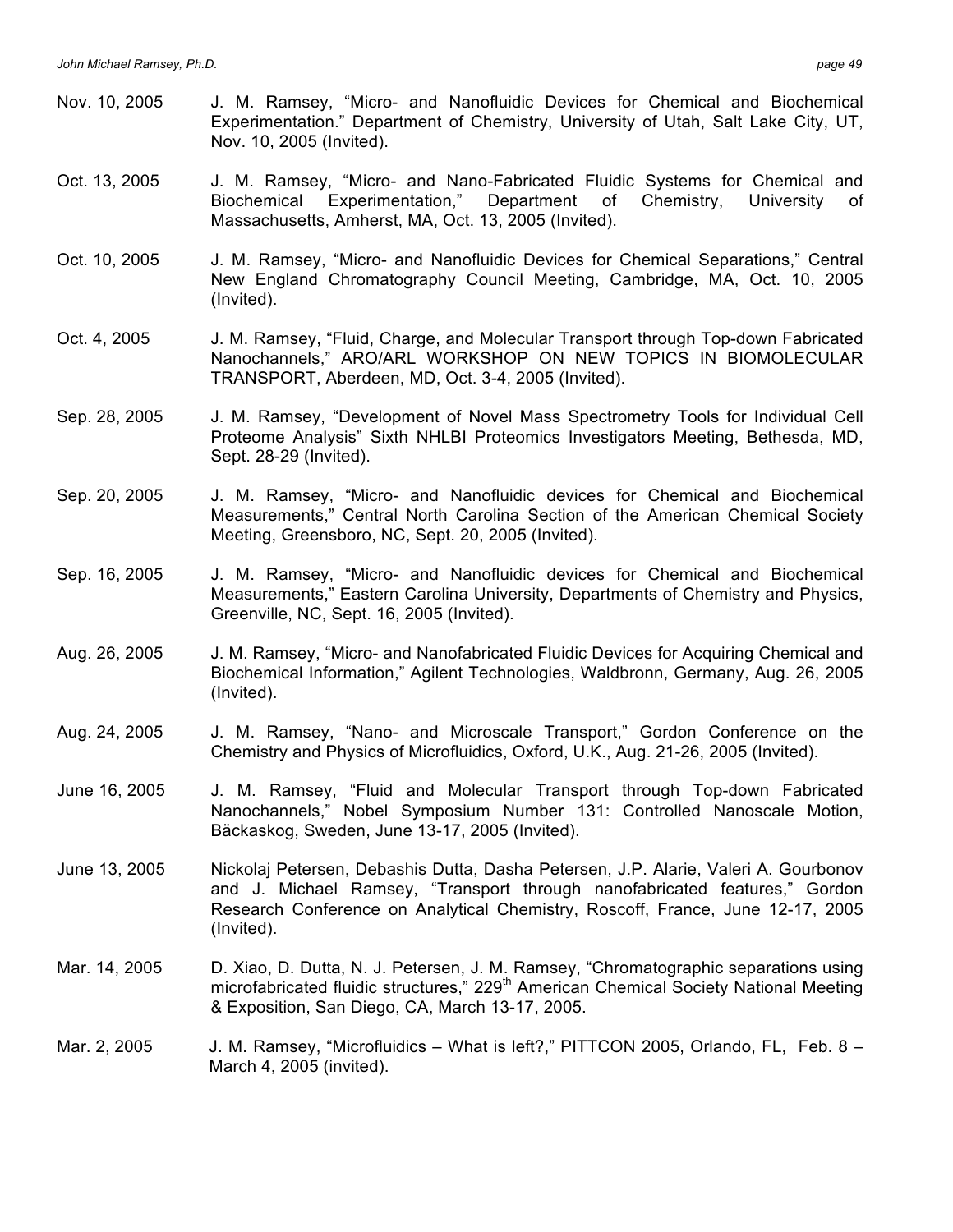- Mar. 1, 2005 J. M. Ramsey, "Micro- and Nanofabricated Devices for Chemical Experimentation," PITTCON 2005, Orlando, FL, Feb. 8 – March 4, 2005 (invited).
- Feb. 28, 2005 J. M. Ramsey, W. B. Whitten, P. T. A. Reilly, J. Moxom, G. Verbeck, "Highly Miniaturized Mass Spectrometry," PITTCON 2005, Orlando, FL, Feb. 8 – March 4, 2005 (invited).
- Sep. 28, 2004 D. Dutta and J. M. Ramsey, "Hydraulic Pumping Devices with Surface Modification Structures,"  $8<sup>th</sup>$  International Conference on Miniaturized Systems in Chemistry and Life Sciences, Mälmo, Sweden, Sept. 26-30, 2004.
- June 16, 2004 N. J. Petersen, and D. Dutta, J. P. Alarie, J. M. Ramsey, "Molecular Transport Through Nanoscale Channels," HPLC 2004, Philadelphia, PA, June 13-18, 2004 (invited).
- June 2, 2004 J. Michael Ramsey, "Highly Miniaturized Mass Spectrometry," 27<sup>th</sup> International Symposium on Capillary Chromatography, Riva del Garda, Italy, May 31 – June 4, 2004 (invited).
- May 3, 2004 J. Michael Ramsey, "Microscale Systems for the Acquisition of Biochemical Information," NIEHS Proteomics Initiative: 2004 Grantees Meeting, Research Triangle Park, NC, May 3-4, 2004 (invited).
- Apr. 29, 2004 J. Michael Ramsey, "Micro- and Nanofabricated Fluidic Structures for the Elucidation of Biochemical Information," Department of Chemistry, Pennsylvania State University, State College, PA, April 29, 2004 (invited).
- Apr. 23, 2004 J. Michael Ramsey, "Microfabricated Devices for Chemical and Biochemical Analysis," Department of Chemistry, University of Helsinki, Helsinki, Finland, April 23, 2004 (invited).
- Apr. 22, 2004 J. Michael Ramsey, "Microfabricated Devices for Chemical and Biochemical Analysis," GlaxoSmithKline, Harlow, U.K., April 22, 2004 (invited).
- Mar. 29, 2004 J. Michael Ramsey, "Micro and Nano-Scale Systems for the Acquisition of Chemical and Biochemical Information," NSF Workshop on Control and System Integration of Micro- and Nano-Scale Systems, Washington, DC, March 29-30, 2004 (invited).
- Mar. 9, 2004 Claus Poulsen, Christopher T. Culbertson, Maxine A. McClain, Stephen C. Jacobson, and J. Michael Ramsey, "Manipulation and Analysis of Single Cells using Microfabricated Fluidic Devices," Pittcon 2004, Chicago, IL, March 7-12, 2004 (invited).
- Mar. 8, 2004 J. Michael Ramsey, "Miniaturization of Chemical Measurement Technology," Pittcon 2004, Chicago, IL, March 7-12, 2004 (invited).
- Feb. 5, 2004 K. Huikko, R. S. Foote, J. M. Ramsey, "Comprehensive Multi-Dimensional Separations using Microfluidic Devices," Eighth International Symposium on Hyphenated Techniques in Chromatography and Hyphenated Chromatographic Analyzers, Brugge, Belgium, Feb. 4-6, 2004 (Invited).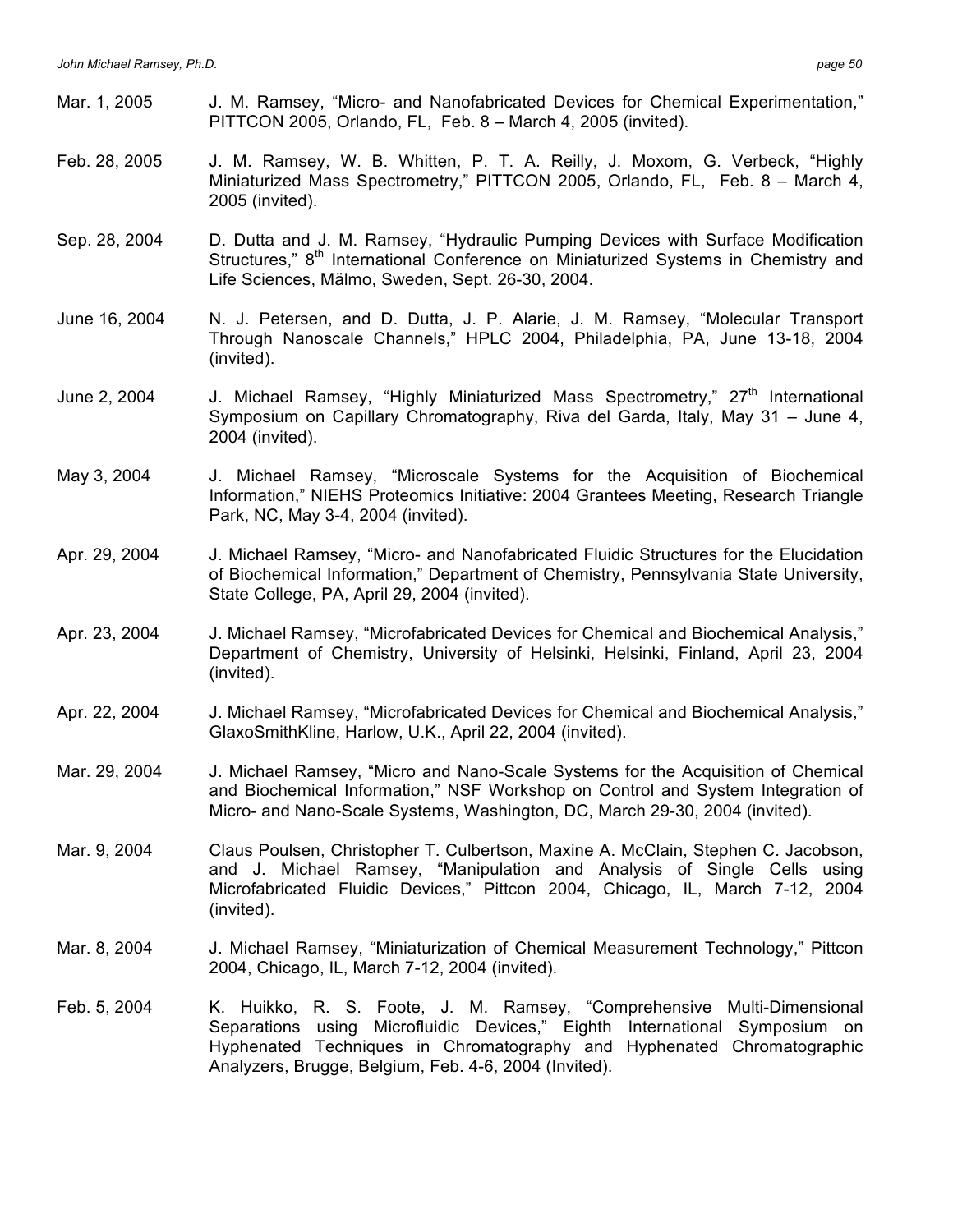(invited).

Feb. 5, 2004 J. M. Ramsey, "Microfabricated Fluidics Devices for Chemical aqnd Biochemical Analysis," Eighth International Symposium on Hyphenated Techniques in Chromatography and Hyphenated Chromatographic Analyzers, Brugge, Belgium, Feb. 4-6, 2004 (Invited). Jan. 13, 2004 J. M. Ramsey, "Microfabrication of Chemical Measurement Instrumentation," International Conference for On-Site Analysis, Arlington, VA, Jan. 12-15, 2004 (Invited). Nov. 3, 2003 J. M. Ramsey, "Miniaturization of Ion Trap Mass Spectrometry," National Science Foundation Workshop on the Prospects of Miniaturization of Mass Spectrometry, Alexandria, VA, Nov. 3-4, 2003 (invited). Oct. 27, 2003 J. M. Ramsey, "Nanofluidics and the Artificial Cell," Council of American Science Writers, Oak Ridge, TN, Oct. 26-28, 2003 (Invited). Sep. 11, 2003 J. M. Ramsey, J. Xu, and W. B. Whitten, "Micro Ion Mobility Spectrometry," NA-22 Program Review, Albuquerque, NM, Sept. 10-11, 2003 (invited). Sep. 11, 2003 J. M. Ramsey, W. B. Whitten, P. T. A. Reilly, and G. Verbeck, "Microchip Mass Spectrometry," NA-22 Program Review, Albuquerque, NM, Sept. 10-11, 2003 (invited). Sep. 9, 2003 J. M. Ramsey, "There are Advantages of Thinking Small," 226<sup>th</sup> American Chemical Society National Meeting, New York, NY, Sept. 7-11, 2003 (invited). Aug. 26, 2003 J. M. Ramsey, J. P. Alarie, S. C. Jacobson, N. Petersen, D. Dutta, A. B. Hmelo, L. C. Feldman, "Molecular Transport in Nanoconfined Spaces," Gordon Conference on the Physics and Chemistry of Microfluidics, Big Sky, MT, Aug. 24-28, 2003 (invited). Aug. 26, 2003 J. M. Ramsey, "Single Molecule Detection – DNA,", Gordon Conference on the Physics and Chemistry of Microfluidics, Big Sky, MT, Aug. 24-28, 2003 (invited). Aug. 12, 2003 J. M. Ramsey, "Micro- and Nanofabricated Fluidic Structures for High Throughput Biochemical Experimentation," University of North Carolina Medical School, Chapel Hill, NC, Aug. 12, 2003 (invited). July 31, 2003 J. M. Ramsey, "Molecular Transport in Nanoscale Confined Channels," DARPA MOLDICE Kick-off Meeting, Colorado Springs, CO, July 30-31, 2003 (invited). July 20 2003 J. M. Ramsey, "Micro- and Nanofluidic Devices for Chemical and Biochemical Experimentation," Biochemical Engineering (XIII), Boulder, CO, July 19-23, 2003 (invited). June 19, 2003 J. M. Ramsey, "Fabricated Nanofluidic Devices," Gordon Research Conference on Analytical Chemistry, New London, CT, June 15-20, 2003 (invited). May 15, 2003 J. M. Ramsey, "Thinking Small about Chemical Separations and More!," Triangle Chromatography Discussion Group Annual Meeting, Raleigh, NC, May 15, 2003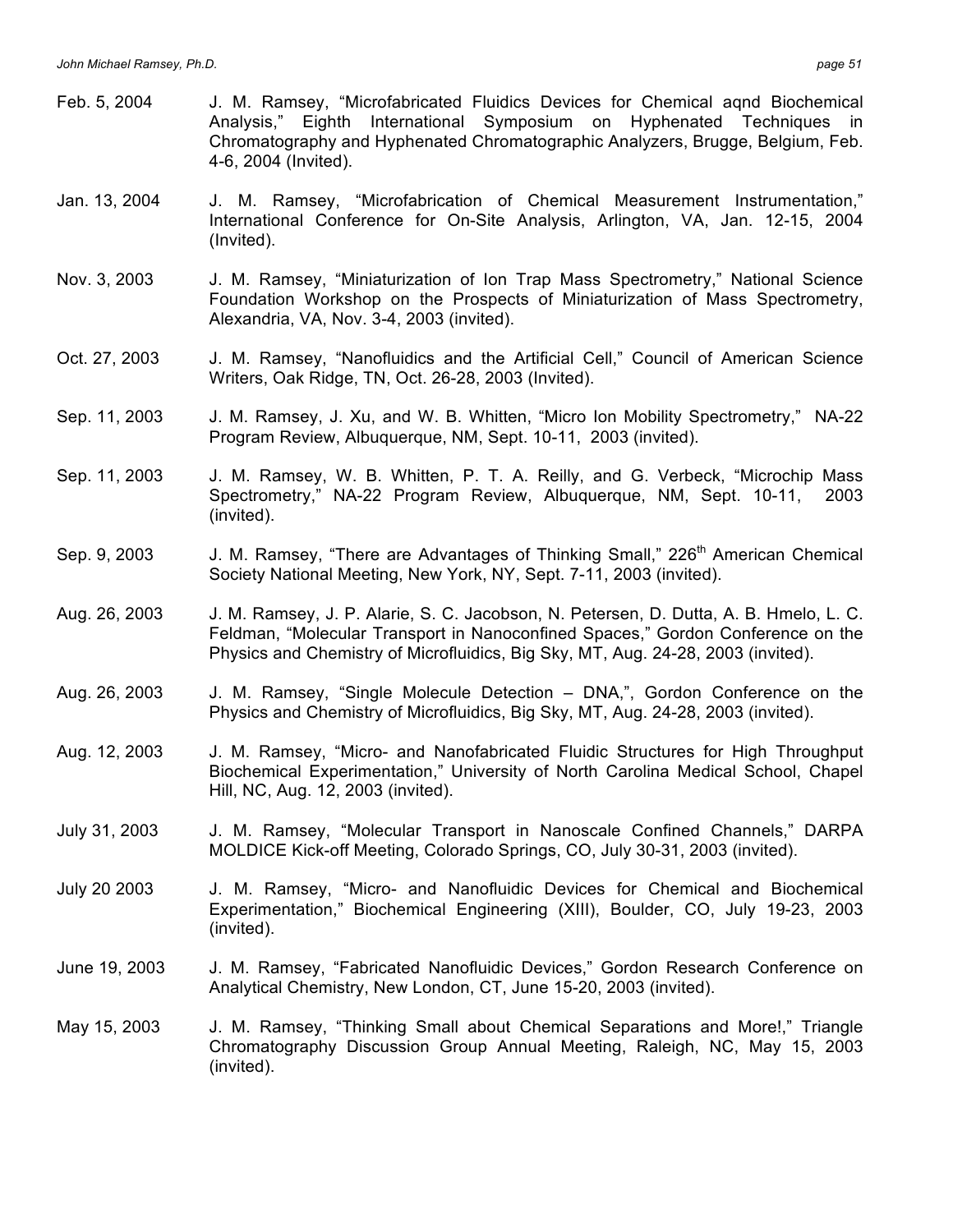| May 7, 2003   | J. M. Ramsey, "Micro- and Nanofluidic Devices for Chemical and Biochemical<br>Experimentation," Caliper Technologies, Mountain View, CA, May 7, 2003 (invited).                                                                                   |
|---------------|---------------------------------------------------------------------------------------------------------------------------------------------------------------------------------------------------------------------------------------------------|
| May 6, 2003   | J. M. Ramsey, "Micro- and Nanofluidic Devices for Chemical and Biochemical<br>Experimentation," Amgen, Thousand Oaks, CA, May 6, 2003 (invited).                                                                                                  |
| Mar. 21, 2003 | J. M. Ramsey, "Micro- and Nanofluidic Devices for Chemical and Biochemical<br>Experimentation," Department of Chemistry, University of North Carolina, Chapel Hill,<br>NC, March 21, 2003 (invited).                                              |
| Mar. 13, 2003 | J. M. Ramsey, "Molecular Transport through Nanoconfined Spaces," Pittcon 2003,<br>Orlando, FL, March 9-14, 2003 (invited).                                                                                                                        |
| Mar. 10, 2003 | Jeremy Moxom, William B. Whitten, Peter T. A. Reilly, J. Michael Ramsey, "Micro Ion<br>Trap Mass Spectrometry," Pittcon 2003, Orlando, FL, March 9-14, 2003 (invited).                                                                            |
| Mar. 10, 2003 | J. M. Ramsey, "Lab-on-a-Chip Technologies: Past, Present, and Future," Pittcon<br>2003, Orlando, FL, March 9-14, 2003 (invited).                                                                                                                  |
| Mar. 6, 2003  | J. M. Ramsey, "Micro- and Nanofluidic Devices for Chemical and Biochemical<br>Experimentation," Department of Chemistry, Arizona State University, March 6, 2003<br>(invited).                                                                    |
| Feb. 21, 2003 | J. Michael Ramsey, Christopher T. Culbertson, Maxine A. McClain, Luke Tolley,<br>Steven R. Gonda, and Stephen C. Jacobson, 2003 NASA Cell Science Conference,<br>Houston, TX, Feb. 20-22, 2003                                                    |
| Jan. 31, 2003 | J. M. Ramsey, "Micro- and Nanofluidic Devices for Chemical and Biochemical<br>Experimentation, Department of Chemical Engineering, North Carolina State<br>University, Raleigh, NC (invited).                                                     |
| Jan. 19, 2003 | J. Michael Ramsey, Stephen C. Jacobson, and J. P. Alarie, "Nanofluidics:<br>Fundamental Transport and Applications, HPCE 2003, 16th International Symposium<br>on Microscale Separations and Analysis, San Diego, CA, Jan. 17-22, 2003 (invited). |
| Dec. 16, 2002 | J. M. Ramsey and W. B. Whitten, "Microscale Ion Mobility and Mass Spectrometry<br>Devices," DARPA Workshop and Gas Phase Sensing, Monterey, CA, Dec. 16-17,<br>2002 (invited).                                                                    |
| Dec. 4, 2002  | J. M. Ramsey, "Micro- and Nanofabricated Fluidic Devices for Biochemical<br>Experimentation," NIH, NSF, NASA, ARO Biosensing Workshop, Bethesda, MD, Dec.<br>4, 2002 (invited).                                                                   |
| Dec. 2, 2002  | J. M. Ramsey, "Micro- and Nanofabricated Devices for Chemical and Biochemical<br>Experimentation, University of Tennessee Physics Colloquium, Knoxville, TN, Dec. 2,<br>2002 (invited).                                                           |
| Dec. 2, 2002  | J. M. Ramsey, "Applying Microtechnology to Chemistry and Biology: The Fluidic<br>Microprocessor," Sigma Xi, Oak Ridge, TN, Dec. 2, 2002 (invited).                                                                                                |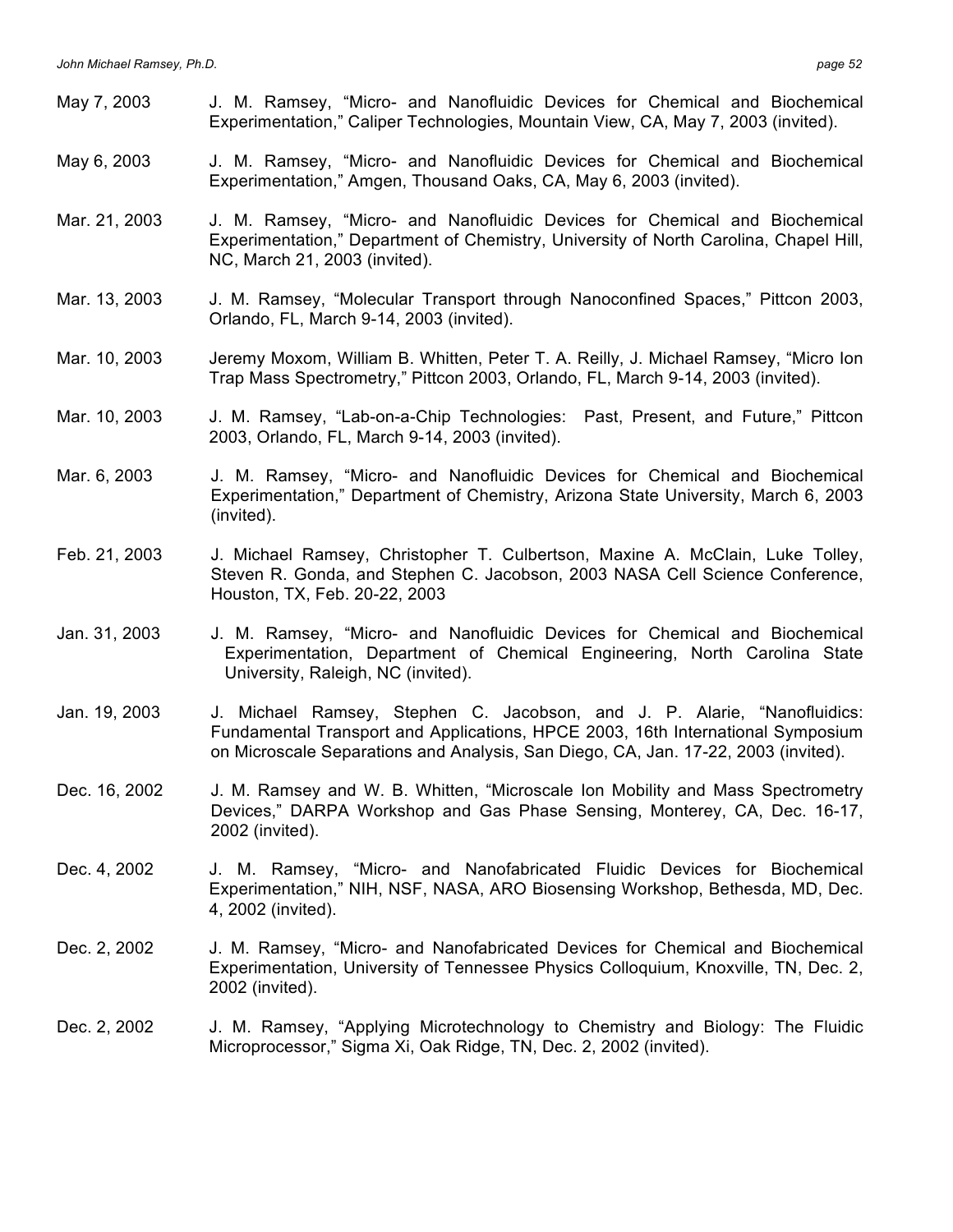- Nov. 21, 2002 J. M. Ramsey, "Micro- and Nanofluidic Devices for Chemical and Biochemical Experimentation, " Microchemical Systems Seminar Series, University of Illinois, Urbana-Champaign, IL, Nov. 21, 2002. (invited)
- Nov. 4, 2002 J. M. Ramsey, J. P. Alarie, S. C. Jacobson, N. J. Petersen, "Molecular Transport through Nanometer Confined Channels," Sixth International Conference on Miniaturized Chemical and Biochemical Analysis Systems, Nara, Japan, Nov. 3-7, 2002.
- Oct. 11, 2002 J. M. Ramsey, "Micro- and Nanofluidic Devices for Chemical and Biochemical Experimentation," 58<sup>th</sup> Midland Section American Chemical Society Fall Scientific Meeting, Midland, MI, Oct. 11, 2002 (Invited).
- Oct. 3, 2002 J. M. Ramsey, "Micro- and Nanofabricated Devices for Chemical and Biochemical Experimentation," Institute of Chemical Biology Colloquium, Vanderbilt University, Nashville, TN, Oct. 3, 2002 (Invited).
- Sep. 16, 2002 J. M. Ramsey, "Micro- and Nanofluidic Devices for Chemical and Biochemical Experimentation," Department of Chemistry, Swiss Federal Institute of Technology (ETH) Zurich, Zurich, Switzerland, Sept. 16, 2002 (invited).
- Sep. 13, 2002 J. M. Ramsey, "Micro- and Nanofluidic Devices for Performing Biochemical Experimentation," University of Barcelona, Sept. 13, 2002 (invited).
- Sep. 8, 2002 J. M. Ramsey, "Electrokinetically Driven Micro- and Nanofluidic Devices for the Analysis of Biological Materials," BioDevice Interface Science and Technology Workshop, Phoenix, AZ, Sept. 7-9, 2002 (invited).
- Sep. 4, 2002 J. M. Ramsey, "Innovative Detection Technologies II: Microfabricated Fluidic Devices," Workshop on Indicators for Waterborne Pathogens, National Research Council, National Academies of Science, Washington, DC, Sept. 4, 2002 (invited).
- Aug. 27, 2002 Stephen C. Jacobson, Jean Pierre Alarie, and J. Michael Ramsey, "Electrokinetic Transport through Nanometer Deep Channels," IEEE-NANO2002, Crystal City, VA, Aug. 25-28, 2002.
- July 30, 2002 J. P. Alarie, Stephen C. Jacobson, Shengting Cui, Hank D. Cochran, Arthur P. Baddorf, Leonard C. Feldman, and J. Michael Ramsey, "Electrokinetically Driven Molecular Transport through Nanoscale Channels," SmallTalk2002, San Diego, CA, July 28-31, 2002 (invited).
- July 24, 2002 J. M. Ramsey, "Biological Experimentation using Microfabricated Fluidic Devices," Wyeth, Sanford, NC, July 24, 2002 (invited).
- July 11, 2002 J. M. Ramsey, "Microfabricated Fluidic Devices for the Acquisition of Chemical and Biochemical Information," Amphora Discovery Corp., Research Triangle Park, NC, July 1, 2002 (invited).
- July 10, 2002 J.M. Ramsey, R.S. Ramsey, R.S. Foote, J.D. Ramsey, "Microfabricated Fluidic Devices for Protein and Peptide Mapping," 3rd Meeting for Innovative Molecular Analysis Technologies, Chantilly, VA, July 8-10, 2002 (invited).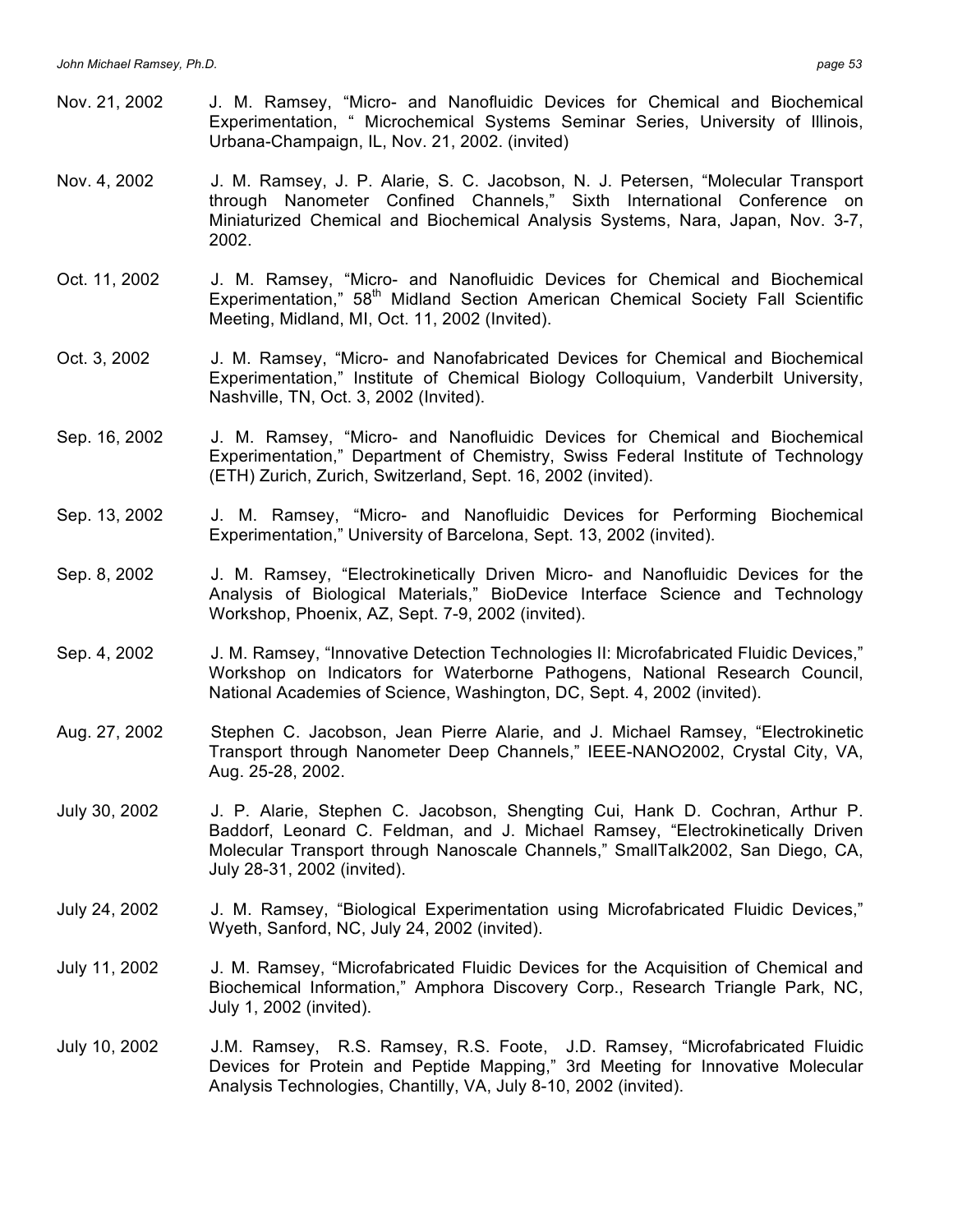- May 22, 2002 J. M. Ramsey, "Micro- and Nanofabricated Fluidic Devices for the Acquisition of Biochemical Information," Institute for Nanoscale Science and Engineering Colloquium, Vanderbilt University, Nashville, TN, May 22, 2002 (invited)
- Apr. 17, 2002 Christopher T. Culbertson, Maxine A. McClain, Stephen C. Jacobson, and J. Michael Ramsey, "Single Cell Analysis on Microfluidic Devices," 15th International Symposium on Microscale Separations and Analysis, HPCE 2002, Stockholm , Sweden, April 13- 18, 2002.
- Mar. 21, 2002 J. M. Ramsey, "Coupling Microfluidics to Mass Spectrometry: Will there be Synergy?," Pittcon 2002, New Orleans, LA, March 17-21, 2003 (invited).
- Mar. 18, 2002 Jeremy Moxom, William B. Whitten, Peter T. A. Reilly, J. Michael Ramsey, "Miniaturizing ion trap mass spectrometers," Pittcon 2002, New Orleans, LA, March 17-21, 2003 (invited).
- Jan. 30, 2002 K. A. Swinney, R. S. Foote, C.T. Culbertson, S. C. Jacobson and J. M. Ramsey, "Microfabricated Fluidic Devices for the Analysis of Genomic Materials," Dept. of Energy's 9th Genome Contractor and Grantee Workshop, Oakland, CA, Jan. 30, 2002. (invited).
- Jan. 11, 2002 J. M. Ramsey, "Fluidic Circuits for Chemical and Biochemical Experimentation: Micro to Nano," Fifth Southeastern Ultrafast Conference, Vanderbilt University, Nashville, TN, Jan. 11, 2002. (invited).
- Dec. 13, 2001 J. M. Ramsey, "Microfabricated Fluidics Devices: Technology Needs and New Directions," DARPA Workshop on Novel Applications of Microfluidics, Dulles, VA, Dec. 13, 2001 (invited).
- Dec. 10, 2001 J. M. Ramsey, "Microscale Devices for Chemical and Biochemical Experimentation," Depts. of Chemistry and Chemical Engineering, Washington State University, Pullman, WA, Dec. 10, 2001 (invited).
- Nov. 8, 2001 J. M. Ramsey, "Smaller, Faster, Cheaper, Better: Good for Electrons, why not Molecules?," Jacob Heskel Gabbay Award Address, Brandeis University, Waltham, MA, Nov. 8, 2001 (invited).
- Sep. 17, 2001 J. M. Ramsey, "Microfabricated Devices for Chemical Measurement and Experimentation," International Symposium on Microchemistry and Microsystems, Kawasaki, Japan, Sept. 17, 2001 (invited).
- Aug. 27, 2001 J. M. Ramsey, "High Efficiency Separations on Microfabricated Fluidic Structures," 222nd ACS National Meeting, Chicago, IL, August, 27, 2001 (invited).
- May 23, 2001 J. M. Ramsey, "Microfabricated Devices for Chemical Measurement and Experimentation," International Symposium on Capillary Chromatography and Electrophoresis, Las Vegas, NV, May 23, 2001 (invited).
- May 23, 2001 R. S. Ramsey, N. Gottschlich, C.T. Culbertson, S. C. Jacobson, I.M. Lazar, and J. M. Ramsey, "Rapid Protein Analysis using Microchip Devices," International Symposium on Capillary Chromatography and Electrophoresis, Las Vegas, NV, May 23, 2001 (invited).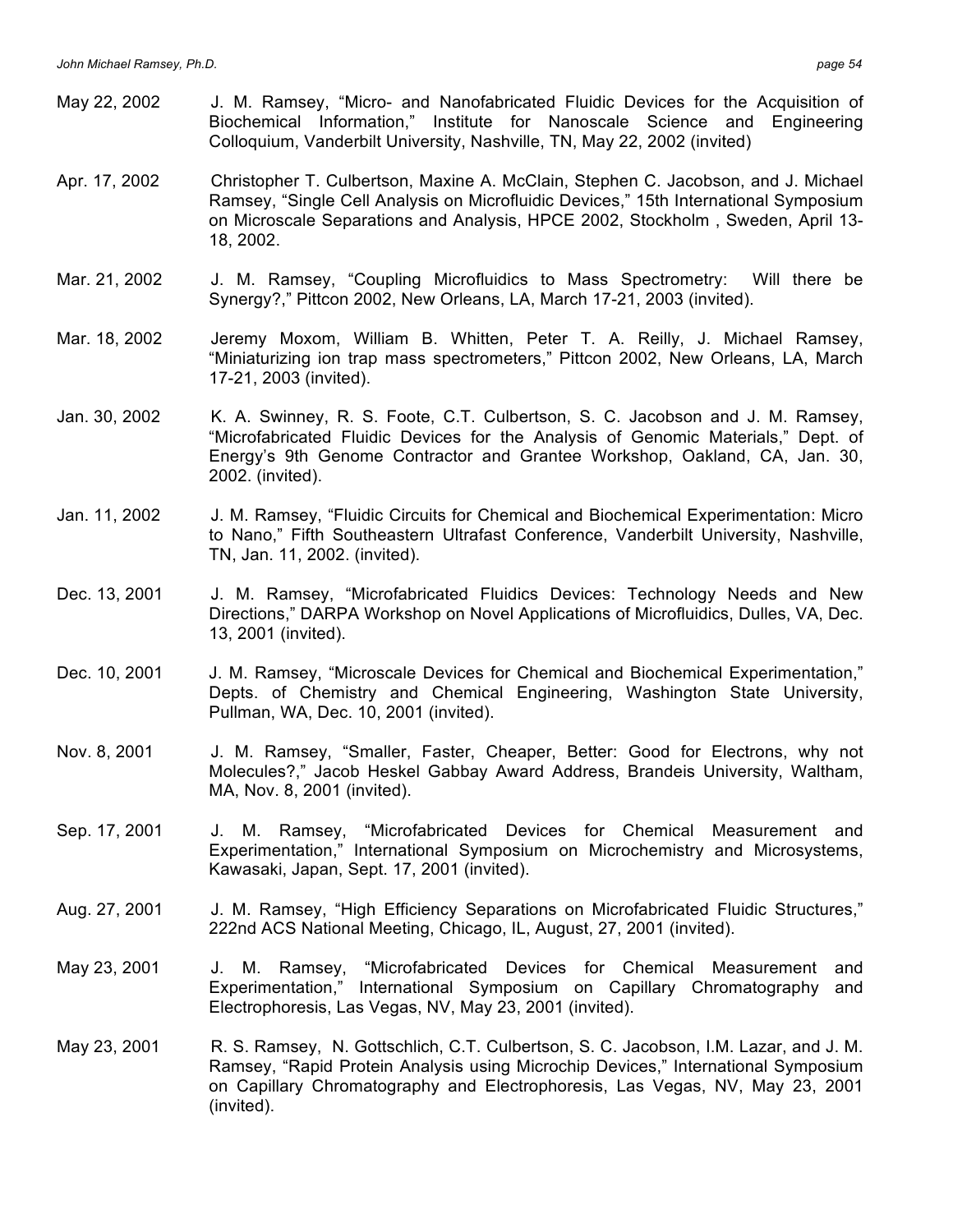- Apr. 25, 2001 J. M. Ramsey, "Microfabricated Devices for the Acquisition of Chemical and Biochemical Information," University of Minnesota, Department of Chemistry, Minneapolis, MN, April 25, 2001 (invited).
- Apr. 20, 2001 J. M. Ramsey, "Microfabricated Fluidic Devices: A new approach to chemical and biochemical experimentation," Arizona State University, Department of Chemistry, Tempe, AZ, April 20, 2001 (invited).
- Apr. 19, 2001 J. M. Ramsey, "Acquisition of Chemical and Biochemical Information Using Microfabricated Instrumentation," University of Arizona, Department of Chemistry, Tucson, AZ, April 19, 2001 (invited).
- Apr. 6, 2001 J. Michael Ramsey, Stephen C. Jacobson, Christopher T. Culbertson, Hank D. Cochran, Tony E. Haynes, David M. Zehner, Shengting Cui, and Leonard C. Feldman, "Molecular Transport in Fabricated Nanoscale Channels," DOE Workshop for Separations and Analysis, San Diego, CA, April 6, 2001 (invited).
- Apr. 5, 2001 J. Michael Ramsey, Stephen C. Jacobson, Christopher T. Culbertson, Roswitha S. Ramsey, Maxine McClaine, Robert S. Foote, "Biochemical Experimentation on Microfabricated Devices," 221st ACS National Meeting, San Diego, CA, April 5, 2001 (invited).
- Mar. 8, 2001 J. M. Ramsey, "Miniaturized Analytical Systems: Microchip devices for high throughput screening," Pittcon 2001, New Orleans, LA, March 8, 2001 (invited).
- Mar. 6, 2001 J. M. Ramsey, "Miniaturized Analytical Systems: How Wide How Deep?," Pittcon 2001, New Orleans, LA, March 6, 2001 (invited).
- Feb. 9, 2001 J. M. Ramsey, "Lab-on-a-chip devices: A new approach to chemical and biochemical experimentation," Florida State University, Department of Chemistry, Tallahassee, FL, Feb. 9, 2001 (invited).
- Jan. 30, 2001 J. M. Ramsey, "Miniaturized Devices for Biochemical Experimentation," LabAutomation 2001, Palm Springs, CA, Jan. 30, 2001 (invited).
- Jan. 17, 2001 J. M. Ramsey, S. C. Jacobson, C. T. Culbertson, and T. E. McKnight, "Microchip Devices for the Manipulation of Nanoliter Volumes," 14th International Symposium on Microscale Separations and Analysis, Boston, MA, Jan. 17, 2001 (invited).
- Dec. 17, 2000 J. M. Ramsey, "Analytical Chemistry in Small-Volumes at Low-Concentration," Pacifichem 2000, Honolulu, Hawaii, Dec. 17, 2000 (invited).
- Dec. 15, 2000 J. M. Ramsey, "High Performance Chemical Separations on Microfabricated Fluidic Devices," Pacifichem 2000, Honolulu, Hawaii, Dec. 15, 2000 (invited).
- Dec. 5, 2000 J. M. Ramsey, "Microfabricated Chemical Measurement Technology: The Way of the future?," Kanagawa Academy of Science and Technology, Kawasaki, Japan, Dec. 5, 2000 (invited).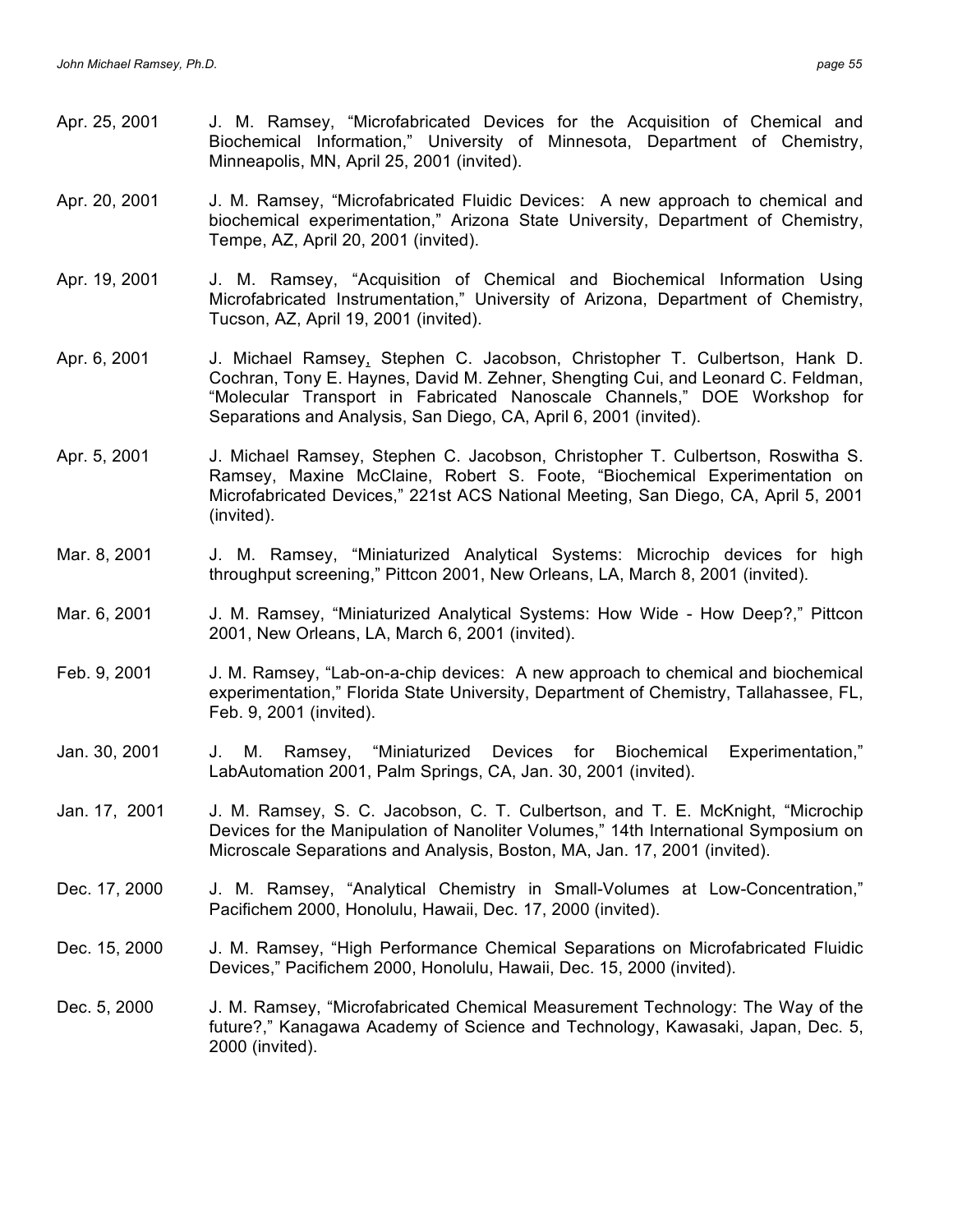- Dec. 4, 2000 J. M. Ramsey, "Lab-on-a-Chip Devices: A New Approach to Biochemical Experimentation," University of Tokyo, Institute of Industrial Science, Tokyo, Japan, Dec. 4, 2000 (invited).
- Dec. 2, 2000 J. M. Ramsey, "Lab-on-a-Chip Devices: A New Approach to Biochemical Experimentation," University of Tokushima, Tokushima, Japan, Dec. 2, 2000 (invited).
- Oct. 5, 2000 J. Michael Ramsey, S. C. Jacobson, C. T. Culbertson, R. S. Ramsey, N. Gottschlich, "High Efficiency Separations on Microfabricated Fluidic Devices," 23<sup>rd</sup> International Symposium on Chromatography, London, UK, Oct. 5, 2000 (invited).
- Sep. 21, 2000 J. M. Ramsey, "Microfabricated Devices for the Acquisition of Chemical and Biochemical Information," Northwestern University, Dept. of Chemical Engineering, Evanston, IL, Sept. 21, 2000 (invited).
- Aug. 1, 2000 J. M. Ramsey, "Microfabricated Devices for the Acquisition of Chemical and Biochemical Information," Pfizer Analytical R&D, Groton, CT, Aug. 1, 2000 (invited).
- Aug. 1, 2000 J. M. Ramsey, "Microchip-based Chemical Separations: Fundamental Advantages," Pfizer Analytical R&D, Groton, CT, Aug. 1, 2000 (invited).
- July 27, 2000 J. M. Ramsey, "Chemical and Biochemical Experimentation using Microfabricated Devices," Merck Automated Biotechnology Dept., West Point, PA, July 27, 2000 (invited).
- July 25, 2000 J. M. Ramsey, "Microfabricated Devices for the Acquisition of Chemical and Biochemical Information," USDA Advisory Committee Meeting, Raleigh, NC, July 25, 2000 (invited).
- July 6, 2000 J.M. Ramsey, R.S. Ramsey, R.S. Foote, M. I. Lazar, and N. Gottschlich, " Microfabricated Fluidic Devices for Protein and Peptide Mapping," Innovative Molecular Analysis Technologies Program Meeting, Chantilly, VA, July 6-7, 2000 (invited).
- May 16, 2000 J. M. Ramsey, "Microfabricated Fluidic Channel Structures with Intrachannel Electrical Contacts for Material Transport Control," Micrototal Analysis Systems '00, Twente, The Netherlands, May, 14-18, 2000 .
- Apr. 29, 2000 J. M. Ramsey, "Lab-on-a-Chip Technologies: Moving the Laboratory to the Sample," Tripartite Symposium on Chemical Sensing for the New Millenium, Pittsburgh, Pa (invited).
- Apr. 24, 2000 J. M. Ramsey, "Miniaturized Chemical and Biochemical Measurement Technologies: The Past, Present, and Future," Department of Chemistry, Univ. of Texas, Austin, TX, April 24, 2000 (invited).
- Apr. 18, 2000 J. M. Ramsey, "Microfabricated Devices for the Acquisition of Chemical and Biochemical Information," Department of Molecular Biotechnology, Univ. of Washington, Seattle, WA, April 18, 2000 (invited).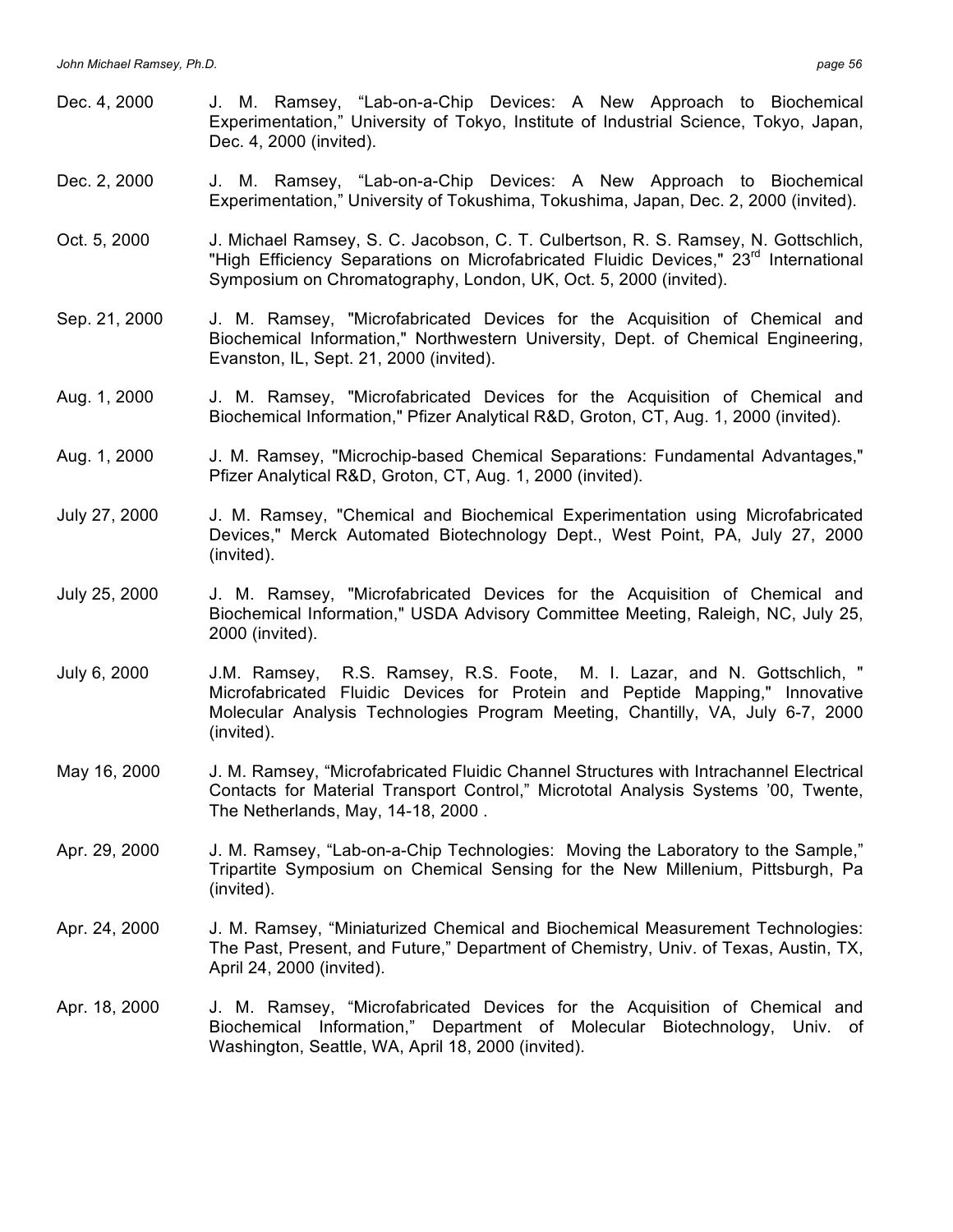- Apr. 12, 2000 J. M. Ramsey, "Microfabricated Devices for Acquiring Chemical and Biochemical Information," Department of Chemistry, Univ. of Tennessee, Knoxville, TN, April 12, 2000 (invited).
- Apr. 5, 2000 J. M. Ramsey, "Lab-on-a-Chip Devices: A New Approach to Biochemical Experimentation," Glaxo Welcome, Research Triangle Park, NC, April 5, 2000 (invited).
- Apr. 4, 2000 J. M. Ramsey, "Microfabricated Devices for the Acquisition of Chemical and Biochemical Information," Department of Chemsitry, North Carolina State Univ., Raleigh, NC, April 4, 2000 (invited).
- Apr. 3, 2000 J. M. Ramsey, "Microfabricated Devices for the Acquisition of Chemical and Biochemical Information," Department of Chemsitry, Univ. of North Carolina, Chapel Hill, NC, April 3, 2000 (invited).
- Mar. 30, 2000 J. M. Ramsey, "Electrokinetic Transport in Microfluidic Devices," 219th ACS National Meeting, San Francisco, CA, March 26-30, 2000 (invited).
- Mar. 29, 2000 J. M. Ramsey, "Microfabricated Devices for Chemical Processing and Separation," 219th ACS National Meeting, San Francisco, CA, March 26-30, 2000 (invited).
- Mar. 13, 2000 J. M. Ramsey, "Sample Preparation Procedures for Lab-on-a-Chip Devices," Pittcon'00, New Orleans, LA, March 12-16, 2000 (invited).
- Feb. 22, 2000 J. M. Ramsey, "Microfabricated Devices and Mass Spectrometry," 13th International Symposium on High Performance Capillary Electrophoresis and Related Microscale Techniques, Saarbruken, Germany, Feb. 20-24, 2000 (invited).
- Feb. 17, 2000 J. M. Ramsey, "Microfluidics: Providing Access to Chemical and Biochemical Information," Workshop on Microfluidics, Espoo, Finland, Feb. 17, 2000 (invited).
- Feb. 11, 2000 J. M. Ramsey, "Microfabricated fluidic devices: new approaches to chemical measurements,"Optical Society of America Topical Meeting on Laser Applications to Chemical and Environmental Analysis, Santa Fe, NM, Feb. 11-14, 2000 (invited).
- Jan. 27, 2000 J. M. Ramsey, "Transforming the laboratory into a sensor: The Laboratory-on-a-Chip," Gordon Research Conf. On Chemical Sensors, Ventura, CA, Jan. 24-27, 2000 (invited).
- Jan. 24, 2000 O. Kornienko, J. Xu, P. T. A. Reilly, W. B. Whitten, J. M. Ramsey, "Microscale Devices for Identification of Gas Phase Ions," American Society of Mass Spectrometry Sanibel Conf., Sanibel Island, FL, Jan. 22-25, 2000 (invited).
- Dec. 14, 1999 J. M. Ramsey, "Microfluidic Technologies: Providing Access to Chemical and Biochemical Information," Department of Manufacturing Engineering, Boston Univ., Boston, MA, Dec. 14, 1999 (invited).
- Dec. 3, 1999 J. M. Ramsey, "Microfluidic Technologies: Providing Access to Chemical and Biochemical Information," Department of Chemistry, Univ. of Florida, Gainsville, FL, Dec. 3, 1999 (invited).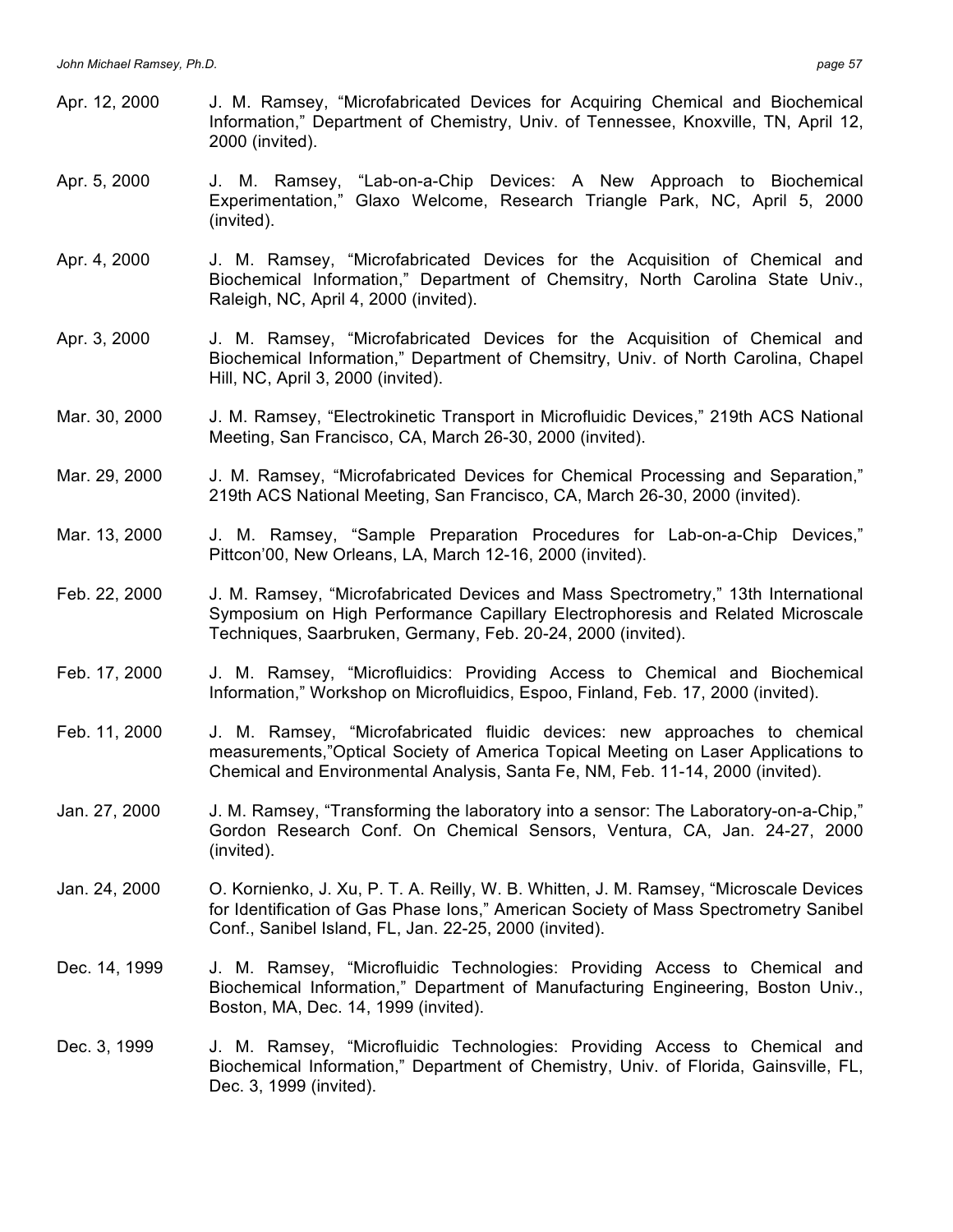Nov. 17, 1999 O. Kornienko, J. Xu, P. T. A. Reilly, W. B. Whitten, J. M. Ramsey, "Microdevices for Measuring the Size-to-Charge Ratio of Gas Phase Ions,"  $38<sup>th</sup>$  Eastern Analytical Symposium and Exposition, Somerset, NJ, Nov. 17, 1999 (invited). Nov. 17, 1999 J. M. Ramsey, " Microfabricated Fluidic Devices for the Generation of Genetic Information," 38<sup>th</sup> Eastern Analytical Symposium and Exposition, Somerset, NJ, Nov. 17, 1999 (invited). Nov. 13, 1999 J. M. Ramsey, " The Laboratory-on-a-Chip: A new approach to chemical and biochemical experimentation," Department of Faculty of Sciences, Himeji Institute of Technology, Himeji, Japan Nov. 13, 1999 (invited). Nov. 12, 1999 J. M. Ramsey, "Lab-on-a-Chip Technologies: Providing Access to Chemical and<br>Biochemical Information." 22<sup>nd</sup> International Symposium on Capillarv Biochemical Information," 22<sup>nd</sup> International Symposium on Capillary Chromatography," Gifu, Japan, Nov. 12, 1999 (invited). Nov. 10, 1999 J. M. Ramsey, " The Laboratory-on-a-Chip: A new approach to chemical and biochemical experimentation," Department of Micro Systems Engineering, Nagoya University, Nagoya, Japan Nov. 10, 1999 (invited). Nov. 8, 1999 J. M. Ramsey, " The Laboratory-on-a-Chip: A new approach to chemical and biochemical experimentation," Department of Medicinal Chemistry, The University of Tokushima, Shomachi, Tokushima, Japan Nov. 8, 1999 (invited). Nov. 3, 1999 J. M. Ramsey, "Lab-on-a-Chip Devices for High-Throughput Chemical Analysis," 16th Montreux LC/MS Symposium, Hilton Head, SC, Nov. 3-5, 1999 (invited). Nov. 1, 1999 J. M. Ramsey, "Lab-on-a-Chip: Microtechnology for Chemical Sensing," American Insitute of Chemical Engineers 1999 Annual Meeting, Dallas, TX, Nov. 1-5, 1999 (invited). Oct. 28, 1999 J. M. Ramsey, "Microfabricated Devices for the Acquisition of Chemical and Biochemical Information," University of Texas, Austin, TX, Oct. 28, 1999 (invited). Oct. 21, 1999 J. M. Ramsey, "Microfabricated Devices for Chemical and Biochemical Experimentation," Texas A&M University, College Station, TX, Oct. 21, 1999 (invited). Oct. 14, 1999 J. M. Ramsey, "Microfabricated Fluidic Devices for Chemical and Biochemical Experimentation," Analytical Separations 2000, Vaals, Netherlands, Oct. 14-15, 1999 (invited). Oct. 7, 1999 J. M. Ramsey, "Lab-on-a-Chip Devices: A New Approach to Chemical and Biochemical Experimentation," Parke-Davis Ninth Annual Analytical Chemistry Symposium, Holland, MI, Oct. 6-7, 1999 (invited). Sep. 28, 1999 J. M. Ramsey, "Microfabricated Devices for Chemical and Biochemical Experimentation," Department of Chemistry and Biochemistry, University of Maryland, College Park, MD, Sept. 28, 1999 (invited). Aug. 12, 1999 J. M. Ramsey, "Microfabricated Devices for Chemical and Biochemical Experimentation," Department of Chemistry, Indiana University, Bloomington, IN, Aug. 12, 1999 (invited).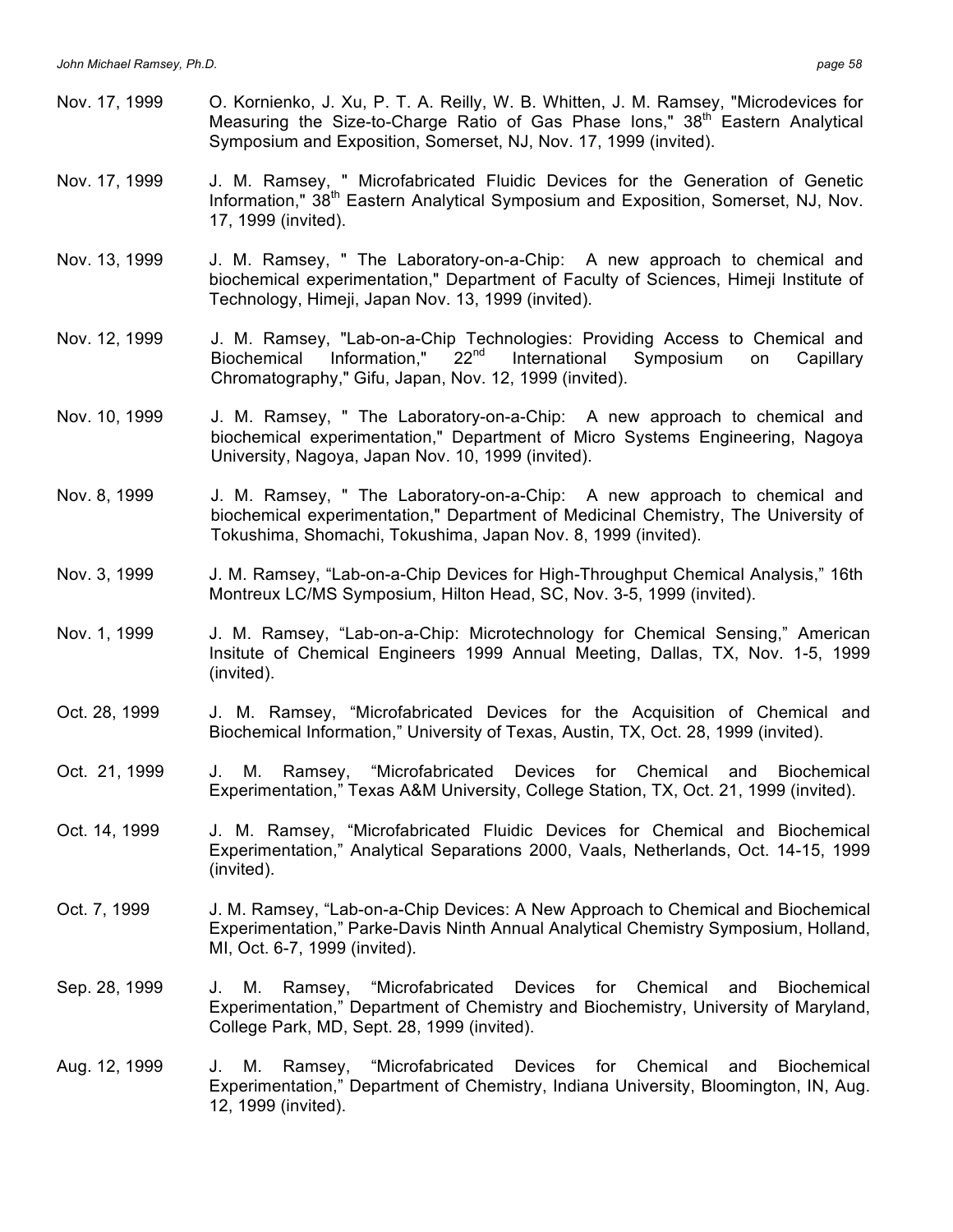- June 21, 1999 J. M. Ramsey, "Lab-on-a-Chip and More: New Approaches to Experimental Chemistry and Biology," Merck KGaA, Darmstadt, Germany, June, 21, 1999. (invited)
- June 11, 1999 J. M. Ramsey, "The Lab-on-a-Chip: A new approach to chemical and biochemical experimentation" The Microelectronics Center, The Technical University of Denmark, Lyngby, Denmark, June 11, 1999. (invited)
- May 14, 1999 J. M. Ramsey, "Lab-on-a-Chip: Microtechnology for Acquiring Chemical Information," Association of Indiana University Chemists 50th Anniversary Symposium, Indiana University, Bloomington, IN, May 14, 1999 (invited).
- Apr. 22, 1999 J. M. Ramsey, "Lab-on-a-Chip Devices: A New Approach to Biochemical Experimentation," New Technologies Seminar Series, National Cancer Institute, Bethesda, MD, April 22, 1999 (invited).
- Mar. 24, 1999 P.T.A. Reilly, W.B. Whitten, and J.M. Ramsey, "Real-Time Analysis of Combustion Derived Aerosols using Tandem Mass Spectrometry," 217th ACS National Meeting March 21 - 25, 1999, Anaheim, CA (invited).
- Mar. 23, 1999 J. M. Ramsey, "Lab-on-a-Chip Devices: A New Approach to Biochemical Experimentation, "Zeneca Conference on Analytical Sciences and New Technology," Zeneca Western Research Center, March 22-23, 1999, Richmond, CA (invited).
- Mar. 22, 1999 W.B. Whitten, P. Reilly, and J.M. Ramsey, "Real-Time Size and Chemical Characterization of Environmental Particles using Ion Trap Mass Spectrometry," 217th ACS National Meeting March 21 - 25, 1999, Anaheim, CA (invited).
- Mar. 10, 1999 J. Michael Ramsey, "The Lab-on-a-Chip: Smaller, Faster, Cheaper?," Pittcon'99, Orlando, FL (invited).
- Jan. 28, 1999 J. Michael Ramsey, "Development and Integration of Miniaturized Functional Elements for Lab-on-a-Chip Devices," 12th International Symposium on High Performance Capillary Electrophoresis and Related Microscale Techniques, Palm Springs, CA (invited).
- Jan. 14, 1999 J. Michael Ramsey, "Lab-on-a-Chip Devices: A New Approach to Biochemical Experimentation," Parke-Davis, Alameda, CA (invited).
- Dec. 8, 1998 J. Michael Ramsey, "Microfabricated Devices for Acquiring Biochemical Information," Lilly Pharmaceuticals, Indianapolis, IN (invited).
- Dec. 3, 1998 J. Michael Ramsey, "Lab-on-a-chip Technologies," MASINT EXPO, Washington, DC (invited).
- Oct. 29, 1998 J. Michael Ramsey, "Lab-on-a-Chip devices for acquisition of chemical and biochemical information," 4th International Micromachine Symposium, Tokyo, Japan, Oct. 29-30, 1998 (invited).
- Oct. 15, 1998 J. M. Ramsey, "Integrated Microfabricated Devices for Biochemical Measurements," NCRR Workshop on Integrated Genomics Technologies, National Center for Research Resources, National Institutes of Health, Washington, DC, Oct. 16-16, 1998 (invited).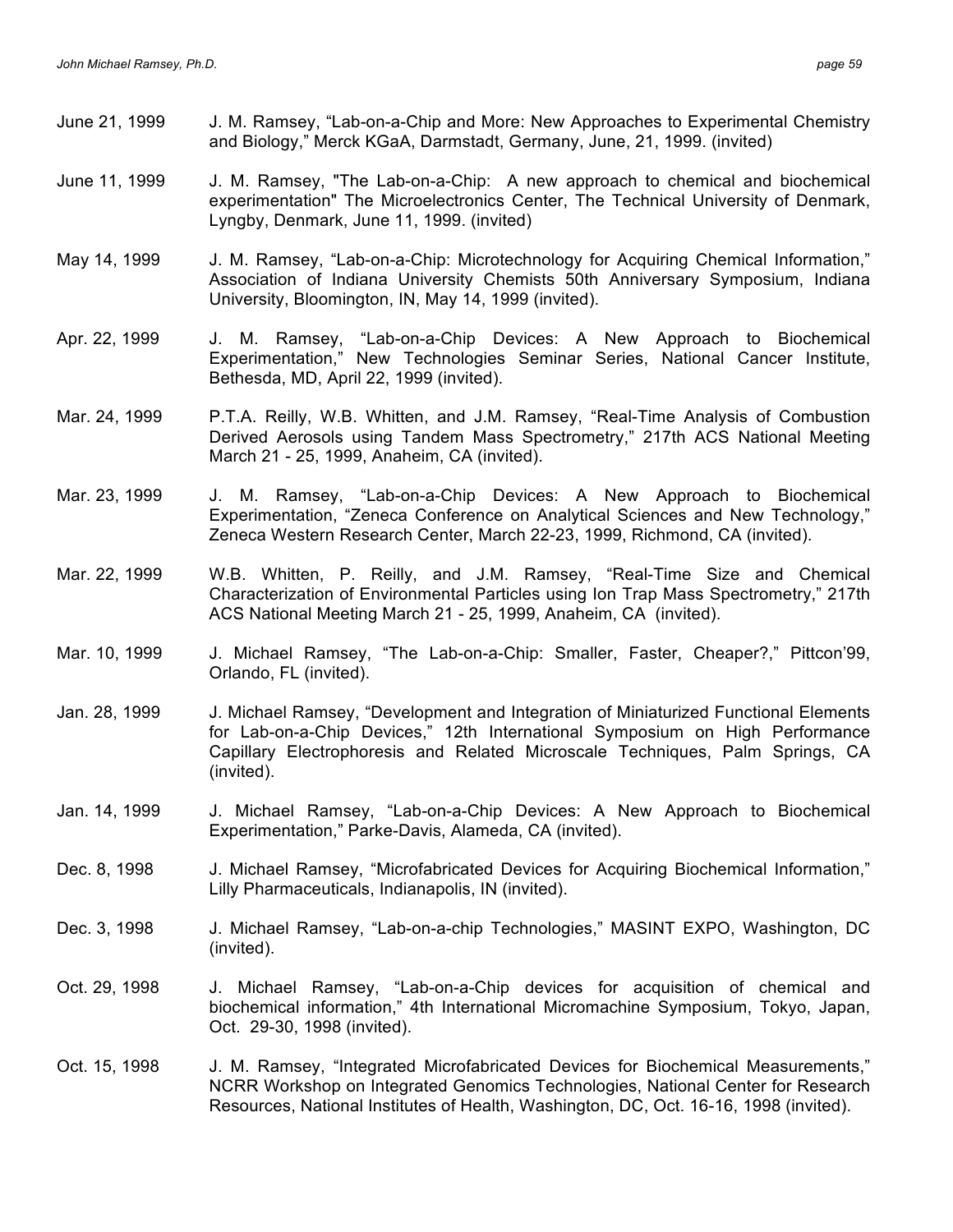- Oct. 13, 1998 J. Michael Ramsey, "Microfabricated Fluidic Structures for Chemical Analysis: The Challenges of Increasing Complexity," µTAS '98, Banff, Canada, Oct. 12-16, 1998 (invited).
- Oct. 8, 1998 J. M. Ramsey, P. T. A. Reilly, and W. B. Whitten, "Real-Time Identification of Illicit Materials in Aerosol Particles by Laser Desorption Mass Spectrometry," Optical Society of America National Meeting, Baltimore, MD, Oct. 4-9, 1998 (invited).
- Oct. 6, 1998 J. Michael Ramsey, "Applying the Microelectronics Paradigm to Chemical and Biochemical Measurements: The Lab-on-a-Chip and More," Optical Society of America National Meeting, Baltimore, MD, Oct. 4-9, 1998 (invited tutorial).
- Oct. 4, 1998 J. Michael Ramsey, "Microfabricated Structures for High Performance Chemical Separations: Can Mass Spectrometry Meet the Challenges?," Asilomar Conference on Mass Spectrometry, Oct. 1-6, 1998 (invited).
- Sep. 15, 1998 J. Michael Ramsey, "Microfabricated devices for High-Speed Electrically Driven Separations," 22nd International Symposium on Chromatography, Rome, Italy, Sept. 13-18, 1998 (invited).
- Sep. 16, 1998 J. Michael Ramsey, "Microfabricated Structures for Performing Chemical Separations and Analysis Procedures," 22nd International Symposium on Chromatography, Rome, Italy, Sept. 13-18, 1998 (invited).
- Aug. 27, 1998 J. Michael Ramsey, "Microchip Separations: Small And Fast," 216th ACS National Meeting, Boston, MA, Aug. 23-27, 1998 (invited).
- Aug. 26, 1998 J. Michael Ramsey, "Microdomain Chemical Analysis," 216th ACS National Meeting, Boston, MA, Aug. 23-27, 1998 (invited).
- Aug. 11, 1998 J. Michael Ramsey, "Microfabricated Devices for Acquiring Biochemical Information," Millennium Pharmaceuticals, Boston, MA, (invited).
- Aug. 6, 1998 J. M. Ramsey, "Lab-on-a-Chip Devices for Acquiring Chemical Information," 1998 American Association of Clinical Chemistry National Meeting, Chicago, IL, Aug. 6, 1998 (invited).
- June 11, 1998 J. M. Ramsey, "Microfabricated Fluidic Devices for Monitoring CW Related Materials in Water," 1998 MASINT Chemical Defense Science and Technology Symposium, US Army Edgewood Research, Development and Engineering Center, Aberdeen, MD, June 11, 1998.
- May 22, 1998 J. M. Ramsey, "Microchip Devices for DNA Fingerprinting," Third Annual National Conference on the Future of DNA: Implications for the Criminal Justice System," Chicago, IL, May 21-22, 1998 (invited).
- May 14, 1998 J. M. Ramsey, "Microfabricated Fluidic Structures for the Elucidation of Chemical and Biochemical Information," Molecular Dynamics, Sunnyvale, CA, May 14, 1998 (invited).
- May 1, 1998 J. M. Ramsey, "How Big is the Lab-on-a-Chip?" University of Illinois, Urbana, IL, May 1, 1998 (invited).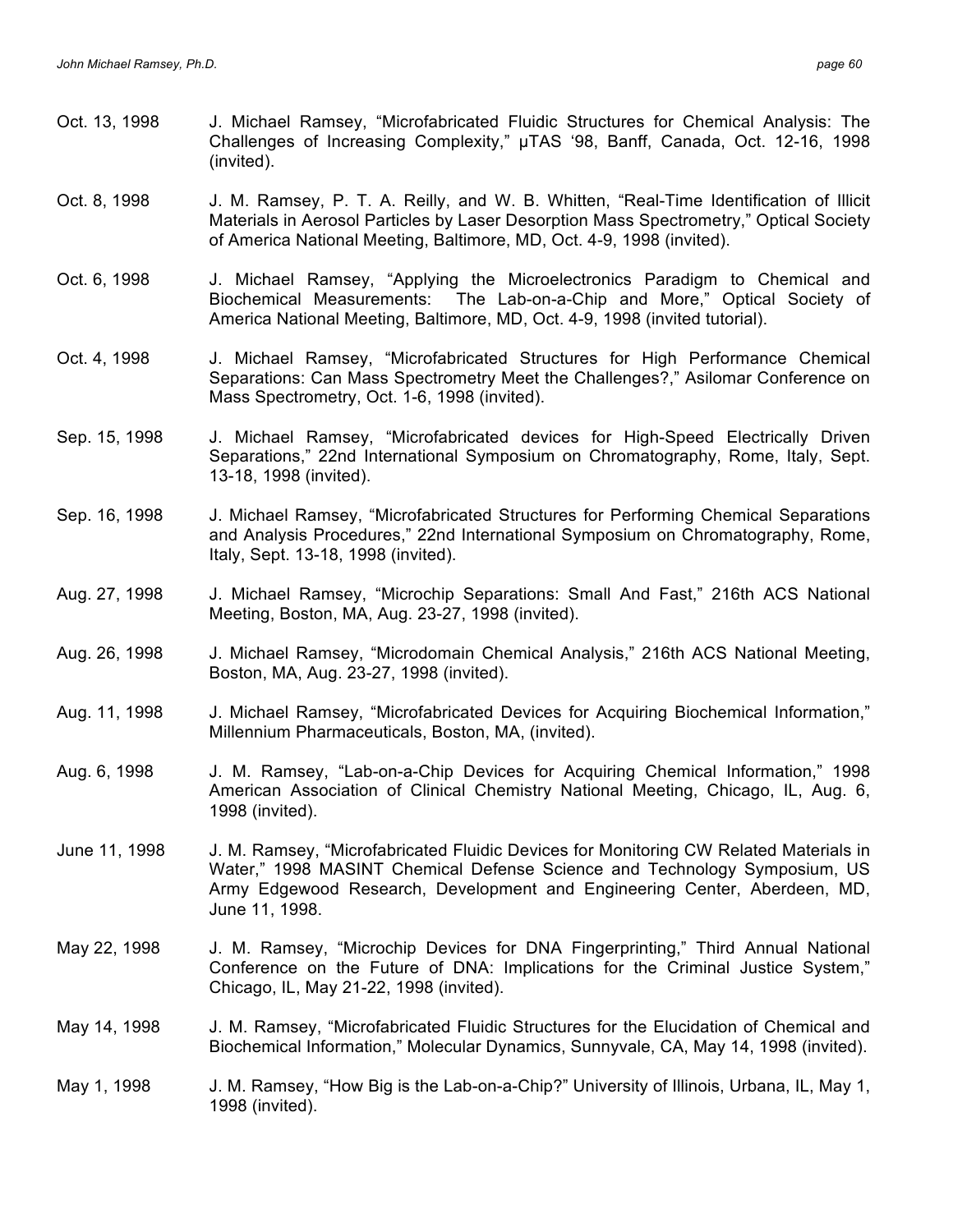- Apr. 28, 1998 J. M. Ramsey, "Lab-on-a-Chip Devices for Acquiring Chemical and Biochemical Information," Institut für Spektrochemie und Angewandte Spektroscopy, Dortmund, Germany, April 27-29, 1998 (invited). Apr. 24, 1998 J. M. Ramsey, "Lab-on-a-Chip Devices for Acquiring Chemical and Biochemical Information," Technical University of Munich, Munich, Germany, April 24, 1998 (invited). Apr. 23, 1998 J. M. Ramsey, "Microchip Devices for High-Throughput Chemical and Biochemical Assays," Analytica '98, Munich, Germany, April 23-24, 1998 (invited). Apr. 22, 1998 J. M. Ramsey, "Lab-on-a-Chip Devices for Acquiring Chemical and Biochemical Information," Imperial College, London, United Kingdom, April 22, 1998 (invited). Mar. 11, 1998 J. M. Ramsey, "Applications of Microprocessing in Chemical Analysis and Diagnosis/Lab-on-a-Chip," Second International Conference on Microreaction Technology, New Orleans, LA, March 8-12, 1998 (invited). Mar. 9, 1998 J. M. Ramsey, "Lab-on-a-Chip Devices: Thinking Small About Chemical and Biochemical Measurements," Laser Applications to Chemical and Environmental Analysis Meeting, Orlando, FL, March 8-11, 1998 (invited). Mar. 6, 1998 J. M. Ramsey, "Lab-on-a-Chip: Applying the Microelectronics Paradigm to Chemistry" Vision 2020 Workshop, New Orleans, LA, March 5-8, 1998 (invited). Mar. 5, 1998 J. M. Ramsey, "Real-Time Microparticle Analysis Using Tandem Mass Spectrometry," PittCon '98, New Orleans, LA, March 1-6, 1998 (invited). Mar. 2, 1998 J. M. Ramsey, "Capillary Electrophoresis: A Valuable Component for the Lab-on-a-Chip," PittCon '98, New Orleans, LA, March 1-6, 1998 (invited). Feb. 8, 1998 J. M. Ramsey, "Microchip DNA Fingerprinting Devices," NIJ Forensic Sciences Program, San Francisco, CA, February 8-9, 1998 (invited). Feb. 5, 1998 J. M. Ramsey, "Laboratory-on-a-Chip Devices for Chemical and Biochemical Analysis," 11th International Symposium on High Performance Capillary Electrophoresis and Related Microscale Techniques, Orlando, FL, Feb. 5, 1998 (invited).
- Jan. 21, 1998 J. M. Ramsey, "Lab-on-a-Chip: Doing Chemistry and Biochemistry from the Keyboard," LabAutomation'98, San Diego, CA, Jan. 21, 1998 (invited).
- Nov. 24, 1997 J. M. Ramsey, "Chemical and Biochemical Assays Using Microfabricated Fluidic Structures," Tennessee Eastman, Kingsport, TN, Nov. 24, 1997 (invited).
- Oct. 29, 1997 W. B. Whitten, P. T. A. Reilly, R. A. Gieray, and J. M. Ramsey, "Real-Time MS/MS Characterization of Individual Aerosol Particles," 24th Annual Conference of the Federation of Analytical Chemistry and Spectroscopy Societies, Providence, Rhode Island, October 26-30, 1997 (invited).
- Oct. 23, 1997 J. M. Ramsey, "Lab-on-a-Chip Devices for Biochemical Measurements," SmithKline Beecham Pharmaceuticals Seminar, King of Prussia, PA, October 23, 1997 (invited).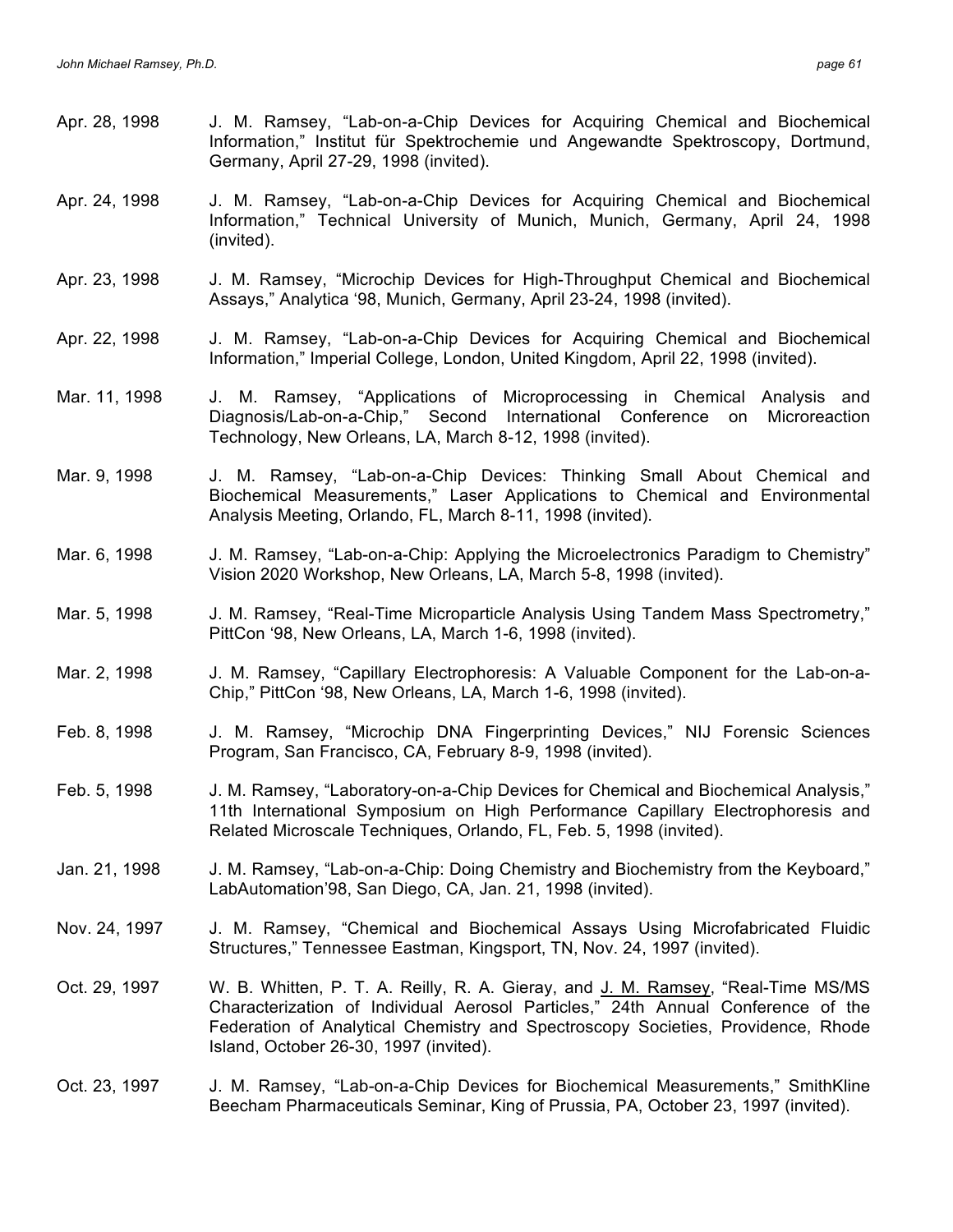| Oct. 16, 1997 | J. M. Ramsey, "Microfabricated Chemical Systems," Nanoengineering Workshop<br>sponsored by Corning, Inc., Paris, France, October 16-17, 1997 (invited).                                                                                               |
|---------------|-------------------------------------------------------------------------------------------------------------------------------------------------------------------------------------------------------------------------------------------------------|
| Oct. 7, 1997  | J. M. Ramsey, "Applying the Microelectronics Paradigm to Chemistry: The Lab-on-a-<br>Chip," ISA Tech/97, Anaheim, CA, October 7-9, 1997 (invited).                                                                                                    |
| Sep. 23, 1997 | J. M. Ramsey, "Detection of Single Fluorescent Molecules in Microdroplet Streams,"<br>XXX CSI, Melbourne, Australia, September 21-25, 1997 (invited).                                                                                                 |
| July 30, 1997 | J. M. Ramsey, "Sensors Based upon Laboratory-on-a-Chip Concepts," Gordon<br>Conference on Bioanalytical Sensors, New England College, NH, July 27-31, 1997<br>(invited).                                                                              |
| July 9, 1997  | J. M. Ramsey, "Monolithically Integrated Microdevices for Performing Chemical and<br>Biochemical Analysis," Tenth Intl. Symp. On HPCE & Related Microscale Techniques,<br>Kyoto, Japan, July 8-11, 1997 (invited).                                    |
| June 18, 1997 | J. Michael Ramsey, Andrew G. Hadd, and Stephen C. Jacobson, "Applications o<br>Precise Fluid Control on Microchips," Ninth International Conference on Solid-State<br>Sensors and Actuators, Chicago, IL, June 16-19, 1997.                           |
| June 11, 1997 | J. Michael Ramsey, "Lab-on-a-Chip Devices for Monitoring Water Borne CW Related<br>Materials," 1997 MASINT Chemical Defense Science and Technology Symposium,<br>Kansas City, MO, June 10-12, 1997 (invited).                                         |
| May 19, 1997  | J. Michael Ramsey, "Fluidic Manipulations and Separations Using Microchips," 19th<br>Intl. Symposium on Capillary Chromatography and Electrophoresis, Wintergreen, VA,<br>May 18-22, 1997 (invited).                                                  |
| May 6, 1997   | J. Michael Ramsey, "Lab-on-a-Chip: Miniaturization of the Biochemistry Laboratory,"<br>Biomarkers, the Genome and the Individual, Charleston, SC, May 4-8, 1997 (invited).                                                                            |
| Apr. 16, 1997 | J. Michael Ramsey, "Microfabricated Chemical Separation and Analysis Devices,"<br>American Chemical Society 213th National Meeting, San Francisco, CA, April 13-17,<br>1997 (invited).                                                                |
| Apr. 14, 1997 | Detection of Single Fluorescent Molecules in Microdroplets: Experiment and<br>Photophysics," American Chemical Society 213th National Meeting, San Francisco,<br>CA, April 13-17, 1997 (invited).                                                     |
| Mar. 19, 1997 | J. Michael Ramsey, "Integrated Microfabricated Devices for Chemical and Biochemical<br>Analysis," Pittsburgh Conference and Exposition, Atlanta, GA, March 16-21, 1997<br>(invited).                                                                  |
| Feb. 27, 1997 | J. Michael Ramsey, "Integrated Microdevices for Performing Chemical and Biochemical<br>Analysis," Louisiana State University Symposium Series, Baton Rouge, LA, February<br>27, 1997 (invited).                                                       |
| Feb. 25, 1997 | J. Michael Ramsey, S. C. Jacobson, and R. S. Foote, "Microfabricated Devices for<br>Performing Chemical and Biochemical Analysis," First International Conference on<br>Microreaction Technology, Frankfurt, Germany, February 23-25, 1997 (invited). |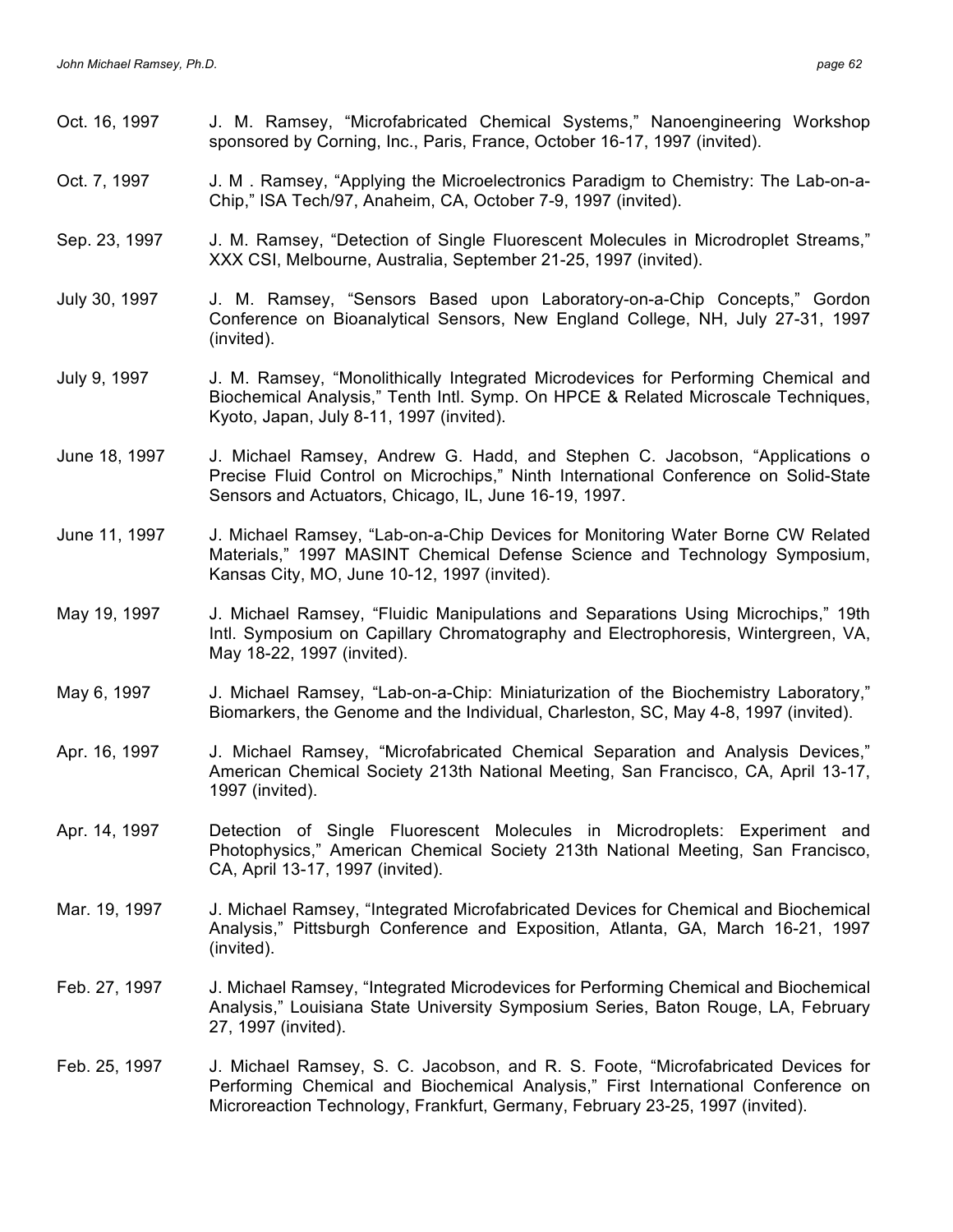- Feb. 21, 1997 J. Michael Ramsey, "Chemical and Biochemical Assays Using Microfabricated Fluidic Structures," BASF Symposium, Ludwigshafen, Germany, February 21, 1997 (invited).
- Jan. 30, 1997 J. Michael Ramsey, "Integrated Microstructures for Biochemical Analysis," HPCE '97, Anaheim, CA, January 26-30, 1997 (Plenary).
- Jan. 14, 1997 J. M. Ramsey, S. C. Jacobson, and R. S. Foote, "Microdevices for DNA Analysis," 1997 MASINT Biological Defense Science and Technology Symposium, Patrick Air Force Base, FL, January 14-16, 1997 (invited).
- Nov. 20, 1996 J. Michael Ramsey, "Miniature Chemical Measurement Systems," 2nd International Symposium on Micro Total Analysis Systems, Basel, Switzerland, November 19-22, 1996 (invited).
- Nov. 8, 1996 J. Michael Ramsey, Detection of Single Fluorescent Molecules in Microdroplets: Experiment and Photophysics," Fourth Korean Symposium on Laser Spectroscopy, KAERI, Taejon, South Korea, November 8-9, 1996 (invited).
- Nov. 6, 1996 J. Michael Ramsey, "Small Volume Chemical Analysis: Single Molecules and Microchips," Pohang University, Pohang, South Korea, November 6, 1996 (invited).
- Nov. 5, 1996 J. Michael Ramsey, "Single Molecule Detection in Microdroplets," Seoul National University, Seoul, South Korea, November 5, 1996 (invited).
- Oct. 25, 1996 J. Michael Ramsey, "The Chemistry Laboratory on a Chip: What are the Prospects?" University of Nebraska, Lincoln, NE, October 25, 1996 (invited).
- Oct. 24, 1996 J. Michael Ramsey, "Integrated Micro-Devices for Chemical and Biochemical Analysis," Microfabrication Technology for Biomedical Applications Conference, San Jose, CA, October 24-25, 1996 (invited).
- Oct. 16, 1996 J. Michael Ramsey, "Microfabricated Devices for Chemical and Biochemical Analysis," 43rd National Symposium of American Vacuum Society, Philadelphia, PA, October 13- 16, 1996 (invited).
- Oct. 13, 1996 J. Michael Ramsey, "DNA Analysis Using Microfabricated Devices," 24th Annual Florida Medical Examiners Conference: DNA Past, Present, and Future, St. Petersburg, FL, October 10-13, 1996 (invited).
- Sep. 20, 1996 J. Michael Ramsey, "Lab-on-a-Chip Technologies: Present Status," Waters Corporation, Milford, MA, Sept. 20, 1996 (invited).
- Sep. 10, 1996 J. Michael Ramsey, "The "Lab-on-a-Chip" : What are the Prospects?," Indiana University, Bloomington, IN, August 26, 1996 (invited).
- Aug. 26, 1996 J. Michael Ramsey, "Biochemical Assays on Microfabricated Devices," 212th ACS National Meeting, Orlando, FL, August 25-29, 1996 (invited).
- Aug. 12, 1996 J. Michael Ramsey, "Chemical & Biochemical Assays Using Microfabricated Devices," IBC Microfabrication and Microfluidics Conferences, San Francisco, CA, August 12-14, 1996 (invited).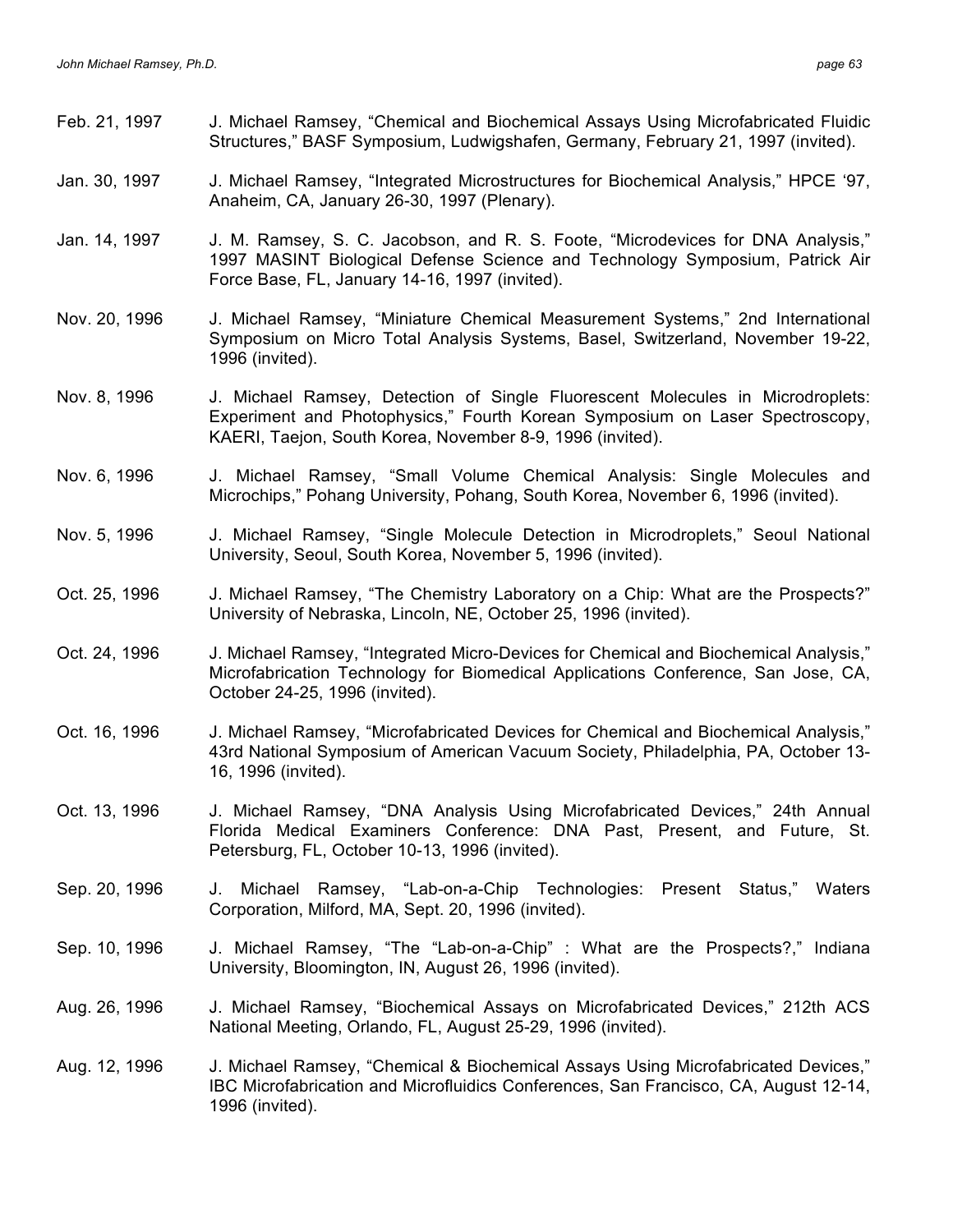- Aug. 8, 1996 J. Michael Ramsey, "Laboratory on A Chip Technologies for Environmental Monitoring," CMO MASINT Chemical Defense '96 Science and Technology Review, Battelle Memorial Institute, Columbus, OH, August 8, 1996 (invited).
- Aug. 4, 1996 J. Michael Ramsey, "Microfabricated Chemical Instruments," Gordon Research Conference on Biomolecular Recognition and Immobilization, Colby-Sawyer College, New London, NH, August 4-9, 1996 (invited).
- July 30, 1996 J. M. Ramsey, "Microfabricated Devices for Performing Chemical and Biochemical Analysis ", Searle Research and Development Company, Skokie, IL, July 30, 1996 (invited).
- June 18, 1996 Stephen C. Jacobson and J. Michael Ramsey, "Integrated Microdevices for Chemical Analysis," 20th International Symposium on High Performance Liquid Phase Separations, San Francisco, CA, June 16-21, 1996 (invited).
- June 19, 1996 Stephen C. Jacobson, J. C. Fister, and J. Michael Ramsey, "High Sensitivity Fluorescence Detection on Microchip Capillary Electrophoresis Devices," 20th International Symposium on High Performance Liquid Phase Separations, San Francisco, CA, June 16-21, 1996 (invited).
- May 21, 1996 J. Michael Ramsey, "The Microfabricated Chemical Bench: Separations and More," 18th International Symposium on Capillary Chromatography, Riva del Garda, Italy, May 20-24, 1996 (invited).
- May 21, 1996 J. Michael Ramsey, S. C. Jacobson, R. S. Foote, D. E. Raymond, M. J. Doktycz, K. B. Jacobson, and L. C. Waters, "Microchip Devices for Performing Biochemical Assays," 18th International Symposium on Capillary Chromatography, Riva del Garda, Italy, May 20-24, 1996 (invited).
- May 10, 1996 J. Michael Ramsey, "Chemical Laboratory on a Chip: What Are the Prospects?" ORNL Showcase Lecture, Oak Ridge, TN, May 10, 1996 (invited).
- Apr. 19, 1996 J. Michael Ramsey, "Microfabrication of a Chemical Laboratory: What Are the Prospects?" Colloquium at State University of New York-Buffalo, Buffalo, NY, April 19, 1996 (invited).
- Mar. 26, 1996 J. Michael Ramsey, "Chemical and Biochemical Assays with MIcrofabricated Devices: The Laboratory on a Chip," 14th Barnett Lecture Series in Bioanalytical Chemistry, Northeastern University, Boston, MA, March 26, 1996 (invited).
- Mar. 25, 1996 J. Michael Ramsey, "Micromachining and Chemistry -- Do They Mix?" 14th Barnett Lecture Series in Bioanalytical Chemistry, Northeastern University, Boston, MA, March 25, 1996 (invited).
- Mar. 4, 1996 J. Michael Ramsey, "Counting Molecules in Microdroplets," Pittsburgh Conference on Analytical Chemistry and Applied Spectroscopy, Chicago, Illinois March 4, 1996 (invited).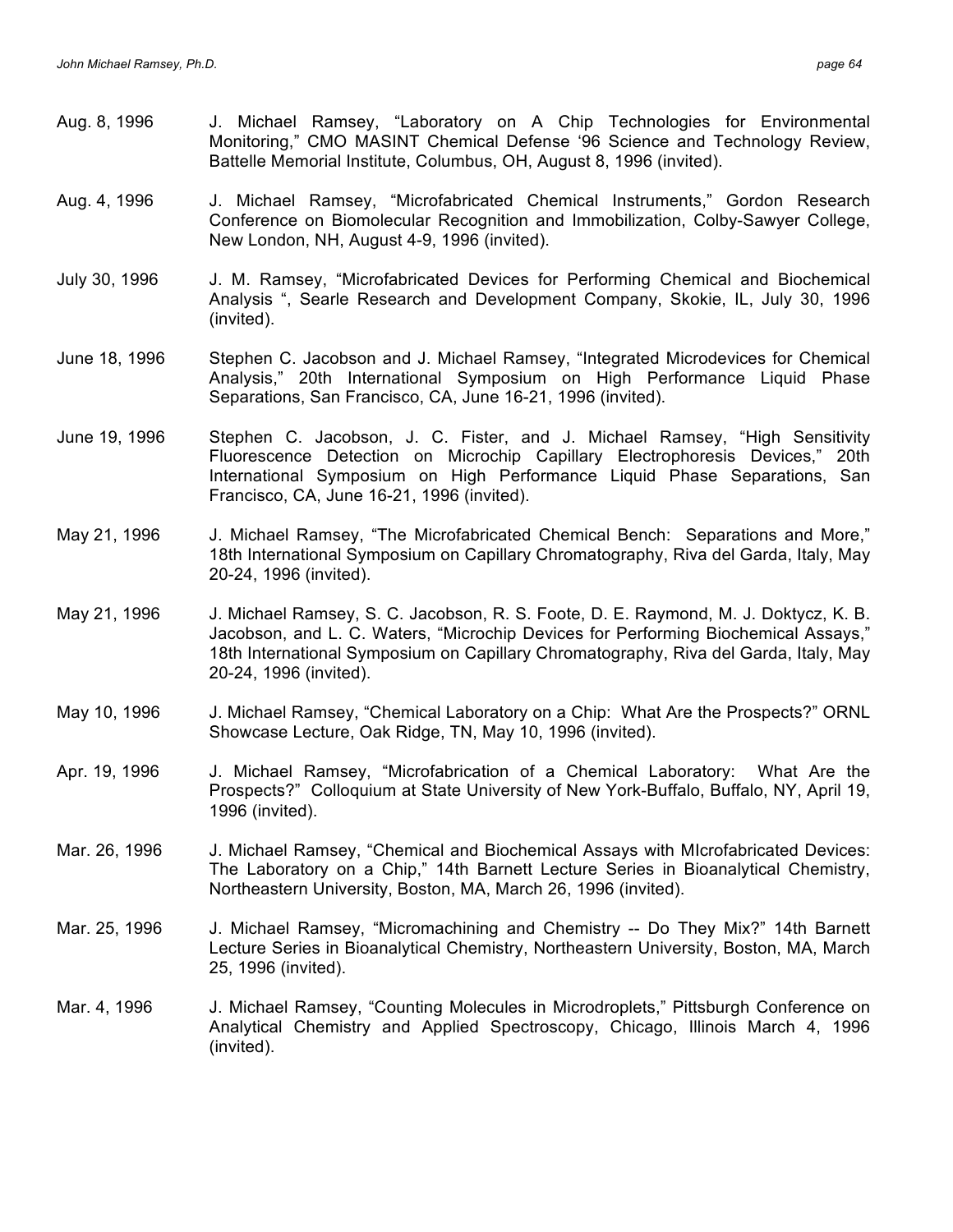- Feb. 28, 1996 J. Michael Ramsey, "Chemistry on Microfabricated Devices," American Institute of Chemical Engineers 1996 Spring Meeting, New Orleans, LA, February 28, 1996 (invited).
- Feb. 22, 1996 J. Michael Ramsey, "Chemical and Biochemical Assays Using Microfabricated Devices," Glaxo/Wellcome, Research Triangle Park, NC, February 22, 1996 (invited).
- Jan. 23, 1996 J. Michael Ramsey, "Microfabricated Capillary Electrophoresis Systems," HPCE 8th International Symposium, Orlando, FL, January 21-25, 1996 (invited).
- Dec. 21, 1995 J. Michael Ramsey, "Single Molecule Detection," ACS Pacifichem Symposium on Lasers in Analytical Chemistry, Honolulu, Hawaii, December 21, 1995 (invited).
- Dec. 20, 1995 J. Michael Ramsey, "Chemistry on Microfabricated Devices," ACS Pacifichem Symposium on Chemical Analysis with Micromachined and Miniaturized Systems, Honolulu, Hawaii, December 20, 1995 (invited).
- Nov. 14, 1995 J. Michael Ramsey, S. C. Jacobson, A. W. Moore, H. Wang, M. T. Carter, and D. E. Raymond, "Microfabricated Chemical Analysis Devices," Eastern Analytical Symposium Special Session for Award for Achievements in Separation Science, Somerset, NJ, November 14, 1995 (invited).
- Oct. 20, 1995 J. Michael Ramsey, "Placing the Chemical Analysis Laboratory on a Chip: What Are the Prospects?" Procter & Gamble Analytical Colloquium on Miniaturization Techniques for the Analysis of Small Volumes, Cincinnati, OH, October 20, 1995 (invited).
- Oct. 19, 1995 J. Michael Ramsey, "Microfabricated Devices for Performing Capillary Electrophoresis," FACSS Meeting, Cincinnati, OH, October 19, 1995 (invited).
- Sep. 28, 1995 J. Michael Ramsey, "Microfabricated Devices for Performing Medical Diagnostic Measurements," Cambridge Health Institute's Meeting on Microfabrication Technology for Research and Diagnostics, San Francisco, CA, September 28-29, 1995 (invited).
- Sep. 19, 1995 J. Michael Ramsey, "Microfabricated Chemical Measurement Systems," Lachat Instruments, Milwaukee, WI, September 19, 1995 (invited).
- Sep. 12, 1995 J. Michael Ramsey, "Small Volume Chemical Analysis: Single Molecules and Microchips," Affymax Corporation, Santa Clara, CA, September 12, 1995 (invited).
- Aug. 23, 1995 J. Michael Ramsey, "Ultrasensitive Small Volume Analysis," ACS National Meeting, 1995 Award Symposium in Chemical Instrumentation Honoring Richard N. Zare, Chicago, IL, August 20-25, 1995 (invited).
- Aug. 18, 1995 J. Michael Ramsey, "Chemistry and Chemical Analysis on Microfabricated Devices," VIth Workshop on Targetry and Target Chemistry, Vancouver, British Columbia, August 16-20, 1995 (invited).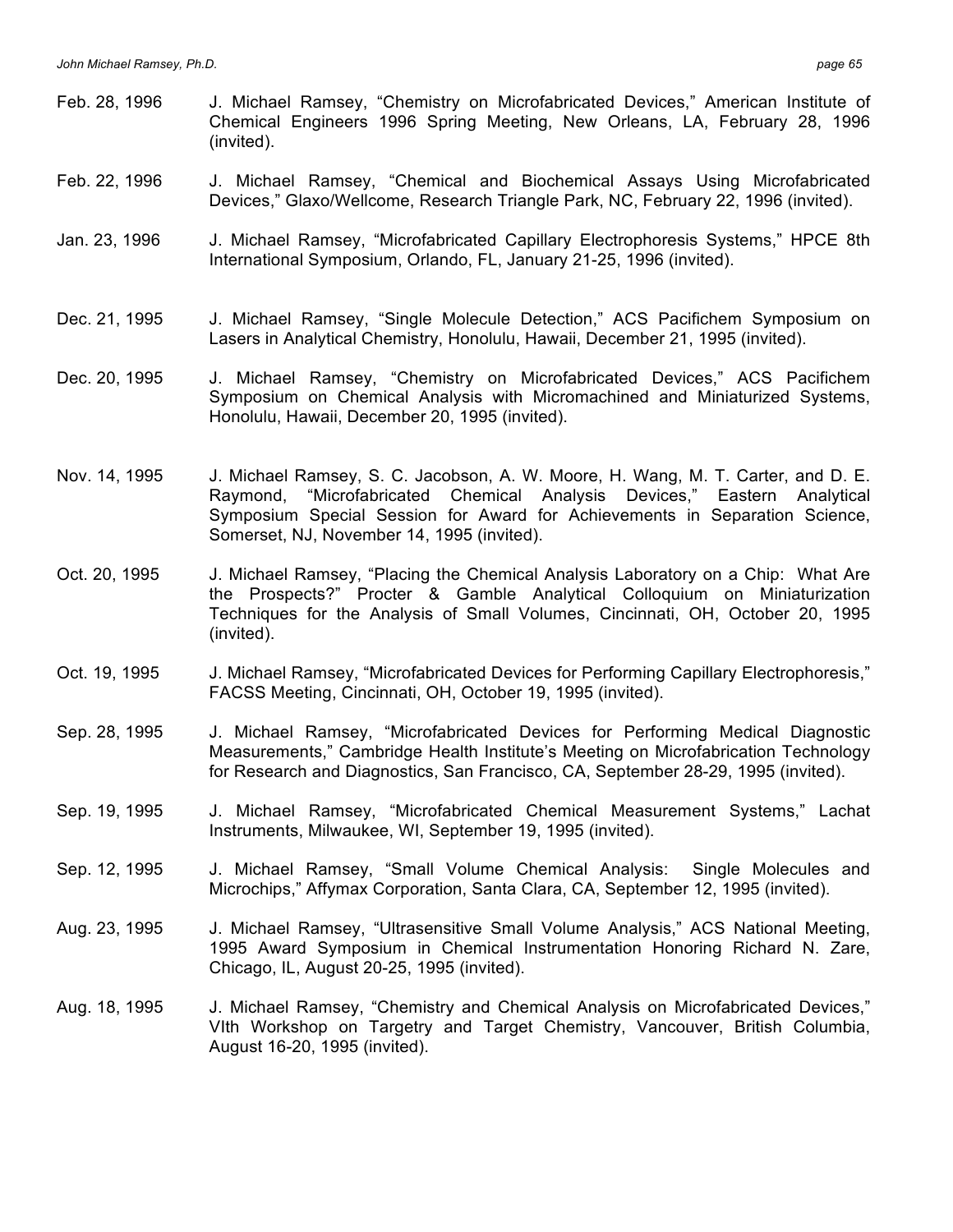- Aug. 8, 1995 J. Michael Ramsey, "The Miniaturization of Chemical Analysis: Single Molecules and Microchips," Gordon Research Conference on Analytical Chemistry, New Hampton, NH, August 8, 1995 (invited).
- July 24, 1995 J. Michael Ramsey, "Miniature Integrated Systems for Chemical Processing & Analysis," ARPA Defense Sciences Research Council Workshop on On-Chip Chemical Analysis, La Jolla, CA, July 24, 1995 (invited).
- June 12, 1995 J. Michael Ramsey, "Chemical Processing and Analysis on Microfabricated Devices," CW MASINT Science and Technology Review, Columbus, OH, June 12-14, 1995 (invited).
- June 8, 1995 J. Michael Ramsey, "Ultrasensitive Detection of Fluorescent Molecules in Microdroplets," Second DOE/BES Conference on Separations Research, Santa Fe, NM, June 7-9, 1995 (invited).
- May 22, 1995 J. Michael Ramsey, Mo Yang, Peter T. Reilly, and William B. Whitten, "Tandem Mass Spectrometry of Airborne Particles," ASMS Symposium on Mass Spectrometry and Allied Topics, Atlanta, GA, May 22-26, 1995 (invited).
- May 9, 1995 J. Michael Ramsey, S. C. Jacobson, and A. W. Moore, "Micromachined Devices for Performing Chemical Reactions and Separations," Conference on Capillary Chromatography and Electrophoresis, Wintergreen, VA, May 7-11, 1995 (invited).
- Apr. 20, 1995 J. Michael Ramsey, "Microchip Based Chemistry and Chemical Analysis," University of Massachusetts Chemistry Department Seminar, Amherst, MA , April 20, 1995 (invited).
- Apr. 3, 1995 J. Michael Ramsey, "Microinstruments for Chemical Sensing, "ACS Spring Meeting, Anaheim, CA, April 3-5, 1995 (invited).
- Mar. 8, 1995 J. Michael Ramsey, Mo Yang, and W. B. Whitten, "Trapped Particle Laser Spectroscopy," Pittsburgh Conference and Exposition, New Orleans, LA, March 5-10, 1995 (invited).
- Mar. 6, 1995 J. Michael Ramsey, Stephen C. Jacobson, Alvin W. Moore, Jr., and Michael T. Carter, "Microfabricated Chemical Instruments -- The Next Generation?" Pittsburgh Conference and Exposition, New Orleans, LA, March 5-10, 1995 (invited).
- Feb. 6, 1995 J. Michael Ramsey, "Microfabricated Chemical Instruments -- The Next Generation?" Society of Analytical Chemists of Pittsburgh Meeting, Pittsburgh, PA, February 6, 1995 (invited).
- Jan. 29, 1995 J. Michael Ramsey, S. C. Jacobson, and A. W. Moore, "Integration of Chemistry and Capillary Electrophoresis on Microchips," HPCE '95 Meeting, Wurzburg, Germany, January 29-February 3, 1995 (invited).
- Jan. 27, 1995 J. Michael Ramsey, "Microfabricated Devices for Performing Chemical Reactions and Separations," Symposium at ISAS, Dortmund, Germany, January 27, 1995 (invited).
- Jan. 19, 1995 J. Michael Ramsey, "Chemical Measurements, Chemical Sensing, and Micromachines," UT Department of Chemistry, Knoxville, TN, January 19, 1995 (invited).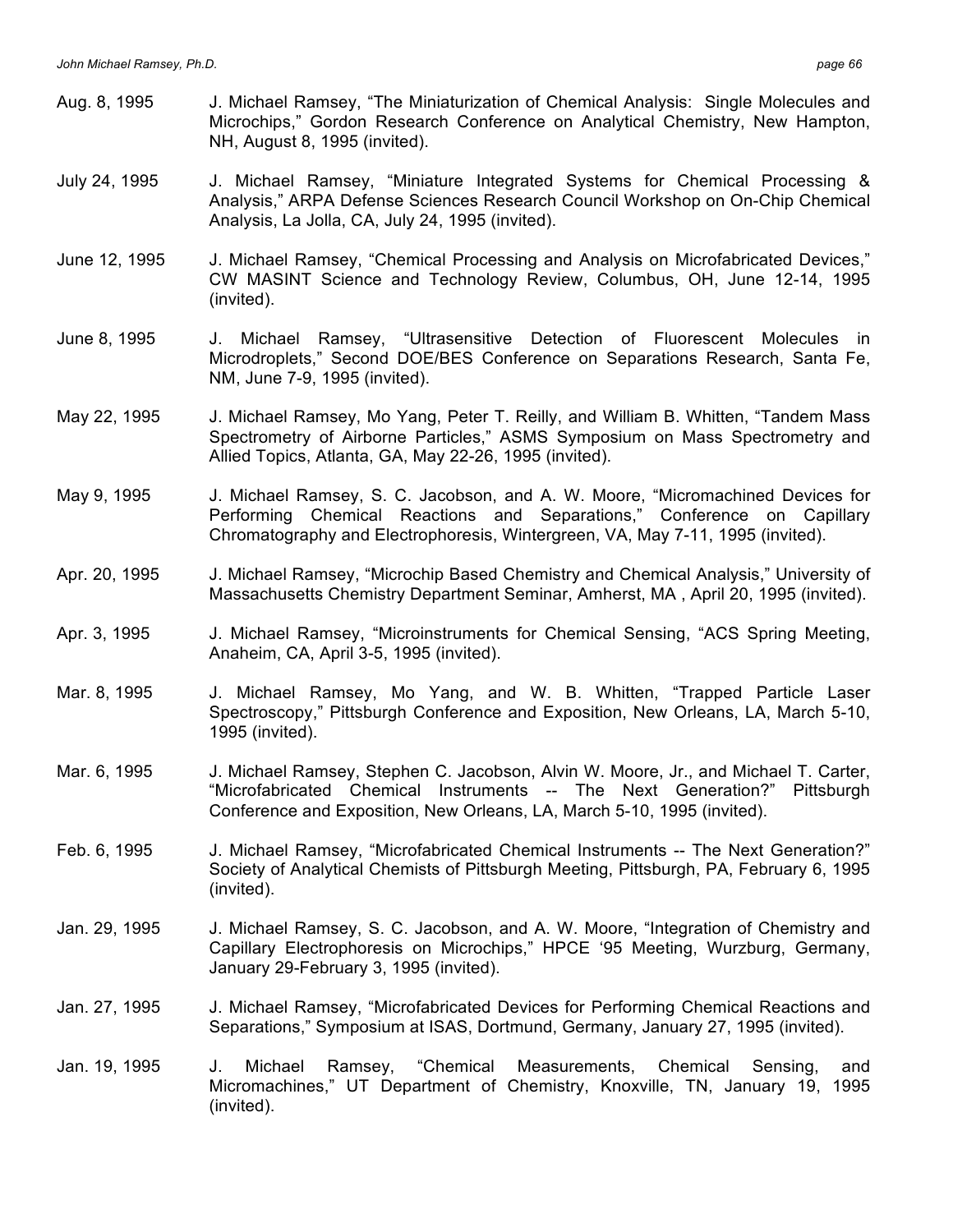Dec. 9, 1994 J. M. Ramsey, "Single Molecules and Microchips," University of South Carolina, Columbia, SC (invited). Nov. 15, 1994 J. M. Ramsey, "Micromachined Devices for Performing Chemical Reactions and Separations," Seminar at NIST, Gaithersburg, MD (invited). Oct. 25, 1994 J. M. Ramsey, "Miniaturization of the CE Process," Advanced Lab Exposition and Conference (ALEX '94), San Jose, CA, October 25-27, 1994 (invited). Oct. 13, 1994 J. M. Ramsey, "Microfabricated Chemical Instrumentation for Chemical Sensing," Section Meeting of American Institute of Chemical Engineers, Knoxville, TN (invited). Oct. 3, 1994 J. M. Ramsey, "Miniature Instruments for Liquid Phase Analysis," Federation of Analytical Chemistry and Spectroscopy Societies (FACSS) '94 Meeting, St. Louis, MO, October 3-7, 1994 (invited). Sep. 1, 1994 J. M. Ramsey, "Miniature Chemical Instrumentation: The Next Generation," Stanford University, Stanford, CA, September 1, 1994 (invited). Aug. 30, 1994 J. M. Ramsey, "Miniature Chemical Instrumentation: The Next Generation," Perkin-Elmer Corporation, Foster City, CA (invited). Aug. 29, 1994 J. M. Ramsey, "Miniature Chemical Instrumentation: The Next Generation," Hewlett Packard, Palo Alto, CA (invited). Aug. 11, 1994 J. M. Ramsey, "Miniature Chemical Instrumentation: The Next Generation," Abbott Laboratories, Chicago, IL (invited). July 19, 1994 J. M. Ramsey, "Analysis of Ultradilute Solutions Based on Single Molecule Detection in Microdroplets," Gordon Conference on Bioanalytical Sensors, Colby-Sawyer College, New London, NH, July 17-22, 1994 (invited). July 18, 1994 J. M. Ramsey, "Microfabricated Chemical Instruments," Gordon Conference on Bioanalytical Sensors, Colby-Sawyer College, New London, NH, July 17-22, 1994 (invited). July 11, 1994 J. M. Ramsey, "Microfabrication of Chemical Instrumentation," Fourth International Workshop on Bioanalysis, University of Kansas, Lawrence, KS, July 10-13, 1994 (invited). Apr. 19, 1994 J. M. Ramsey, "Chemical Measurements of the Future: Think Small," Glaxo Corporation, Research Triangle Park, NC (invited). Apr. 18, 1994 J. M. Ramsey, "Chemical Measurements of the Future: Think Small," University of North Carolina, Chapel Hill, NC (invited). Apr. 13, 1994 J. M. Ramsey, "Analytical Chemistry on a Small Scale: Microdroplets, Microchips, and Microparticles," SAS Speakers Tour, Penn-York Section, Corning, New York (invited).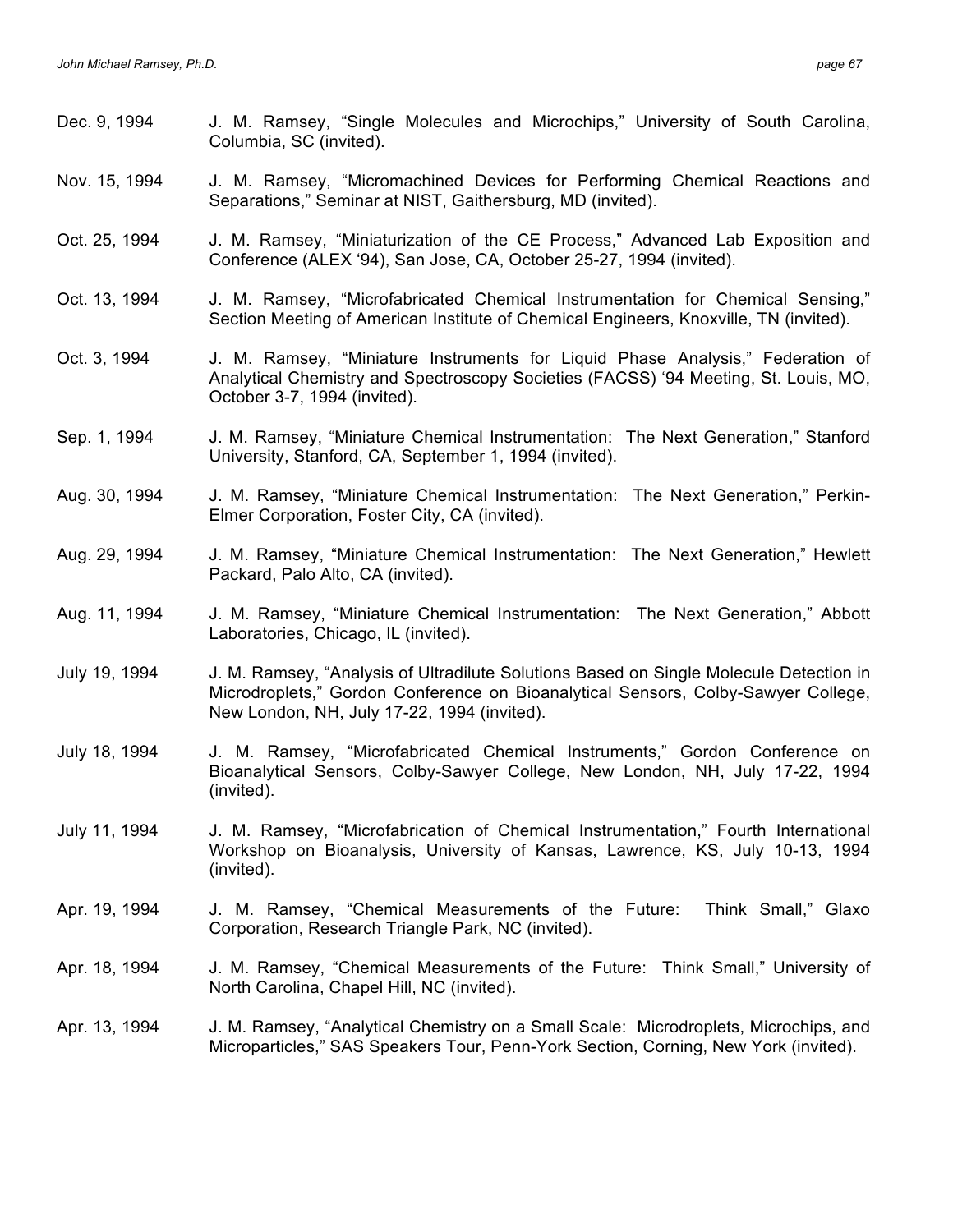| Apr. 12, 1994 | J. M. Ramsey, "Analytical Chemistry on a Small Scale: Microdroplets, Microchips, and<br>Microparticles," SAS Speakers Tour, Minnesota Section, Mendota Heights, MN<br>(invited).                                                                 |
|---------------|--------------------------------------------------------------------------------------------------------------------------------------------------------------------------------------------------------------------------------------------------|
| Apr. 11, 1994 | J. M. Ramsey, "Counting Molecules: The Ultimate Approach to Chemical Analysis,"<br>SAS Speakers Tour, Detroit Section, Dearborn, MI (invited).                                                                                                   |
| Mar. 8, 1994  | J. M. Ramsey, J. M. Dale, M. Yang, and W. B. Whitten, "Mass Spectrometry of<br>Individual Microparticles in an Ion Trap," LACA IV Meeting, Jackson Hole, WY, March<br>8-11, 1994.                                                                |
| Feb. 27, 1994 | Roland Hergenröder, S. C. Jacobson, L. B. Koutny, and J. M. Ramsey,<br>"Microminiaturized Chemical Instruments:<br>The Ultimate Chemical Sensors?"<br>Pittsburgh Conference, Chicago, IL, February 27-March 4, 1994 (invited).                   |
| Feb. 21, 1994 | J. M. Ramsey, "Ongoing Activities in Micromachining at ORNL," Micromanufacturing<br>Technology Center Workshop, ORNL, Oak Ridge, TN (invited).                                                                                                   |
| Jan. 31, 1994 | J. M. Ramsey, S. C. Jacobson, R. Hergenröder, and L. B. Koutny, "Microchip Liquid<br>Phase Analysis Devices," Sixth International Symposium on HPCE '94, San Diego, CA,<br>January 31-February 3, 1994.                                          |
| Dec. 7, 1993  | J. M. Ramsey, "Microminiature Chemical Instrumentation: The Chemical Sensor of the<br>Future," Microsensors and Micromachines Conference, Alexandria, VA, December 6-7,<br>1993 (invited).                                                       |
| Oct. 29, 1993 | J. M. Ramsey, "Microchemical Measurements: Single Molecules to Microchips,"<br>Southern Illinois University, Carbondale, IL (invited).                                                                                                           |
| Oct. 19, 1993 | S. C. Jacobson, R. Hergenröder, L. B. Koutny, and J. M. Ramsey, "Microchip Capillary<br>Electrophoresis Devices," Fourth Annual Frederick Conference on Capillary<br>Electrophoresis, Frederick, MD, October 19-20, 1993 (invited).              |
| Oct. 18, 1993 | M. D. Barnes, W. B. Whitten, and J. M. Ramsey, "Digital Molecular Detection of<br>Fluorescent Molecules in Liquid Microspheres," 20th Annual FACSS Meeting, Detroit,<br>MI, October 17-22, 1993 (invited).                                       |
| Oct. 3, 1993  | J. M. Ramsey, M. D. Barnes, W. B. Whitten, "Microdroplet-Based Ultrasensitive<br>Analysis," Optical Society of America Annual Meeting, Toronto, Canada, October 3-8,<br>1993.                                                                    |
| Aug. 22, 1993 | M. Yang, J. M. Dale, W. B. Whitten, and J. M. Ramsey, "Optical and Mass<br>Spectrometry of Individual Microparticles in Electrodynamic Traps," ACS Fall 1993<br>Meeting, Chicago, IL, August 22-27, 1993 (invited).                              |
| Aug. 9, 1993  | J. M. Ramsey, M. D. Barnes, W. B. Whitten, "Fluorescence Spectroscopy in<br>Microspheres: Fundamentals and Applications," Intl. Conf. on Luminescence and<br>Optical Spectroscopy of Condensed Material, Storrs, CT August 9-13, 1993 (invited). |
| July 21, 1993 | Roland Hergenröder, S. C. Jacobson, L. B. Koutny, and J. M. Ramsey, "Liquid<br>Chromatography on a Microchip," Analytical Chemistry Division Information Meeting,<br>ORNL, Oak Ridge, TN, July 21-23, 1993 (invited).                            |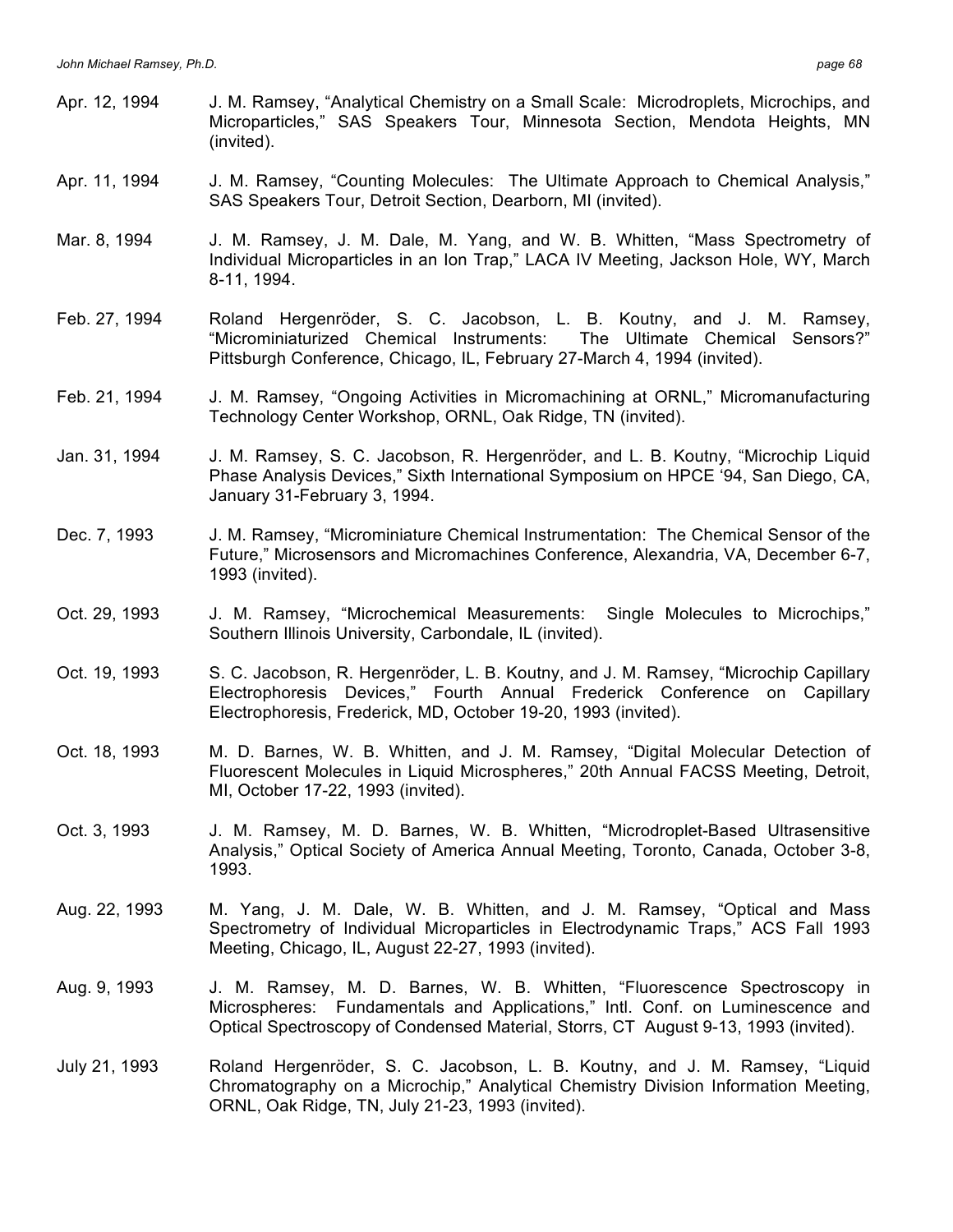| June 29, 1993 | J. M. Ramsey, "Microdroplet Fluorescence Spectroscopy:<br>Detection and<br>Photophysics," 28th Colloquium Spectroscopicum Internationale, York, United<br>Kingdom, June 29-July 4, 1993 (invited).             |
|---------------|----------------------------------------------------------------------------------------------------------------------------------------------------------------------------------------------------------------|
| June 1, 1993  | J. M. Ramsey, "Microminiaturized Instrumentation for Chemical Separations," 41st<br>ASMS Conference on Mass Spectrometry and Allied Topics, San Francisco, CA, May<br>30-June 4, 1993 (invited).               |
| May 24, 1993  | J. M. Ramsey, Roland Hergenröder, S. C. Jacobson, and L. B. Koutny, "Microchip<br>Liquid Phase Separation Devices," 15th Intl. Symp. on Capillary Chromatography, Riva<br>del Garda, Italy, May 24-28, 1993.   |
| May 6, 1993   | J. M. Ramsey, "Chemical Measurement of the Future: Think Small," University of<br>Wisconsin, Madison, WI (invited).                                                                                            |
| Apr. 21, 1993 | J. M. Ramsey, "Fluorescence Detection of Single Molecules in Solution," Bowling<br>Green State University, Bowling Green, OH, April 20-21, 1993 (invited).                                                     |
| Apr. 19, 1993 | J. M. Ramsey, "Chemical Measurements at the Micron Scale," University of Toledo,<br>Toledo, OH (invited).                                                                                                      |
| Apr. 13, 1993 | J. M. Ramsey, "Chemical Characterization of Microparticles Using Electrodynamic<br>Traps," East Tennessee Mass Spectrometry Discussion Group Meeting, Knoxville, TN<br>(invited).                              |
| Apr. 8, 1993  | J. M. Ramsey, "The Adventures of Fluorescence Spectroscopy in Microspheres,"<br>University of Utah, Salt Lake City, UT (invited).                                                                              |
| Apr. 6, 1993  | J. M. Ramsey, "Chemical Measurements on the Micron Scale," Brigham Young<br>University, Salt Lake City, UT (invited).                                                                                          |
| Feb. 23, 1993 | J. M. Ramsey, "Detection of Single Fluorescent Molecules in Solution," University of<br>British Columbia, Edmonton, Alberta (invited).                                                                         |
| Jan. 25, 1993 | Roland Hergenröder, S. C. Jacobson, L. B. Koutny, R. J. Warmack, and J. M. Ramsey,<br>"Microchip Capillary Electrophoresis," 5th International Conference on HPCE, Orlando,<br>FL, January 25-28, 1993.        |
| Jan. 20, 1993 | Michael D. Barnes, K. C. Ng, William B. Whitten, Stephen Arnold, and J. M. Ramsey,<br>"Detection of Single Molecules in Microspheres," SPIE Conference '93, Los Angeles,<br>CA, January 20-21, 1993 (invited). |
| Dec. 15, 1992 | J. M. Ramsey, "Fluorescence Spectroscopy at the Limit: Digital Molecular Detection,"<br><b>ORNL Executive Committee (invited).</b>                                                                             |
| Dec. 1, 1992  | J. M. Ramsey, "The Ultimate Approach to Spectrochemical Analysis: Digital Molecular<br>Detection," 2nd Symposium on Laser Spectroscopy, Merida, Venezuela, December 1-<br>4, 1992 (invited).                   |
| Dec. 1, 1992  | J. M. Ramsey, "Microdroplets, Microparticles, and Microchips," 2nd Symposium on<br>Laser Spectroscopy, Merida, Venezuela, December 1-4, 1992 (Plenary).                                                        |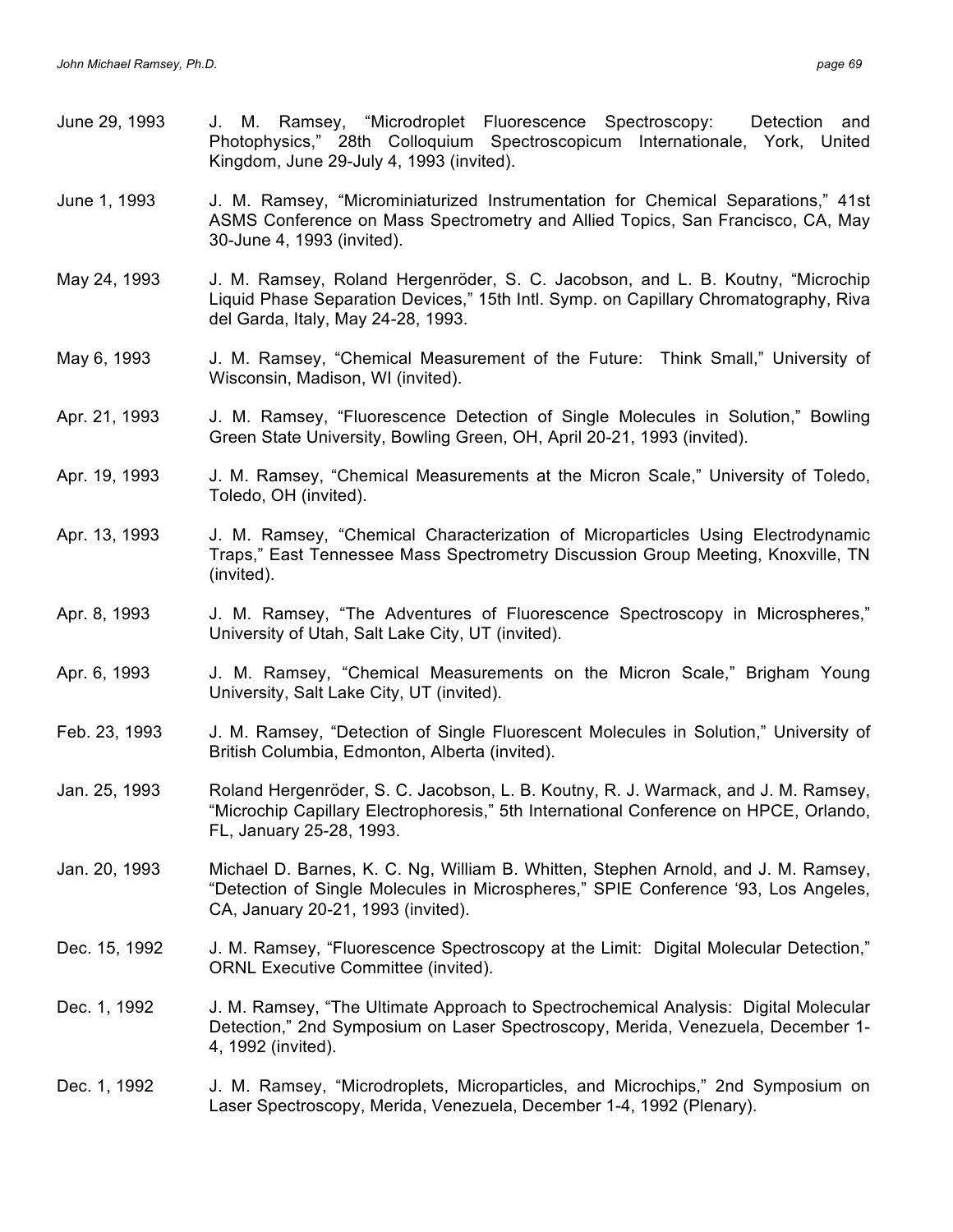- Dec. 1, 1992 M. D. Barnes, W. B. Whitten, J. M. Ramsey, K. C. Ng, and S. Arnold, "Fluorescence Spectroscopy at the Limit: Detection of Single Molecules in Microdroplets," 2nd Symposium on Laser Spectroscopy, Merida, Venezuela, December 1-4, 1992 (invited).
- Nov. 18, 1992 M. D. Barnes, W. B. Whitten, K. Ng, S. Arnold, and J. M. Ramsey, "Digital Molecular Detection: The Chemist Learns to Count," Eastern Analytical Symposium, Somerset, NJ (invited).
- Sep. 21, 1992 J. M. Dale, M. Yang, W. B. Whitten, and J. M. Ramsey, "Optical and Mass Spectroscopy of Single Microparticles Using the Electrodynamic Trap," 1992 OSA Annual Mtg./ILS Interdisciplinary Laser Science Conference, Albuquerque, NM, September 20-25, 1992 (invited).
- Sep. 21, 1992 M. D. Barnes, K. Ng, W. B. Whitten, S. Arnold, and J. M. Ramsey, "Digital Molecular Detection in Levitated Microdroplets," 1992 OSA Annual Mtg./ILS Interdisciplinary Laser Science Conf., Albuquerque, NM, September 20-25, 1992 (invited).
- June 23, 1992 M. D. Barnes, K. Ng, W. B. Whitten, S. Arnold, and J. M. Ramsey, "Laser Induced Fluorescence Spectroscopy of Microparticles: Digital Molecular Detection," ACS 45th Annual Summer Symposium on Analytical Chemistry, Logan, UT, June 23-25, 1992 (invited).
- June 2, 1992 J. M. Dale, M. Yang, W. B. Whitten, and J. M. Ramsey, "Laser Desorption/Mass Spectrometry of Single Microparticles in an Ion Trap Mass Spectrometer," 40th ASMS Conference on Mass Spectrometry and Allied Topics, Washington, DC, May 31-June 5, 1992.
- Apr. 28, 1992 J. M. Ramsey, "Progress in Laser Spectroscopy," DOE/BES Site Review, ORNL, Oak Ridge, TN (invited).
- Apr. 7, 1992 J. M. Dale, W. B. Whitten, and J. M. Ramsey, "Laser Ablation from Microparticles in an Ion Trap Mass Spectrometer," ACS Symposium on Laser Material Interactions, San Francisco, CA, April 5-10, 1992 (invited).
- Apr. 2, 1992 J. M. Ramsey, "Digital Molecular Detection: The Chemist Learns to Count," Georgia Tech University, Atlanta, GA (invited).
- Mar. 27, 1992 J. M. Ramsey, "Optical and Mass Spectrometry of Microparticles in the Electrodynamic Trap: Analysis of Picomoles to Yoctomoles," Clemson University, Clemson, SC (invited).
- Mar. 18, 1992 J. M. Ramsey and W. B. Whitten, "Digital Molecular Detection: The Analyst Learns to Count," Analytical Chemistry Division Information Meeting, ORNL, Oak Ridge, TN, March 18-20, 1992 (invited).
- Feb. 18, 1992 W. B. Whitten, J. M. Ramsey, K. C. Ng, and S. Arnold, "Digital Molecular Detection," Institute für Spectrochemistry and Spectroscopy, Dortmund, Germany (invited).
- Feb. 10, 1992 J. M. Ramsey, W. B. Whitten, S. Arnold, and K. C. Ng., "An Ultrasensitive Fluorescence Detector for Capillary Electrophoresis," Fourth Intl. Symposium on High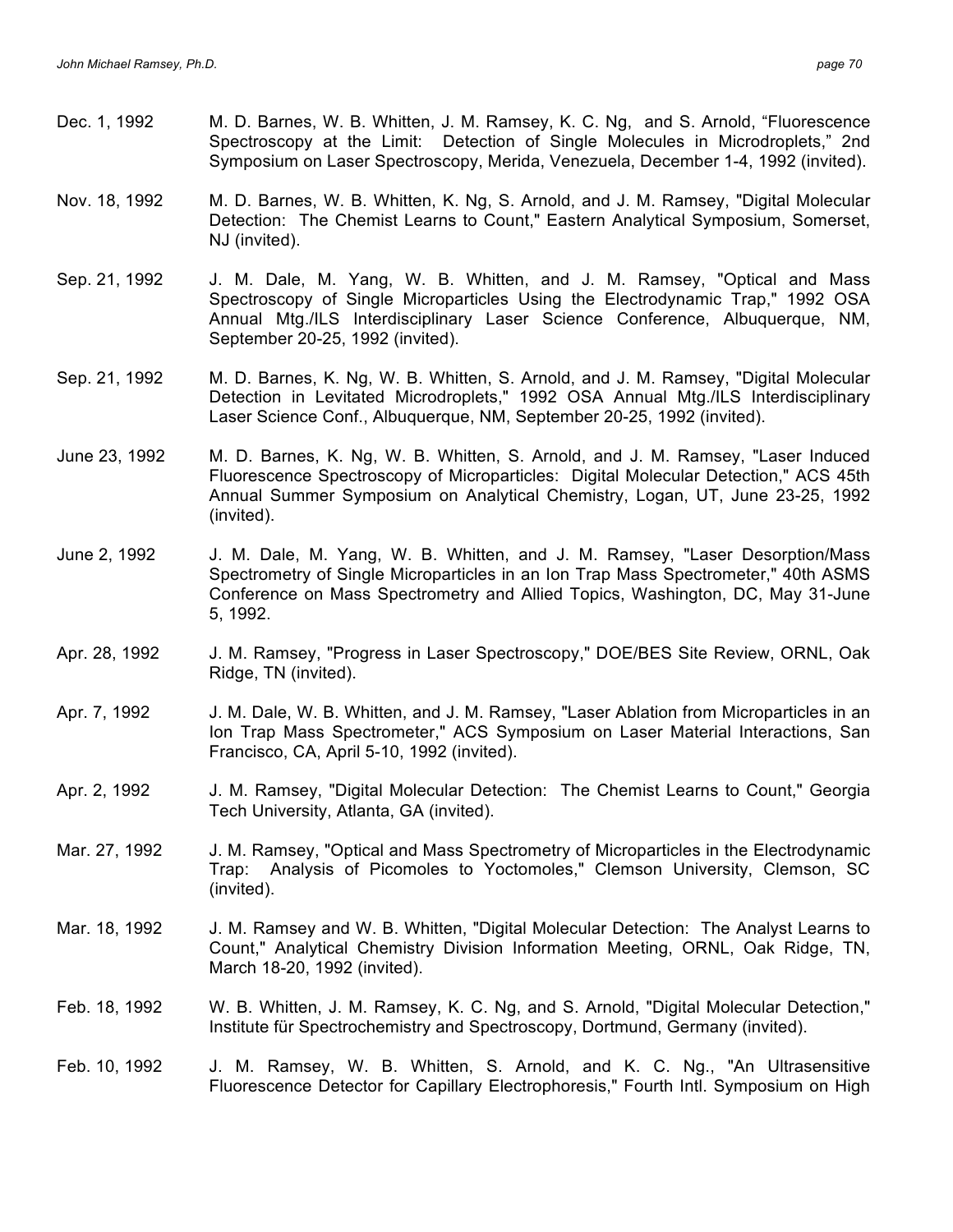Performance Capillary Electrophoresis (HPCE) '92, Amsterdam, The Netherlands, February 9-13, 1992 (invited).

- Jan. 27, 1992 J. M. Dale, W. B. Whitten, and J. M. Ramsey, "Laser Desorption from Single Microparticles in an Ion Trap Mass Spectrometer," ASMS 4th Sanibel Conference on Mass Spectrometry, Sanibel Island, FL, January 25-28, 1992 (invited).
- Nov. 20, 1991 J. M. Ramsey, "Micro-Instrumentation for Liquid Phase Analysis," EXPO 91, Albuquerque, NM (invited).
- Nov. 20, 1991 J. M. Dale, L. N. Klatt, and J. M. Ramsey, "Document Tagging Using Dichroic Fibers," EXPO 91, Albuquerque, NM (invited).
- Nov. 20, 1991 J. M. Ramsey, "Advanced Techniques for Characterization of Microparticles," EXPO 91, Albuquerque, NM (invited).
- Nov. 6, 1991 J. M. Ramsey, W. B. Whitten, and R. S. Ramsey, "Microscale Chemical Instrumentation: Microchip Liquid Chromatography," AFTAC Briefing, Oak Ridge, TN (invited).
- Nov. 6, 1991 J. M. Ramsey, J. M. Dale, and W. B. Whitten, "Chemical Characterization of Microparticles by Laser Ablation in an Ion Trap Mass Spectrometer," AFTAC Briefing, Oak Ridge, TN (invited).
- Nov. 4, 1991 J. M. Ramsey, "Micro-Spectrochemical Analysis: Single Particles to Single Molecules," Seminar at University of Delaware, Newark, DE (invited).
- Oct. 10, 1991 J. M. Ramsey, W. B. Whitten, S. Arnold, and B. V. Bronk, "Single Molecule Detection in Microdroplets," Federation of Analytical Chemistry and Spectroscopy Societies XVII Meeting, Anaheim, CA (invited).
- Oct. 7, 1991 R. W. Shaw, W. B. Whitten, and J. M. Ramsey, "Chemical Vapor Deposition Diagnostics Using Resonance Ionization Mass Spectrometry," Federation of Analytical Chemistry and Spectroscopy Societies XVII Meeting, Anaheim, CA (invited).
- Aug. 21, 1991 J. M. Ramsey, "Microchip Liquid Chromatograph," DOE LAGER Meeting, Washington, DC (invited).
- Aug. 20, 1991 J. M. Ramsey, J. M. Dale, and W. B. Whitten, "Chemical Characterization of Microparticles by Laser Ablation in an Ion Trap Mass Spectrometer," DOE LAGER Meeting, Washington, DC (invited).
- July 9, 1991 J. M. Ramsey, J. M. Dale, and W. B. Whitten, "Chemical Characterization of Microparticles by Laser Ablation in an Ion Trap Mass Spectrometer," DOE S&T Optics Workshop, Washington, DC (invited).
- May 1, 1991 J. M. Ramsey, "Lasers and Electrodynamic Traps," DOE/OBES Site Review, Oak Ridge, TN (invited).
- Apr. 8, 1991 J. M. Ramsey, J. M. Dale, and W. B. Whitten, "Chemical Characterization of Microparticles by Laser Ablation in an Ion Trap Mass Spectrometer," U.S. DOE Particle Workshop, Sacramento, CA (invited).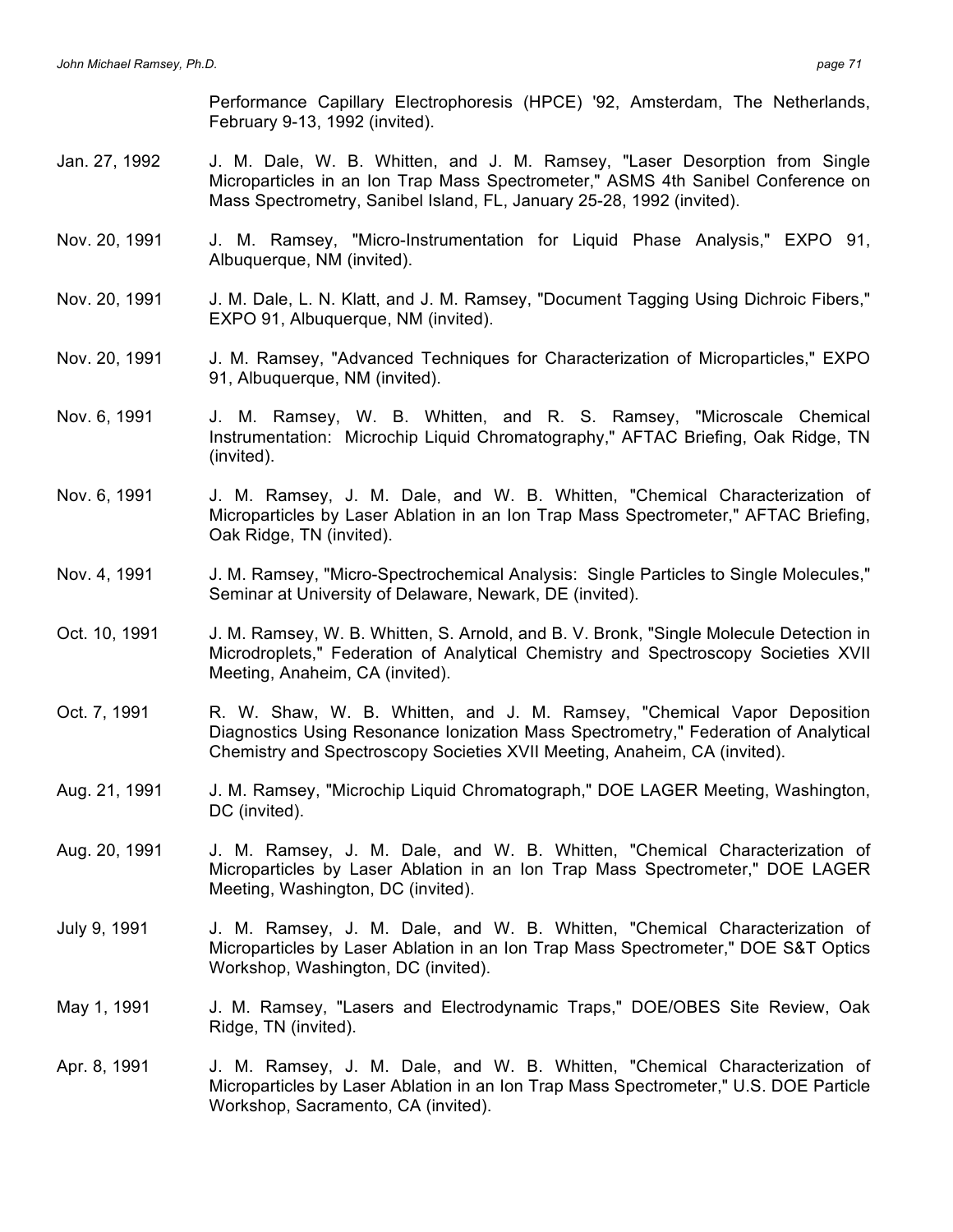- Mar. 26, 1991 J. M. Ramsey, W. B. Whitten, S. Arnold, and B. V. Bronk, "Ultrasensitive Fluorescence Spectroscopy in Microdroplets," Seminar at Northeastern University, Boston, MA (invited).
- Feb. 19, 1991 J. M. Ramsey, W. B. Whitten, G. M. Brown, M. L. Garrity, K. B. Jacobson, and R. L. Sachleben, "Ultrasensitive Luminescence Detection of Lanthanide Ion Labels for DNA Sequencing and Mapping", DOE Human Genome Workshop, Santa Fe, NM (invited).
- Jan. 23, 1991 J. M. Ramsey, W. B. Whitten, S. Arnold, and B. V. Bronk, "Ultrasensitive Fluorescence Measurements in Microdroplets," OE/LASE 91, Los Angeles, CA (invited).
- Nov. 14, 1990 J. M. Ramsey, W. B. Whitten, S. Arnold, and B. V. Bronk, "Ultrasensitive Molecular Fluorescence Spectroscopy in Levitated Microdroplets", DOE Workshop on Advanced Laser Technology for Chemical Measurements, Oak Ridge, TN (invited).
- Nov. 9, 1990 J. M. Ramsey and W. B. Whitten, "Fluorescence Detection at the Single Molecule Level Using Levitated Microdroplets", Waters Chromatography, Boston, MA (invited).
- Oct. 30, 1990 J. M. Ramsey, "Ultrasensitive Spectroscopic Measurements in Electrodynamic Traps", Department of Chemistry, Indiana University , Bloomington, IN (invited).
- Oct. 8, 1990 J. M. Ramsey and W. B. Whitten, "Fluorescence Spectroscopy of Microdroplets: An Approach to Single Molecule Detection," 1990 Federation of Analytical Chemistry and Applied Spectroscopy Societies, Cleveland, OH (invited).
- Oct. 10, 1990 J. M. Ramsey, W. B. Whitten, and D. E. Goeringer, "Multiphoton Ionization in an Ion Trap Mass Spectrometer," 1990 Federation of Analytical Chemistry and Applied Spectroscopy Societies, Cleveland, OH (invited).
- Sep. 19, 1990 J. M. Ramsey, W. B. Whitten, and D. E. Goeringer, "Resonance Ionization in an Ion Trap Mass Spectrometer," Fifth International Symposium on Resonance Ionization Spectroscopy and Its Applications, Varese, Italy (invited).
- June 18, 1990 J. M. Ramsey, "Approaching Single Molecule Detection in Condensed and Gas Phase Measurements Using Electrodynamic Traps," Department of Chemistry, University of British Columbia, Vancouver, British Columbia (invited).
- June 14, 1990 J. M. Ramsey and W. B. Whitten, "Looking for Single Molecules In Levitated Microdroplets," Analytical Chemistry Division Information Meeting, Oak Ridge, TN (invited).
- Apr. 24, 1990 J. M. Ramsey and W. B. Whitten, "Ultrasensitive Fluorescence Analysis in Levitated Microdroplets," 199th National Meeting of The American Chemical Society, Boston, MA (invited).
- Apr. 12, 1990 J. M. Ramsey, "Optical Spectroscopy in Electrodynamic Traps," Department of Chemistry, Michigan State University, East Lansing, MI (invited).
- Feb. 7, 1990 J. M. Ramsey and W. B. Whitten, "Fluorescence Analysis of Microdroplets: An Approach to Single Molecule Detection," Laser Applications to Chemical Analysis, Incline Village, NV.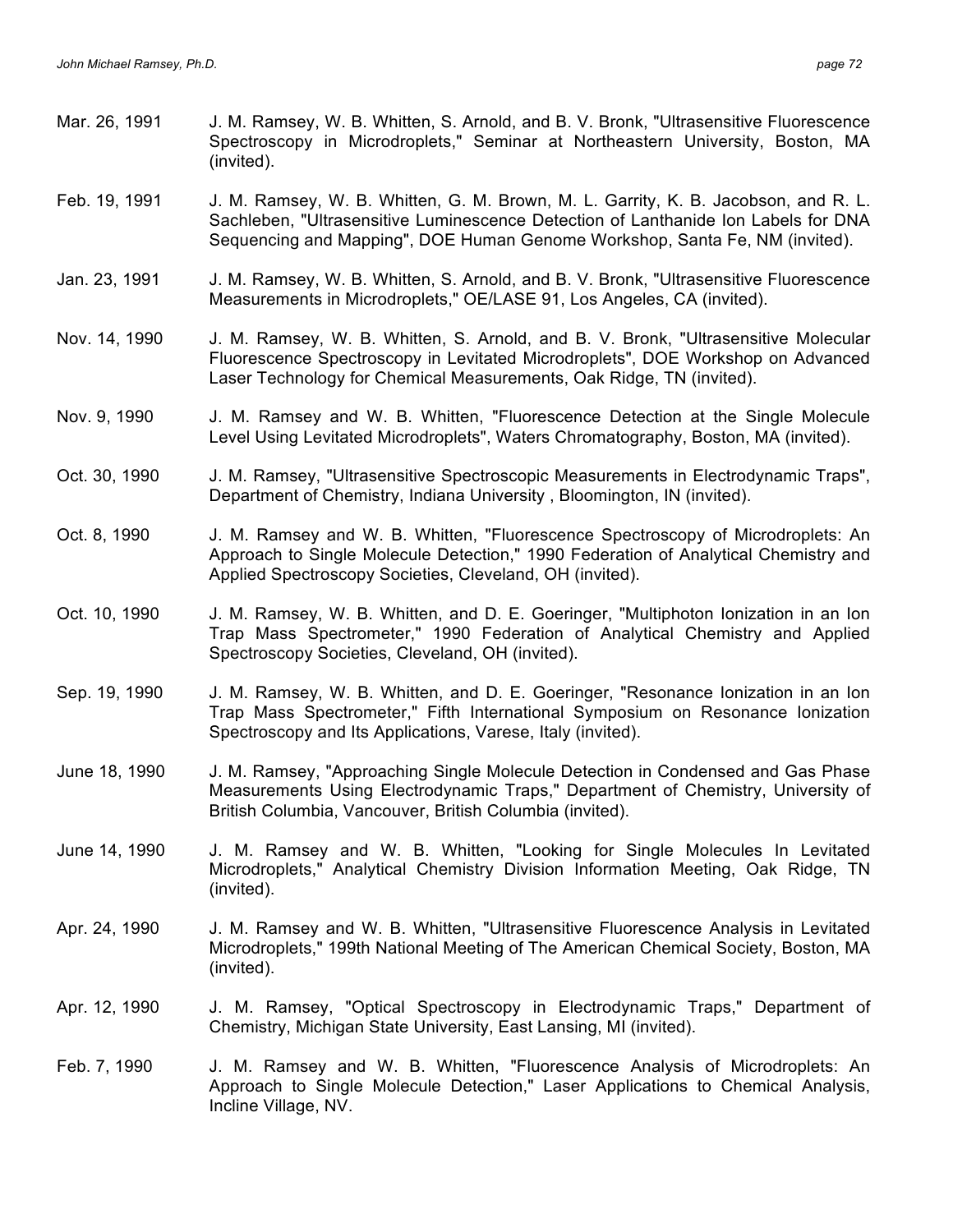| Feb. 4, 1990  | D. E. Goeringer, W. B. Whitten, and J. M. Ramsey, "Laser Photoionization in an lon<br>Trap Mass Spectrometer," Laser Applications to Chemical Analysis, Incline Village, NV.                                                                                            |
|---------------|-------------------------------------------------------------------------------------------------------------------------------------------------------------------------------------------------------------------------------------------------------------------------|
| Jan. 28,1990  | D.E. Goeringer, W. B. Whitten, and J. M. Ramsey, "Laser-Based Detection of Atoms<br>and Molecules in Electrodynamic Traps, ASMS Conference on Ion Trapping, Sanibel<br>Island, FL (invited).                                                                            |
| Oct. 26, 1989 | J. M. Ramsey, "Spectrochemical Analysis in Electrodynamic Traps: Particles, Neutrals<br>and lons," Dept. of Chemistry, University of Tennessee, Knoxville, TN (invited).                                                                                                |
| Oct. 24, 1989 | J. M. Ramsey, "Laser Analytical Atomic Spectroscopy", ACD Brown Bag Seminar, Oak<br>Ridge, TN (invited).                                                                                                                                                                |
| Oct. 11, 1989 | D. E. Goeringer, W. B. Whitten, and J. M. Ramsey, "Photoionization Spectroscopy in<br>an Ion Trap Mass Spectrometer," 31st Conference on Analytical Chemistry in Energy<br>Technology, Gatlinburg, TN                                                                   |
| Oct. 2, 1989  | J. M. Ramsey, W. B. Whitten, and P. R. Blazewicz, " One and Two Color Multiphoton<br>Ionization in a Low Pressure Sampling Cell,"1989 Federation of Analytical Chemistry<br>and Applied Spectroscopy Societies, Chicago, IL (invited).                                  |
| Sep. 11, 1989 | J. M. Ramsey and W. B. Whitten, "Looking for Single Molecules in Small Droplets,"<br>198th National ACS Meeting, Miami Beach, FL (invited).                                                                                                                             |
| Apr. 7, 1989  | J. M. Ramsey, "Non-linear Optics and Spectrochemical Analysis," Randolph T. Major<br>Memorial Lecture Series, Univ. of Connecticut, Storrs, CT (invited).                                                                                                               |
| Apr. 25, 1989 | J. M. Ramsey, "Progress in Laser Spectroscopy," DOE-BES Chemical Sciences Site<br>Review, ORNL, Oak Ridge, TN (invited).                                                                                                                                                |
| Mar. 6, 1989  | J. M. Ramsey, P. R. Blazewicz, and W. B. Whitten, "Spectrochemical Analysis by<br>Multiphoton lonization in a Low Pressure Sampling Interface," The Pittsburgh<br>Conference and Exhibition on Analytical Chemistry and Applied Spectroscopy, Atlanta,<br>GA (invited). |
| Feb. 17, 1989 | J. M. Ramsey, "Nonlinear Analytical Laser Spectroscopy," Varian Research Center,<br>Palo Alto, CA (invited).                                                                                                                                                            |
| Nov. 3, 1988  | J. M. Ramsey, W. B. Whitten, and P. R. Blazewicz, "Multiphoton lonization in a Low<br>Pressure Cell," 15th Annual Meeting of the Federation of Analytical Chemistry and<br>Spectroscopy Societies, Boston, MA                                                           |
| Oct. 6, 1988  | J. M. Ramsey and W. B. Whitten, "Frequency and Bandwidth Control of CW Dye<br>Lasers Using Intracavity Photorefractive Elements," Fourth International Laser Science<br>Conference, Atlanta, GA.                                                                        |
| June 28, 1988 | J. M. Ramsey and W. B. Whitten, "Analytical Laser Spectroscopy at High Resolution:<br>New Techniques," ACS Summer Symposium, Stanford, CA (invited).                                                                                                                    |
| Apr. 26, 1988 | J. M. Ramsey, "Analytical Spectroscopy Using Optical Phase Conjugation,"<br>Universidad Central de Venezuela, Caracas, Venezuela (invited).                                                                                                                             |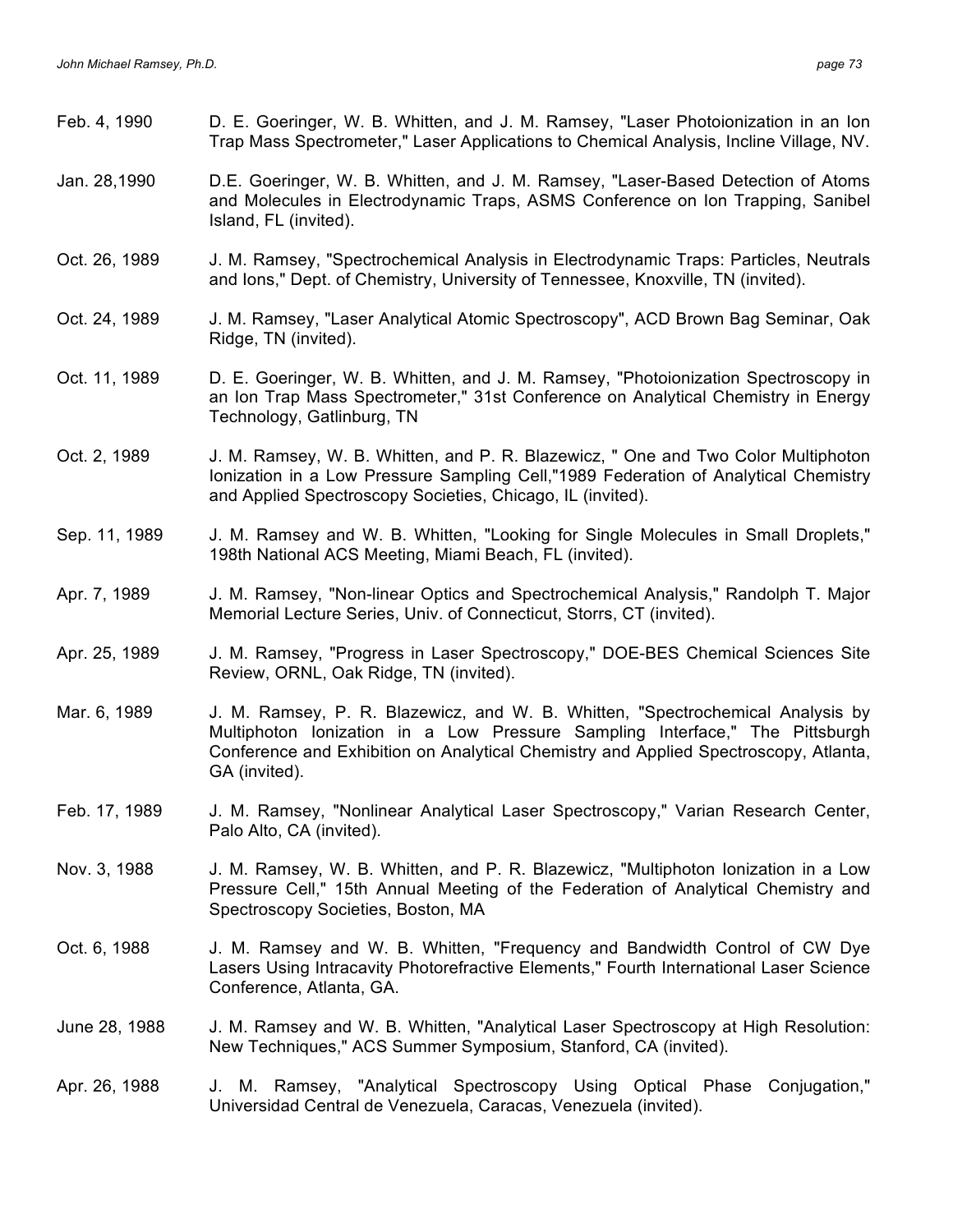| Apr. 25, 1988 | J. M. Ramsey, "Analytical Spectroscopy Using Time-Domain Measurements,"<br>Universidad de Los Andes, Merida, Venezuela (invited).                                                                                                                  |
|---------------|----------------------------------------------------------------------------------------------------------------------------------------------------------------------------------------------------------------------------------------------------|
| Apr. 25, 1988 | J. M. Ramsey, "Nonlinear Optics in Chemical Measurement Systems," Universidad de<br>Los Andes, Merida, Venezuela (Plenary).                                                                                                                        |
| Apr. 11, 1988 | J. M. Ramsey, T. G. Nolan, W. B. Whitten, "Laser Based Chemical Analysis," DOE-<br>BES Chemical Sciences Site Review, ORNL, Oak Ridge, TN (invited).                                                                                               |
| Feb. 29, 1988 | J. M. Ramsey, "Applications of Nonlinear Optics to Chemical Analysis," North Carolina<br>State University, Department of Chemistry, Raleigh, NC (invited).                                                                                         |
| Nov. 4, 1987  | J. M. Ramsey, W. B. Whitten, T. G. Nolan, C. C. Chang, "Laser-Based Measurements"<br>Using Photorefractive Optical Elements," Advanced Laser Technology for Chemical<br>Measurements Workshop, Gaithersburg, MD (invited).                         |
| Oct. 4, 1987  | J. M. Ramsey, W. B. Whitten, and T. G. Nolan, "Applications of Laser-Induced Gratings<br>to Chemical Measurements," 1987 Federation of Analytical Chemistry and<br>Spectroscopy Societies, Detroit, MI (invited).                                  |
| June 24, 1987 | J. M. Ramsey and W. B. Whitten, "Analytical Laser Spectroscopy Using Optical Phase<br>Conjugation," XXV Colloquium Spectroscopicum Internationale, Toronto, Canada<br>(invited).                                                                   |
| Apr. 24, 1987 | J. M. Ramsey, "Spectrochemical Analysis using Laser Induced Gratings," Dept. of<br>Chemistry, Bowling Green State University, Bowling Green, OH (invited).                                                                                         |
| Apr. 7, 1987  | J. M. Ramsey, "Data Processing I: Correlation," 193rd National Meeting of the<br>American Chemical Society, Denver, CO (invited).                                                                                                                  |
| Apr. 7, 1987  | J. M. Ramsey, W. B. Whitten, and T. G. Nolan, "Laser Spectroscopy by Degenerate<br>Four-Wave Mixing," 193rd National Meeting of The American Chemical Society,<br>Denver, CO (invited).                                                            |
| Mar. 10, 1987 | J. M. Ramsey, W. B. Whitten and T. G. Nolan, "Degenerate Four Wave Mixing in an<br>Analytical Flame," 1987 Pittsburgh Conference & Exposition, Atlantic City, NJ.                                                                                  |
| Feb. 18, 1987 | J. M. Ramsey and W. B. Whitten, "Control of CW Dye Lasers using Photorefractive<br>Optical Elements," Analytical Chemistry Division Information Meeting, Oak Ridge<br>National Laboratory, Oak Ridge, TN (invited)                                 |
| Jan. 29, 1987 | J. M. Ramsey and W. B. Whitten, "Spectrochemical Analysis Using Degenerate Four<br>Wave Mixing," Optical Society of America, Topical Meeting on Laser Applications to<br>Chemical Analysis, Incline Village, NV.                                   |
| Jan. 28, 1987 | T. G. Nolan, J. M. Ramsey and W. B. Whitten, "Refractive Index Detector Based on<br>Two-Wave Mixing in Photorefractive Materials," Optical Society of America, Topical<br>Meeting on Laser Applications to Chemical Analysis, Incline Village, NV. |
| Oct. 20, 1986 | J. M. Ramsey, "Analytical Applications of Nonlinear Optics Including<br>Phase<br>Conjugation," Eastern Analytical Symposium, New York, NY (invited).                                                                                               |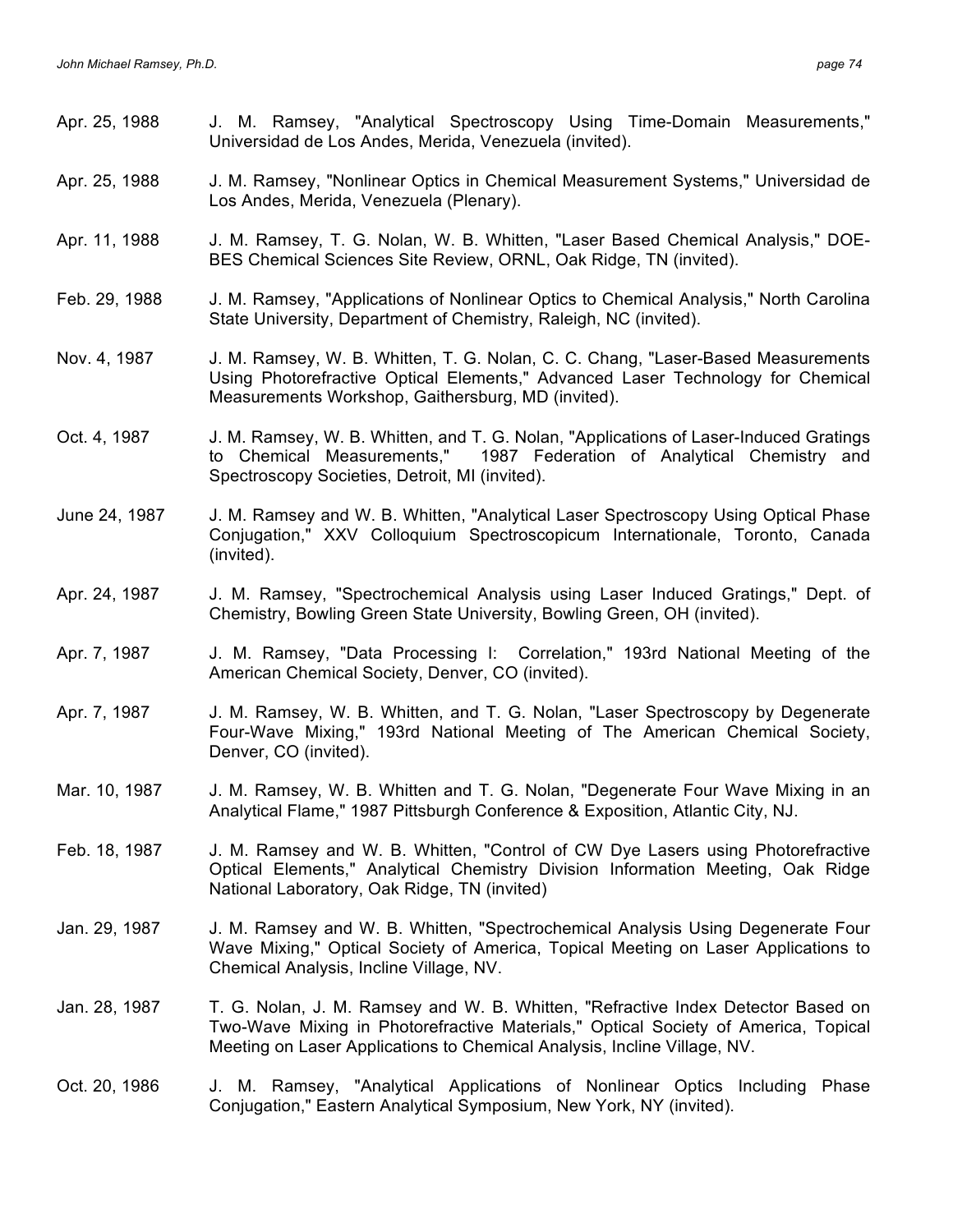- Oct. 1, 1986 J. M. Ramsey and W. B. Whitten, "Degenerate Four Wave Mixing as a Spectrochemical Analysis Tool," Analytical Chemistry in Energy Technology Conference, Knoxville, TN (invited).
- Sep. 16, 1986 J. M. Ramsey, "Uses of Nonlinear Optical Phase Conjugation in Analytical Spectroscopy," Dept. of Chemistry, Texas A&M, College Station, TX (invited).
- July 24, 1986 J. M. Ramsey, L. N. Klatt, D. A. Bostick, and W. B. Whitten, "Fiber Optics Research in the Laser Spectroscopy and Instrumentation Group," Fiber Optics Workshop, University of Tennessee, Knoxville, TN (invited).
- June 4, 1986 J. M. Ramsey and W. B. Whitten, "A Novel Fourier Transform Microwave Spectrometer," American Chemical Society, 18th Central Regional Meeting, Bowling Green, OH (invited)
- Apr. 28, 1986 J. M. Ramsey and W. B. Whitten, "Spectrochemical Analyses Using Degenerate Four-Wave Mixing," Advanced Laser Technology for Chemical Measurements Workshop, Pacific Northwest Conference Center, Seattle, WA (invited).
- Mar. 28, 1986 J. M. Ramsey, "High-Resolution Spectroscopy," Office of Energy Research Site Review, Oak Ridge National Laboratory, Oak Ridge, TN (invited).
- Jan. 28, 1986 J. M. Ramsey, "Uses of Optical Phase Conjugation in Analytical Spectrometry," Chemical Technology Division, Argonne National Laboratory, Argonne, IL (invited).
- Oct. 1, 1985 J. M. Ramsey and W. B. Whitten, "Fourier Transform Microwave Spectroscopy," Analytical Chemistry Conference on Energy Technology, Knoxville, TN (invited).
- Sep. 9, 1985 J. M. Ramsey and W. B. Whitten, "Degenerate Four-Wave Mixing: A New Approach to Spectrochemical Analysis," 190th National Meeting of the American Chemical Society, Chicago, IL (invited).
- July 23, 1985 J. M. Ramsey and W. B. Whitten, "High-Resolution Laser Spectroscopy," Analytical Chemistry Division Information Meeting, Oak Ridge National Laboratory, Oak Ridge, TN (invited).
- Apr. 16, 1985 J. M. Ramsey and W. B. Whitten, "High-Resolution Laser Spectroscopy," Basic Energy Sciences Site Review, Oak Ridge National Laboratory, Oak Ridge, TN (invited).
- Feb. 26, 1985 J. M. Ramsey and W. B. Whitten, "Atomic Spectroscopy by Degenerate Four Wave Mixing," 36th Pittsburgh Conference and Exposition on Analytical Chemistry and Applied Spectroscopy, New Orleans, LA.
- Dec. 7, 1984 J. M. Ramsey, "Passively Controlled High-Resolution Dye-Lasers: A New Spectroscopic Source?" Dept. of Chemistry, Univ. of Illinois, Urbana, IL (invited).
- Sep. 19, 1984 J. M. Ramsey and W. B. Whitten, "Phase Conjugate Optics and Atomic Spectroscopy," 11th Annual Meeting of the Federation of Analytical Chemistry and Spectroscopy Societies, Philadelphia, PA (invited).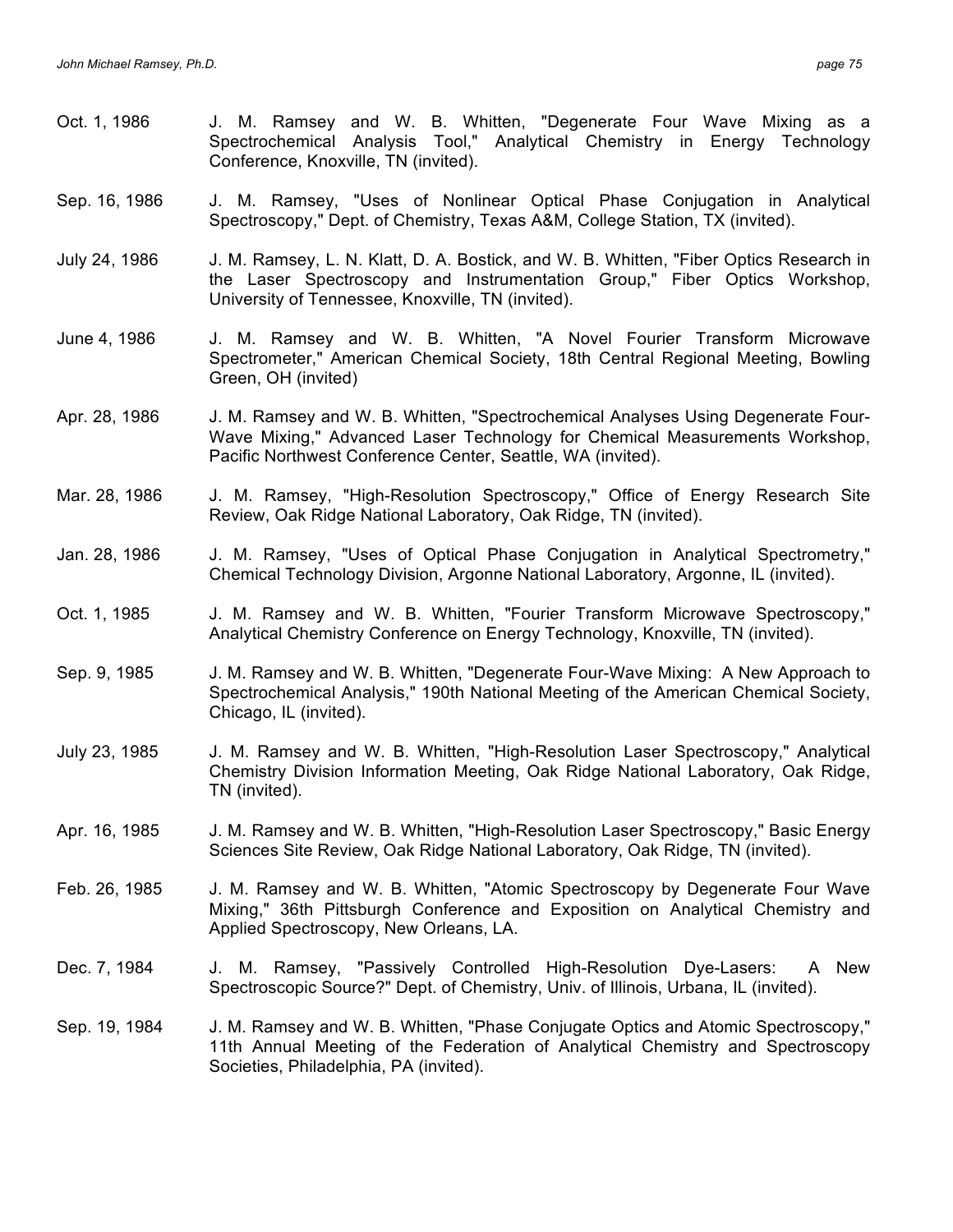- June 18, 1984 J. M. Ramsey, "New Laser Based Spectrochemical Measurements," The Upjohn Company, Kalamazoo, MI (invited).
- Apr. 17, 1984 J. M. Ramsey, "Chemical Analysis Using Phase Conjugate Optical Techniques," Department of Chemistry, University of North Carolina, Chapel Hill, NC (invited).
- Apr. 9, 1984 J. M. Ramsey, "Spectroscopic Instrumentation Developments at ORNL," 2nd Workshop on Remote Instrumentation and Dosimetry, Knoxville, TN (invited).
- Mar. 5-9, 1984 J. M. Ramsey and W. B. Whitten, "High Resolution Spectroscopy with a Self-Scanning CW Dye Laser," 1984 Pittsburgh Conference and Exposition on Analytical Chemistry and Applied Spectroscopy, Atlantic City, NJ.
- Jan. 31, 1984 J. M. Ramsey, "A Narrow-Bandwidth Self-Scanning CW Dye Laser-Analytical Applications," 1984 Analytical Chemistry Division Information Meeting, ORNL, Oak Ridge, TN (invited).
- Nov. 18, 1983 J. M. Ramsey, "Time-Domain Spectrochemical Analysis," Department of Chemistry, University of New Mexico, Albuquerque, NM (invited).
- Nov. 17, 1983 J. M. Ramsey, "Phase Conjugate Optics and Chemical Analysis?" Los Alamos National Laboratory, Los Alamos, NM (invited).
- Oct. 6, 1983 J. M. Ramsey and W. B. Whitten, "Optical Absorbance Through Temporal Measurements," 30th Annual Conference of the Spectroscopy Society of Canada, Vancouver, BC (invited).
- July 25, 1983 J. M. Ramsey, "Laser Intracavity Absorption with Phase Conjugate Optics," ORNL Chemical Physical Seminar, Oak Ridge TN (invited).
- July 8, 1983 J. M. Ramsey and D. L. Donohue, "New Laser Techniques for Analytical Chemistry," New Directions in Analytical Chemistry Summer Seminar Series, Oak Ridge, TN (invited).
- June 8-9, 1983 J. M. Ramsey and W. B. Whitten, "Laser Intracavity Absorption by Time Domain Measurements," Department of Energy Workshop on Advanced Laser Technology for Chemical Measurements, Livermore, CA (invited).
- June 3, 1983 J. M. Ramsey, "Lasers and Their Properties," ORNL ACD Mass and Emission Spectrometry Section Seminar, Oak Ridge, TN (invited).
- Mar. 7-11, 1983 J. M. Ramsey and W. B. Whitten, "Delayed Lasing with Tunable Gain Media," 1983 Pittsburgh Conference on Analytical Chemistry and Applied Spectroscopy, Atlantic City, NJ.
- Mar. 7-11, 1983 J. M. Ramsey, "Picosecond Phase Fluorimetry with a Self-Modulated Argon-Ion Laser," 1983 Pittsburgh Conference on Analytical Chemistry and Applied Spectroscopy, Atlantic City, NJ (invited).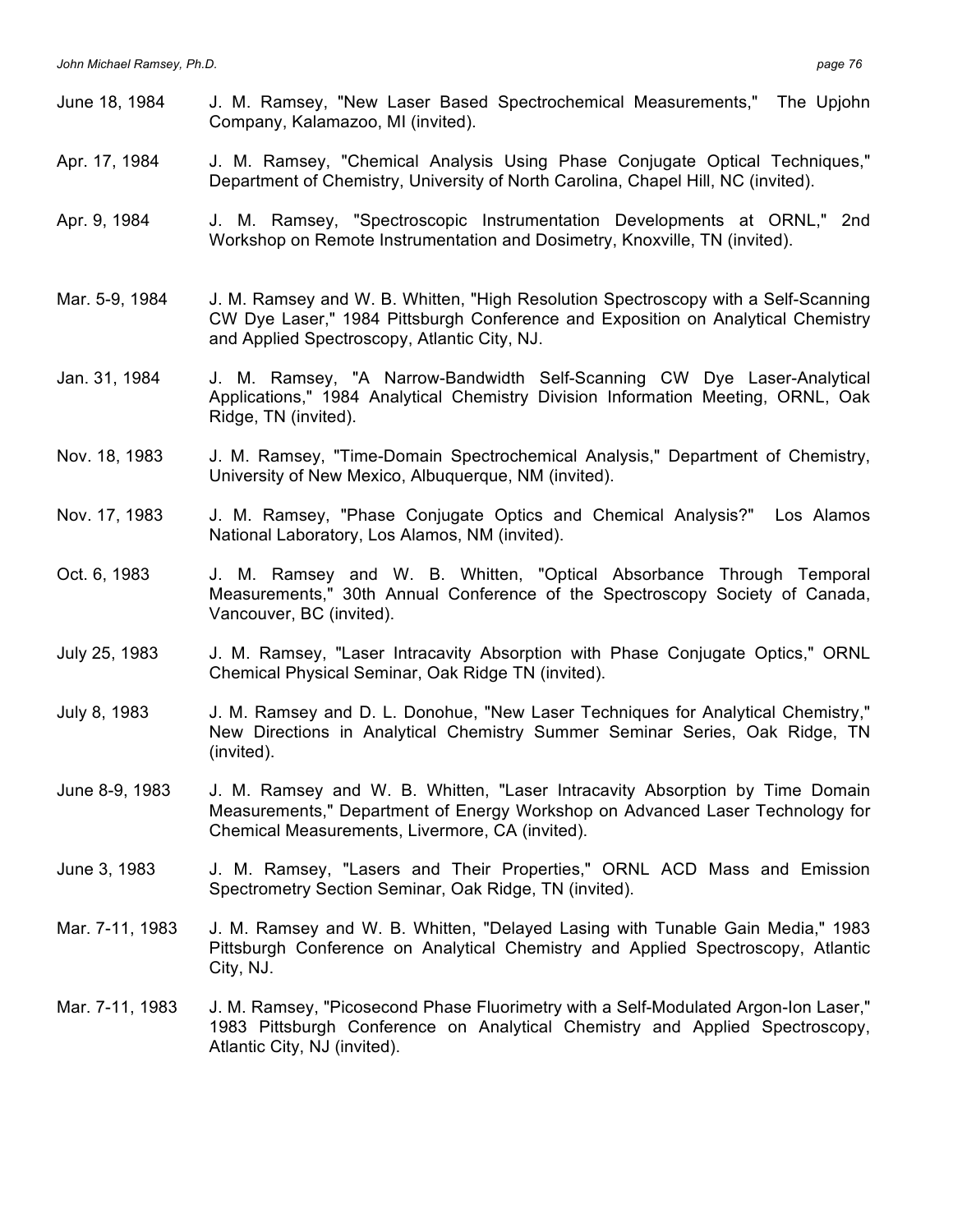- Mar. 7-11, 1983 J. M. Ramsey and W. B. Whitten, "A Field Correlation Technique for Microwave Spectrometry," 1983 Pittsburgh Conference on Analytical Chemistry and Applied Spectroscopy, Atlantic City, NJ.
- Jan. 25, 1983 J. M. Ramsey, "Chemical Analysis by Time-Domain Measurements," Department of Measurements," Department of Chemistry, Ohio State University, Columbus, OH (invited).
- Sep. 20-24, 1982 J. M. Ramsey, "Fluorescence Lifetime Measurements Using Self-Modulated Argon-Ion Lasers," 9th Annual Meeting, Federation of Analytical Chemistry and Spectroscopy Societies, Philadelphia, PA (invited).
- Aug. 16-20, 1982 J. M. Ramsey and W. B. Whitten, "A New Approach to Fourier Transform Spectroscopy," 1982 Gordon Research Conference on Analytical Chemistry, New Hampton, NH (invited).
- July 13, 1982 J. M. Ramsey and W. B. Whitten, "Fourier Transform Microwave Spectroscopy," 1982 Analytical Chemistry Division Information Meeting, ORNL, Oak Ridge, TN (invited).
- Mar. 8-13, 1982 J. M. Ramsey and W. B. Whitten, "Recent Advances in Delayed Lasing Measurements," 1982 Pittsburgh Conference and Exposition on Analytical Chemistry and Applied Spectroscopy, Atlantic City, NJ.
- Mar. 8-13, 1982 J. M. Ramsey, "Subnanosecond Phase Fluorimetry with a Self-Modulated Argon-Ion Laser," 1982 Pittsburgh Conference and Exposition on Analytical Chemistry and Applied Spectroscopy, Atlantic City, NJ.
- Nov. 4-6, 1981 G. C. Pippin, D. D. Ensor, J. P. Young, and J. M. Ramsey, "Selective Laser Excitation of Terbium (III) in Lanthanum (III) Fluoride Precipitates," 33rd Southeastern Regional Meeting of the American Chemical Society, Lexington, KY.
- Sep. 20-25, 1981 G. M. Hieftje, G. R. Haugen, R. E. Russo, J. M. Ramsey and T. Lilley, "Use of Linear Response Theory in High-Speed Measurements on Chemical Systems," 8th Annual Meeting of the Federation of Analytical Chemistry and Spectroscopy Societies, Philadelphia, PA.
- July 27-28, 1981 J. M. Ramsey, "Laser-Based Analytical Activities," Analytical Chemistry Division Information Meeting, Oak Ridge National Laboratory, Oak Ridge, TN (invited).
- Mar. 9-13, 1981 J. M. Ramsey and W. B. Whitten, "Delayed Lasing Measurements: A New Approach to Absorption Spectroscopy," 1981 Pittsburgh Conference on Analytical Chemistry and Applied Spectroscopy, Atlantic City, NJ.
- July 21, 1980 J. M. Ramsey and W. B. Whitten, "Delayed Lasing: A New Approach to Absorption Spectroscopy," Analytical Chemistry Division Information Meeting, Oak Ridge National Laboratory, Oak Ridge, TN (invited).
- June 5, 1980 J. M. Ramsey, "Correlation Methods for the Measurements of Fluorescence Lifetimes," 33rd Annual Summer Symposium on Analytical Chemistry, Duke University, Durham, NC (invited).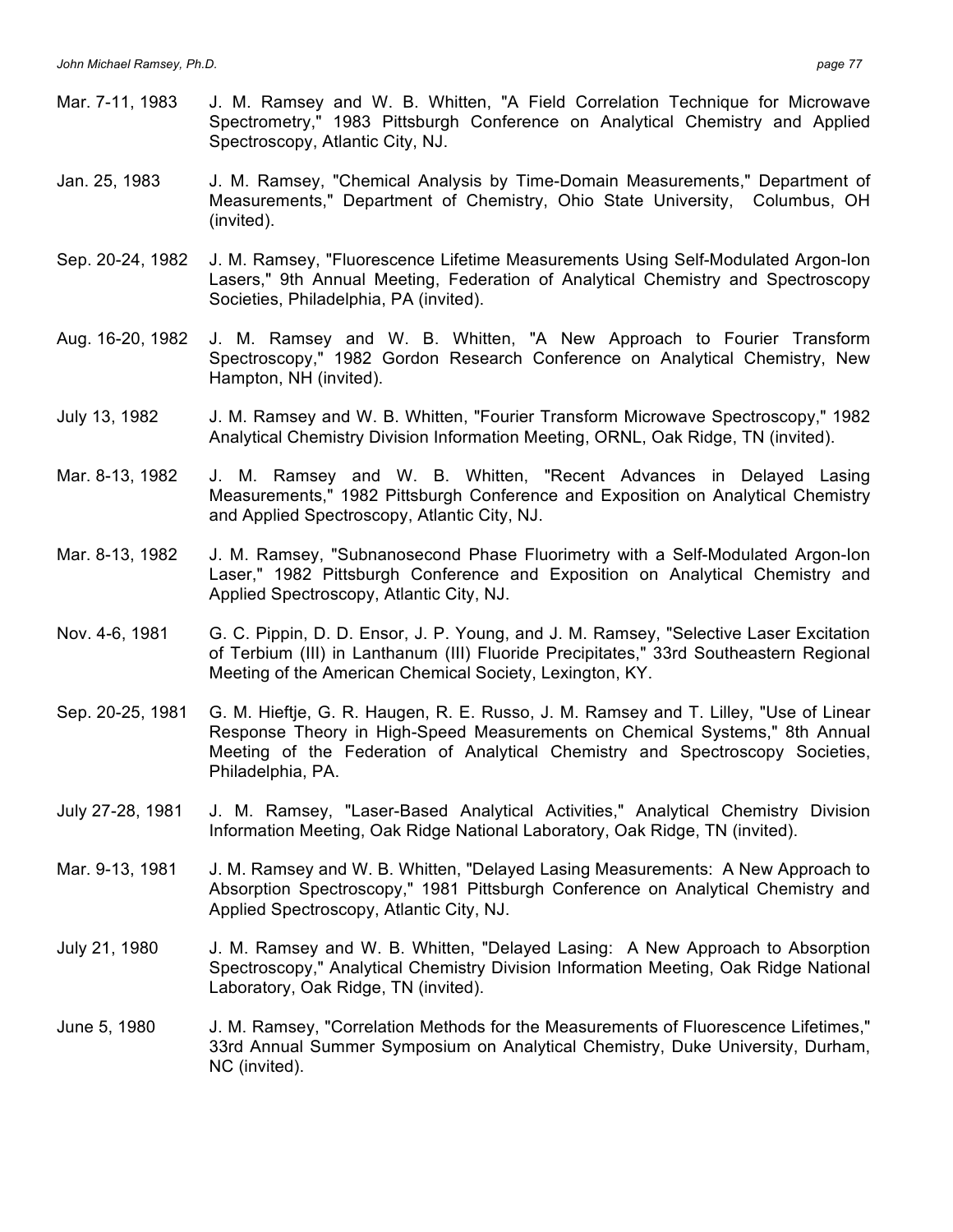- Mar. 24, 1980 W. B. Whitten and J. M. Ramsey, "Multiphonon Relaxation Rates from Delayed Laser Emission in Nd-YAG Crystals," March Meeting of American Chemistry and Applied Spectroscopy, Atlantic City, NJ.
- Mar. 14, 1980 J. M. Ramsey, "Spatial and Temporal Sample Wedging in Flame Atomic Absorption Spectrometry," 1980 Pittsburgh Conference on Analytical Chemistry and Applied Spectroscopy, Atlantic City, NJ.
- Oct. 1979 J. M. Ramsey, G. M. Hieftje, and G. R. Haugen, "A New Approach to Luminescence Lifetime Determinations," Fifth Annual Meeting, Federation of Analytical Chemistry and Spectroscopy Societies, paper #164.
- July 3, 1979 G. M. Hieftje, J. M. Ramsey, and G. R. Haugen, "A New, Simple Method for Measuring Atomic and Molecular Excited-State Lifetimes," 8th International Conference on Atomic Spectroscopy, Cambridge, England.
- May 29, 1979 J. M. Ramsey, "New Approaches to Luminescence Lifetime Determinations," University of Tennessee, Knoxville, TN (invited).
- Oct. 1978 J. M. Ramsey, G. M. Hieftje, and G. R. Haugen, "A New Approach to Luminescence Lifetime Determinations," 22nd Oak Ridge National Laboratory Conference on Analytical Chemistry in Energy Technology, Gatlinburg, TN (invited).
- Nov. 1977 J. M. Ramsey, G. M. Hieftje, and G. R. Haugen, "New Method for the Measurement of Subnanosecond Photodetector Response Times," Fourth Annual Meeting, Federation of Analytical Chemistry and Spectroscopy Societies, paper #59.
- Mar. 1977 G. M. Hieftje, G. R. Haugen, and J. M. Ramsey, "New Method for the Determination of Luminescence Lifetimes by Using Laser Mode Noise as a Multifrequency Modulated Excitation Source," 173rd National American Chemical Society Meeting.
- Nov. 1976 J. M. Ramsey and G. M. Hieftje, "New Applications of Fluorescence Correlation Spectroscopy," Third Annual Meeting, Federation of Analytical Chemistry and Spectroscopy Societies, paper #313.

### **b. Posters**

*MicroTas 2010 (October 2010)* H. Chun, J.P. Alarie, and J.M. Ramsey "*Development of a Microfluidic Device for Performing Sample Proconcentration and Capillary Electrophoresis Separation"*

*57th American Society for Mass Spectrometry Conference, Philadelphia, PA (May 2009)* Andrew G. Chambers, J. Scott Mellors, Honggu Chun, and J. Michael Ramsey *"Characterization of Nano-Electrospray Ionization Directly from Glass Microfluidic Devices for Low Flow Rate Liquid Separation Applications*"

J. Scott Mellors and J. Michael Ramsey

*"Comprehensive LC-CE-MS with Capillary Chromatography coupled to a Microfabricated Device with Integrated Lossless Sample Transfer, Electrophoretic Separation, and Electrospray Ionization*"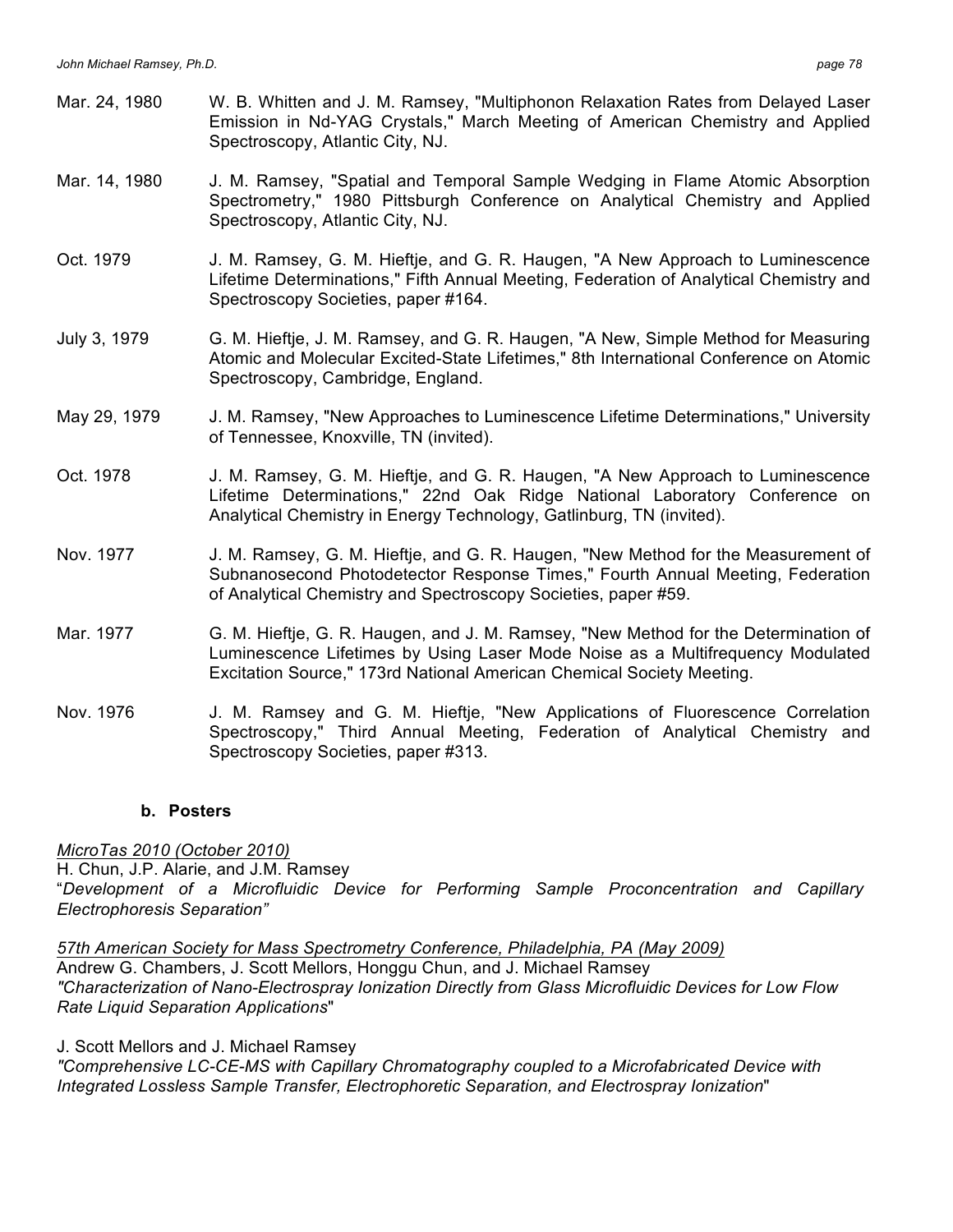*26th Triangle Chromatography Discussion Group Conference, Raleigh, NC (May 2009)*

Andrew G. Chambers, J. Scott Mellors, W. Hampton Henley, and J. Michael Ramsey *"Online LC/CE-MS using a Microfluidic Device"* \*1st place in the poster competition\*

*60th Pittsburgh Conference on Analytical Chemistry and Applied Spectroscopy, Chicago, IL (March 2009)* Erin R. Ferguson, Patty J. Dennis, J. P. Alarie, J. Michael Ramsey, and James W. Jorgenson "*Sensitive Optical Absorbance Measurements on a Microfluidic Device using Conductivity-based Photothermal Detection*"

*23nd International Symposium on Microscale Bioseparations, Boston, MA (February 2009)*  Patty J. Dennis, Emily Oblath, Wm. Hampton Henley, J. P. Alarie, Timothy M. Blicharz, David R. Walt and J. Michael Ramsey

"*Multiplexed Microfluidic Immunoassays for the Detection of Biomarkers in Saliva*" \*1st place in the poster competition\*

*North Carolina American Chemical Society Local Section Meeting, Research Triangle Park, NC (October 2008)*

Laurent D. Menard, Steven A. Soper, Kevin L. Braun, Chengsi Huang and J. Michael Ramsey *"Analysis Of Single DNA Molecules Translocating Through Nanochannels Fabricated In SiO2"*  \*3rd place in the poster competition\*

*12th International Conference on Miniaturized Systems for Chemistry and Life Sciences, San Diego, CA (October 2008)* 

J. K. Herr, J.P. Alarie, J. Soo Hoo, G.M. Walker, N.E. Sharpless, and J.M. Ramsey *"Integrated Microfluidic Cytometer for the Direct Analysis of Leukocytes in Whole Blood"*

Andrew G. Chambers and J. Michael Ramsey *"Gradient Elution Microchip Electrochromatography Using a Monolith Stationary Phase"*

Erin R. Ferguson, Patty J. Dennis, J. P. Alarie, J. Michael Ramsey, James W. Jorgenson *"Sensitive Optical Absorbance Measurements on a Microfluidic Device Using Conductivity-based Photothermal Detection"*

Laurent D. Menard, Steven A. Soper, Kevin L. Braun, Chengsi Huang and J. Michael Ramsey *"Analysis Of Single DNA Molecules Translocating Through Nanochannels Fabricated In SiO2"* 

Honggu Chun, Patty J. Dennis, Erin R. Ferguson, Jean Pierre Alarie, James W. Jorgenson and J. Michael Ramsey

*"Development And Analysis Of A Microfluidic Photothermal Absorbance Detector Using Polyelectrolytic Gel Electrodes"*

A. D. Hargis, C. Sims, N.L. Allbritton, J.M. Ramsey *"Study Of Single Cell Kinase Activity Using An Automated Microfluidic Device"*

*3rd NCI Nanotechnology Alliance Investigators Meeting, Chicago, IL (September 2008)* J. K. Herr, J.P. Alarie, J. Soo Hoo, G.M. Walker, N.E. Sharpless, and J.M. Ramsey *"Microfluidic Flow Cytometry for Point of Care Blood Analysis"*

32nd International Symposium on Capillary Chromatography, Riva del Garda, Italy (May 2008) J. Scott Mellors, W. Hampton Henley, Andrew G. Chambers, Rose S. Ramsey, and J. Michael Ramsey *"Microchip LC-CE-MS"*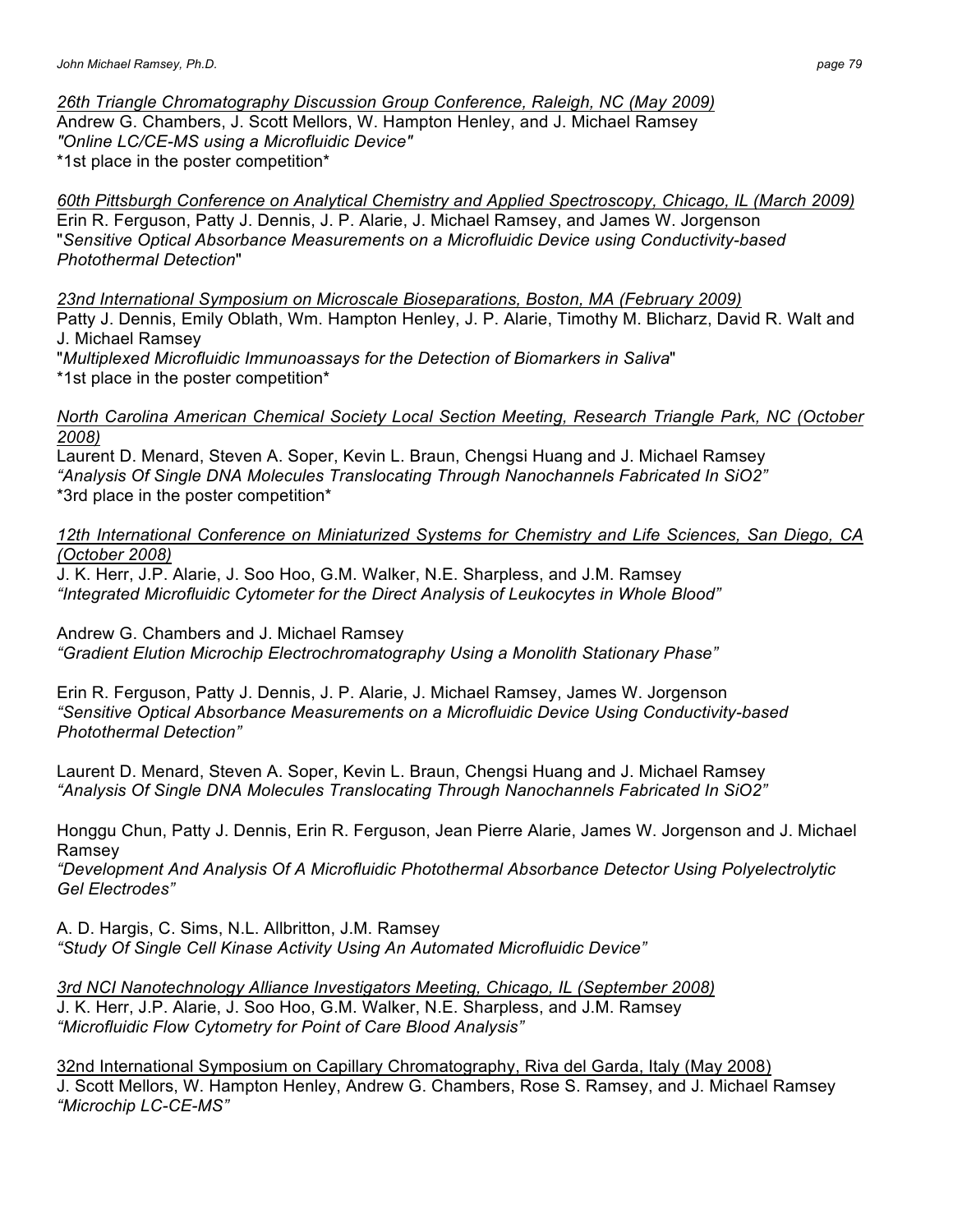\*1st place in the Pfizer Analytical Research Centre best contribution award for "Innovation in Pharmaceutical Analysis"\*

Andrew G. Chambers and J.Michael Ramsey *"Gradient Elution Microchip Electrochromatography of Peptides"*

*21st International Symposium on Microscale Bioseparations, Berlin, Germany (March 2008)*  A. Hargis, C. Sims, N.L. Allbritton, J.M. Ramsey *"Development of an Automated High-Throughput Microfluidic Device for the Study of Single Cell Kinase Activity"*

J. K. Herr, J.P. Alarie, J. Soo Hoo, G.M. Walker, N.E. Sharpless, and J.M. Ramsey *"Rapid Lymphocyte Enumeration by Microfluidic Flow Cytometry"*

*Institute of Biological Engineering Annual Conference, Chapel Hill, NC (March 2008)* Honggu Chun, Patty J. *D*ennis, Erin R. Ferguson, Jean Pierre Alarie, James W. Jorgenson, and J. Michael Ramsey

*"Development of a Microfluidic Photothermal Absorbance Detector Using Polyelectrolytic Gel Electrodes"*

# **7. Teaching Record**

# **a. Course Assignments**

# COURSES DEVELOPED

CH446, Analytical Spectroscopy; 2006 CH449, Microfabricated Chemical Measurement Systems; 2005

# COURSES TAUGHT

CH446, Analytical Spectroscopy; 2006 (25), 2008 (15), 2010 (17), 2012 (14), 2014 (19)

CH449, Microfabricated Chemical Measurement Systems; 2005 (13), 2006 (20), 2007 (6), 2008 (18), 2010 (21), 2012 (14), 2014 (11)

MOPH738, Nanomedicine; diagnostics lecture, 2009 (20), 2011 (25)

# **b. Dissertations and Theses**

i. Ph.D. Dissertations (name, dissertation title, degree, year)

Kevin P. Schultze, Advanced System Components for the Development of a Handheld Mass Spectrometer, Ph. D. 2014

Joseph C. Gaiteri, Development of a Microfluidic Immunoassay for Determination of Kinase Phosphorylation, Ph.D. 2014

Nicholas G. Batz, Development and Application of Surface Coatings for Microchip Capillary Electrophoresis-Electrospray Ionization Mass Spectrometry Analysis of Biological Analytes, Ph.D, 2014

Jinsheng Zhou, *Single Molecule DNA Manipulations and Analysis using Nanofluidic Circuits*, Ph.D., 2013

April L. R. Holland, *Single-Channel Recording of Biological Targets using Surface Modified Nanochannels*, Ph.D. 2013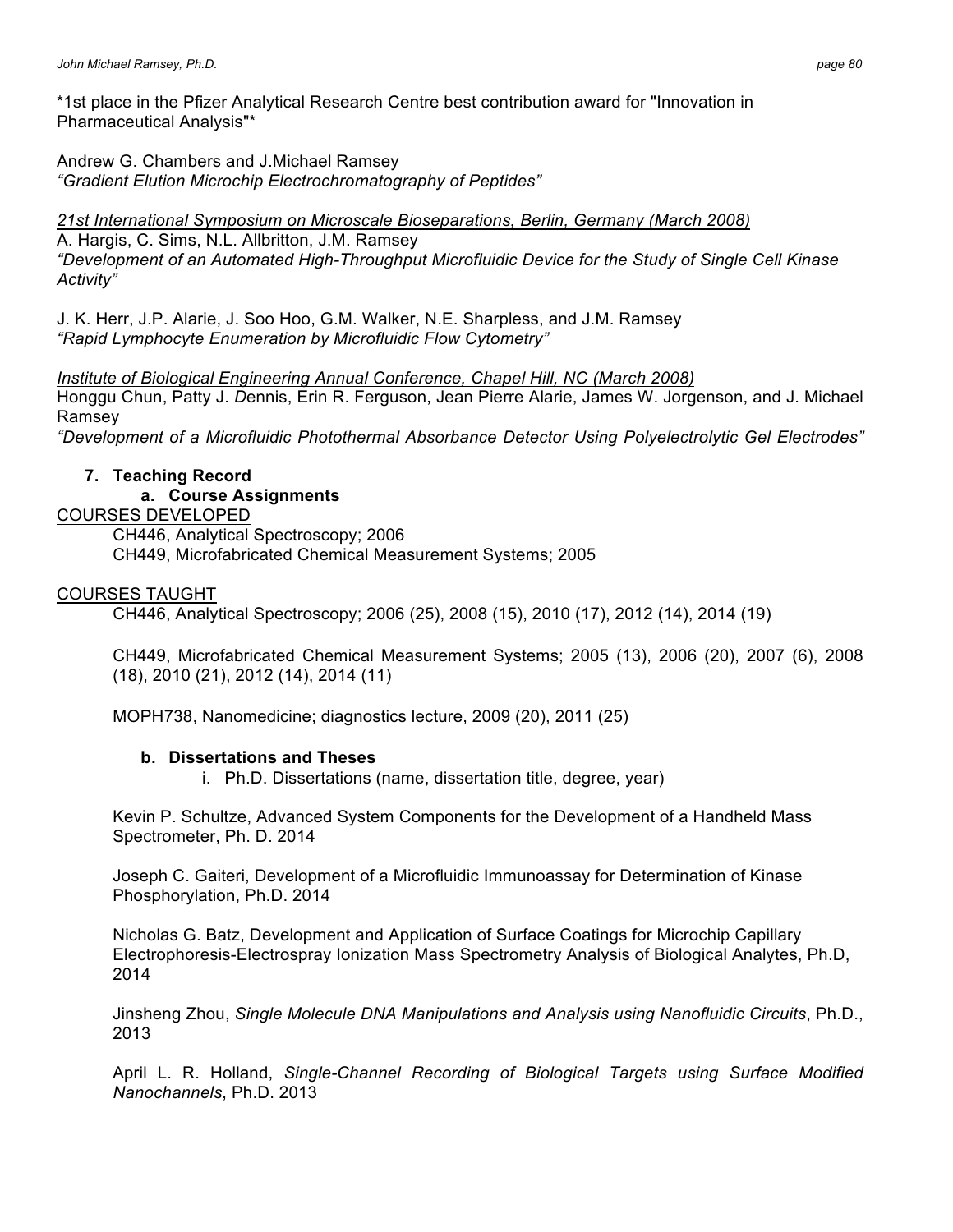Derek W. Wolfe, *High-Pressure Cylindrical Ion Trap Mass Spectrometry*, Ph.D., 2012

Emily A. Oblath, *Microfluidic Devices for Performing Multiplexed Immunoassays and Nucleic Acid Tests,* Ph.D., 2012

Joshua K. Herr, *Design and Characterization of a Microfluidic Flow Cytometer*, Ph.D., 2010

Amy Diane Hargis, *Development of an Automated Microfluidic Device for High-Throughput Single Cell Kinase Analysis,* Ph.D., 2010

Andrew George Chambers, *Development of Multidimentional Separations Using Microfluidic Devices for Proteomics Applications*, Ph.D., 2010

ii. M.S./M.A. Theses (name, thesis title, degree, year)

Shelly R. Beard, Multiwell PCR Device for the Screening of Clonal Colonies Grown on Microcup Arrays, M.S. 2014

Joshua Ferring, *Development of a Microfluidic Chip for Protein Analysis using Single Molecule Digital ELISA*, M.S., 2013

Tyler K. Davis, *Characterization of Microfluidic Nanoelectrospray Performance, MS 2011*

Matthew Burkhead, *Edman Degradation on a Chip*, M.S. 2010

Matthew Johnson, *Focused Electron Beam Milling of Nanoslits*, M.S. 2009

M. Alyson Shupe, *Mass Spectrometry with Miniature Ion Traps*, M.S., 2007

Xiaoming Liang, *Nanopore Sensing of Small Molecules*, M.S., 2006

Jody Lynn Karol, *Microfluidic Device for Edman Sequencing of Proteins*, M.S., 2006

Kristen L. Serumgard, *High Speed Electrophoretic Separations on a Microchip*, M.S. 2006

iii. Undergraduate Honors Theses (name, thesis title, degree, year) Stephen Barilovits IV, *Nanofluidic Structures and Surface Modifications for Addressing Complex Protein Separations*, B.S., 2012

# **c. Research Group**

# **i. Current Group**

#### 1. **Graduate Students**

| Name                   | undergrad. degree and institution                    | current year in group |
|------------------------|------------------------------------------------------|-----------------------|
| Davey West             | Chemistry and Mathematics, Charleston Southern Univ. | $4th$ vear            |
| Kristina Herrera       |                                                      | $3rd$ vear            |
| R. Michael Schotzinger |                                                      | 3 <sup>rd</sup> year  |
| Olivia Sanchez-Feliz   |                                                      | $2nd$ year            |

# 2. **Undergraduate Students**

| Name            | current year in group | class, indicate if honors thesis student |
|-----------------|-----------------------|------------------------------------------|
| Gavriella Ravid | ∩nd                   | BME                                      |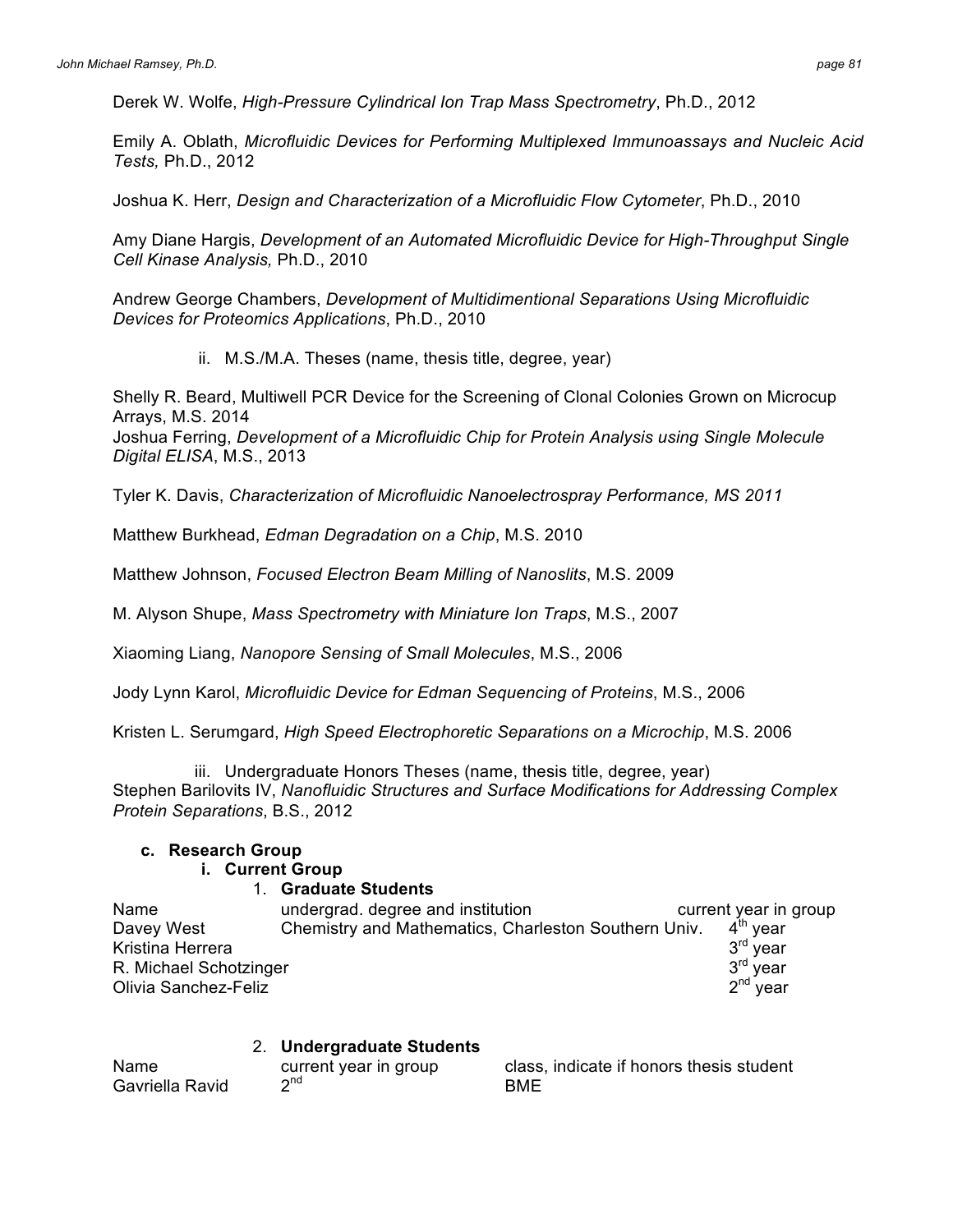#### 3. **Postdoctoral Research Associates**

| Name                   | current year in group | graduate institution               |
|------------------------|-----------------------|------------------------------------|
| Justin Godinho         | ⊿st                   | UNC-CH                             |
| Ambalika Khadria       | 2 <sup>nd</sup>       | University of Wisconsin            |
| Yi-Hsuan Su            | 2 <sub>nd</sub>       | University of Virginia             |
| Lawrence P. Zaino      | 2 <sup>nd</sup>       | <b>Notre Dame University</b>       |
| <b>Gregory Brabeck</b> | 1 <sup>st</sup>       | <b>Washington State University</b> |

#### **4. Staff Members**

- Bruno Coupier **Research Scientist**<br>Elizabeth Dethoff **Research Scientist** Elizabeth Dethoff Robert Musser **Technician** David Thrower Staff Engineer Daniel Ash Jr. Staff Engineer Kelli Cole **Administrative Assistant**
- Jean P. Alarie Senior Research Scientist W. Hampton Henley III Senior Research Scientist Tina E. Stacy Senior Research Engineer

# **ii. Former Students**

| POSTDOCTORAL ASSOCIATES (89) |      |                                                 |  |
|------------------------------|------|-------------------------------------------------|--|
| Name                         | Year | Last known location                             |  |
| Justin Godinho               | 2016 | UNC-CH                                          |  |
| <b>Dmitriy Chernookiy</b>    | 2016 | UNC-CH                                          |  |
| <b>Greg Brabeck</b>          | 2016 | UNC-CH                                          |  |
| Larry Zaino                  | 2016 | UNC-CH                                          |  |
| Ambalika Khadria             | 2016 | UNC-CH                                          |  |
| Liang Wang                   | 2016 | Shimadzu                                        |  |
| Claudia Sanabria             | 2015 | Corpoica, Columbia                              |  |
| Adam Pfefferle               | 2015 | UNC-CH                                          |  |
| Yi-Hsuan Su                  | 2015 | UNC-CH                                          |  |
| <b>Esme Candish</b>          | 2015 | Sciex                                           |  |
| Russell Bornschein           | 2015 | <b>William Peace University</b>                 |  |
| Nate Siegfried               | 2014 | Eurofins                                        |  |
| Joe Gaiteri                  | 2014 | UNC-CH                                          |  |
| María Ramos Payán            | 2013 | Universitat Autonoma de Barcelona               |  |
| <b>Maxine McClain</b>        | 2013 | Fluidigm                                        |  |
| Oscar McCrate                | 2013 | Genturi Inc.                                    |  |
| Thomas Linz                  | 2013 | <b>Wayne State University</b>                   |  |
| Michael Tycon                | 2013 | <b>BD</b>                                       |  |
| John Perry                   | 2013 | UNC-CH                                          |  |
| Joshua Guerrette             | 2013 | 908 Devices Inc.                                |  |
| Jinsheng Zhou                | 2013 | Indiana University                              |  |
| Michael Tolocka              | 2013 | <b>Rowan State University</b>                   |  |
| Derek Wolfe                  | 2013 | Agilent                                         |  |
| <b>Emily Oblath</b>          | 2013 | <b>USDA-ARS</b>                                 |  |
| <b>Bruno Coupier</b>         | 2011 | UNC-CH                                          |  |
| <b>Andrew Chambers</b>       | 2010 | University of Victoria Proteomics Centre        |  |
| Michael Woodson              | 2009 | University of Texas Medical Branch              |  |
| <b>Travis Falconer</b>       | 2008 | U.S. Food & Drug Administration, Cincinatti, OH |  |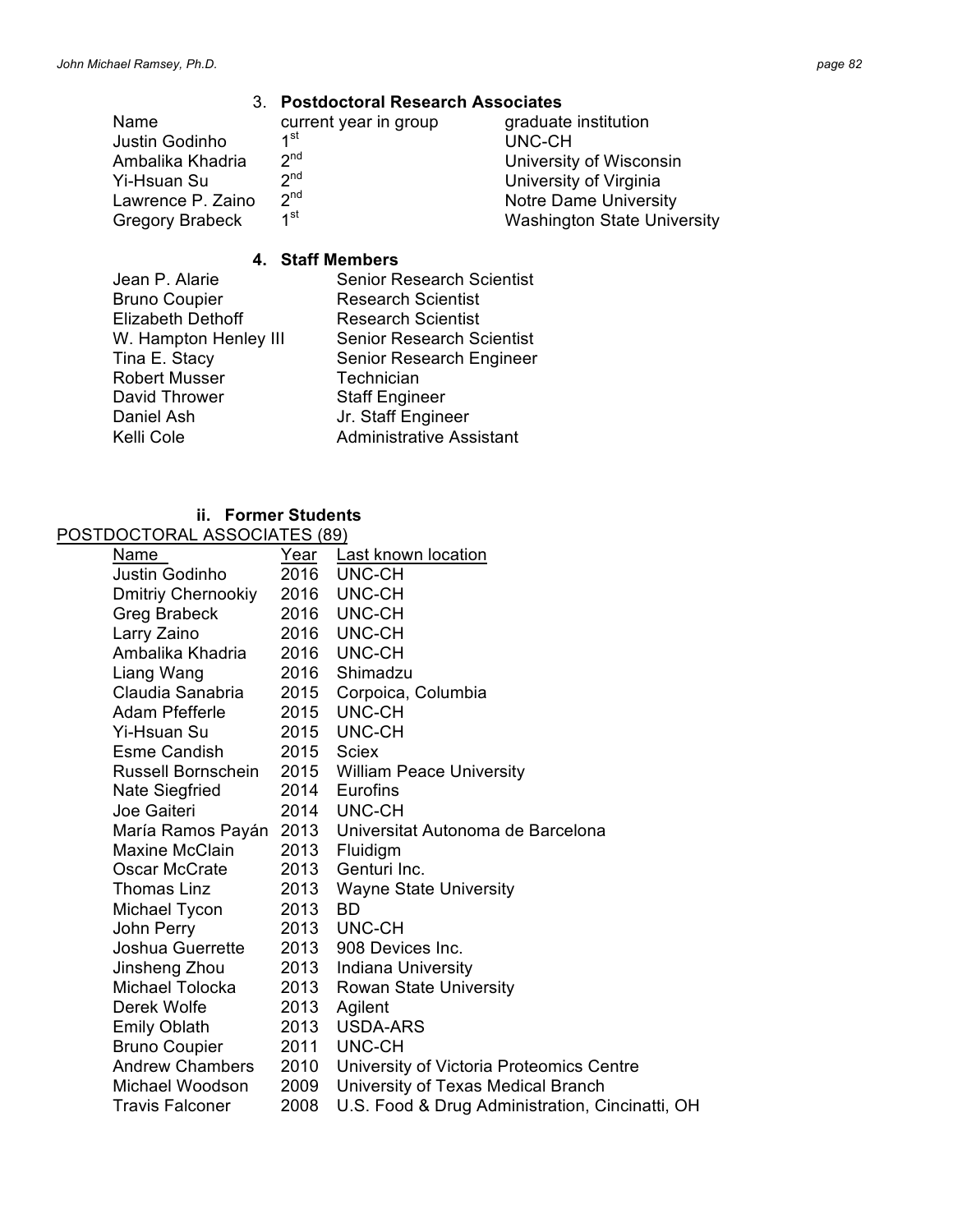Chad Mair 2008 Intel, Phoenix, AZ Patty Dennis 2007 Northrup Grumman, Baltimore, MD Laurent Menard 2007 Genturi Inc. Honggu Chun 2006 Seoul National University, Seoul, Korea Kevin Braun 2006 Faculty, Beloit College Scott Mellors 2005 908 Devices Inc. Hampton Henley 2005 Staff, University of North Carolina Claus Poulson 2004 Staff, Dublin City University, Ireland Nickolaj Petersen 2004 Faculty, University of Copenhagen Daria Petersen 2004 Danish Patent Office Deging Xiao 2004 Pfizer Ken Wright 2004 Inficon Kelly Swinney 2003 Johnson & Johnson Jeremy Ramsey 2003 Faculty, Lycoming College Luke Tolley 2003 Faculty, Southern Illinois University Guido Verbeck 2003 Faculty, University of North Texas Debashis Dutta 2003 Faculty, University of Wyoming T. D. Chung 2002 Faculty, Seoul National University Scott Broyles 2002 Pharmacy School Jeremy Moxom 2002 Staff, North Carolina State University Jess Ford 2001 Industry Norbert Gottschlich 2001 Greiner One Ryan Rodgers 2001 Staff, Florida State University David Schrum 2000 Faculty, University of the Redlands Alexandru Lazar 2000 Immunogen Yulia Lazar 2000 Faculty, Virginia Tech Julia Khandurina 2000 Genomatica Natasha Kroutchinina 2000 Quiagen Serguei Ermakov 2000 Applied BioSystems Mahdavi Martin 1999 Staff, Oak Ridge National Laboratory Rainer Gieray 1999 Industry Haiming Xiao 1999 Industry Andrew Post Zwicker 1999 Industry Chris Daugerty 1999 Verionix Oleg Kornienko 1999 Merck Yingjie Lui 1999 Applied BioSystems Peter Reilly 1998 Staff, Oak Ridge National Laboratory Hongying Wang 1998 Seagate Yuan Lee 1998 Industry Noah Lermer 1998 Corning Julius Fister **1998** Patent Attorney Andy Hadd 1998 Asuragen Chris Culbertson 1998 Faculty, Kansas State University Dan Raymond 1997 Industry Michael Carter 1996 Industry Chung-yi Kung 1995 Motorola Mo Yang 1994 Industry Jörg Kutter 1994 Faculty, University of Copenhagen Zhidan Li 1994 Industry Alvin Moore 1994 Industry Sheng Dai 1993 Staff, Oak Ridge National Laboratory Jim Coffield 1993 Industry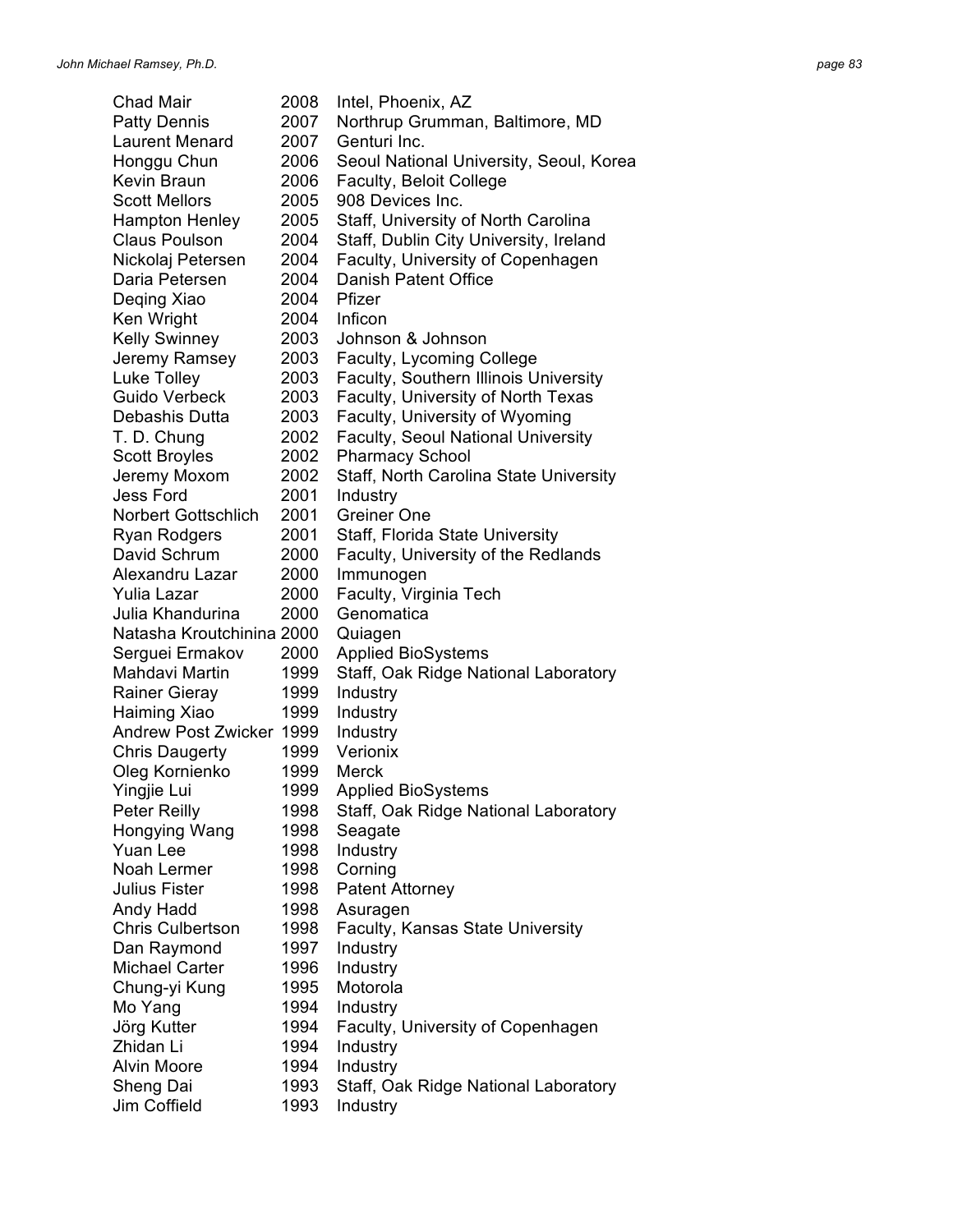| лаае |  |
|------|--|
|------|--|

|      | 1992 Industry                                                                      |
|------|------------------------------------------------------------------------------------|
|      | Roland Hergenröder 1992 Staff, Institute for Analytical Sciences, Dortmund Germany |
|      | 1992 Faculty, Indiana University                                                   |
| 1991 | Industry                                                                           |
|      | 1991 Faculty, Univ. Massachusetts Amherst                                          |
| 1990 | Faculty, Rutgers                                                                   |
| 1988 | Anadys                                                                             |
| 1985 | <b>Faculty, San Diego State University</b>                                         |
|      |                                                                                    |

# Ph.D. STUDENTS GRADUATED

| William Gilliland         | 2017 | UNC-CH                                   |
|---------------------------|------|------------------------------------------|
| Andrew Hampton            | 2017 | <b>Auburn University</b>                 |
| <b>Dmitriy Chernookiy</b> | 2017 |                                          |
| Erin Redman               | 2016 | 908 Devices Inc.                         |
| Craig Cavanaugh           | 2016 |                                          |
| Kenion Blakeman           | 2015 | 908 Devices Inc.                         |
| William A. Black          | 2015 | Triangle Insights Group LLC              |
| Kenion Blakeman           | 2014 | 908 Devices Inc.                         |
| Kevin P. Schultze         | 2014 | 908 Devices Inc.                         |
| Joseph C. Gaiteri         | 2014 | UNC-CH                                   |
| Nicholas G. Batz          | 2014 | <b>FDA</b>                               |
| Jinsheng Zhou             | 2013 | <b>Indiana University</b>                |
| <b>April Holland</b>      | 2013 | unknown                                  |
| Derek Wolfe               | 2012 | Agilent                                  |
| <b>Emily Oblath</b>       | 2012 | US-FDA                                   |
| <b>Andrew Chambers</b>    | 2010 | University of Victoria Proteomics Centre |
| Amy Hargis                | 2010 | <b>Stiefel</b>                           |
| Joshua Herr               | 2010 | <b>Becton Dickinson</b>                  |

# MASTERS STUDENTS GRADUATED

| <b>Shelly Beard</b>     | 2014 | unknown                          |
|-------------------------|------|----------------------------------|
| Joshua Ferring          | 2013 | unknown                          |
| <b>Tyler Davis</b>      | 2011 | unknown                          |
| <b>Matthew Burkhead</b> | 2010 | unknown                          |
| Matthew Johnson         | 2009 | unknown                          |
| <b>Alyson Shupe</b>     | 2007 | GSK                              |
| Kristen Serumgard       | 2006 | <b>US Coast Guard Academy</b>    |
| Jody Karol              | 2006 | <b>USPTO</b>                     |
| Xiaoming Liang          | 2006 | <b>Armstrong Pharmaceuticals</b> |

# UNDERGRADUATE RESEARCHERS

| Jeremie Rossier         | 2012 |                                                      |
|-------------------------|------|------------------------------------------------------|
| <b>Kelsey Nott</b>      | 2012 |                                                      |
|                         |      | William J. Schreiner 2012 UNC School of Pharmacy     |
|                         |      | Josephine Cunningham 2011 University of Texas-Austin |
| <b>Steve Barilovits</b> | 2010 |                                                      |
| Michael Brady           |      | 2009 UNC School of Pharmacy                          |
| <b>Tamoore Arshad</b>   | 2009 |                                                      |
| Sarah Dowd              | 2009 | University of Illinois, Urbana-Champaign             |
| Nicole Burke            | 2009 |                                                      |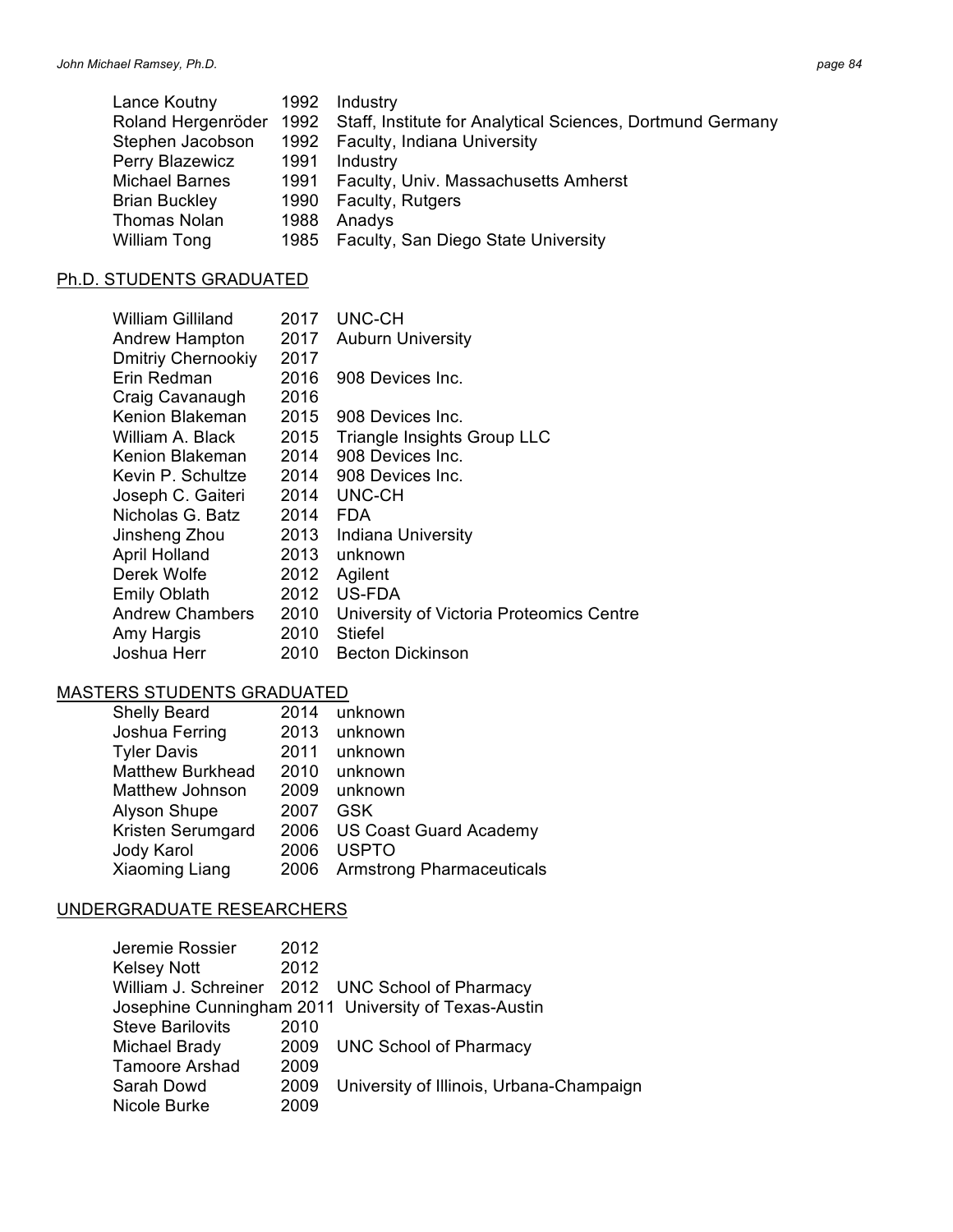| Michael Bogart        |      | 2008 Pharmacy School, UNC-CH                      |
|-----------------------|------|---------------------------------------------------|
| Michelle Wang         | 2007 | <b>Graduate School, University of Arizona</b>     |
| <b>Andrew Timmons</b> |      | 2007 Medical School                               |
| Ben Kuhn              |      | 2006 unknown                                      |
| Colin Simpson         |      | 2006 Graduate School, University of West Virginia |

### iii. **Awards, Honors, and Special Achievements of Graduate, Postdoctoral, and Undergraduate students**.

| <b>Graduate Students</b> |           |                                                      |  |
|--------------------------|-----------|------------------------------------------------------|--|
| Amy Hargis               | 2007-2008 | Merck Analytical/Physical Graduate Fellowship Award, |  |
|                          | 2008      | Schering-Plough Science and Innovation Award         |  |
| Derek Wolfe              | -2009     | Eastman Chemical Company Travel Grant                |  |

Undergraduate

Sarah Dowd 2009 National Science Foundation

#### **8. Grant Acquisitions**

# **a. Current Extramural Funding**

| Title                                              | Agency       | <b>Project Period</b> | <b>Total Award</b> |
|----------------------------------------------------|--------------|-----------------------|--------------------|
| Nanofluidic Platforms for<br>High<br>Resolution    | <b>NHGRI</b> | 09/13-08/17           | \$2,049,841        |
| Mapping of Genomic DNA                             |              |                       |                    |
| Reconfigurable Multi-element<br>Diagnostics: DARPA |              | 05/13-12/17           | \$19,600,00        |
| ReMeDx                                             |              |                       |                    |
| Untracompact µGC - High Pressure MS DTRA           |              | $4/15 - 4/18$         | \$11,500,000       |
| System                                             |              |                       |                    |
| Generation of a Gene-Targeted Human iPS NIH        |              | 07/14-06/19           | \$3,703,769        |
| Cell Library for Macular Degeneration              |              |                       |                    |

### **b. Proposals Submitted and Pending**

### **c. Proposal Submitted and Funded**

| Single Cell Electroporation                     | <b>NIH</b>       | 07/11-07/14     | \$294,599    |
|-------------------------------------------------|------------------|-----------------|--------------|
| Microchip HPLC                                  | Waters Corp.     | 1/07-12/13      | \$873,484    |
| Development of Simple and Inexpensive Point-    | <b>UNC-TraCS</b> | $7/12 - 6/13$   | \$75,000     |
| of-Care Technology for Blood Glucose            |                  |                 |              |
| Measurement                                     |                  |                 |              |
| LC/CE-MS for Analysis of Post-Translational     | Pfizer           | $11/10 - 11/11$ | \$100,000    |
| Modifications, Epitope Density, and Linker      |                  |                 |              |
| <b>Disposition in Protein Therapeutics</b>      |                  |                 |              |
| Microscale Ion Trap Mass Spectrometry           | <b>DTRA</b>      | 08/10-09/11     | \$947, 724   |
| System                                          |                  |                 |              |
| Microscale Ion Trap Mass Spectrometry           | <b>DARPA</b>     | $08/09 - 09/11$ | \$3,800,000  |
| Rapid Genetic Engineering of Stem Cells         | NIH/NHGRI        | 10/08-09/13     | \$428,239    |
| <b>UNC Clinical Translational Science Award</b> | NIH/CTSA         | 7/08-6/13       | \$77,758,894 |
| Microsensor Arrays for Salivary Diagnostics     | NIH/NIDCR        | 7/07-6/12       | \$1,315,593  |
| Nanoscale Fluidic Technologies for Rapidly      | <b>NIH/NHGRI</b> | 10/06-9/13      | \$4,822,521  |
| Seq. Single DNA Molecules                       |                  |                 |              |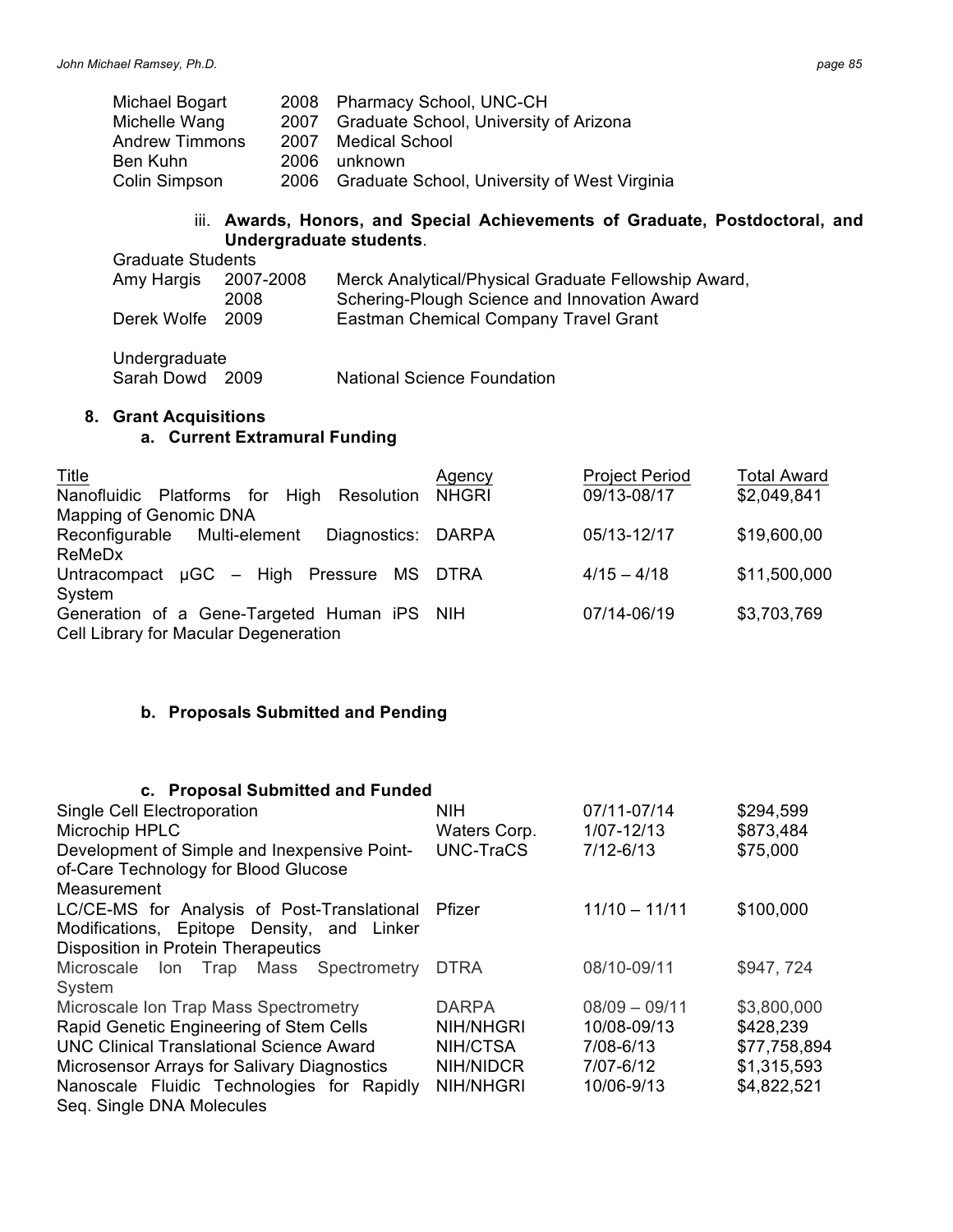| Project 5 Nanofluidics for<br><b>CCNE</b><br>Cancer<br>Diagnostics                  | <b>NIH/NCI</b>         | $9/05 - 8/11$            | \$1,603,302           |
|-------------------------------------------------------------------------------------|------------------------|--------------------------|-----------------------|
| Microchip ESI-µMS<br>Microfluidics for Biologics Characterization                   | <b>DARPA</b><br>Pfizer | 2/09-1/10<br>07/09-12/09 | \$280,000<br>\$25,000 |
| High Throughput Measurement of Cellular<br>Signaling                                | NIH/GMS                | 10/04-9/09               | \$1,708,398           |
| Microscale Ion Trap Mass Spectrometer                                               | <b>DARPA</b>           | 10/04-9/09               | \$476,001             |
| Development of Novel MS Tools for Proteome<br>Analysis                              | <b>NIH/NHLBI</b>       | 9/04-9/09                | \$2,319,653           |
| Nanopore<br>Small<br>Molecule<br>Detector<br>for<br>Chromatography                  | Pfizer                 | 10/06-9/08               | \$60,000              |
| Nanotechnology for Structural Interrogation of<br><b>DNA</b>                        | NIH/BRP                | 10/04-9/06               | \$1,958,155           |
| Nanofluidic Structures for Electrokinetic-Based<br><b>Hydraulic Pumps</b>           | DOE/EMSP               | 12/04-12/05              | \$220,000             |
| Automated Microfluidic Devices for Monitoring<br><b>Biological Systems in Space</b> | <b>NASA</b>            | 02/04-9/05               | \$123,566             |
|                                                                                     |                        |                          |                       |
| d. Significant Proposals Submitted and Not Funded                                   |                        |                          |                       |
| Nanofluidic Technologies for Rapidly Sequencing                                     | <b>NHGRI</b>           | $9/11 - 8/15$            | \$4,227,094           |
| Single DNA Molecules                                                                |                        |                          |                       |
| <b>Center for POC Diabetes</b>                                                      | <b>NIBIB</b>           | 7/12-6/17                | \$8,562,595           |
| Technologies to Reduce Cost and Expand                                              |                        |                          |                       |
| Access to Care                                                                      |                        |                          |                       |

### **9. Professional Service**

a. Service to discipline (eg. Reviewing papers/proposals, editorships, editorial boards, advisory boards, departmental reviews, meeting organization, talks/presentations to government officials, public audiences, schools, etc.)

### PROFESSIONAL ACTIVITIES:

| 2014                           | Chair, 41 <sup>st</sup> International Symposium on High Performance Liquid Phase Separations<br>and Related Techniques, HPLC 2014                            |
|--------------------------------|--------------------------------------------------------------------------------------------------------------------------------------------------------------|
| 2005-2016<br>2005              | Board Member and Treasurer, Chemical and Biological Microsystems Society<br>Chair, 18 <sup>th</sup> International Symposium on MicroScale Bioseparations     |
|                                | 2004-present Scientific Committee, International Symposium on Capillary Chromatography                                                                       |
| 2004-2007                      | Editorial Board, Combinatorial Chemistry & High Throughput Screening                                                                                         |
| 2004-2012                      | Permanent Scientific Committee, MicroScale Bioseparations                                                                                                    |
| 2003                           | Co-Chair, NSF Workshop on Miniaturization of Mass Spectrometry                                                                                               |
| 2003                           | Scientific Committee, Colloquium Spectroscopicum Internationale CSI XXXIII                                                                                   |
| 2003-2005                      | Pacifichem 2005 Symposium Selection Committee, Analytical Chemistry                                                                                          |
| 2002                           | Scientific Committee, 4th Asia-Pacific Intl. Symp. on Microscale Separations &<br>Analysis                                                                   |
| 2002-2010                      | Editorial Advisory Board, Assay and Drug Development Technologies                                                                                            |
| 2001-2004                      | Editorial Advisory Board, Journal of Proteome Research                                                                                                       |
| 2001                           | Associate Editor, Journal of Microcolumn Separations                                                                                                         |
| 2001                           | Chair, Fifth International Conference on Miniaturized Chemical and Biochemical<br><b>Analysis Systems</b>                                                    |
| 2000-2006<br>1999<br>1999-2000 | Scientific Committee, International Microreactors Conference<br>Chair, Gordon Research Conference on Analytical Chemistry<br>Program Committee, SmallTalk'99 |
| 1999                           | Editorial Advisory Board, Analytical Chemistry                                                                                                               |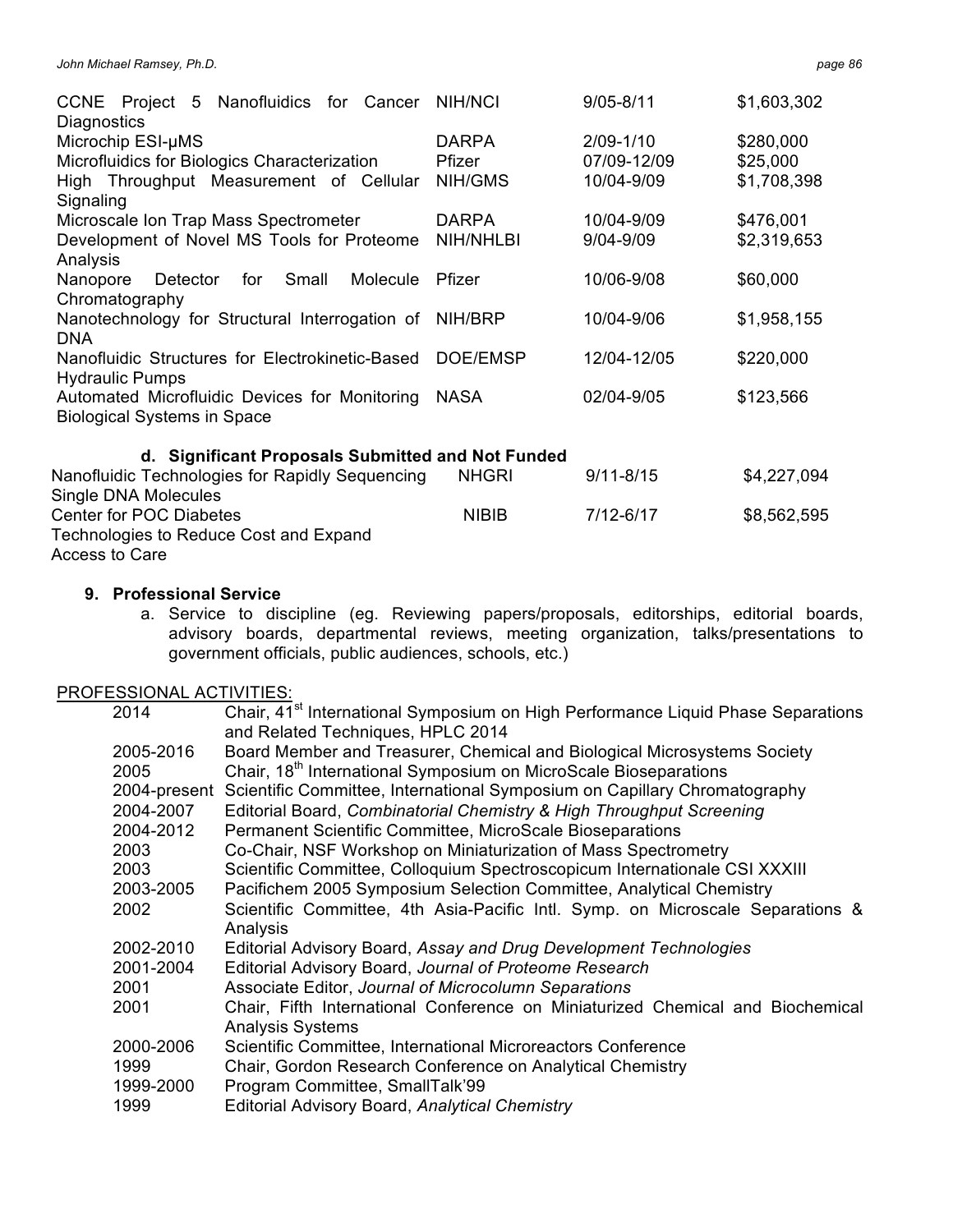| 1999-2006                                                                                                                    | Editorial Board, Chromatographia                                                                                                                                                                                                                                                                                                                                                                                                                                                                                                                                                                                                                                                                                                                                                         |
|------------------------------------------------------------------------------------------------------------------------------|------------------------------------------------------------------------------------------------------------------------------------------------------------------------------------------------------------------------------------------------------------------------------------------------------------------------------------------------------------------------------------------------------------------------------------------------------------------------------------------------------------------------------------------------------------------------------------------------------------------------------------------------------------------------------------------------------------------------------------------------------------------------------------------|
| 1999                                                                                                                         | Chair, Division of Analytical Chemistry, American Chemical Society                                                                                                                                                                                                                                                                                                                                                                                                                                                                                                                                                                                                                                                                                                                       |
| 1998-2000                                                                                                                    | Editorial Board, Electrophoresis                                                                                                                                                                                                                                                                                                                                                                                                                                                                                                                                                                                                                                                                                                                                                         |
| 1998-2005                                                                                                                    | Steering Committee, µTAS                                                                                                                                                                                                                                                                                                                                                                                                                                                                                                                                                                                                                                                                                                                                                                 |
| 1998                                                                                                                         | Chair-elect, Division of Analytical Chemistry, American Chemical Society                                                                                                                                                                                                                                                                                                                                                                                                                                                                                                                                                                                                                                                                                                                 |
| 1997-2010                                                                                                                    | <b>Editorial Board, Biomedical Microdevices</b>                                                                                                                                                                                                                                                                                                                                                                                                                                                                                                                                                                                                                                                                                                                                          |
| 1997-98                                                                                                                      | Organizing Committee, µTAS'98                                                                                                                                                                                                                                                                                                                                                                                                                                                                                                                                                                                                                                                                                                                                                            |
| 1997                                                                                                                         | Organizing Committee, 19th Intl. Sym. Cap. Chromatog. & Electrophoresis                                                                                                                                                                                                                                                                                                                                                                                                                                                                                                                                                                                                                                                                                                                  |
| 1996-2005                                                                                                                    | Associate Director, California Separation Science Society                                                                                                                                                                                                                                                                                                                                                                                                                                                                                                                                                                                                                                                                                                                                |
| 1996-2004                                                                                                                    | Permanent Scientific Committee, High Performance Capillary Electrophoresis                                                                                                                                                                                                                                                                                                                                                                                                                                                                                                                                                                                                                                                                                                               |
| 1996                                                                                                                         | Organizing Committee, High Performance Capillary Electrophoresis '97                                                                                                                                                                                                                                                                                                                                                                                                                                                                                                                                                                                                                                                                                                                     |
| 1997                                                                                                                         | Chair-elect, Gordon Research Conference on Analytical Chemistry                                                                                                                                                                                                                                                                                                                                                                                                                                                                                                                                                                                                                                                                                                                          |
| 1996                                                                                                                         | Program Co-Chair, OSA Top. Mtg. on Laser Applications to Chemical and                                                                                                                                                                                                                                                                                                                                                                                                                                                                                                                                                                                                                                                                                                                    |
| 1995-1997<br>1995<br>1994-1996<br>1994<br>1993-1995<br>1992-1995<br>1992<br>1991-1994<br>1989-1991<br>1986-1988<br>1986-1991 | <b>Environmental Analysis</b><br>Editorial Advisory Board of Analytical Chemistry<br>Society of Applied Spectroscopy Tour Speaker<br>Award Selection Committee, American Chemical Society<br>Technical Program Co-Chair, OSA Topical Meeting on Laser Applications to<br><b>Chemical Analysis</b><br>Instrumentation Advisory Panel of Analytical Chemistry<br>DOE Laboratory Advisory Group for Effluent Research (LAGER)<br>Program Advisory Committee, Division of Analytical Chemistry, ACS<br>Award Selection Committee, Division of Analytical Chemistry, ACS<br>Chairman, Program Advisory Committee, Division of Analytical Chemistry, ACS<br>Program Advisory Committee, Division of Analytical Chemistry, ACS<br>Editorial Advisory Board, Progress in Analytical Spectroscopy |

# b. **Departmental service**

# DEPARTMENTAL COMMITTEES

2016-present UNC Department of Chemistry Research Committee

- 2005 2010 UNC Department of Chemistry Graduate Studies Committee
- 2004 2011 UNC Department of Chemistry Development Committee
- 2004 2017 UNC Department of Chemistry Facilities Committee
- 2010 UNC Department of Biomedical Engineering Faculty Search Committee, chair
- 2013 UNC Department of Chemistry Applied Sciences Faculty Search Committee
- 2014 UNC Department of Applied Physical Sciences Faculty Search Committee

# c. **University service**

UNIVERSITY COMMITTEES

- 2009-2011 Member, Phillip and Ruth Hettleman Prize for Artistic and Scholarly Achievement by Young Faculty
- 2007-2008 Member, UNC Patent Policy Committee
- 2007 Chair, UNC College of Arts & Sciences Permanent Distinguished Professorships **Committee**
- 2005 Member, UNC College of Arts & Sciences Permanent Distinguished Professorships **Committee**

# **10. Research Statement**

We are interested in utilizing micro- and nanofabrication strategies to create devices that facilitate our abilities to gather chemical and biochemical information. Our motivations for fabricating devices include point of care clinical diagnostics, high-throughput biochemical experimentation, development of new types of chemical sensors, and understanding of transport mechanisms in